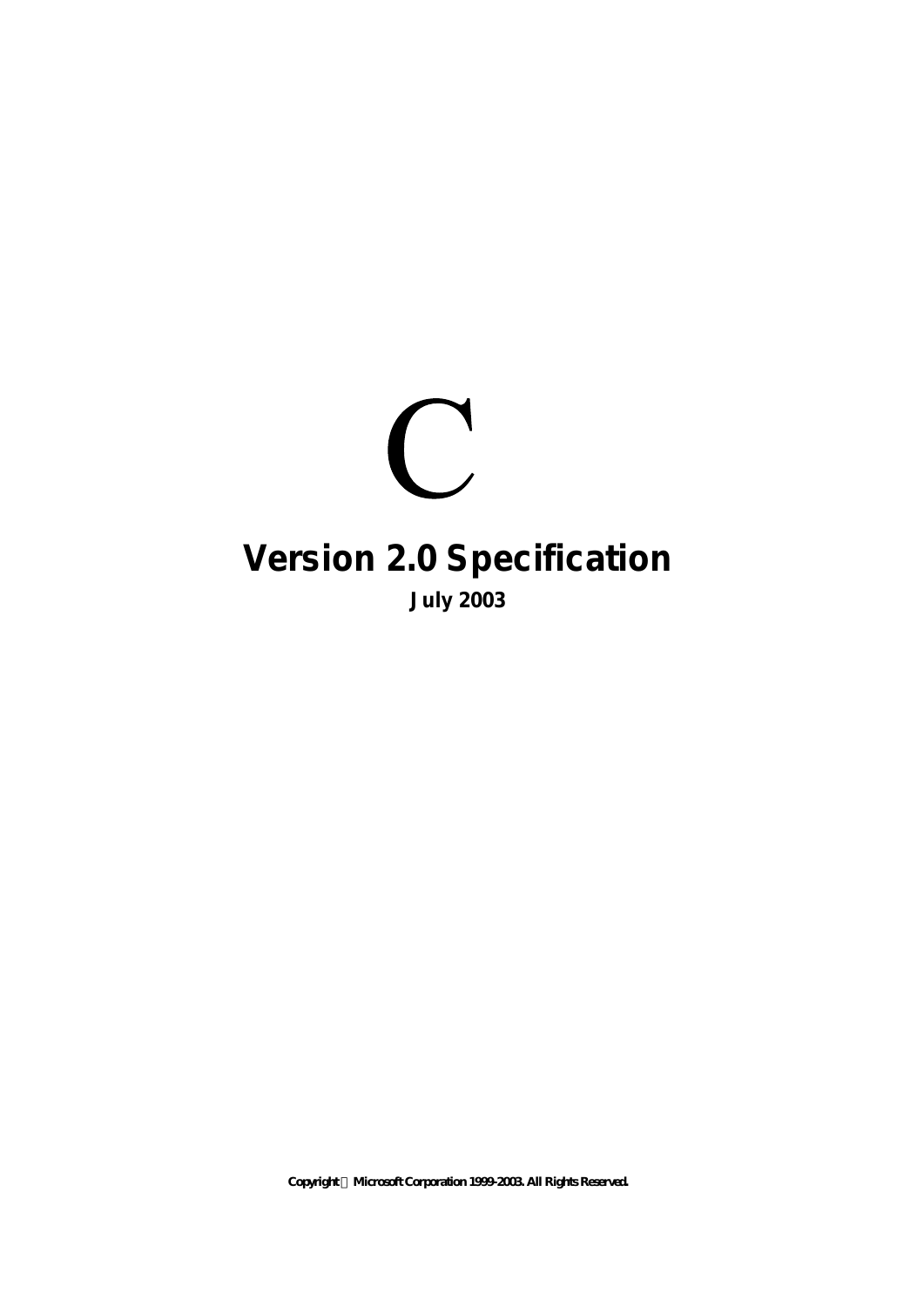# **Notice**

*© 2003 Microsoft Corporation. All rights reserved.*

Microsoft, Windows, Visual Basic, Visual C#, and Visual C++ are either registered trademarks or trademarks of Microsoft *Corporation in the U.S.A. and/or other countries/regions.*

*Other product and company names mentioned herein may be the trademarks of their respective owners.*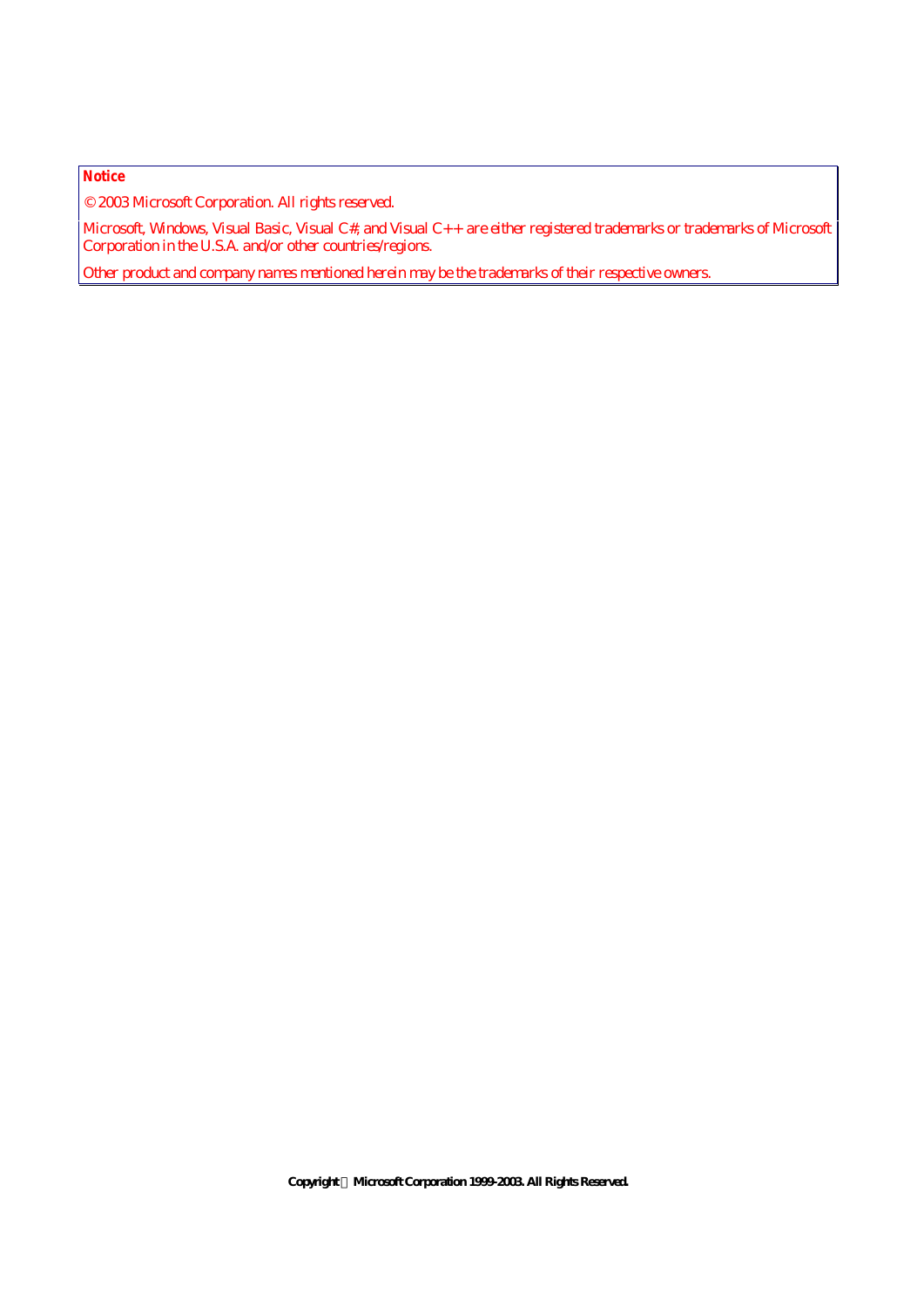# **Table of Contents**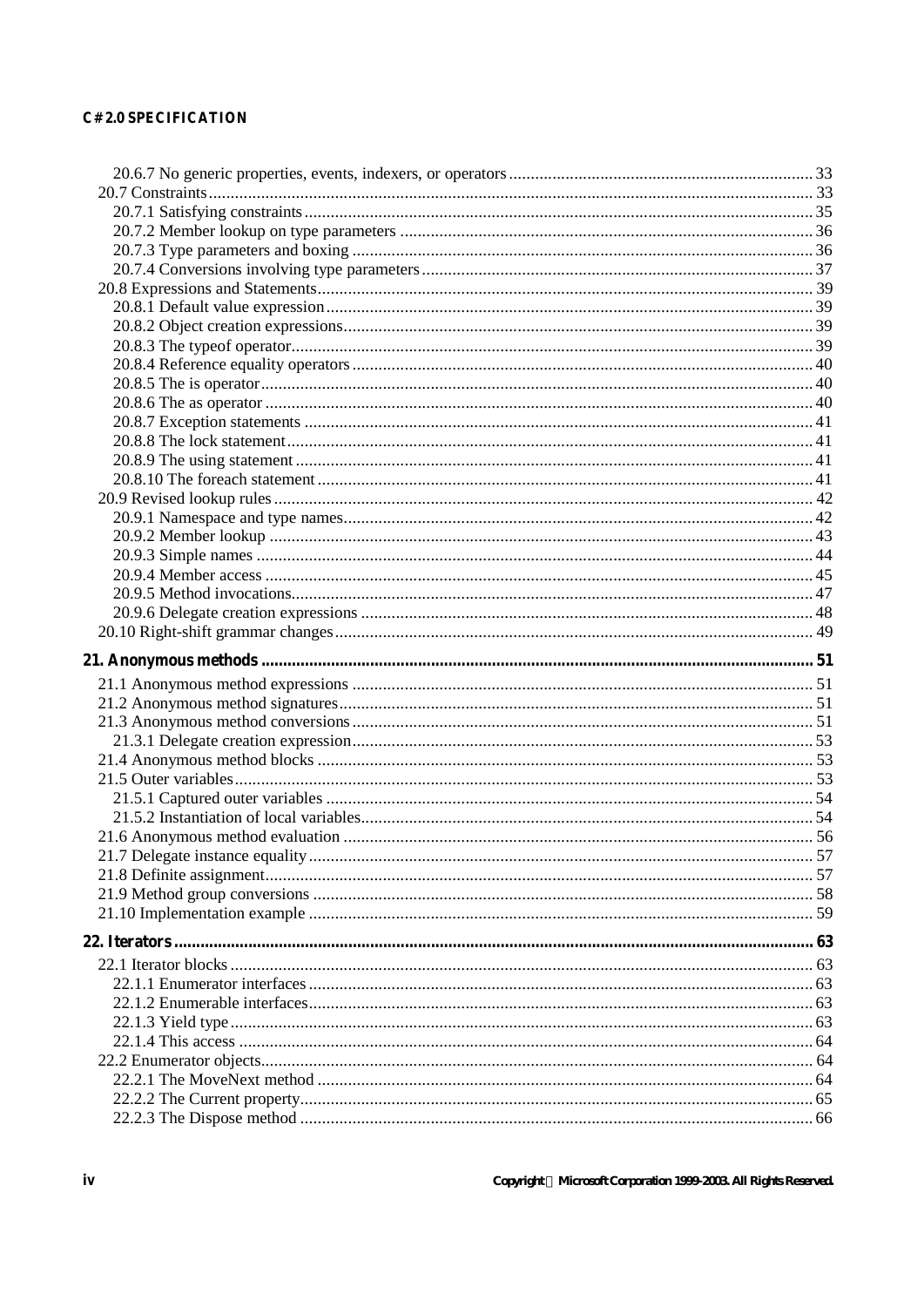# **Table of Contents**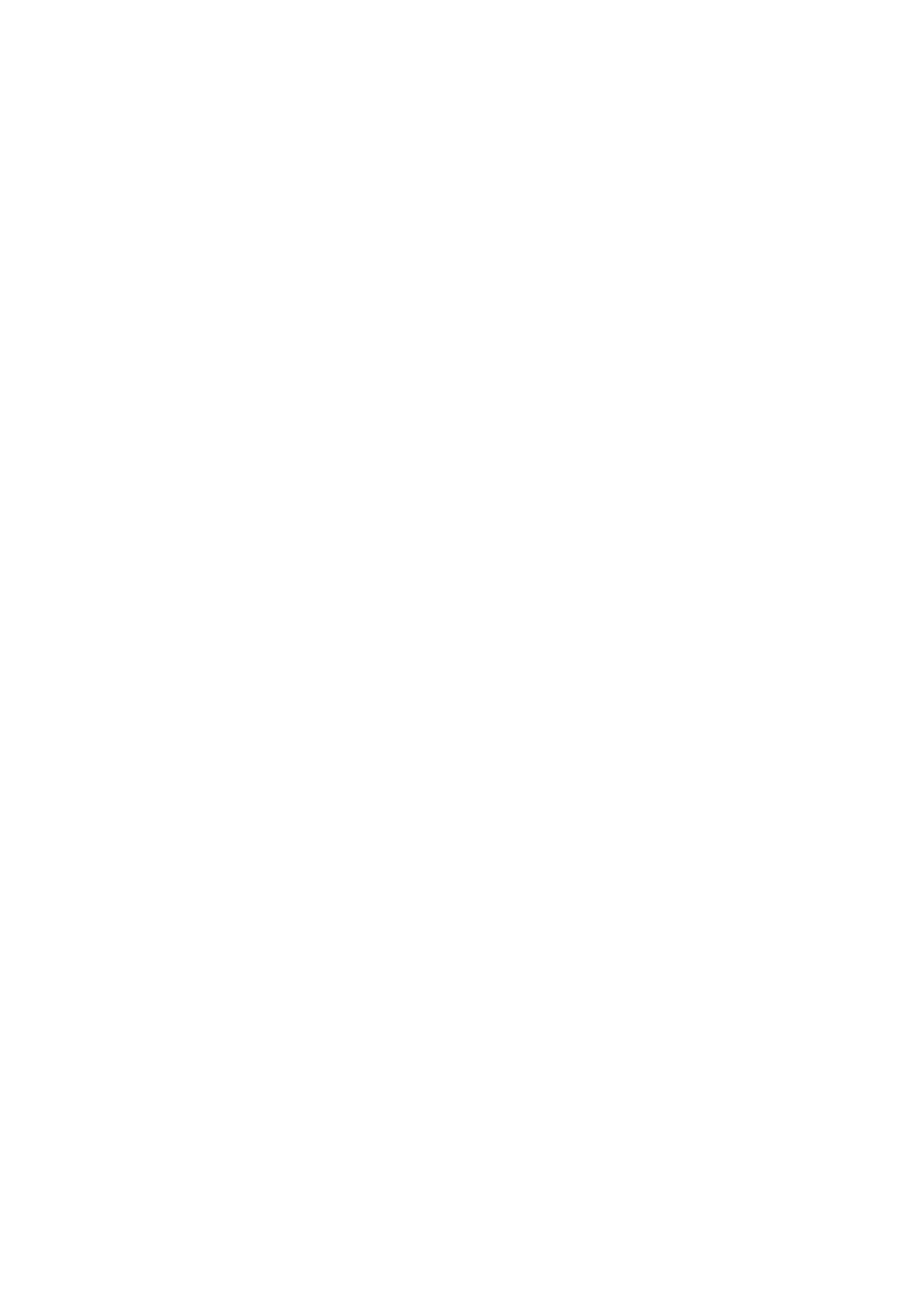# **19. Introduction to C# 2.0**

C# 2.0 introduces several language extensions, the most important of which are Generics, Anonymous Methods, Iterators, and Partial Types.

- Generics permit classes, structs, interfaces, delegates, and methods to be parameterized by the types of data they store and manipulate. Generics are useful because they provide stronger compile-time type checking, require fewer explicit conversions between data types, and reduce the need for boxing operations and runtime type checks.
- Anonymous methods allow code blocks to be written "in-line" where delegate values are expected. Anonymous methods are similar to lambda functions in the Lisp programming language. C# 2.0 supports the creation of "closures" where anonymous methods access surrounding local variables and parameters.
- Iterators are methods that incrementally compute and yield a sequence of values. Iterators make it easy for a type to specify how the foreach statement will iterate over its elements.
- Partial types allow classes, structs, and interfaces to be broken into multiple pieces stored in different source files for easier development and maintenance. Additionally, partial types allow separation of machinegenerated and user-written parts of types so that it is easier to augment code generated by a tool.

This chapter gives an introduction to these new features. Following the introduction are four chapters that provide a complete technical specification of the features.

The language extensions in C# 2.0 were designed to ensure maximum compatibility with existing code. For example, even though C# 2.0 gives special meaning to the words where, yi eld, and partial in certain contexts, these words can still be used as identifiers. Indeed, C# 2.0 adds no new keywords as such keywords could conflict with identifiers in existing code.

# **19.1 Generics**

Generics permit classes, structs, interfaces, delegates, and methods to be parameterized by the types of data they store and manipulate. C# generics will be immediately familiar to users of generics in Eiffel or Ada, or to users of C++ templates, though they do not suffer many of the complications of the latter.

# **19.1.1 Why generics?**

Without generics, general purpose data structures can use type object to store data of any type. For example, the following simple Stack class stores its data in an object array, and its two methods, Push and Pop, use object to accept and return data, respectively:

```
public class Stack
{
   object[] items;
   int count;
   public void Push(object item) {...}
   public object Pop() {...}
}
```
While the use of type object makes the Stack class very flexible, it is not without drawbacks. For example, it is possible to push a value of any type, such a Customer instance, onto a stack. However, when a value is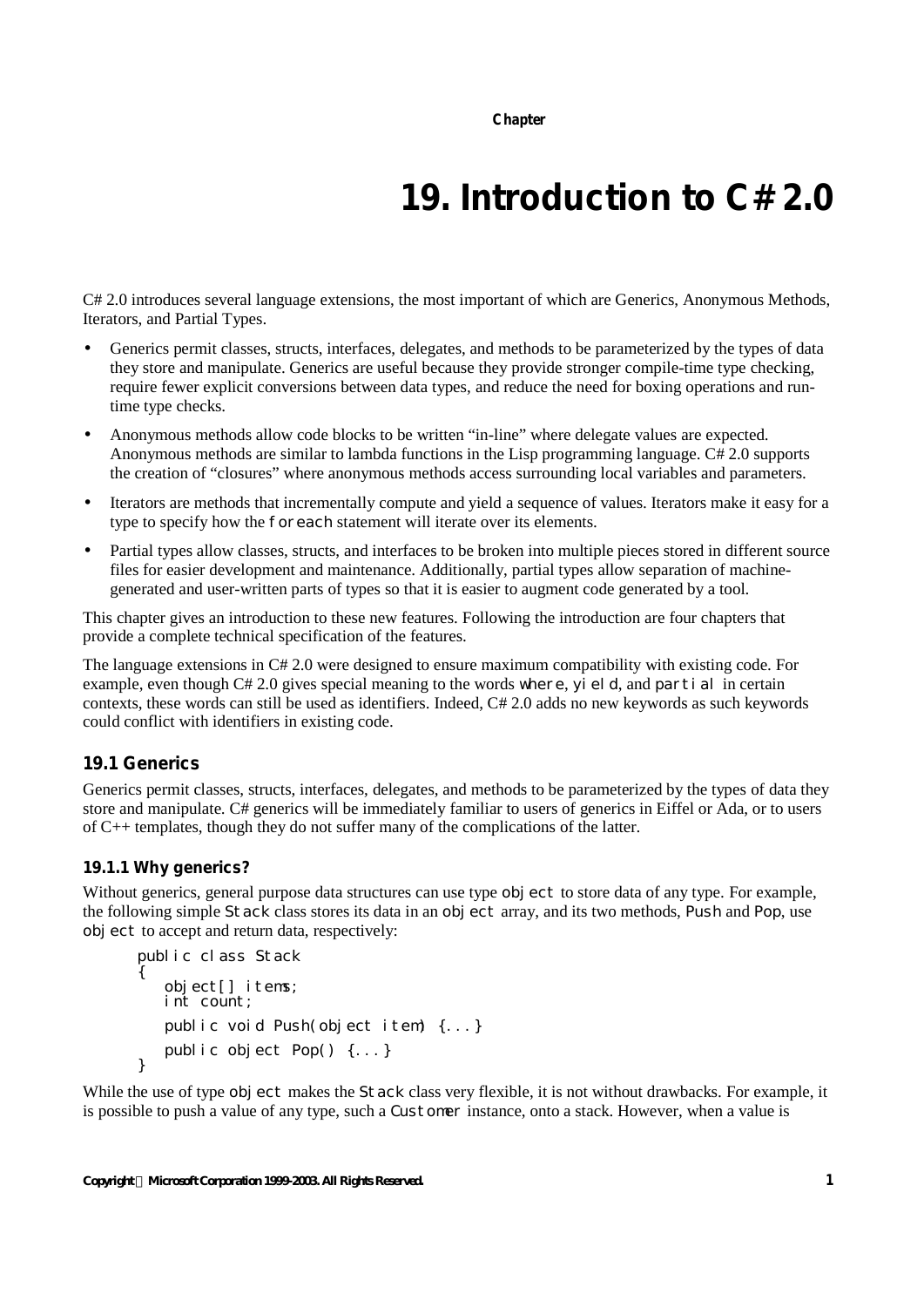retrieved, the result of the Pop method must explicitly be cast back to the appropriate type, which is tedious to write and carries a performance penalty for run-time type checking:

```
Stack stack = new Stack();
stack.Push(new Customer());
Customer c = (Customer) stack. Pop();
```
If a value of a value type, such as an int, is passed to the Push method, it is automatically boxed. When the int is later retrieved, it must be unboxed with an explicit type cast:

```
Stack stack = new Stack();
stack. Push(3);
int i = (int)stack. Pop();
```
Such boxing and unboxing operations add performance overhead since they involve dynamic memory allocations and run-time type checks.

A further issue with the Stack class is that it is not possible to enforce the kind of data placed on a stack. Indeed, a Customer instance can be pushed on a stack and then accidentally cast it to the wrong type after it is retrieved:

```
Stack stack = new Stack()
stack. Push(new Customer());
string s = (string)stack.Pop();
```
While the code above is an improper use of the Stack class, the code is technically speaking correct and a compile-time error is not reported. The problem does not become apparent until the code is executed, at which point an InvalidCastException is thrown.

The Stack class would clearly benefit from the ability to specify its element type. With generics, that becomes possible.

# **19.1.2 Creating and using generics**

Generics provide a facility for creating types that have *type parameters*. The example below declares a generic Stack class with a type parameter T. The type parameter is specified in < and > delimiters after the class name. Rather than forcing conversions to and from  $\text{obj} \text{ect}$ , instances of Stack $\text{ accept the type for which they are$ created and store data of that type without conversion. The type parameter  $\top$  acts as a placeholder until an actual type is specified at use. Note that  $\top$  is used as the element type for the internal items array, the type for the parameter to the Push method, and the return type for the Pop method:

```
public class Stack<T>
{
   T[] items;
   int count;
   public void Push(T item) {...}
   public T Pop() {...}
}
```
When the generic class  $Stack < T>$  is used, the actual type to substitute for T is specified. In the following example, int is given as the *type argument* for T:

```
Stack<int> stack = new Stack<int>();
stack. Push(3);
int x = stack. Pop():
```
The Stack<i nt> type is called a *constructed type*. In the Stack<i nt> type, every occurrence of T is replaced with the type argument int. When an instance of  $Stack \leq n \leq s$  is created, the native storage of the items array is an  $int[$  rather than  $obj$  ect $[]$ , providing substantial storage efficiency compared to the non-generic Stack. Likewise, the Push and Pop methods of a Stack<int> operate on int values, making it a compile-time error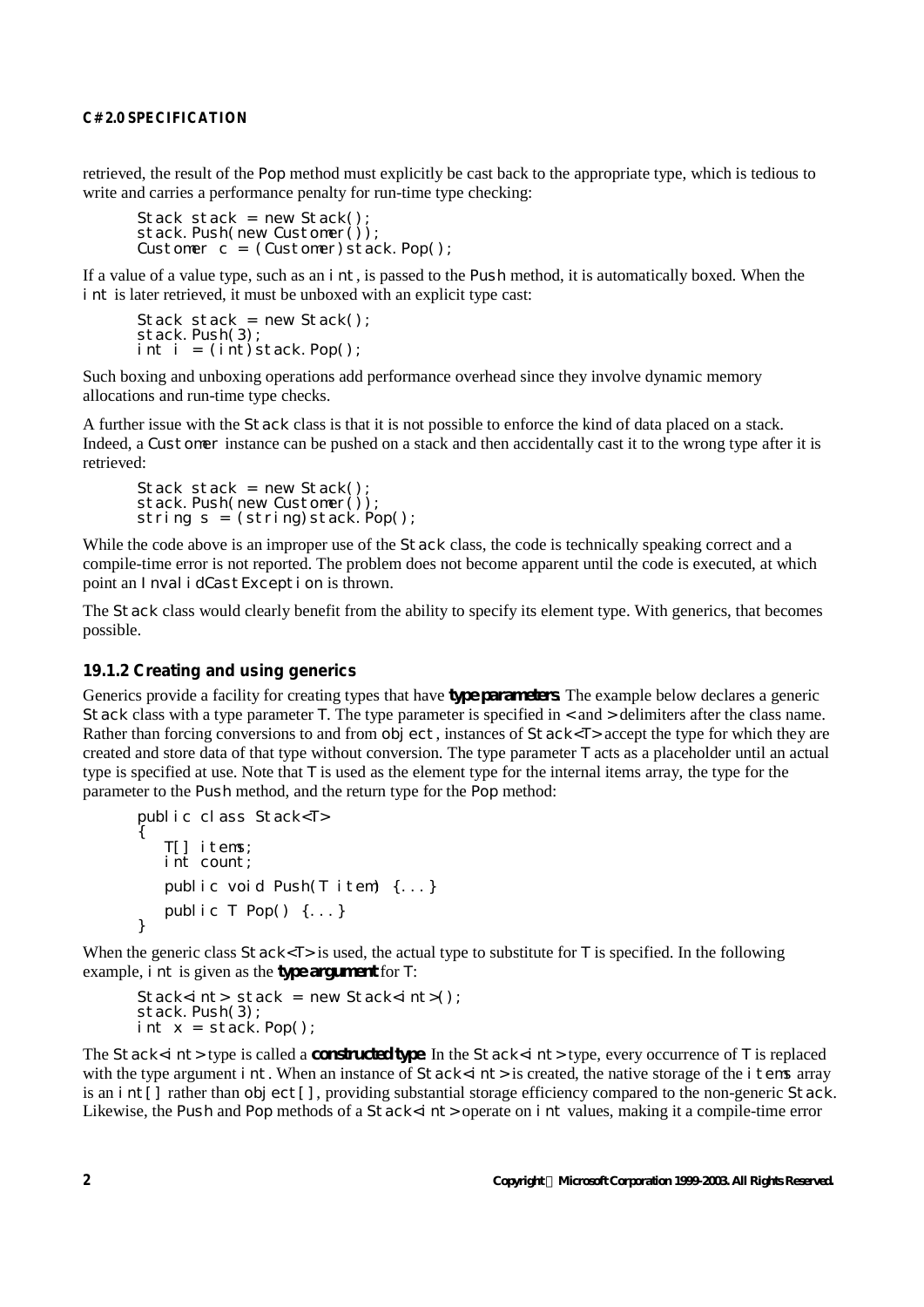to push values of other types onto the stack, and eliminating the need to explicitly cast values back to their original type when they're retrieved.

Generics provide strong typing, meaning for example that it is an error to push an int onto a stack of Customer objects. Just as a Stack<int> is restricted to operate only on int values, so is Stack<Customer> restricted to Customer objects, and the compiler will report errors on the last two lines of the following example:

```
Stack<Customer> stack = new Stack<Customer>();
stack.Push(new Customer());
Customer c = stack. Pop();<br>stack. Push(3);
stack. Push(3); // Type mismatch error<br>int x = stack. Pop(); // Type mismatch error
                                         \frac{1}{2} Type mismatch error
```
Generic type declarations may have any number of type parameters. The Stack<T> example above has only one type parameter, but a generic Dictionary class might have two type parameters, one for the type of the keys and one for the type of the values:

```
public class Dictionary<K,V>
{
   public void Add(K key, V value) {...}
   public V this[K key] {...}
}
```
When Dictionary<K,  $V >$  is used, two type arguments would have to be supplied:

```
Dictionary<string,Customer> dict = new Dictionary<string,Customer>();
dict.Add("Peter", new Customer());
Customer c = dict["Peter"];
```
# **19.1.3 Generic type instantiations**

Similar to a non-generic type, the compiled representation of a generic type is intermediate language (IL) instructions and metadata. The representation of the generic type of course also encodes the existence and use of type parameters.

The first time an application creates an instance of a constructed generic type, such as Stack<i nt>, the just-intime (JIT) compiler of the .NET Common Language Runtime converts the generic IL and metadata to native code, substituting actual types for type parameters in the process. Subsequent references to that constructed generic type then use the same native code. The process of creating a specific constructed type from a generic type is known as a *generic type instantiation*.

The .NET Common Language Runtime creates a specialized copy of the native code for each generic type instantiation with a value type, but shares a single copy of the native code for all reference types (since, at the native code level, references are just pointers with the same representation).

# **19.1.4 Constraints**

Commonly, a generic class will do more than just store data based on a type parameter. Often, the generic class will want to invoke methods on objects whose type is given by a type parameter. For example, an Add method in a Dictionary  $K$ , V is class might need to compare keys using a CompareTo method:

```
public class Dictionary<K,V>
{
   public void Add(K key, V value)
   {
      ...
```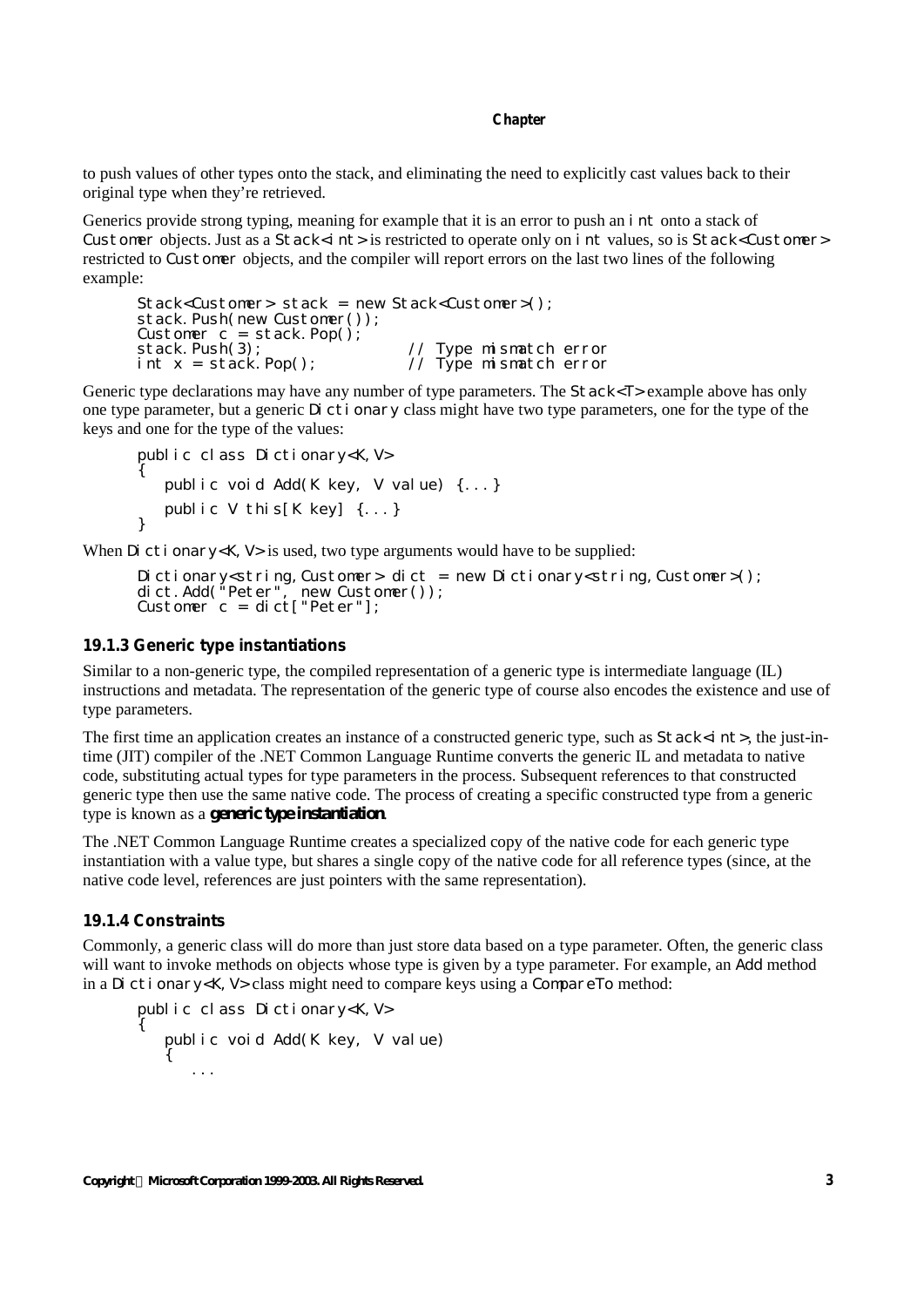```
if (key. CompareTo(x) < 0) \{... \} // Error, no CompareTo method
      ...
  }
}
```
Since the type argument specified for  $K$  could be any type, the only members that can be assumed to exist on the key parameter are those declared by type object, such as Equals, GetHashCode, and ToString; a compiletime error therefore occurs in the example above. It is of course possible to cast the key parameter to a type that contains a CompareTo method. For example, the key parameter could be cast to  $\ell$  Comparable:

```
public class Dictionary<K,V>
{
   public void Add(K key, V value)
   {
      ...
      if (((1 Comparable)key). CompareTo(x) < 0 {...}
      ...
  }
}
```
While this solution works, it requires a dynamic type check at run-time, which adds overhead. It furthermore defers error reporting to run-time, throwing an Inval i dCastException if a key doesn't implement I Comparable.

To provide stronger compile-time type checking and reduce type casts, C# permits an optional list of *constraints* to be supplied for each type parameter. A type parameter constraint specifies a requirement that a type must fulfill in order to be used as an argument for that type parameter. Constraints are declared using the word where, followed by the name of a type parameter, followed by a list of class or interface types, or the constructor constraint new().

In order for the Dictionary<K, V> class to ensure that keys always implement I Comparable, the class declaration can specify a constraint for the type parameter K:

```
public class Dictionary<K,V> where K: IComparable
{
   public void Add(K key, V value)
   {
      ...
      if (key. CompareTo(x) < 0) \{... \}...
   }
}
```
Given this declaration the compiler will ensure that any type argument supplied for  $K$  is a type that implements I Comparable. Furthermore, it is no longer necessary to explicitly cast the key parameter to I Comparable before calling the CompareTo method; all members of a type given as a constraint for a type parameter are directly available on values of that type parameter type.

For a given type parameter, it is possible to specify any number of interfaces as constraints, but no more than one class. Each constrained type parameter has a separate where clause. In the example below, the type parameter K has two interface constraints, while the type parameter E has a class constraint and a constructor constraint:

```
public class EntityTable<K,E>
   where K: IComparable<K>, IPersistable
   where E: Entity, new()
{
  public void Add(K key, E entity)
   {
      ...
```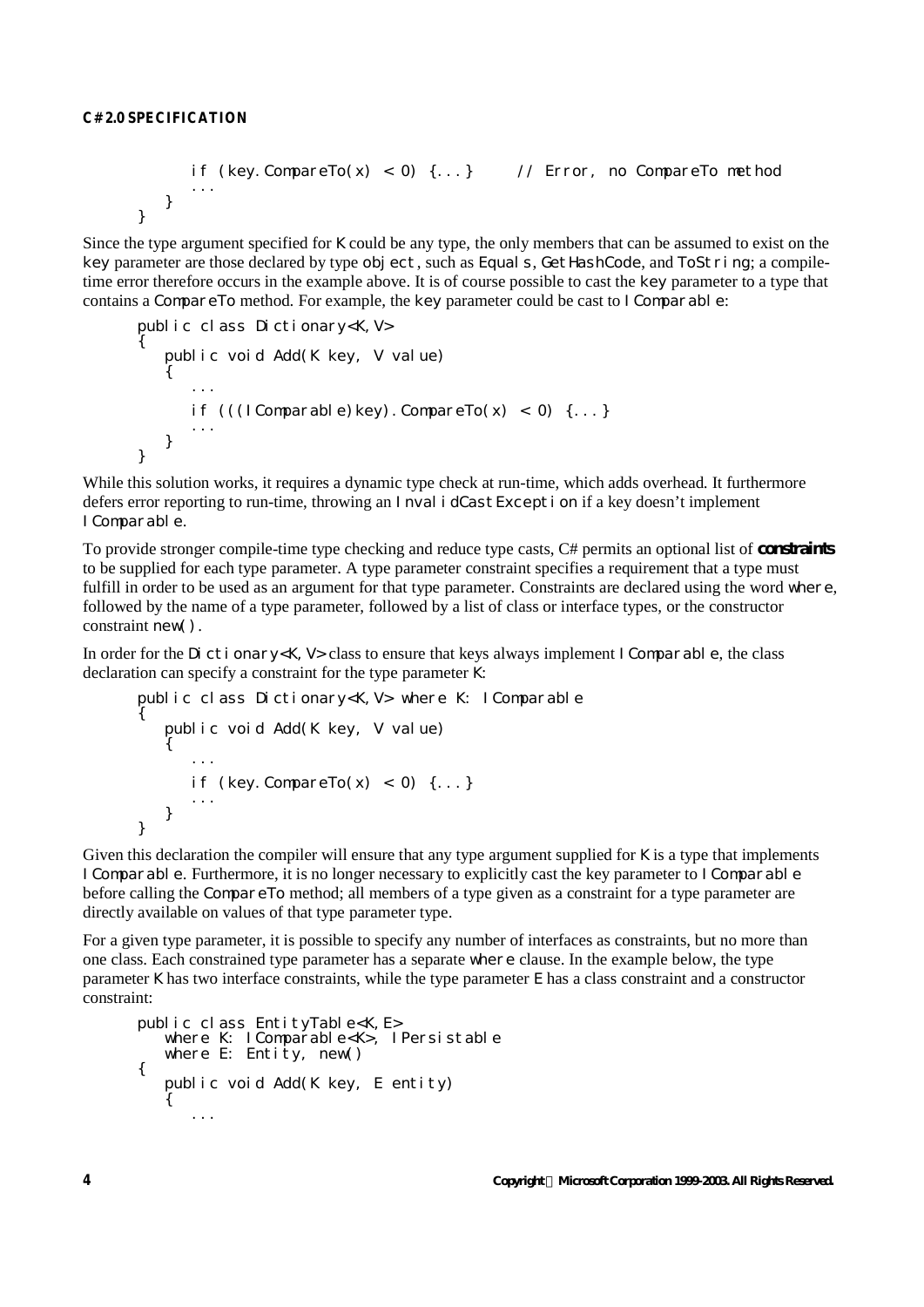```
if (key. CompareTo(x) < 0) \{ \dots \}...
}
```
The constructor constraint,  $new()$ , in the example above ensures that a type used as a type argument for  $E$  has a public, parameterless constructor, and it permits the generic class to use new E() to create instances of that type.

Type parameter constrains should be used with care. While they provide stronger compile-time type checking and in some cases improve performance, they also restrict the possible uses of a generic type. For example, a generic class List<T>might constrain T to implement I Comparable such that the list's Sort method can compare items. However, doing so would preclude use of  $Li$  st $\langle T \rangle$  for types that don't implement IComparable, even if the Sort method is never actually called in those cases.

# **19.1.5 Generic methods**

}

In some cases a type parameter is not needed for an entire class, but only inside a particular method. Often, this occurs when creating a method that takes a generic type as a parameter. For example, when using the Stack<T> class described earlier, a common pattern might be to push multiple values in a row, and it might be convenient to write a method that does so in a single call. For a particular constructed type, such as  $Stack\langle n \cdot n \rangle$ , the method would look like this:

```
void PushMultiple(Stack<int> stack, params int[] values) {
   foreach (int value in values) stack. Push(value);
}
```
This method can be used to push multiple  $\vert$  nt values onto a Stack $\vert$  nt $>$ :

```
Stack<int> stack = new Stack<int>();
PushMultiple(stack, 1, 2, 3, 4);
```
However, the method above only works with the particular constructed type Stack<i nt>. To have it work with any Stack<T>, the method must be written as a *generic method*. A generic method has one or more type parameters specified in < and > delimiters after the method name. The type parameters can be used within the parameter list, return type, and body of the method. A generic PushMultiple method would look like this:

```
void PushMultiple<T>(Stack<T> stack, params T[] values) {
   foreach (T value in values) stack.Push(value);
}
```
Using this generic method, it is possible to push multiple items onto any Stack<T>. When calling a generic method, type arguments are given in angle brackets in the method invocation. For example:

```
Stack<int> stack = new Stack<int>();
PushMultiple<int>(stack, 1, 2, 3, 4);
```
This generic PushMultiple method is more reusable than the previous version, since it works on any Stack<T>, but it appears to be less convenient to call, since the desired T must be supplied as a type argument to the method. In many cases, however, the compiler can deduce the correct type argument from the other arguments passed to the method, using a process called *type inferencing*. In the example above, since the first regular argument is of type Stack<int>, and the subsequent arguments are of type int, the compiler can reason that the type parameter must be int. Thus, the generic PushMultiple method can be called without specifying the type parameter:

```
Stack<int> stack = new Stack<int>();
PushMultiple(stack, 1, 2, 3, 4);
```
# **19.2 Anonymous methods**

Event handlers and other callbacks are often invoked exclusively through delegates and never directly. Even so, it has thus far been necessary to place the code of event handlers and callbacks in distinct methods to which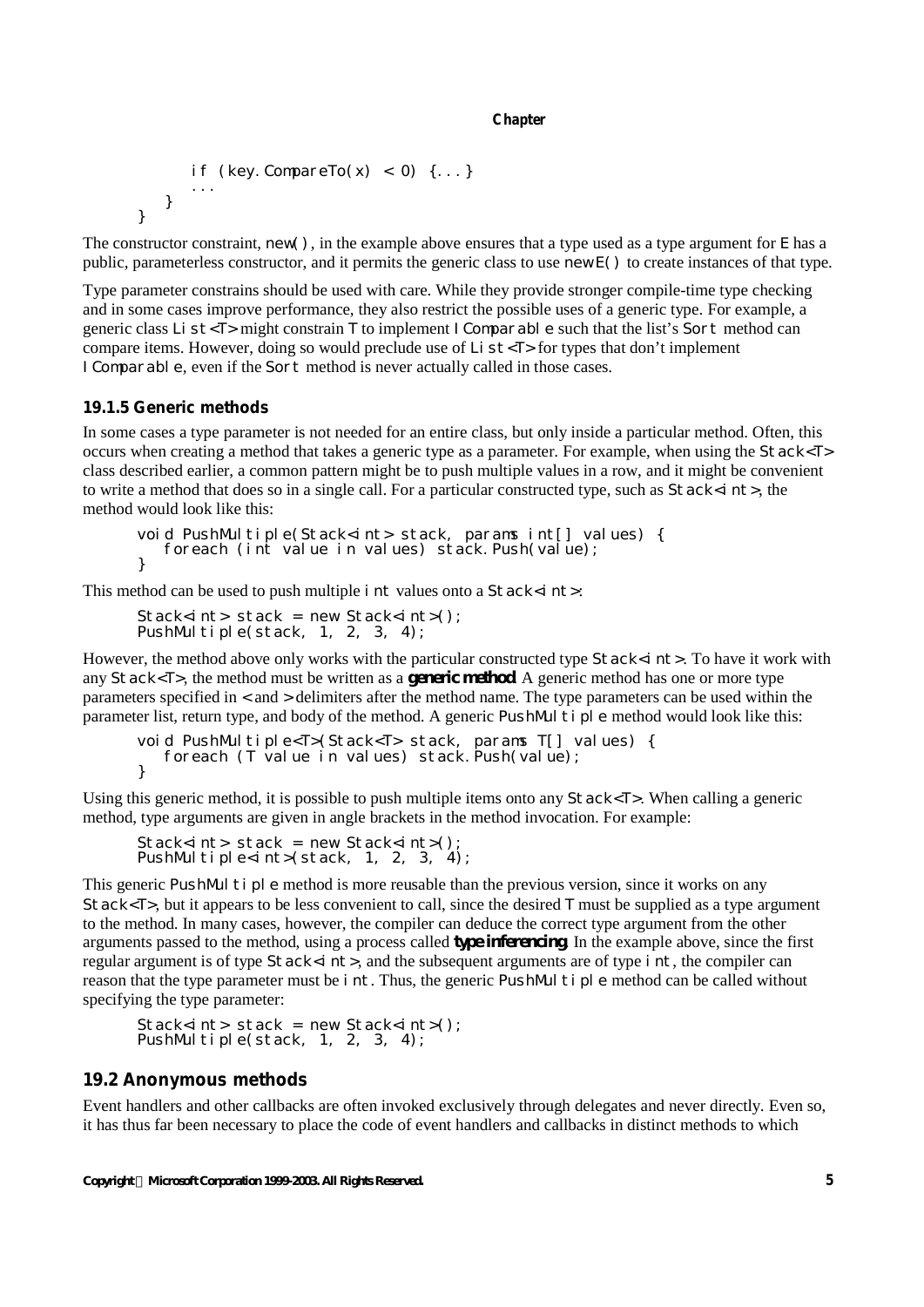delegates are explictly created. In contrast, *anonymous methods* allow the code associated with a delegate to be written "in-line" where the delegate is used, conveniently tying the code directly to the delegate instance. Besides this convenience, anonymous methods have shared access to the local state of the containing function member. To achieve the same state sharing using named methods requires "lifting" local variables into fields in instances of manually authored helper classes.

The following example shows a simple input form that contains a list box, a text box, and a button. When the button is clicked, an item containing the text in the text box is added to the list box.

```
class InputForm: Form
{
   ListBox listBox;
   TextBox textBox;
   Button addButton;
   public MyForm() {
      \overline{\text{listBox}} = \text{new} ListBox(...);
       textBox = new TextBox( . . . )addButton = new Button(...));
      addButton. Click += new EventHandler(AddClick);
   }
   void AddClick(object sender, EventArgs e) {
      listBox.Items.Add(textBox.Text);
   }
}
```
Even though only a single statement is executed in response to the button's CI i ck event, that statement must be extracted into a separate method with a full parameter list, and an EventHandl er delegate referencing that method must be manually created. Using an anonymous method, the event handling code becomes significantly more succinct:

```
class InputForm: Form
{
   ListBox listBox;
   TextBox textBox;
   Button addButton;
   public MyForm() {
      listBox = new ListBox(...);
      textBox = new TextBox( . . .);addButton = new Button(...));
      addButton. Click += delegate {
         listBox.Items.Add(textBox.Text);
      };
   }
}
```
An anonymous method consists of the keyword delegate, an optional parameter list, and a statement list enclosed in  $\{$  and  $\}$  delimiters. The anonymous method in the previous example doesn't use the parameters supplied by the delegate, and it can therefore omit the parameter list. To gain access to the parameters, the anonymous method can include a parameter list:

```
addButton.Click += delegate(object sender, EventArgs e) {
  MessageBox. Show(((Button)sender). Text);
};
```
In the previous examples, an implicit conversion occurs from the anonymous method to the EventHandler delegate type (the type of the Click event). This implict conversion is possible because the parameter list and return type of the delegate type are compatible with the anonymous method. The exact rules for compatibility are as follows: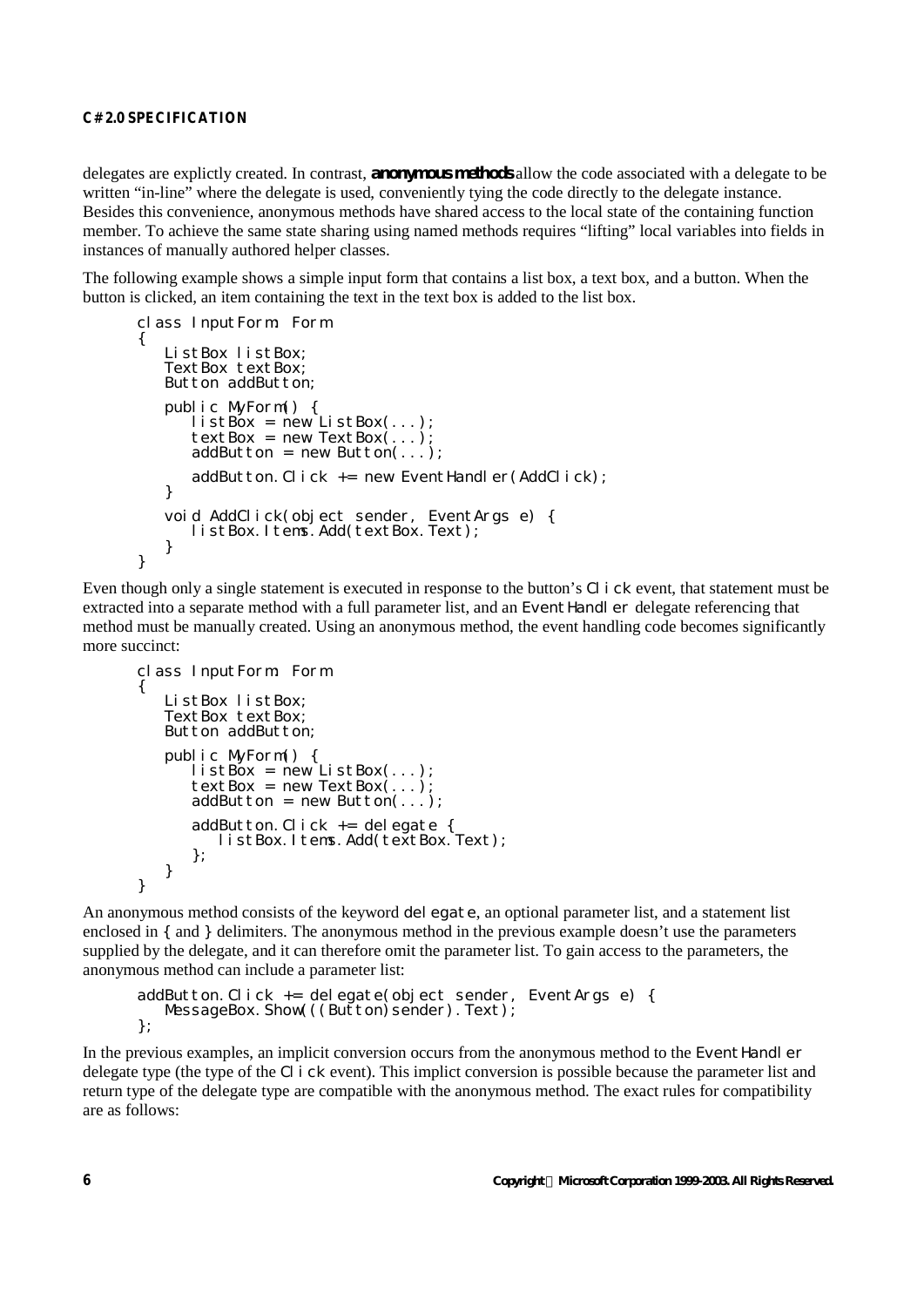- The parameter list of a delegate is compatible with an anonymous method if one of the following is true:
	- o The anonymous method has no parameter list and the delegate has no out parameters.
	- o The anonymous method includes a parameter list that exactly matches the delegate's parameters in number, types, and modifiers.
- The return type of a delegate is compatible with an anonymous method if one of the following is true:
	- The delegate's return type is void and the anonymous method has no return statements or only return statements with no expression.
	- $\circ$  The delegate's return type is not void and the expressions associated with all return statements in the anonymous method can be implicitly converted to the return type of the delegate.

Both the parameter list and the return type of a delegate must be compatible with an anonymous method before an implicit conversion to that delegate type can occur.

The following example uses anonymous methods to write functions "in-line." The anonymous methods are passed as parameters of a Function delegate type.

```
using System;
delegate double Function(double x);
class Test
\left\{ \right.static double[] Apply(double[] a, Function f) {
      double[] result = new double[a. Length];
      for (int i = 0; i < a. Length; i++) result[i] = f(a[i]);
      return result;
   }
   static double<sup>[]</sup> MultiplyAllBy(double<sup>[]</sup> a, double factor) {
      return Apply(a, delegate(double x) { return x * factor; });
   }
   static void Main() {
      double[] a = {0.0, 0.5, 1.0};
      double[] squares = Apply(a, delegate(double x) { return x * x; });
      double[] doubles = MultiplyAllBy(a, 2.0);
   }
}
```
The Apply method applies a given Function to the elements of a double  $[\ ]$ , returning a double  $[\ ]$  with the results. In the Main method, the second parameter passed to Apply is an anonymous method that is compatible with the Function delegate type. The anonymous method simply returns the square of its argument, and thus the result of that Apply invocation is a double  $[$  containing the squares of the values in a.

The MultiplyAllBy method returns a double  $[$  created by multiplying each of the values in the argument array a by a given factor. In order to produce its result, MultiplyAllBy invokes the Apply method, passing an anonymous method that multiplies the argument  $\times$  by  $\sqrt{a}$  factor.

Local variables and parameters whose scope contains an anonymous method are called *outer variables* of the anonymous method. In the MultiplyAllBy method, a and factor are outer variables of the anonymous method passed to Apply, and because the anonymous method references factor, factor is said to have been *captured* by the anonymous method. Ordinarily, the lifetime of a local variable is limited to execution of the block or statement with which it is associated. However, the lifetime of a captured outer variable is extended at least until the delegate referring to the anonymous method becomes eligible for garbage collection.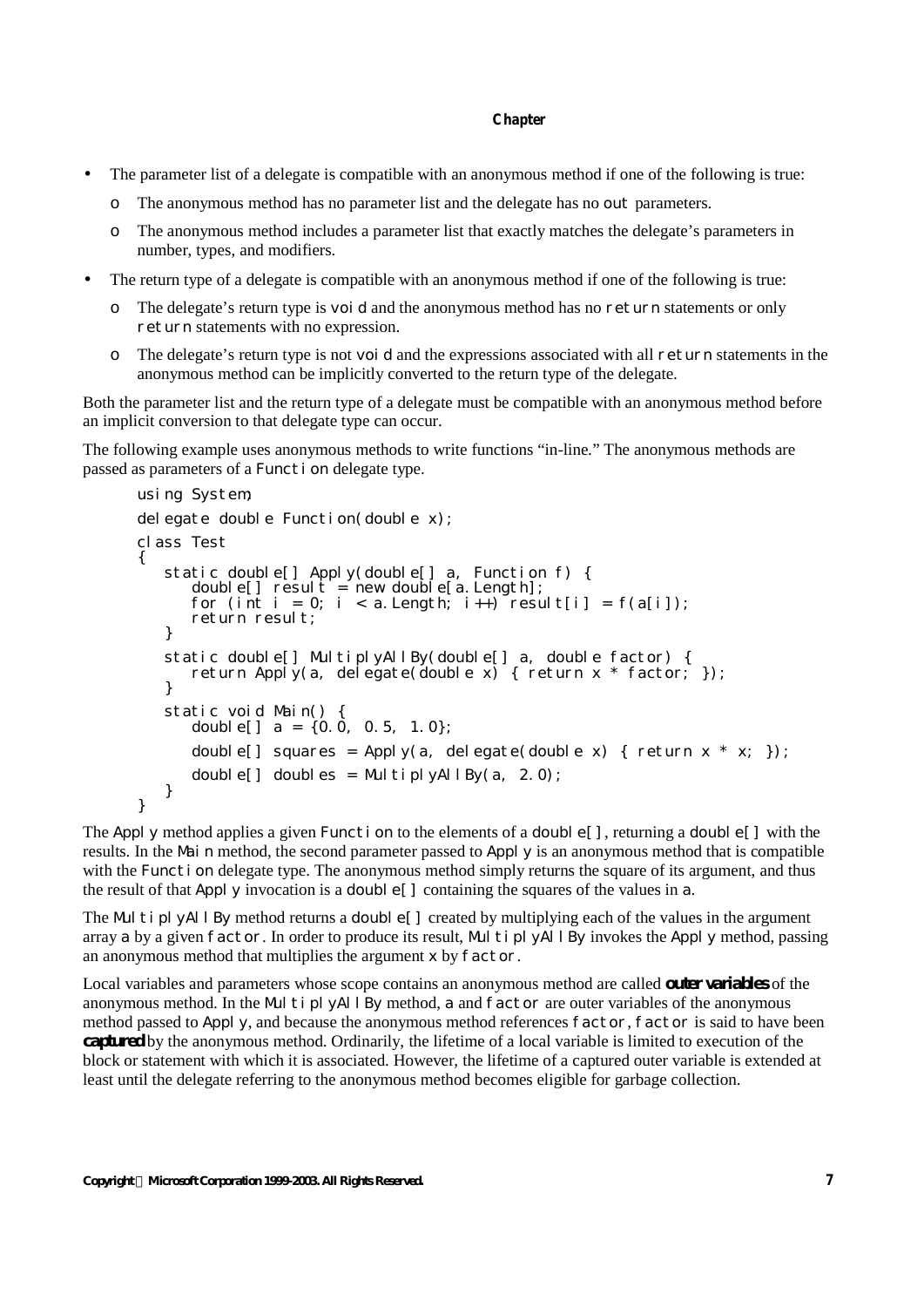#### **19.2.1 Method group conversions**

As described in the previous section, an anonymous method can be implicitly converted to a compatible delegate type. C# 2.0 permits this same type of conversion for a method group, allowing explicit delegate instantiations to be omitted in almost all cases. For example, the statements

addButton.Click  $+=$  new EventHandler(AddClick);

Apply(a, new Function(Math.Sin));

can instead be written

addButton. Click  $+=$  AddClick;

Apply(a, Math.Sin);

When the shorter form is used, the compiler automatically infers which delegate type to instantiate, but the effects are otherwise the same as the longer form.

# **19.3 Iterators**

The C# foreach statement is used to iterate over the elements of an *enumerable* collection. In order to be enumerable, a collection must have a parameterless GetEnumerator method that returns an *enumerator*. Generally, enumerators are difficult to implement, but the task is significantly simplified with iterators.

An *iterator* is a statement block that *yields* an ordered sequence of values. An iterator is distinguished from a normal statement block by the presence of one or more  $\forall i \in I$  d statements:

- The yi eld return statement produces the next value of the iteration.
- The yi eld break statement indicates that the iteration is complete.

An iterator may be used as the body of a function member as long as the return type of the function member is one of the *enumerator interfaces* or one of the *enumerable interfaces*:

- The enumerator interfaces are System. Collections. IEnumerator and types constructed from System. Collections. Generic. I Enumerator<T>.
- The enumerable interfaces are System. Collections. I Enumerable and types constructed from System. Collections. Generic. I Enumerable<T>.

It is important to understand that an iterator is not a kind of member, but is a means of implementing a function member. A member implemented via an iterator may be overridden or overloaded by other members which may or may not be implemented with iterators.

The following Stack<T> class implements its GetEnumerator method using an iterator. The iterator enumerates the elements of the stack in top to bottom order.

```
using System. Collections. Generic;
public class Stack<T>: IEnumerable<T>
{
   T[] items;
   int count;
   public void Push(T data) {...}
   public T Pop() {...}
   public IEnumerator<T> GetEnumerator() {
      for (int i = count - 1; i >= 0; --i) {
         yield return items[i];
      }
   }
}
```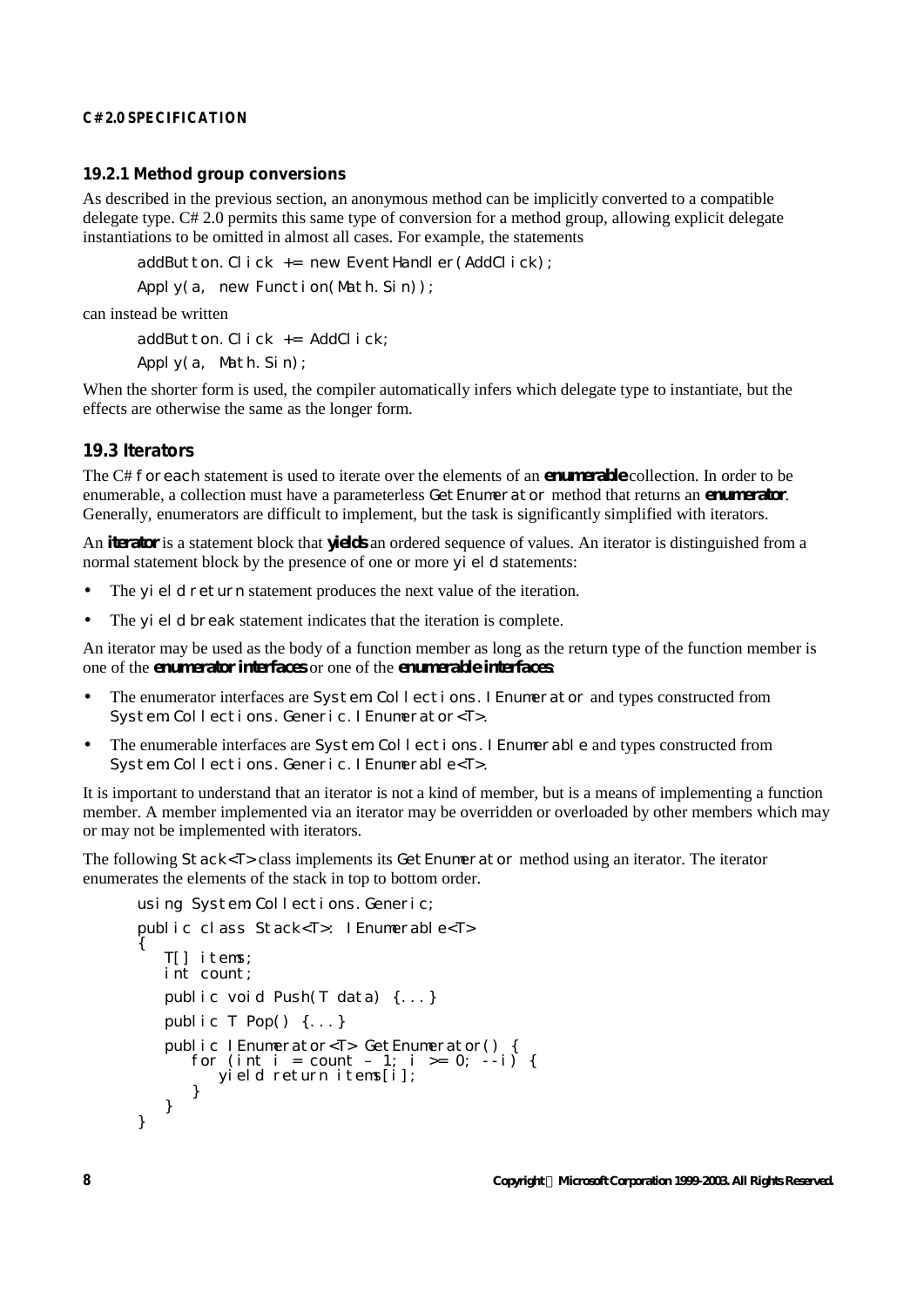The presence of the GetEnumerator method makes Stack<T> an enumerable type, allowing instances of Stack<T> to be used in a foreach statement. The following example pushes the values 0 through 9 onto an integer stack and then uses a foreach loop to display the values in top to bottom order.

```
using System;
class Test
{
   static void Main() {
      Stack<int> stack = new Stack<int>();
      for (int i = 0; i < 10; i++) stack. Push(i);
      foreach (int i in stack) Console.Write("{0} ", i);
      Console. WriteLine();
   }
}
```
The output of the example is:

9 8 7 6 5 4 3 2 1 0

The foreach statement implicitly calls a collection's parameterless GetEnumerator method to obtain an enumerator. There can only be one such parameterless GetEnumerator method defined by a collection, yet it is often appropriate to have multiple ways of enumerating, and ways of controlling the enumeration through parameters. In such cases, a collection can use iterators to implement properties or methods that return one of the enumerable interfaces. For example, Stack<T> might introduce two new properties, TopToBottom and BottomToTop, of type | Enumerable<T>:

```
using System. Collections. Generic;
public class Stack<T>: IEnumerable<T>
{
   T[] items;
   int count;
   public void Push(T data) {...}
   public T Pop() {...}
   public IEnumerator<T> GetEnumerator() {
      for (int i = count - 1; i >= 0; --i) {
         yield return items[i];
      }
   }
   public IEnumerable<T> TopToBottom {
      get {
         return this;
      }
   }
   public IEnumerable<T> BottomToTop {
      get {
         for (int i = 0; i < count; i+1) {
            yield return items[i];
         }
      }
   }
}
```
The get accessor for the TopToBottom property just returns this since the stack itself is an enumerable. The BottomToTop property returns an enumerable implemented with a C# iterator. The following example shows how the properties can be used to enumerate stack elements in either order:

using System;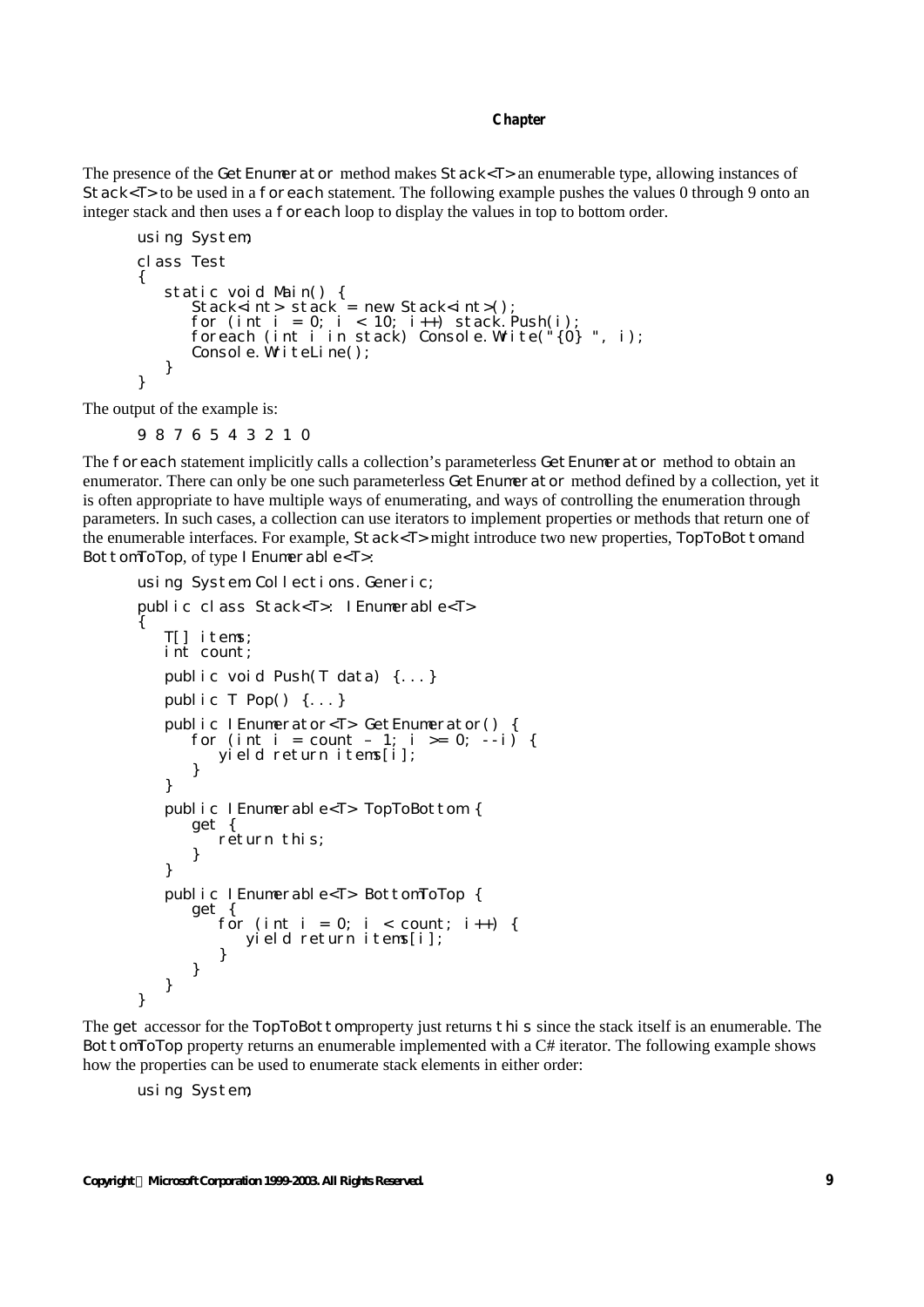```
class Test
{
   static void Main() {
      Stack<int> stack = new Stack<int>();
      for (int i = 0; i < 10; i + i) stack. Push(i);
      foreach (int i in stack. TopToBottom) Console. Write("{0} ", i);
      Console. WriteLine();
      foreach (int i in stack. BottomToTop) Console. Write("{0} ", i);
      Console. WriteLine();
   }
}
```
Of course, these properties can be used outside of a foreach statement as well. The following example passes the results of invoking the properties to a separate Print method. The example also shows an iterator used as the body of a FromToBy method that takes parameters:

```
using System;
using System. Collections. Generic;
class Test
{
   static void Print(IEnumerable<int> collection) {
      foreach (int i in collection) Console.Write("{0} ", i);
      Console. WriteLine();
   }
   static IEnumerable<int> FromToBy(int from, int to, int by) {
      for (int i = from; i <= to; i \rightarrow += by) {
         yield return i;
      }
   }
   static void Main() {
      Stack<int> stack = new Stack<int>();
      for (int i = 0; i < 10; i++) stack. Push(i);
      Print(stack.TopToBottom);
      Print(stack.BottomToTop);
      Print(FromToBy(10, 20, 2));
   }
}
```
The output of the example is:

9 8 7 6 5 4 3 2 1 0 0 1 2 3 4 5 6 7 8 9 10 12 14 16 18 20

The generic and non-generic enumerable interfaces contain a single member, a GetEnumerator method that takes no arguments and returns an enumerator interface. An enumerable acts as an *enumerator factory*. Properly implemented enumerables generate independent enumerators each time their GetEnumerator method is called. Assuming the internal state of the enumerable has not changed between two calls to GetEnumerator, the two enumerators returned should produce the same set of values in the same order. This should hold even if the lifetime of the enumerators overlap as in the following code sample:

```
using System;
using System. Collections. Generic;
class Test
{
   static IEnumerable<int> FromTo(int from, int to) {
      while (from \le to) yield return from++;
   \lambda
```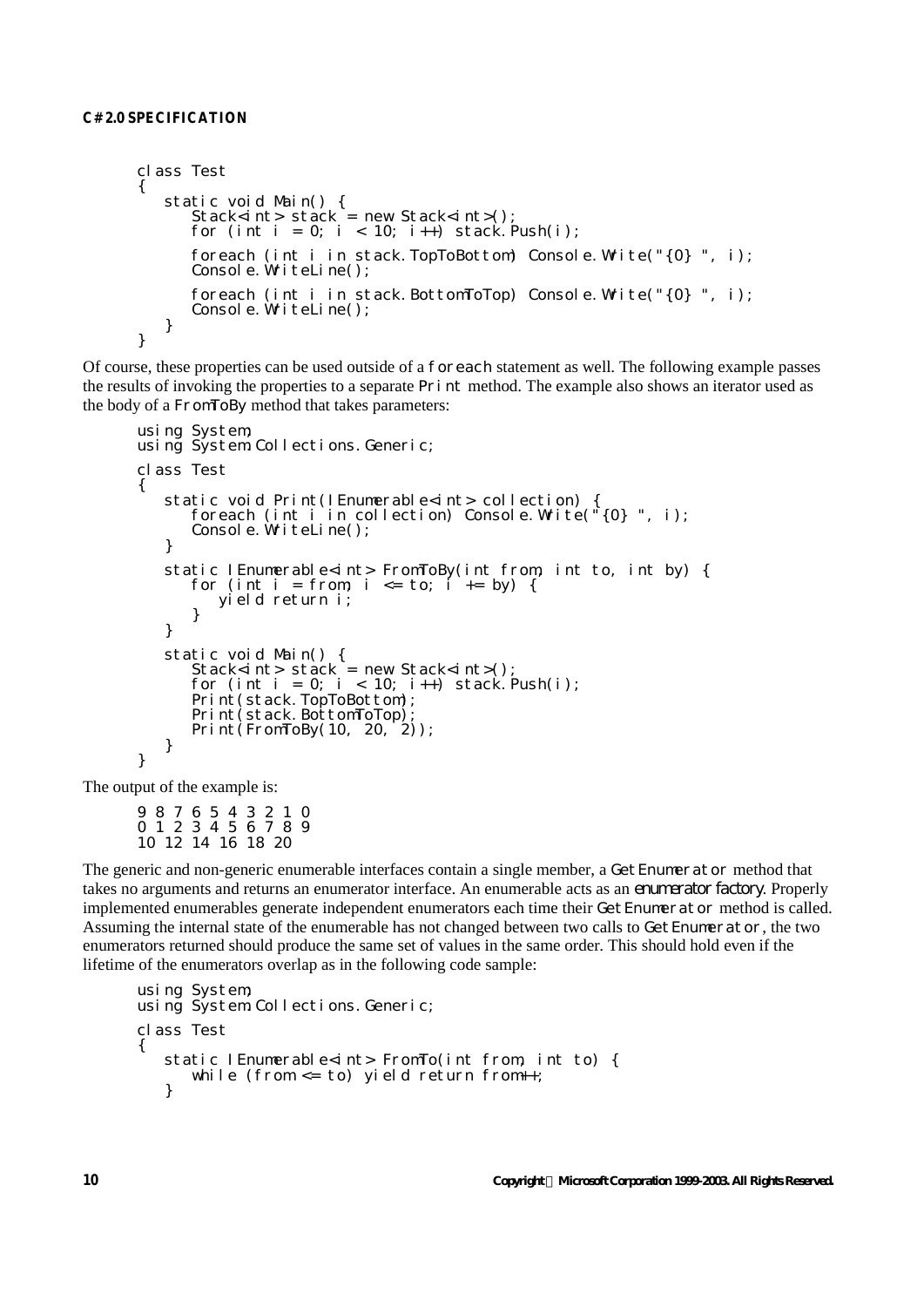```
static void Main() {
   I Enumerable <int > e = FromTo(1, 10);
   foreach (int x in e) {
      foreach (int y in e) {
         Console. Write("\{0, 3\}", x * y);
      }
      Console.WriteLine();
   }
}
```
The code above prints a simple multiplication table of the integers 1 through 10. Note that the FromTo method is invoked only once to generate the enumerable  $e$ . However,  $e$ . Get Enumerator() is invoked multiple times (by the foreach statements) to generate multiple equivalent enumerators. These enumerators all encapsulate the iterator code specified in the declaration of FromTo. Note that the iterator code modifies the from parameter. Nevertheless, the enumerators act independently because each enumerator is given *its own copy* of the from and to parameters. The sharing of transient state between enumerators is one of several common subtle flaws that should be avoided when implementing enumerables and enumerators. C# iterators are designed to help avoid these problems and to implement robust enumerables and enumerators in a simple intuitive way.

# **19.4 Partial types**

}

While it is good programming practice to maintain all source code for a type in a single file, sometimes a type becomes large enough that this is an impractical constraint. Furthermore, programmers often use source code generators to produce the initial structure of an application, and then modify the resulting code. Unfortunately, when source code is emitted again sometime in the future, existing modifications are overwritten.

*Partial types* allow classes, structs, and interfaces to be broken into multiple pieces stored in different source files for easier development and maintenance. Additionally, partial types allow separation of machine-generated and user-written parts of types so that it is easier to augment code generated by a tool.

A new type modifier, partial, is used when defining a type in multiple parts. The following is an example of a partial class that is implemented in two parts. The two parts may be in different source files, for example because the first part is machine generated by a database mapping tool and the second part is manually authored:

```
public partial class Customer
{
   private int id;
   private string name;
   private string address;
   private List<Order> orders;
   public Customer() {
      ...
   }
}
public partial class Customer
{
   public void SubmitOrder(Order order) {
      orders.Add(order);
   }
   public bool HasOutstandingOrders() {
      return orders. Count > 0:
   }
}
```
When the two parts above are compiled together, the resulting code is the same as if the class had been written as a single unit: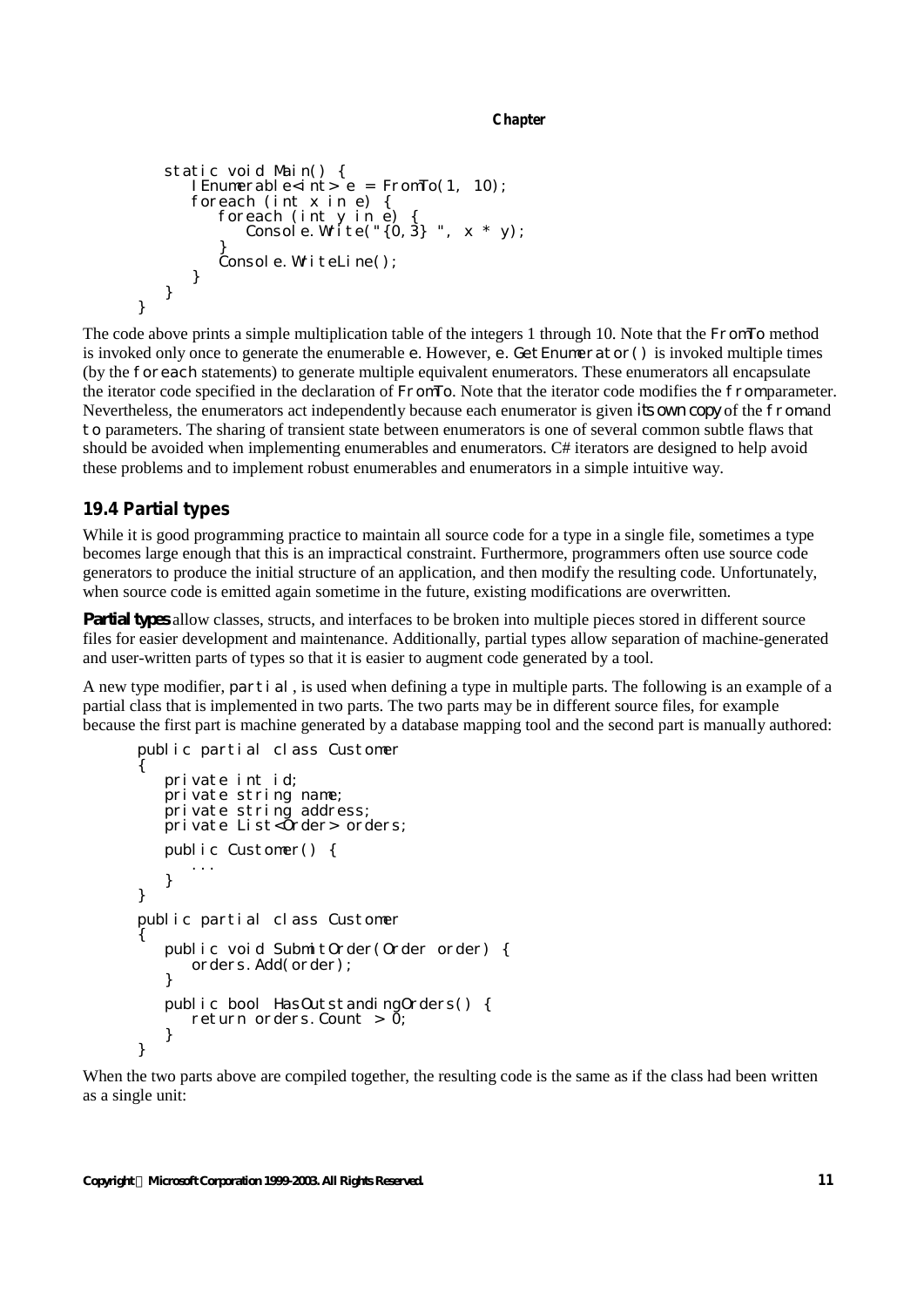```
public class Customer
{
   private int id;
   private string name;
   private string address;
   private List<Order> orders;
   public Customer() {
      ...
   }
   public void SubmitOrder(Order order) {
      orders.Add(order);
   }
   public bool HasOutstandingOrders() {
     return orders. Count > \vec{0};
   }
}
```
All parts of a partial type must be compiled together such that the parts can be merged at compile-time. Partial types specifically do not allow already compiled types to be extended.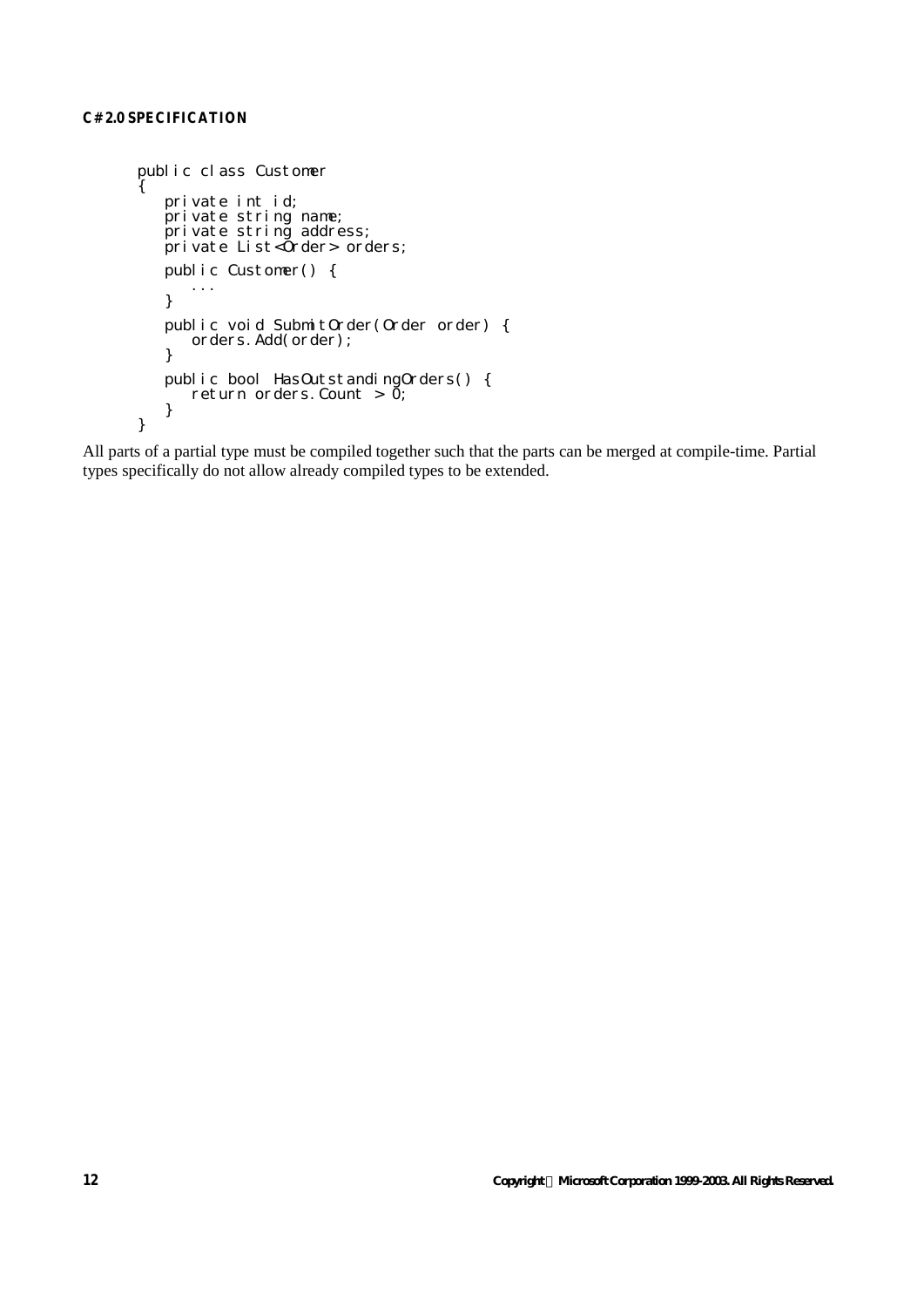# **20. Generics**

# **20.1 Generic class declarations**

A generic class declaration is a declaration of a class that requires type parameters to be supplied in order to form actual types.

A class declaration may optionally define type parameters:

```
class-declaration:
   attributesopt class-modifiersopt class identifier type-parameter-listopt class-baseopt
            type-parameter-constraints-clausesopt class-body ;opt
```
A class declaration may not supply *type-parameter-constraints-clauses* (§20.7) unless it also supplies a *typeparameter-list*.

A class declaration that supplies a *type-parameter-list* is a generic class declaration. Additionally, any class nested inside a generic class declaration or a generic struct declaration is itself a generic class declaration, since type parameters for the containing type must be supplied to create a constructed type.

Generic class declarations follow the same rules as normal class declarations except where noted, and particularly with regard to naming, nesting and the permitted access controls. Generic class declarations may be nested inside non-generic class declarations.

A generic class is referenced using a *constructed type* (§20.4). Given the generic class declaration

class List<T> {}

some examples of constructed types are List<T>, List<int> and List<List<string>>. A constructed type that uses one or more type parameters, such as List<T>, is called a *open constructed type*. A constructed type that uses no type parameters, such as List<int>, is called a *closed constructed type*.

Generic types may not be "overloaded", that is the identifier of a generic type must be uniquely named within a scope in the same way as ordinary types.

```
class C {}
class C<V> {} // Error, C defined twice
class C<U,V> {} // Error, C defined twice
```
However, the type lookup rules used during unqualified type name lookup (§20.9.3) and member access (§20.9.4) do take the number of generic parameters into account.

#### **20.1.1 Type parameters**

Type parameters may be supplied on a class declaration. Each type parameter is a simple identifier which denotes a placeholder for a type argument that is supplied to create a constructed type. A type parameter is a formal placeholder for a type that will be supplied later. By constrast, a type argument (§20.5.1) is the actual type that is substituted for the type parameter when a constructed type is referenced.

*type-parameter-list:* < *type-parameters* >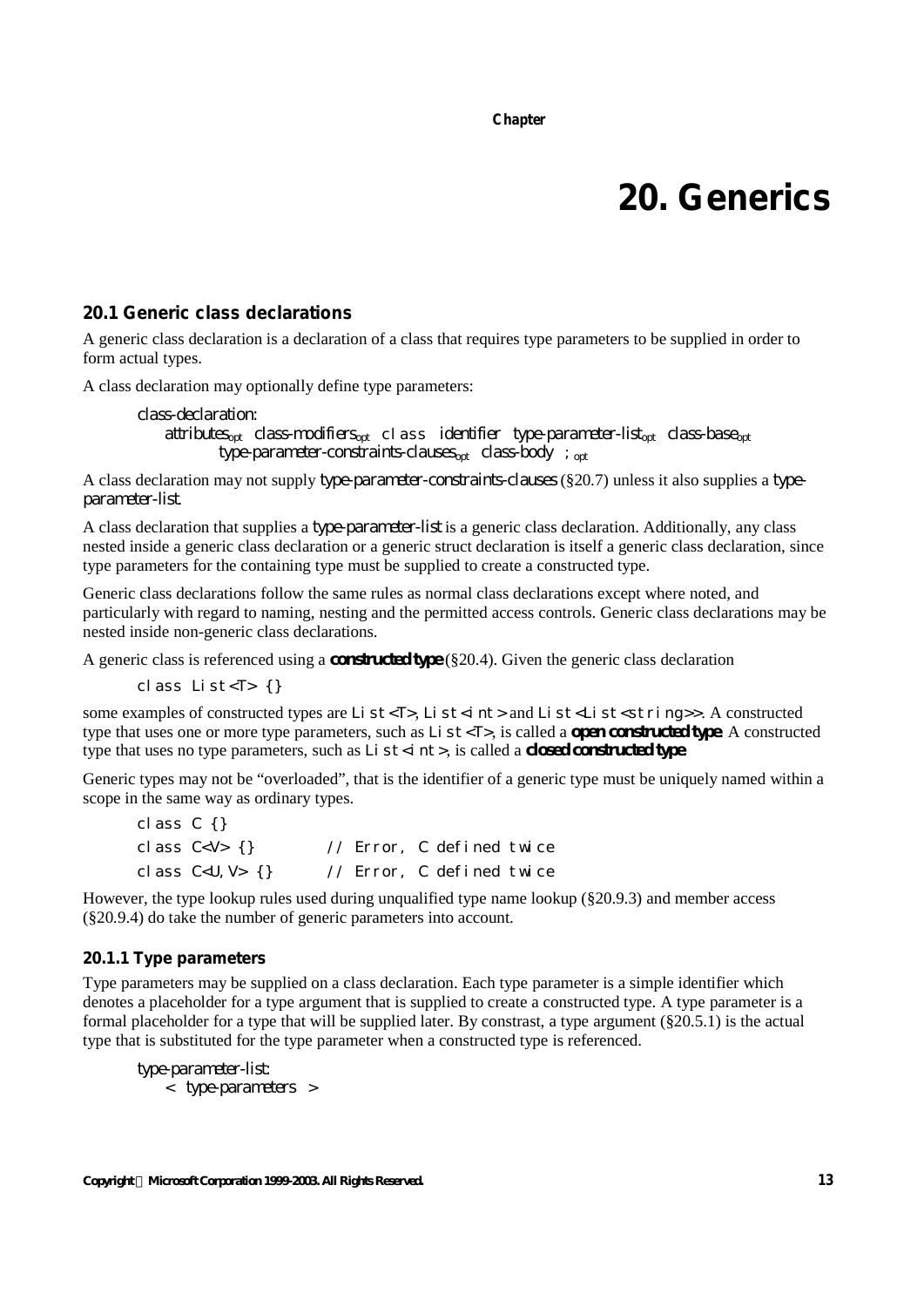*type-parameters: type-parameter type-parameters* , *type-parameter*

*type-parameter: attributesopt identifier*

Each type parameter in a class declaration defines a name in the declaration space (§3.3) of that class. Thus, it cannot have the same name as another type parameter or a member declared in that class. A type parameter cannot have the same name as the type itself.

The scope (§3.7) of a type parameter on a class includes the *class-base*, *type-parameter-constraints-clauses*, and *class-body*. Unlike members of a class, it does not extend to derived classes. Within its scope, a type parameter can be used as a type.

*type: value-type reference-type type-parameter*

Since a type parameter can be instantiated with many different actual type arguments, type parameters have slightly different operations and restrictions than other types. These include:

- A type parameter cannot be used directly to declare a base class or interface (§20.1.3).
- The rules for member lookup on type parameters depend on the constraints, if any, applied to the type. They are detailed in §20.7.2.
- The available conversions for a type parameter depend on the constraints, if any, applied to the type. They are detailed in §20.7.4.
- The literal null cannot be converted to a type given by a type parameter, except if the type parameter is constrained by a class constraint (§20.7.4). However, a default value expression (§20.8.1) can be used instead. In addition, a value with a type given by a type parameter *can* be compared with null using  $=$ and  $= (820.8.4)$ .
- A new expression (§20.8.2) can only be used with a type parameter if the type parameter is constrained by a *constructor-constraint* (§20.7).
- A type parameter cannot be used anywhere within an attribute.
- A type parameter cannot be used in a member access or type name to identify a static member or a nested type (§20.9.1, §20.9.4).
- In unsafe code, a type parameter cannot be used as an *unmanaged-type* (§18.2).

As a type, type parameters are purely a compile-time construct. At run-time, each type parameter is bound to a run-time type that was specified by supplying a type argument to the generic type declaration. Thus, the type of a variable declared with a type parameter will, at run-time, be a closed type (§20.5.2). The run-time execution of all statements and expressions involving type parameters uses the actual type that was supplied as the type argument for that parameter.

# **20.1.2 The instance type**

Each class declaration has an associated constructed type, the *instance type*. For a generic class declaration, the instance type is formed by creating a constructed type (§20.4) from the type declaration, with each of the supplied type arguments being the corresponding type parameter. Since the instance type uses the type parameters, it is only valid where the type parameters are in scope: inside the class declaration. The instance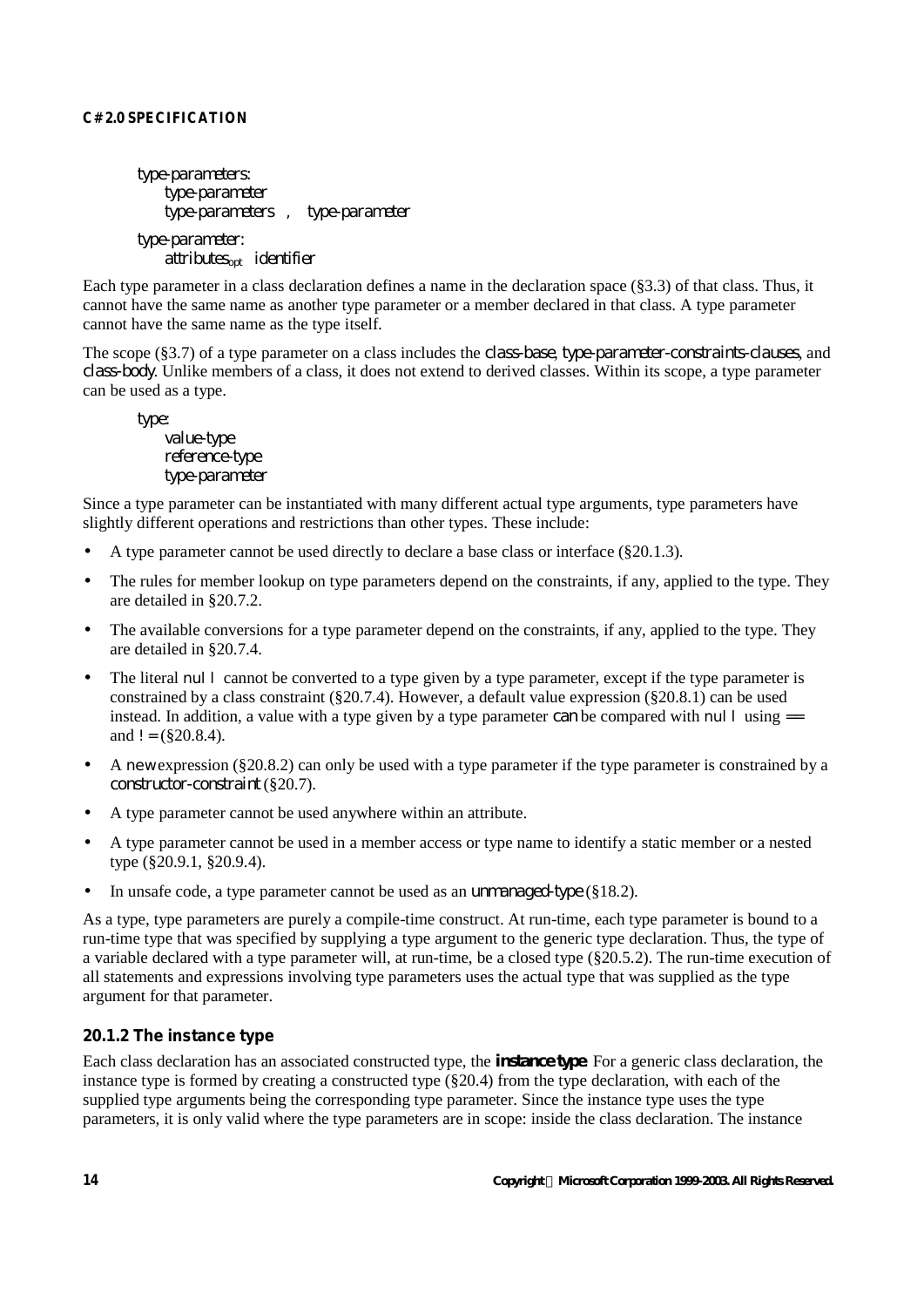type is the type of this for code written inside the class declaration. For non-generic classes, the instance type is simply the declared class. The following shows several class declarations along with their instance types:

```
class A<T> // instance type: A<T>
{
  class B {} // instance type: A<T>.B
  class C<U> {} // instance type: A<T>.C<U>
}
class D {} // instance type: D
```
#### **20.1.3 Base specification**

The base class specified in a class declaration may be a constructed class type (§20.4). A base class may not be a type parameter on its own, though it may involve the type parameters that are in scope.

class Extend<V>: V {} // Error, type parameter used as base class

A generic class declaration may not use System. Attribute as a direct or indirect base class.

The base interfaces specified in a class declaration may be constructed interface types (§20.4). A base interface may not be a type parameter on its own, though it may involve the type parameters that are in scope. The following code illustrates how a class can implement and extend constructed types:

```
class C < U, V > \{\}interface I1<V> {}
class D: C<string,int>, I1<string> {}
class E<T>: C<int,T>, I1<T> {}
```
The base interfaces of a generic class declaration must satisfy the uniqueness rule described in §20.3.1.

Methods in a class that override or implement methods from a base class or interface must provide appropriate methods of specialized types. The following code illustrates how methods are overridden and implemented. This is explained further in §20.1.10.

```
class C<U,V>
{
   public virtual void M1(U x, List<V> y) {...}
}
interface I1<V>
\{V M2(V);
}
class D: C<string, int>, l1<string>
{
   public override void M1(string x, List<int> y) {...}
   public string M2(string x) {...}
}
```
# **20.1.4 Members of generic classes**

All members of a generic class may use type parameters from any enclosing class, either directly or as part of a constructed type. When a particular closed constructed type (§20.5.2) is used at run-time, each use of a type parameter is replaced with the actual type argument supplied to the constructed type. For example:

```
class C<V>
{
   public V f1;
   public C < V > 12 = null;
```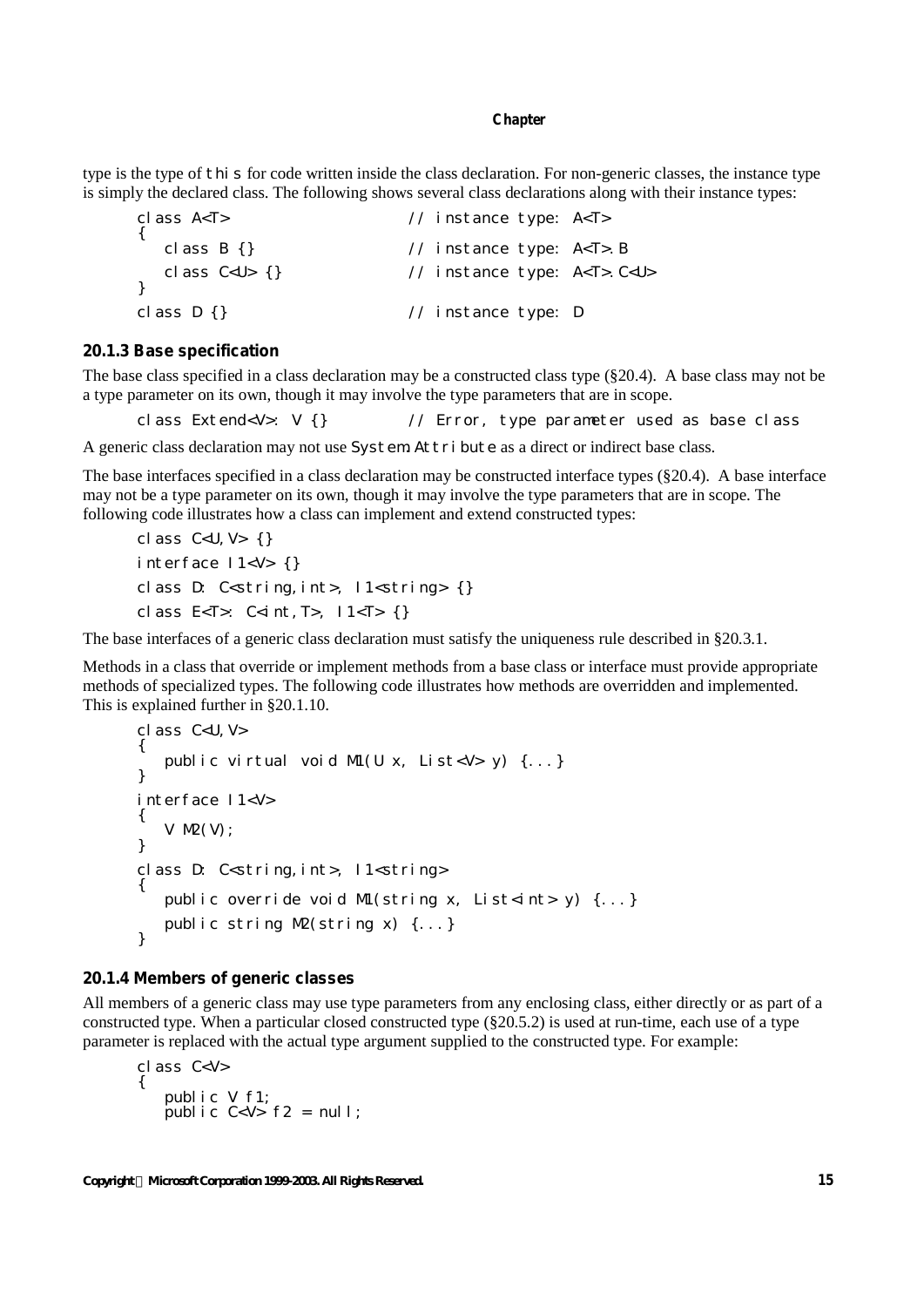```
public C(V x) {
        this. f1 = x;
        this. f2 = thi s;
    }
}
class Application
{
    static void Main() {
        C \leq i nt > x1 = new C \leq i nt >(1):
        Console. WriteLine(x1. f1); // Prints 1
        C<double> x^2 = new C<double>(3.1415);<br>Console. WriteLine(x2.f1); // Prints 3.1415
        Console. WriteLine(x2. f1);
    }
}
```
Within instance function members, the type of this is the instance type  $(\S 20.1.2)$  of the declaration.

Apart from the use of type parameters as types, members in generic class declarations follow the same rules as members of non-generic classes. Additional rules that apply to particular kinds of members are discussed in the following sections.

# **20.1.5 Static fields in generic classes**

A static variable in a generic class declaration is shared amongst all instances of the same closed constructed type (§20.5.2), but is not shared amongst instances of different closed constructed types. These rules apply regardless of whether the type of the static variable involves any type parameters or not.

For example:

```
class C<V>
{
   static int count = 0;
   public C() {
      count++;
   }
   public static int Count {
      get { return count; }
   }
}
class Application
{
   static void Main() {
      C<i nt> x1 = new \tilde{C} <i nt>();
      Console. WriteLine(C<int>. Count); // Prints 1
      C<double>x^2 = new C<double>();
      Console. WriteLine(C<int>. Count); // Prints 1
      C<int> x3 = new C<sub>1</sub>nt>(Console. WriteLine(C<int>. Count); // Prints 2
   }
}
```
# **20.1.6 Static constructors in generic classes**

Static constructors in generic classes are used to initialize static fields and perform other initialization for each different closed constructed type that is created from a particular generic class declaration. The type parameters of the generic type declaration are in scope and can be used within the body of the static constructor.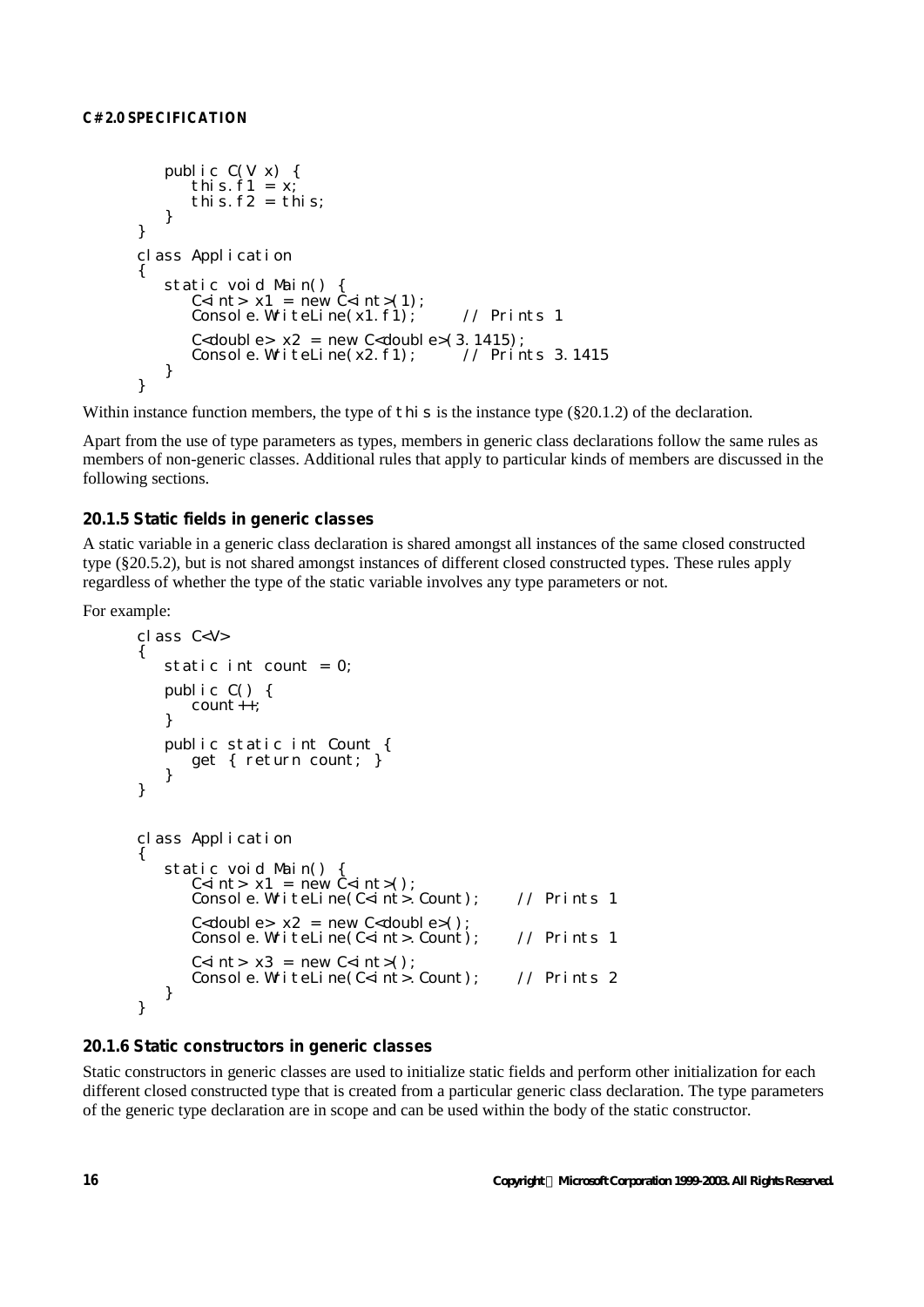A new closed constructed class type is initialized the first time that either:

- An instance of the closed constructed type is created.
- Any of the static members of the closed constructed type are referenced.

To initialize a new closed constructed class type, first a new set of static fields (§20.1.5) for that particular closed constructed type is created. Each of the static fields is initialized to its default value (§5.2). Next, the static field initializers (§10.4.5.1) are executed for those static fields. Finally, the static constructor is executed.

Because the static constructor is executed exactly once for each closed constructed class type, it is a convenient place to enforce run-time checks on the type parameter that cannot be checked at compile-time via constraints (§20.6.6). For example, the following type uses a static constructor to enforce that the type parameter is a reference type:

```
class Gen<T>
{
   static Gen() {
      if ((object)T.default != null) {
         throw new ArgumentException("T must be a reference type");
      }
   }
}
```
# **20.1.7 Accessing protected members**

Within a generic class declaration, access to inherited protected instance members is permitted through an instance of any class type constructed from the generic class. Specifically, the rules for accessing protected and protected internal instance members specified in §3.5.3 are augmented with the following rule for generics:

• Within a generic class G, access to an inherited protected instance member M using a *primary-expression* of the form  $E$ . M is permitted if the type of  $E$  is a class type constructed from G or a class type inherited from a class type constructed from G.

In the example

```
class C<T>
{
   protected T x;
}
class D<T>: C<T>
{
   static void F() {
       D<T> dt = new D < T > ();
       D<int> di = new D<int>();
      D<string> ds = new D<string>();
       dt.x = \tilde{T}. default;
       di.x = 123;
       ds.x = "test";
   }
}
```
the three assignments to  $\times$  are permitted because they all take place through instances of class types constructed from the generic type.

# **20.1.8 Overloading in generic classes**

Methods, constructors, indexers, and operators within a generic class declaration can be overloaded; however, overloading is constrained so that ambiguities cannot occur within constructed classes. Two function members declared with the same names in the same generic class declaration must have parameter types such that no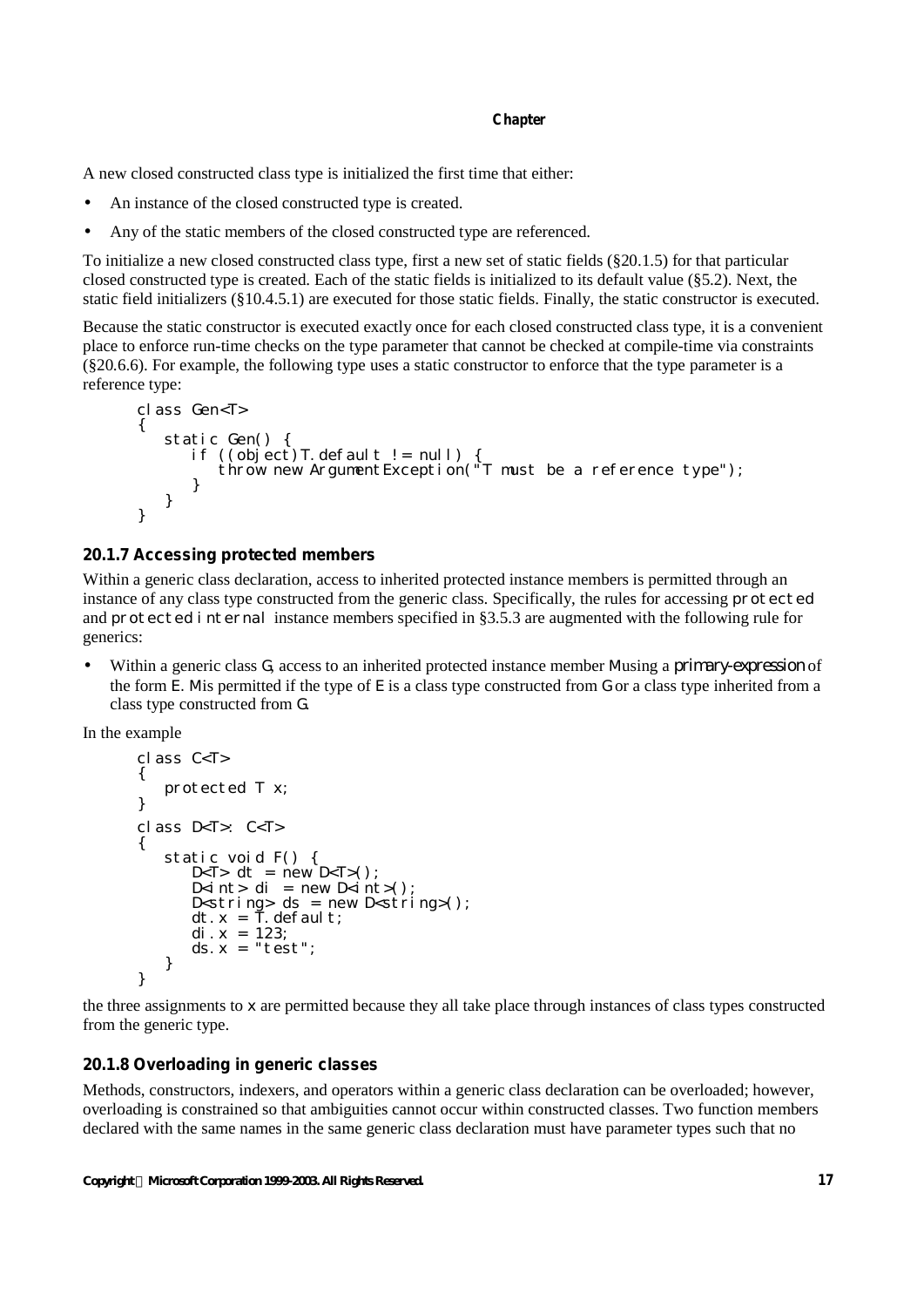closed constructed type could have two members with the same name and signature. When considering all possible closed constructed types, this rule includes type arguments that do not currently exist in the current program, but could be written. Type constraints on the type parameter are ignored for the purpose of this rule.

The following examples show overloads that are valid and invalid according to this rule:

```
interface 11<T> {\dots}
interface 12 < T > \{ \dots \}class G1<U>
{
   long F1(U u); \frac{1}{\sqrt{2}} Invalid overload, G<int> would have two int F1(int i);
                                    // members with the same signature
   void F2(U u1, U u2); \frac{1}{2} // Valid overload, no type argument for U
   void F2(int i, string s); // could be int and string simultaneously
   void F3(I1<U> a); // Valid overload
   void F3(12<sub>0</sub> - a);
   void F4(U a); // Valid overload
   void F4(U[1 a);
}
class G2<U,V>
{
   void F5(U u, V v); \frac{1}{\sqrt{2}} Invalid overload, G2<int,int> would have void F5(V v, U u); \frac{1}{\sqrt{2}} two members with the same signature
                                    \frac{1}{2} two members with the same signature
   void F6(U u, I1<V> v); // Invalid overload, G2<I1<int>,int> would void F6(I1<V> v, U u); // have two members with the same signature
                                    \frac{1}{2} have two members with the same signature
   void F7(U u1, I1<V> v2); // Valid overload, U cannot be V and I1<V> void F7(V v1, U u2); // simultaneously
   void F7(V v1, U u2);
   void F8(ref U u); \frac{1}{100} // Invalid overload
   void F8cout V v):
}
class C1 {...}
class C2 {...}
class G3<U,V> where U: C1 where V: C2
{
   void F9(U u); \frac{1}{1} are ignored when checking overloads void F9(V v);
                                     // are ignored when checking overloads
}
```
#### **20.1.9 Parameter array methods and type parameters**

Type parameters may be used in the type of a parameter array. For example, given the declaration

```
class C<V>
{
  static void F(int x, int y, params V[] args);
}
```
the following invocations of the expanded form of the method:

C<int>.F(10, 20); C<object>.F(10, 20, 30, 40); C<string>.F(10, 20, "hello", "goodbye");

correspond exactly to:

```
C<int>.F(10, 20, new int[] {});
C<object>.F(10, 20, new object[] {30, 40});
C<string>.F(10, 20, new string[] {"hello", "goodbye"} );
```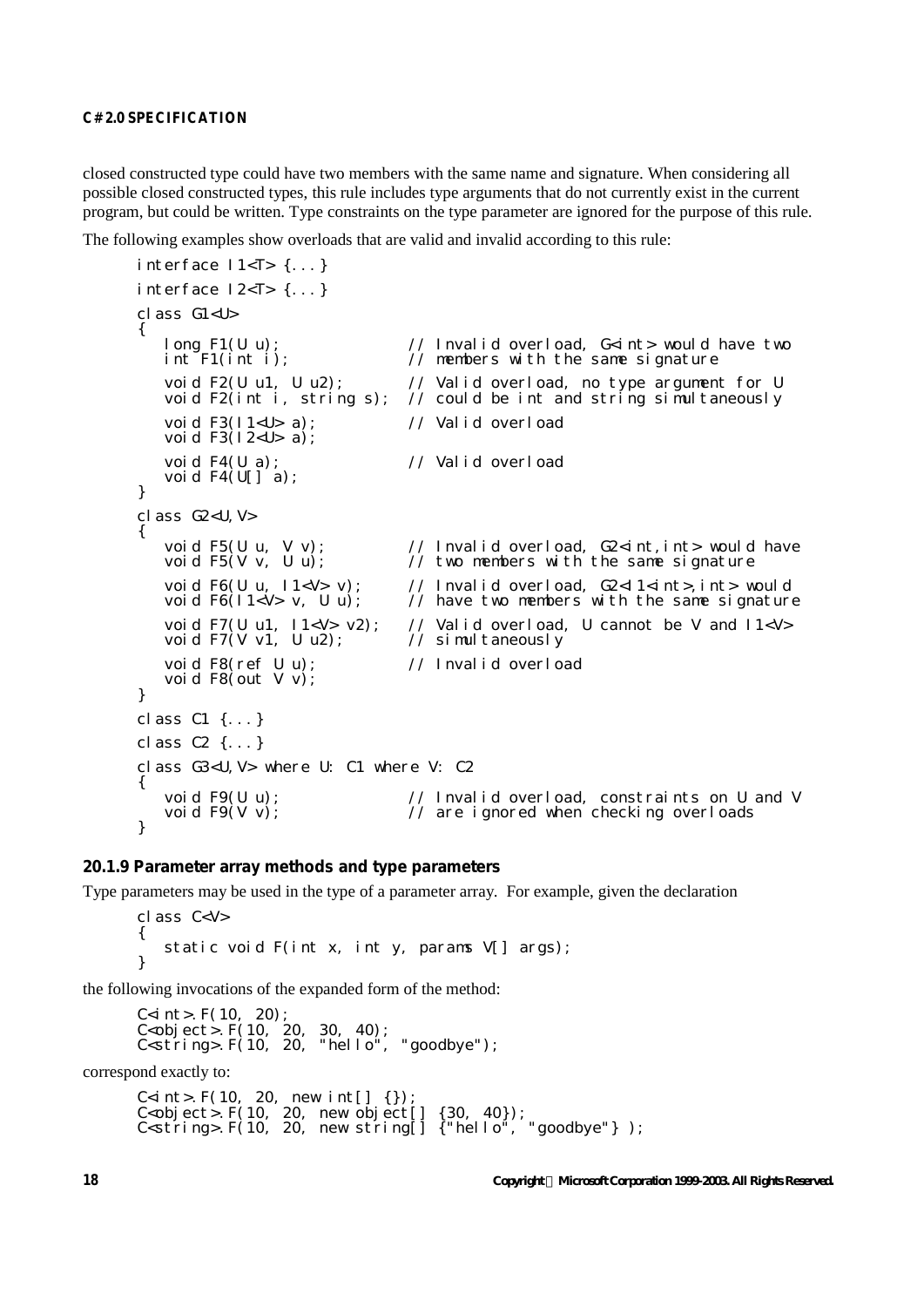# **20.1.10 Overriding and generic classes**

Function members in generic classes can override function members in base classes, as usual. If the base class is a non-generic type or a closed constructed type, then any overriding function member cannot have constituent types that involve type parameters. However, if the base class is an open constructed type, then an overriding function member can use type parameters in its declaration. When determining the overridden base member, the members of the base classes must be determined by substituting type arguments, as described in §20.5.4. Once the members of the base classes are determined, the rules for overriding are the same as for non-generic classes.

The following example demonstrates how the overriding rules work in the presence of generics:

```
abstract class C<T>
{
  public virtual T F() \{... \}public virtual C<T> G() {...}
  public virtual void H(C<T> x) {...}
}
class D: C<string>
{
  public override string F() {...} // Ok
  public override C<string> G() {...} // Ok
  public override void H(C < T > x) {...} // Error, should be C<string>
}
class E<T,U>: C<U>
{
  public override U F() {...} // Ok
  public override C<U> G() {...} // Ok
  public override void H(C<T> x) {...} // Error, should be C<U>
}
```
# **20.1.11 Operators in generic classes**

Generic class declarations may define operators, following the same rules as normal class declarations. The instance type (§20.1.2) of the class declaration must be used in the declaration of operators in a manner analogous to the normal rules for operators, as follows:

- A unary operator must take a single parameter of the instance type. The unary ++ and -- operators must return the instance type.
- At least one of the parameters of a binary operator must be of the instance type.
- Either the parameter type or the return type of a conversion operator must be the instance type.

The following shows some examples of valid operator declarations in a generic class:

```
class X<T>
{
   public static X<T> operator ++(X<T> operand) {...}
   public static int operator *(X<sub>5</sub> ) op1, int op2) {...,}public static explicit operator X<T>(T value) {...}
}
```
For a conversion operator that converts from a source type S to a target type  $\top$ , when the rules specified in  $$10.9.3$  are applied, any type parameters associated with S or T are considered to be unique types that have no inheritance relationship with other types, and any constrains on those type parameters are ignored.

In the example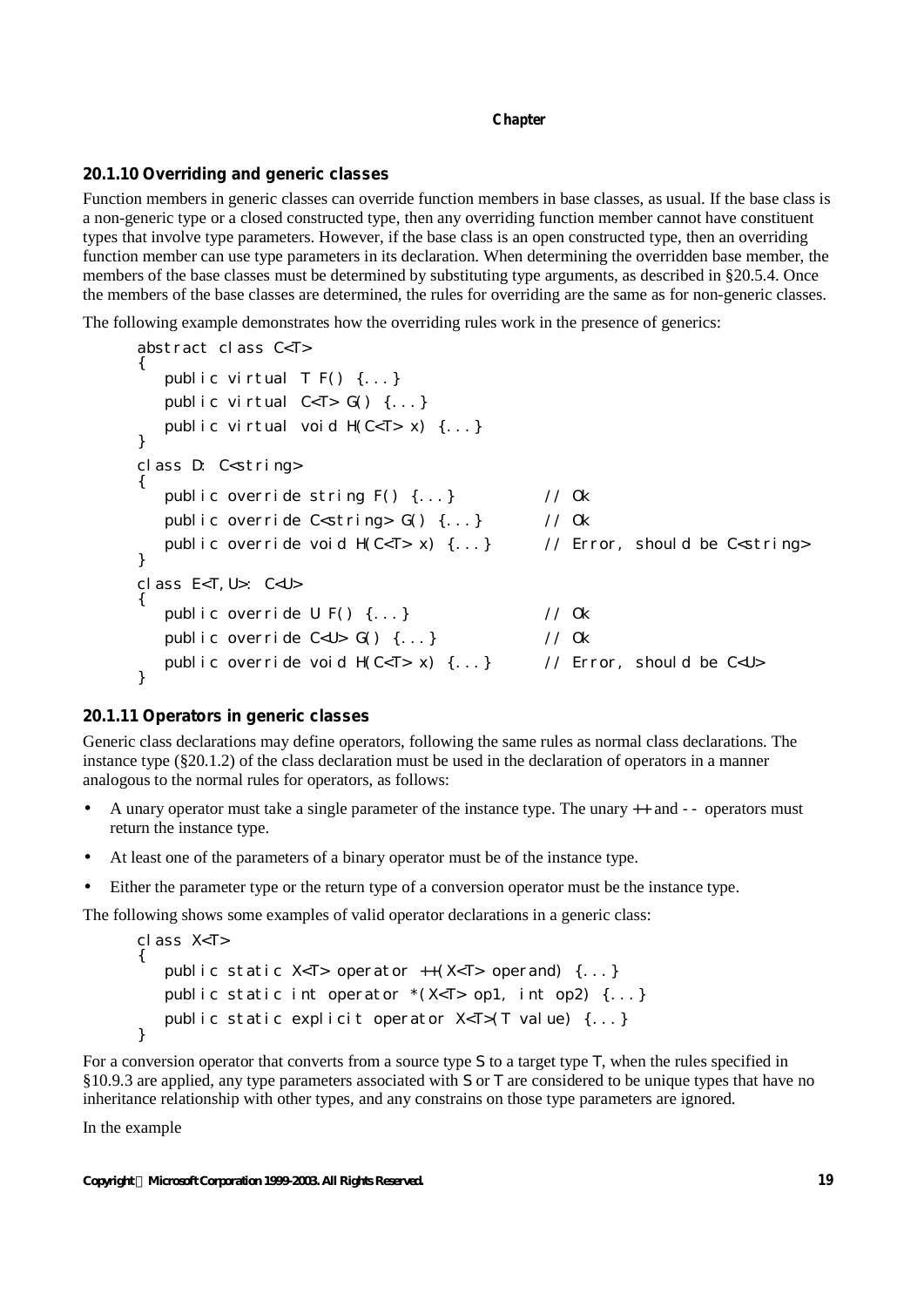```
class C < 7 > 1.
class D<T>: C<T>
{
   public static implicit operator C<int>(D<T> value) {...} // Ok
   public static implicit operator C<T>(D<T> value) {...} // Error
}
```
the first operator declaration is permitted because, for the purposes of §10.9.3, T and int are considered unique types with no relationship. However, the second operator is an error because  $C < T >$  is the base class of  $D < T >$ .

Given the above, it is possible to declare operators that, for some type arguments, specify conversions that already exist as pre-defined conversions. In the example

```
struct Nullable<T>
{
   public static implicit operator Nullable<T>(T value) {...}
   public static explicit operator T(Nullable<T> value) {...}
}
```
when type object is specified as a type argument for  $\top$ , the second operator declares a conversion that already exists (an implicit, and therefore also an explicit, conversion exists from any type to type object).

In cases where a pre-defined conversion exists between two types, any user-defined conversions between those types are ignored. Specifically:

- If a pre-defined implicit conversion (§6.1) exists from type S to type  $\top$ , all user-defined conversions (implicit or explicit) from  $S$  to  $T$  are ignored.
- If a pre-defined explicit conversion (§6.2) exists from type S to type  $\top$ , any user-defined explicit conversions from  $\overline{S}$  to  $\top$  are ignored. However, user-defined implicit conversions from  $S$  to  $\top$  are still considered.

For all types but object, the operators declared by the Nullable  $\leq$ T > type above do not conflict with predefined conversions. For example:

```
void F(int i, Nullable<int> n) {
  i = n; // Error
  i = (int)n; // User-defined explicit conversion
  n = i; // User-defined implicit conversion
  n = (Nullable<int>)i; // User-defined implicit conversion
}
```
However, for type object, pre-defined conversions hide the user-defined conversions in all cases but one:

```
void F(object o, Nullable<object> n) {
  o = n; // Pre-defined boxing conversion
  o = (object)n; // Pre-defined boxing conversion
  n = o; // User-defined implicit conversion
  n = (Nullable<object>)o; // Pre-defined unboxing conversion
}
```
# **20.1.12 Nested types in generic classes**

A generic class declaration can contain nested type declarations. The type parameters of the enclosing class may be used within the nested types. A nested type declaration may contain additional type parameters that apply only to the nested type.

Every type declaration contained within a generic class declaration is implicitly a generic type declaration. When writing a reference to a type nested within a generic type, the containing constructed type, including its type arguments, must be named. However, from within the outer class, the inner type can be used without qualification; the instance type of the outer class can be implicitly used when constructing the inner type. The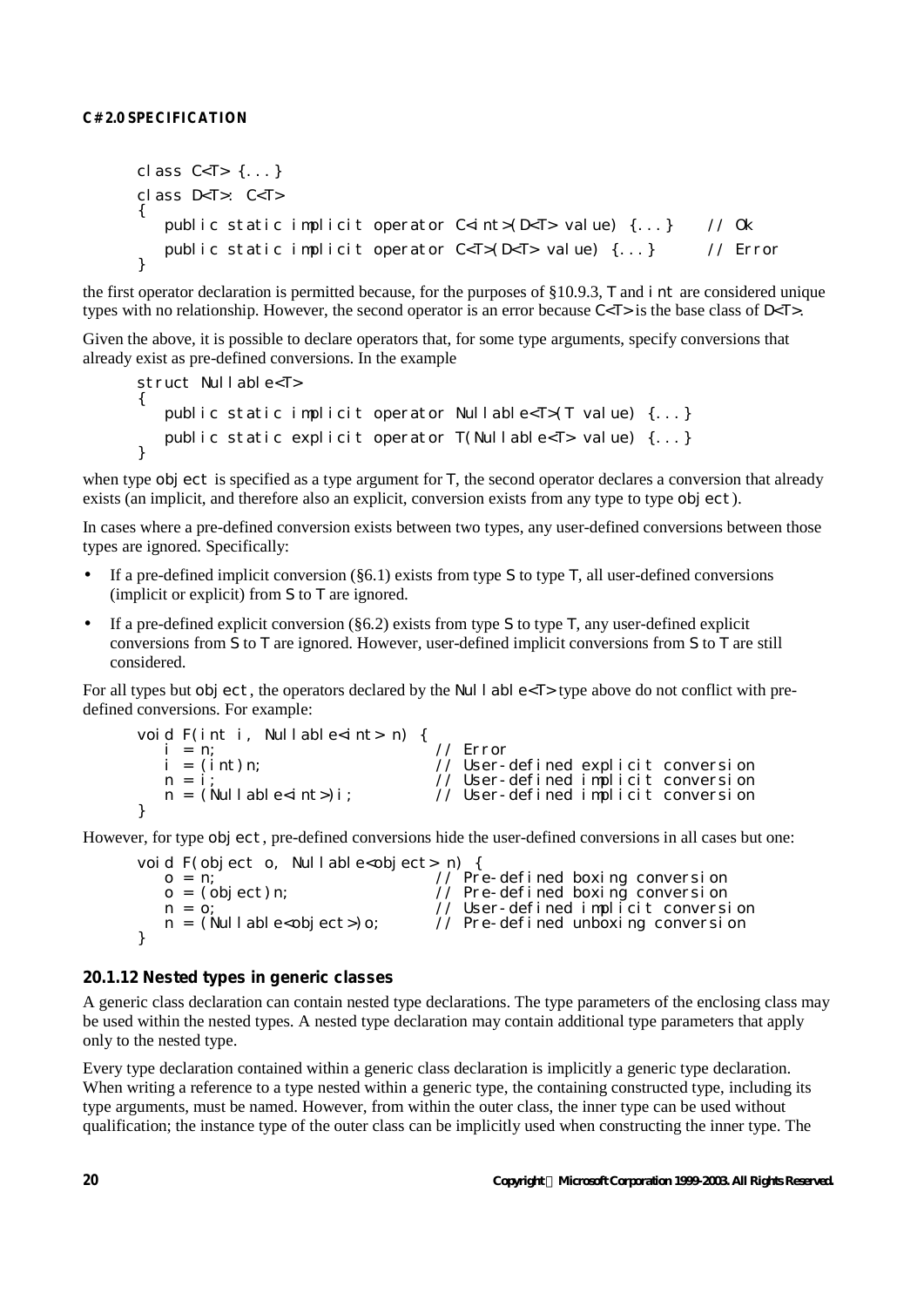following example shows three different correct ways to refer to a constructed type created from Inner; the first two are equivalent:

```
class Outer<T>
{
  class Inner<U>
  {
     static void F(T t, U u) {...}
  }
   static void F(T t) {
      Outer<T>.Inner<string>.F(t, "abc"); // These two statements have
      Inner<string>.F(t, "abc"); // the same effect
     Outer<int>. Inner<string>. F(3, "abc"); // This type is different
     Outer. Inner<string>. F(t, "abc"); // Error, Outer needs type arg
  }
}
```
Although it is bad programming style, the type parameters in a nested type can hide a member or type parameter declared in the outer type:

```
class Outer<T>
{
  class Inner<T> // Valid, hides Outer's T
  {
    public T t; // Refers to Inner's T
   }
}
```
# **20.1.13 Application entry point**

The application entry point method (§3.1) may not be in a generic class declaration.

# **20.2 Generic struct declarations**

Like a class declaration, a struct declaration may optionally define type parameters:

```
struct-declaration:
   attributesopt struct-modifiersopt struct identifier type-parameter-listopt struct-interfacesopt
            type-parameter-constraints-clausesopt struct-body ;opt
```
The rules for generic class declarations apply equally to generic struct declarations, except where the exceptions noted in §11.3 for *struct-declaration*s apply.

# **20.3 Generic interface declarations**

Interfaces may also optionally define type parameters:

```
interface-declaration:
    attributesopt
interface-modifiersopt interface identifier type-parameter-listopt
            interface-baseopt
type-parameter-constraints-clausesopt
interface-body ;opt
```
An interface that is declared with type parameters is a generic interface declaration. Except where noted, generic interface declarations follow the same rules as normal interface declarations.

Each type parameter in an interface declaration defines a name in the declaration space (§3.3) of that interface. The scope (§3.7) of a type parameter on an interface includes the *interface-base*, *type-parameter-constraintsclauses*, and *interface-body*. Within its scope, a type parameter can be used as a type. The same restrictions apply to type parameters on interfaces as apply to type parameter on classes (§20.1.1).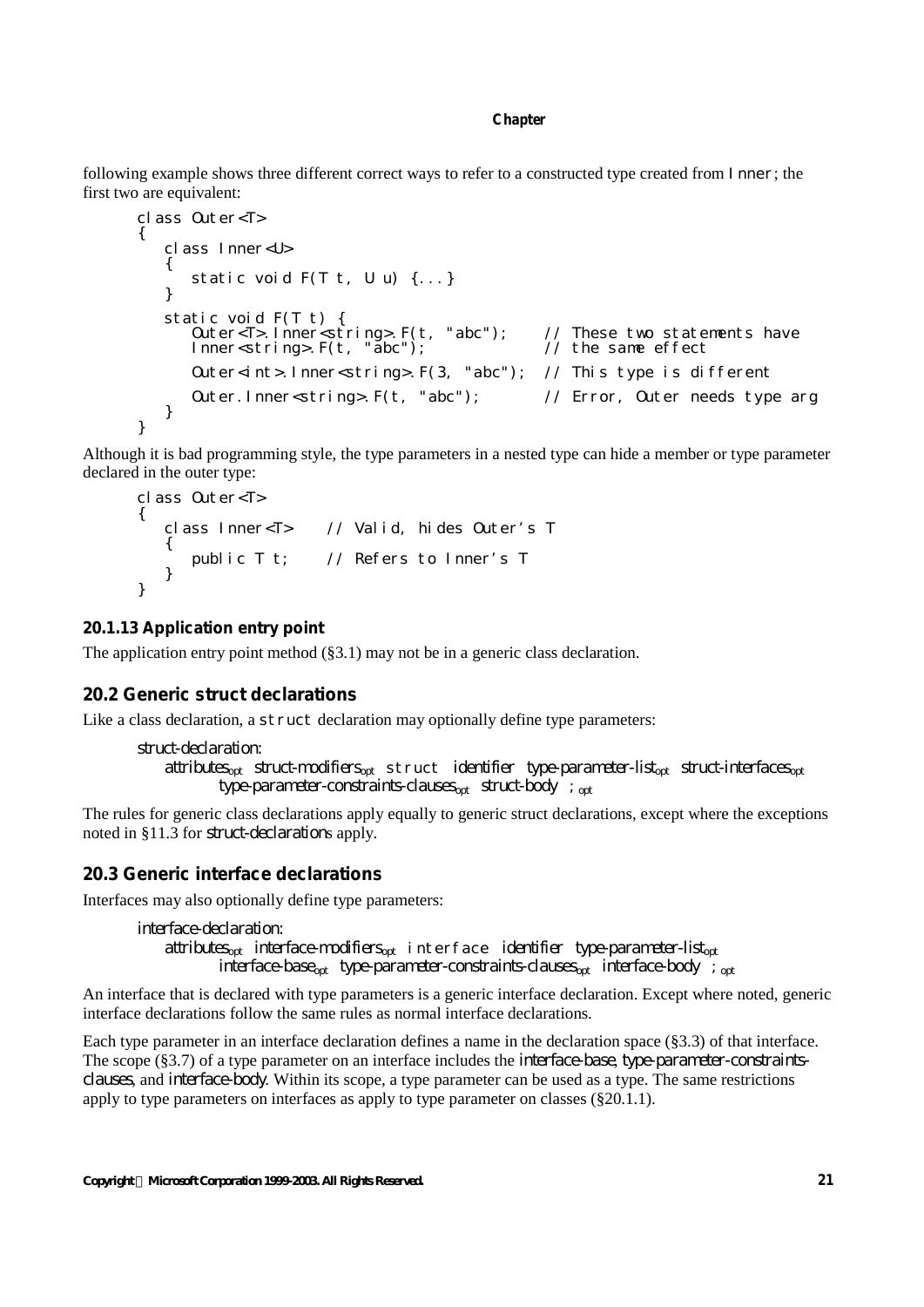Methods within generic interfaces are subject to the same overload rules as methods within generic classes (§20.1.8).

# **20.3.1 Uniqueness of implemented interfaces**

The interfaces implemented by a generic type declaration must remain unique for all possible constructed types. Without this rule, it would be impossible to determine the correct method to call for certain constructed types. For example, suppose a generic class declaration were permitted to be written as follows:

interface I<T> { void F(); } class X<U,V>: I<U>, I<V> // Error: I<U> and I<V> conflict { void I<U>.F() {...} void I<V>.F() {...} }

Were this permitted, it would be impossible to determine which code to execute in the following case:

```
1 \le int > x = new X \le int, int>(x.F();
```
To determine if the interface list of a generic type declaration is valid, the following steps are performed:

- Let  $\mathsf{\mathsf{L}}$  be the list of interfaces directly specified in a generic class, struct, or interface declaration  $\mathsf{\mathsf{C}}$ .
- Add to  $\perp$  any base interfaces of the interfaces already in  $\perp$ .
- Remove any duplicates from  $\mathsf{L}$ .
- If any possible constructed type created from  $\mathbb C$  would, after type arguments are substituted into  $\mathbb L$ , cause two interfaces in L to be indentical, then the declaration of C is invalid. Constraint declarations are not considered when determining all possible constructed types.

In the class declaration  $X$  above, the interface list  $\bot$  consists of  $\vert \langle \rangle$  and  $\vert \langle \rangle$ . The declaration is invalid because any constructed type with U and V being the same type would cause these two interfaces to be identical types.

# **20.3.2 Explicit interface member implementations**

Explicit interface member implementations work with constructed interface types in essentially the same way as with simple interface types. As usual, an explicit interface member implementation must be qualified by an *interface-type* indicating which interface is being implemented. This type may be a simple interface or a constructed interface, as in the following example:

```
interface IList<T>
{
   T[] GetElements();
}
interface IDictionary<K,V>
{
  V this[K key];
  void Add(K key, V value);
}
class List<T>: IList<T>, IDictionary<int,T>
{
  T[] IList<T>.GetElements() {...}
   T IDictionary<int,T>.this[int index] {...}
```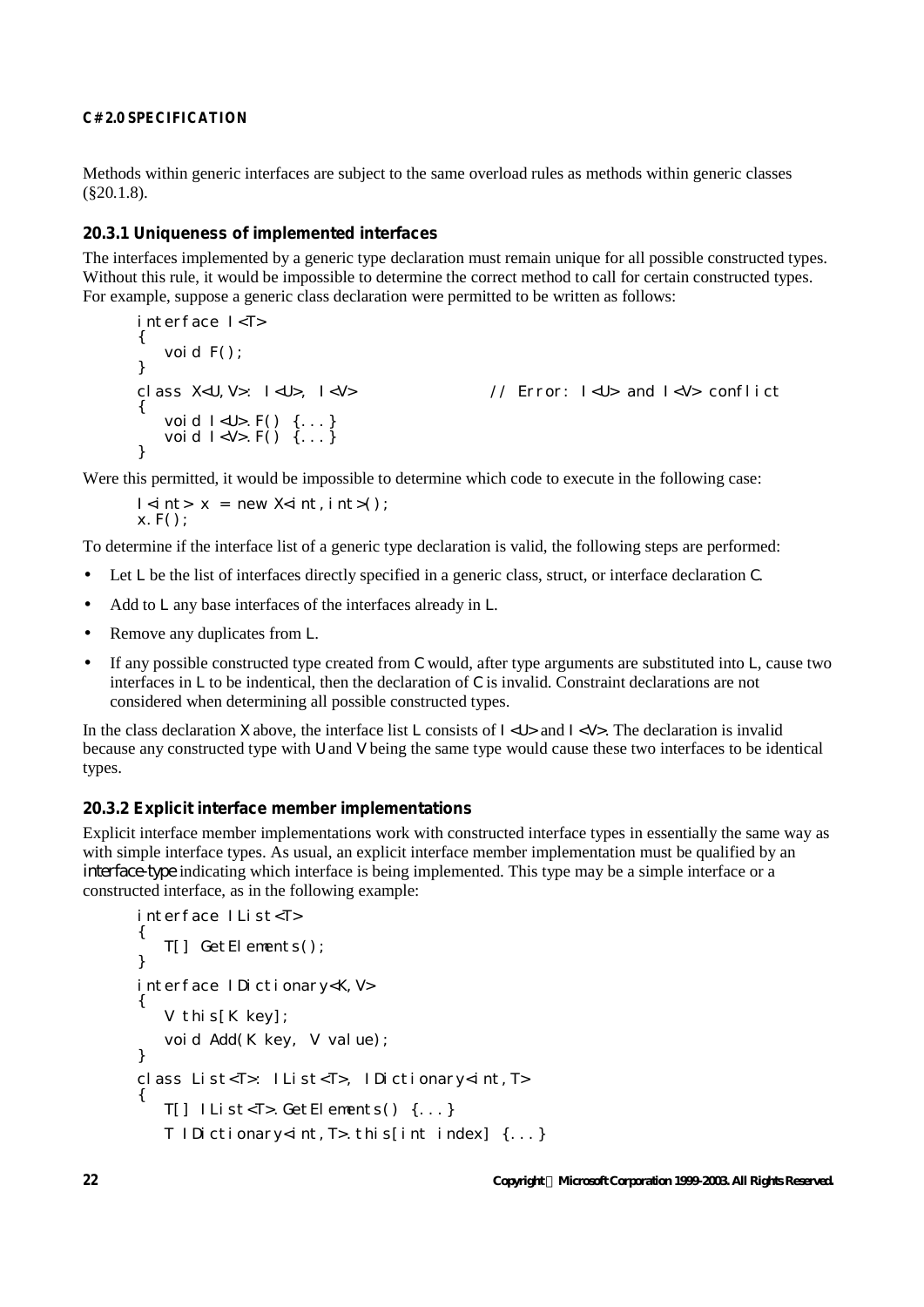```
void IDictionary<int, T>. Add(int index, T value) {...}
}
```
# **20.4 Generic delegate declarations**

A delegate declaration may include type parameters:

*delegate-declaration: attributesopt delegate-modifiersopt* delegate *return-type identifier type-parameter-listopt* ( *formal-parameter-listopt* ) *type-parameter-constraints-clausesopt* ;

A delegate that is declared with type parameters is a generic delegate declaration. A delegate declaration may not supply *type-parameter-constraints-clauses* (§20.7) unless it also supplies a *type-parameter-list*. Generic delegate declarations follow the same rules as normal delegate declarations, except where noted. Each type parameter in a generic delegate declaration defines a name in a special declaration space (§3.3) that is associated with that delegate declaration. The scope (§3.7) of a type parameter on a delegate declaration includes the *return-type*, *formal-parameter-list*, and *type-parameter-constraints-clauses*.

Like other generic type declarations, type arguments must be given to form a constructed delegate type. The parameter types and return type of a constructed delegate type are formed by substituting, for each type parameter in the delegate declaration, the corresponding type argument of the constructed delegate type. The resulting return type and parameter types are used for determining what methods are compatible (§15.1) with a constructed delegate type. For example:

```
delegate bool Predicate<T>(T value);
class X
{
   static bool F(int i) {...}
   static bool G(string s) {...}
   static void Main() {
      Predicate<int> p1 = F;
      Predicate<string> p2 = G;
   }
}
```
Note that the two assignments in the Main method above are equivalent to the following longer form:

```
static void Main() {
  Predicate<int>p1 = new Predicate<int>(F);
  Predicate<string> p2 = new Predicate<string>(G);}
```
The shorter form is permitted because of method group conversions, which are described in §21.9.

# **20.5 Constructed types**

A generic type declaration, by itself, does not denote a type. Instead, a generic type declaration is used as a "blueprint" to form many different types, by way of applying *type arguments*. The type arguments are written within angle brackets (< and >) immediately following the name of the generic type declaration. A type that is named with at least one type argument is called a *constructed type*. A constructed type can be used in most places in the language that a type name can appear.

*type-name: namespace-or-type-name namespace-or-type-name: identifier type-argument-listopt namespace-or-type-name* . *identifier type-argument-listopt*

*Copyright Microsoft Corporation 1999-2003. All Rights Reserved.* **23**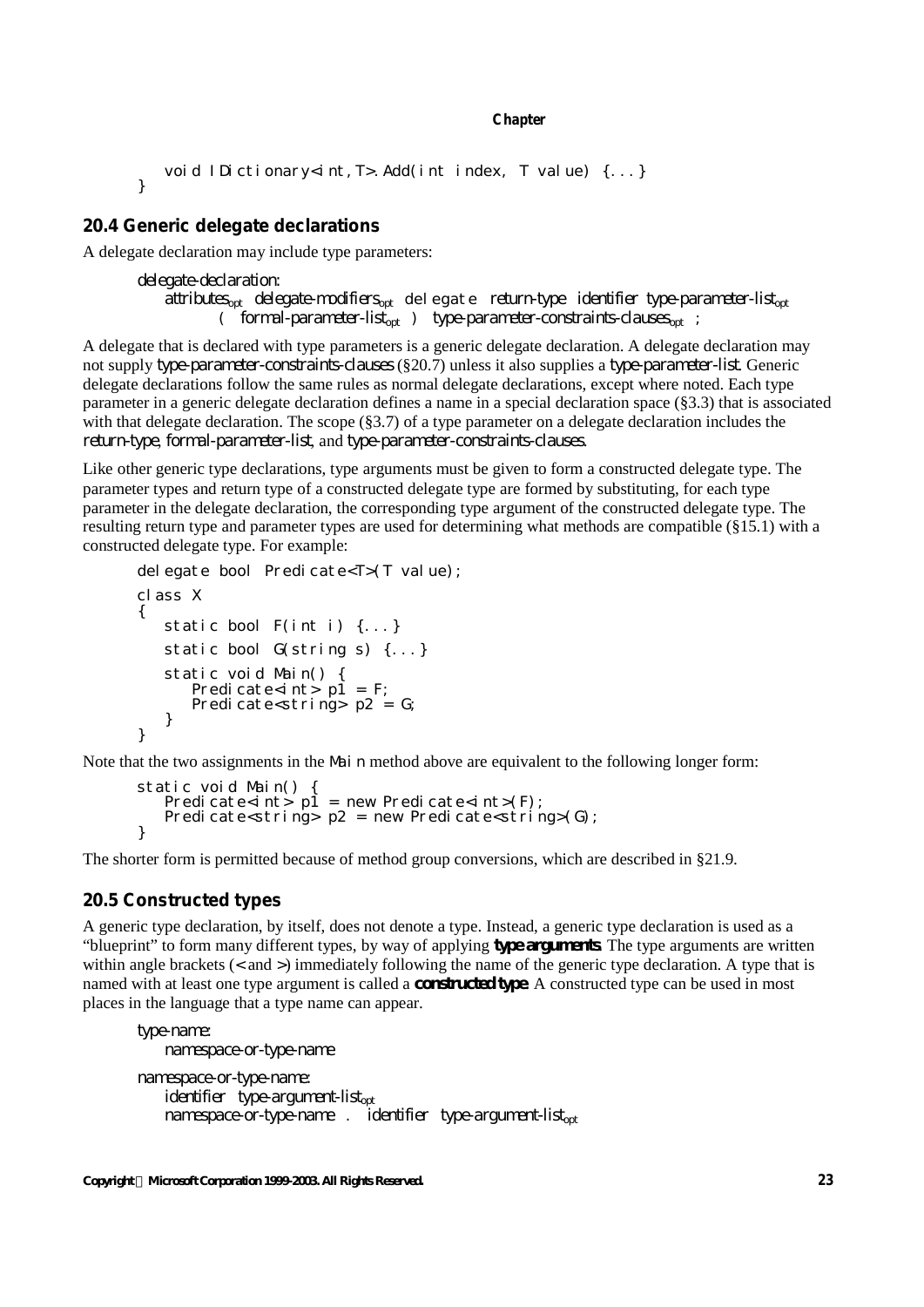Constructed types can also be used in expressions as simple names (§20.9.3) or when accessing a member (§20.9.4).

When a *namespace-or-type-name* is evaluated, only generic types with the correct number of type parameters are considered. Thus, it is possible to use the same identifier to identify different types, as long as the types have different numbers of type parameters and are declared in different namespaces. This is useful when mixing generic and non-generic classes in the same program:

```
namespace System. Collections
{
   class Queue {...}
}
namespace System. Collections. Generic
{
  class Queue<ElementType> {...}
}
namespace MyApplication
{
   using System. Collections;
   using System. Collections. Generic;
   class X
   {
      Queue q1; // System.Collections.Queue
      Queue<int> q2;      // System.Collections.Generic.Queue
   }
}
```
The detailed rules for name lookup in these productions is described in §20.9. The resolution of ambiguities in these production is described in §20.6.5.

A *type-name* might identify a constructed type even though it doesn't specify type parameters directly. This can occur where a type is nested within a generic class declaration, and the instance type of the containing declaration is implicitly used for name lookup (§20.1.12):

```
class Outer<T>
{
  public class Inner {...}
  public Inner i; // Type of i is Outer<T>.Inner
}
```
In unsafe code, a constructed type cannot be used as an *unmanaged-type* (§18.2).

# **20.5.1 Type arguments**

Each argument in a type argument list is simply a *type*.

```
type-argument-list:
   < type-arguments >
type-arguments:
   type-argument
   type-arguments , type-argument
type-argument:
   type
```
Type arguments may in turn be constructed types or type parameters. In unsafe code (§18) a *type-argument* may not be a pointer type. Each type argument must satisfy any constraints on the corresponding type parameter (§20.7.1).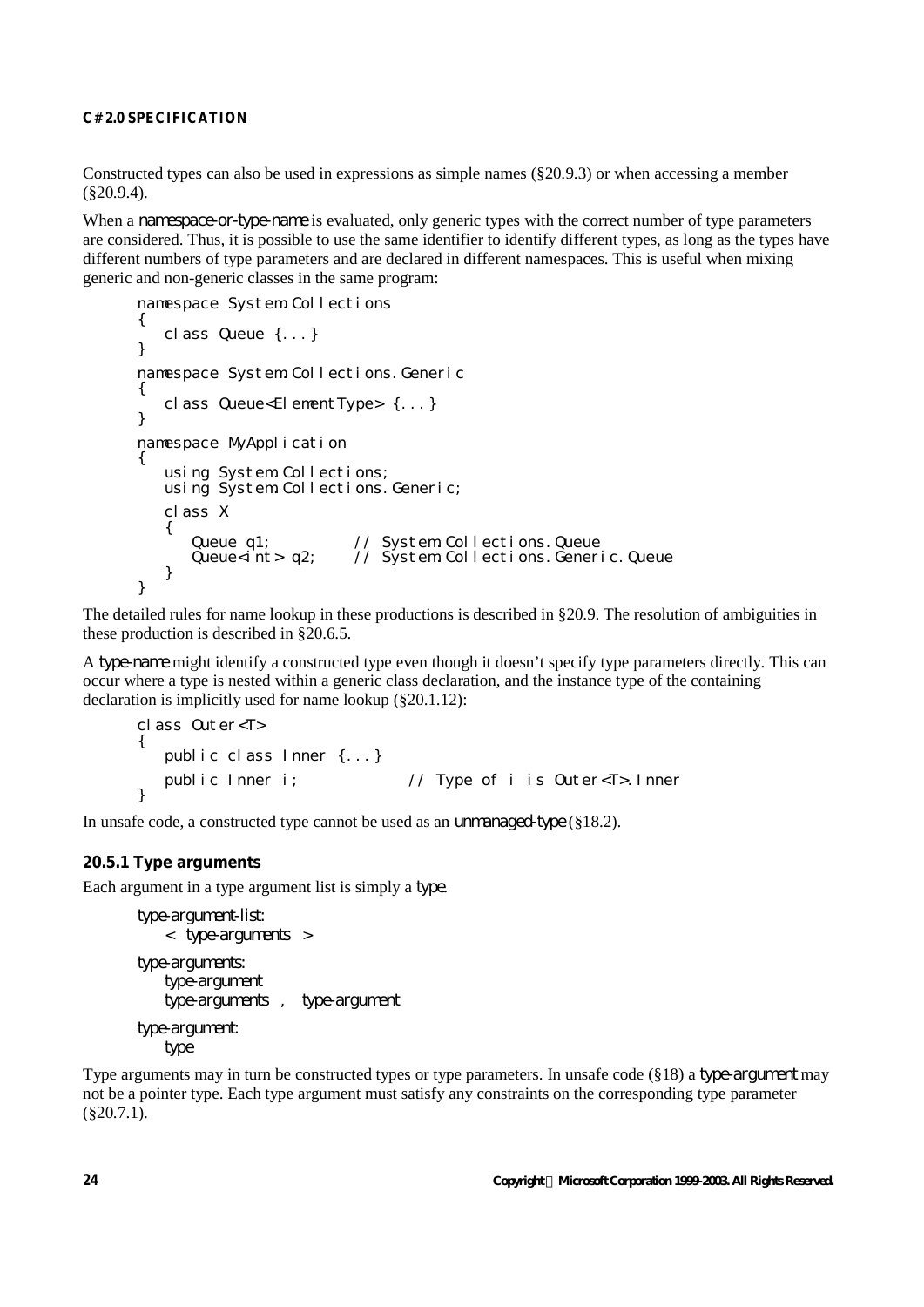# **20.5.2 Open and closed types**

All types can be classified as either *open types* or *closed types*. An open type is a type that involves type parameters. More specifically:

- A type parameter defines an open type.
- An array type is an open type if and only if its element type is an open type.
- A constructed type is an open type if and only if one or more of its type arguments are an open type.

A closed type is a type that is not an open type.

At run-time, all of the code within a generic type declaration is executed in the context of a closed constructed type that was created by applying type arguments to the generic declaration. Each type parameter within the generic class is bound to a particular run-time type. The run-time processing of all statements and expressions always occurs with closed types, and open types occur only during compile-time processing.

Each closed constructed type has its own set of static variables, which are not shared with any other closed constructed types. Since an open type does not exist at run-time, there are no static variables associated with a open type. Two closed constructed types are the same type if they are constructed from the same type declaration, and corresponding type arguments are the same type.

# **20.5.3 Base classes and interfaces of a constructed type**

A constructed class type has a direct base class, just like a simple class type. If the generic class declaration does not specify a base class, the base class is object. If a base class is specified in the generic class declaration, the base class of the constructed type is obtained by substituting, for each *type-parameter* in the base class declaration, the corresponding *type-argument* of the constructed type. Given the generic class declarations

```
class B<U,V> {...}
class G(T): B \left\{S(T) \mid T \in \{1, \ldots\} \right\}
```
the base class of the constructed type  $G$ <i nt > would be  $B$ <string, int[] >.

Similarly, constructed class, struct, and interface types have a set of explicit base interfaces. The explicit base interfaces are formed by taking the explicit base interface declarations on the generic type declaration, and substituting, for each *type-parameter* in the base interface declaration, the corresponding *type-argument* of the constructed type.

The set of all base classes and base interfaces for a type is formed, as usual, by recursively getting the base classes and interfaces of the immediate base classes and interfaces. For example, given the generic class declarations:

```
class A {...}
class B<T>: A {...}
class C<T>: B<IComparable<T>> {...}
cl ass D < T >: C < T[1] > \{... \}
```
the base classes of  $D$ <i  $nt$  are  $C$ <i  $nt$  [] >,  $B$ <l Comparable <i  $nt$  [] >>, A, and object.

# **20.5.4 Members of a constructed type**

The non-inherited members of a constructed type are obtained by substituting, for each *type-parameter* in the member declaration, the corresponding *type-argument* of the constructed type.

For example, given the generic class declaration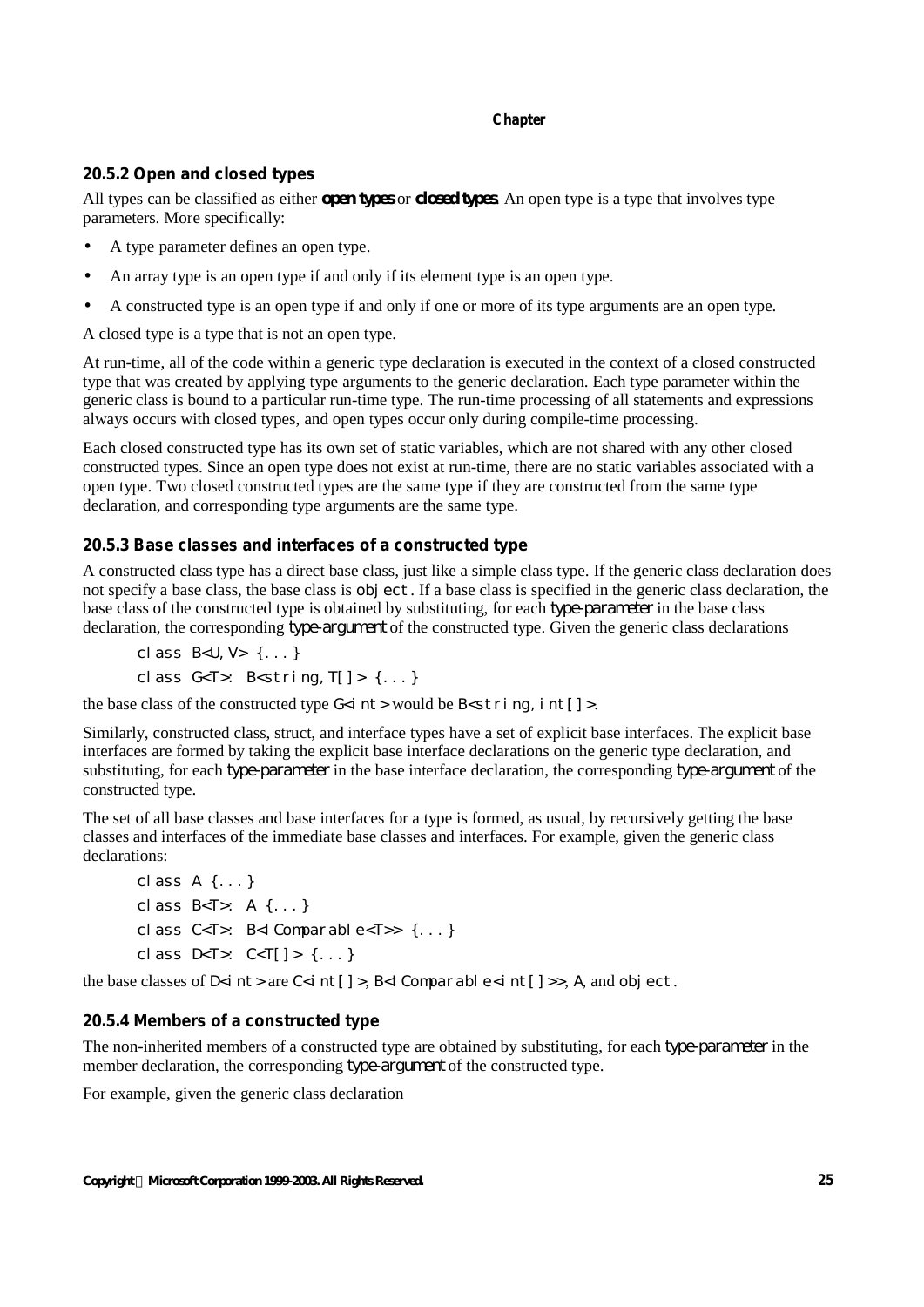```
class Gen<T,U>
{
  public T[,] a;
   public void G(int i, T t, Gen<U,T> gt) {...}
   public U Prop { get {...} set {...} }
   public int H(double d) {...}
}
```
the constructed type  $Gen \leq i \leq 1$ . Comparable  $\leq stri$  ng  $>$  has the following members:

```
public int[,][] a;
public void G(int i, int[] t, Gen<IComparable<string>,int[]> gt) {...}
public IComparable<string> Prop { get {...} set {...} }
public int H(double d) {...}
```
Note that the substitution process is based on the semantic meaning of type declarations, and is not simply textual substitution. The type of the member a in the generic class declaration Gen is "two-dimensional array of T", so the type of the member a in the instantiated type above is "two-dimensional array of one-dimensional array of  $int$ , or  $int[.]$ .

The inherited members of a constructed type are obtained in a similar way. First, all the members of the immediate base class are determined. If the base class is itself a constructed type, this may involved a recursive application of the current rule. Then, each of the inherited members is transformed by substituting, for each *type-parameter* in the member declaration, the corresponding *type-argument* of the constructed type.

```
class B<U>
{
   public U F(long index) {...}
}
class D<T>: B<T[]>
{
  public T G(string s) {...}
}
```
In the above example, the constructed type  $D$ <i  $nt$  > has a non-inherited member public int  $G(\text{stri ng } s)$ obtained by substituting the type argument int for the type parameter  $T$ . D<int > also has an inherited member from the class declaration B. This inherited member is determined by first determining the members of the constructed type  $B \lt T$ [] > by substituting  $T$ [] for U, yielding public T[] F(long index). Then, the type argument int is substituted for the type parameter  $\overline{T}$ , yielding the inherited member public int[]  $\overline{F(1)}$  ong index).

# **20.5.5 Accessibility of a constructed type**

A constructed type  $C < T_1$ , ...,  $T_N >$  is accessible when all its parts C,  $T_1$ , ...,  $T_N$  are accessible. For instance, if the generic type name C is public and all of the *type-arguments*  $T_1$ , ...,  $T_N$  are accessible as public, then the constructed type is accessible as public, but if either the *type-name* or one of the *type-arguments* has accessibility private then the accessibility of the constructed type is private. If one *type-argument* has accessibility protected, and another has accessibility internal, then the constructed type is accessible only in this class and its subclasses in this assembly.

More precisely, the accessibility domain for a constructed type is the intersection of the accessibility domains of its constituent parts. Thus if a method has a return type or argument type that is a constructed type where one constituent part is private, then the method must have an accessibility domain that is private; see §3.5.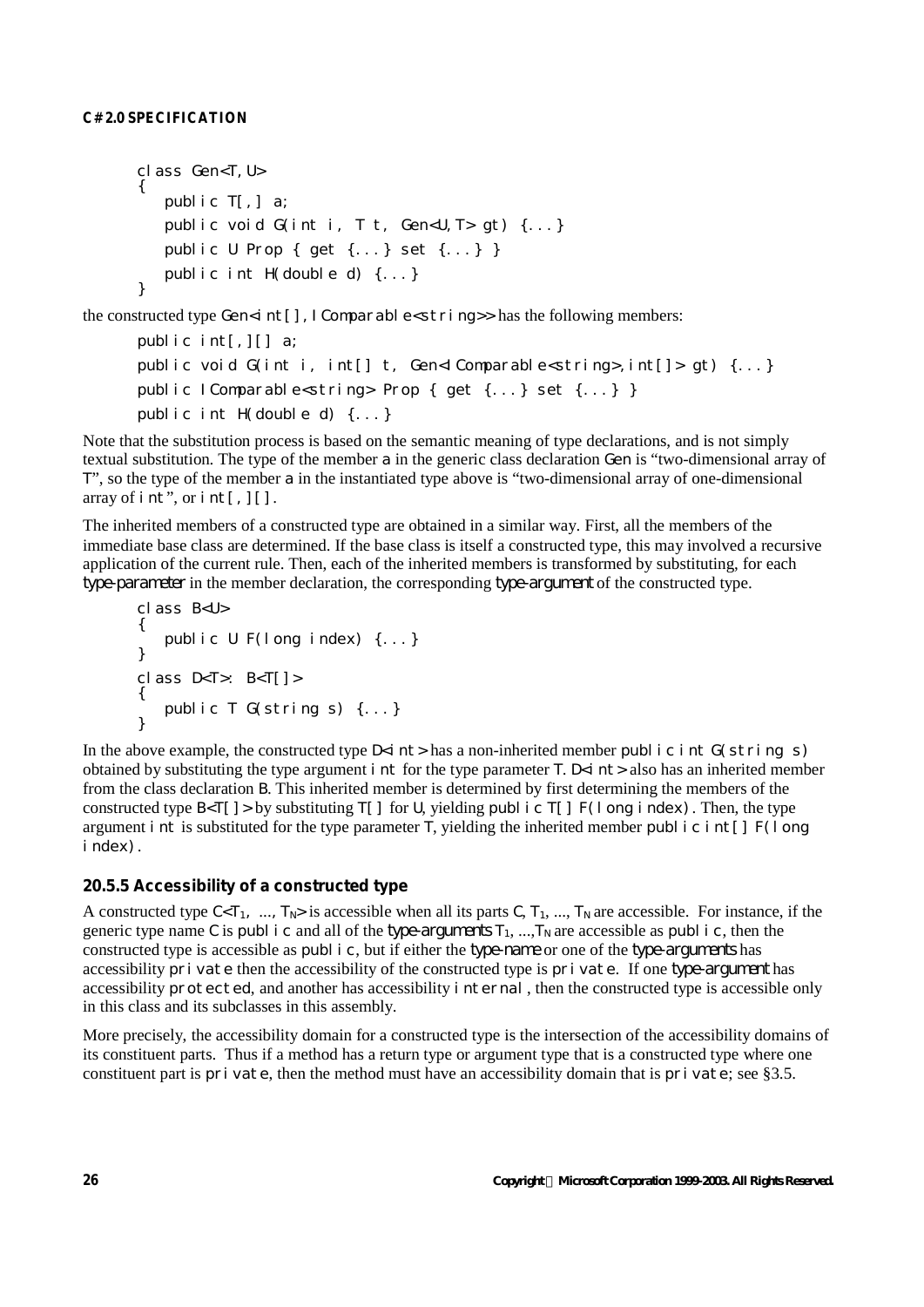# **20.5.6 Conversions**

Constructed types follow the same conversion rules (§6) as do non-generic types. When applying these rules, the base classes and interfaces of constructed types must be determined as described in §20.5.3.

No special conversions exist between constructed reference types other than those described in §6. In particular, unlike array types, constructed reference types do not exhibit "co-variant" conversions. This means that a type Li  $st < B$  has no conversion (either implicit or explicit) to Li  $st < A$  ver if B is derived from A. Likewise, no conversion exists from  $Li$  st<B> to  $Li$  st<obj ect>.

The rationale for this is simple: if a conversion to  $Li$  st $$  is permitted, then apparently one can store values of type A into the list. But this would break the invariant that every object in a list of type  $\text{Li } st < B$  is always a value of type B, or else unexpected failures may occur when assigning into collection classes.

The behavior of conversions and runtime type checks is illustrated below:

```
class A {...}
class B: A {...}
class Collection {...}
class List<T>: Collection {...}
class Test
{
   void F() {
      List<A> listA = new List<A>();
      List<B> listB = new List<B>():
      Collection c1 = listA;<br>
Collection c2 = listB;<br>
\frac{7}{2} Ok, List<B> is a Collection
                                         \frac{1}{2} Ok, List<B> is a Collection
      List<A> a1 = listB; // Error, no implicit conversion
      List<A> a2 = (List<A>)listB; // Error, no explicit conversion
   }
}
```
# **20.5.7 The System.Nullable<T> type**

The System. Nullable  $\leq$ T > generic struct type defined in the .NET Base Class Library represents a value of type  $\top$  that may be null. The System. Nullable  $\lt\top$  type is useful in a variety of situations, such as to denote nullable columns in a database table or optional attributes in an XML element.

An implicit conversion exists from the null type to any type constructed from System. Null able  $\epsilon$ -T>. The result of such a conversion is the default value of System. Null able<T>. In other words, writing

```
Nullable<int>x = null;
Nullable<string> y = null;
```
is the same as writing

Nullable<int>  $x =$  Nullable<int>.default; Nullable<string> y = Nullable<string>.default;

# **20.5.8 Using alias directives**

Using aliases may name a closed constructed type, but may not name a generic type declaration without supplying type arguments. For example:

```
namespace N1
{
   class A<T>
   {
      class B {}
   }
```
*Copyright Microsoft Corporation 1999-2003. All Rights Reserved.* **27**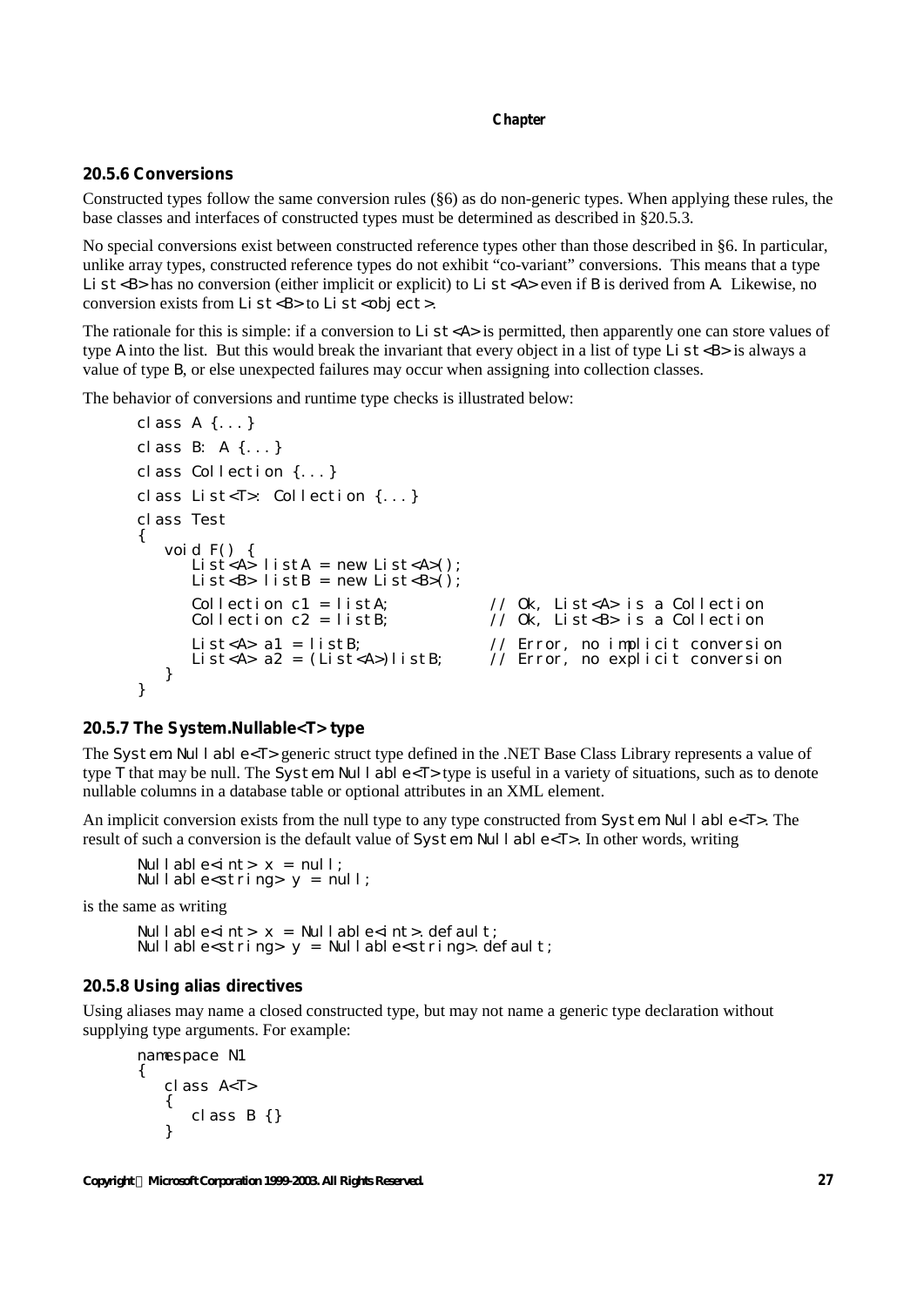```
class C {}
}
namespace N2
{
  using W = NI.A; // Error, cannot name generic typeusing X = N1. A. B; \frac{1}{2} Error, cannot name generic type
   using Y = N1. A<int>; // Ok, can name closed constructed type
   using Z = N1. C; \frac{1}{2} ok
}
```
# **20.5.9 Attributes**

An open type may not be used anywhere inside an attribute. A closed constructed type can be used as the argument to an attribute, but cannot be used as the *attribute-name*, because System. Attribute cannot be the base type of a generic class declaration.

```
class A: Attribute
{
  public A(Type t) {...}
}
class B<T>: Attribute {} // Error, cannot use Attribute as base
class List<T>
{
  [A(typeof(T))] T t; // Error, open type in attribute
}
class X
{
  [A(ty) = f(x) + f(z) + f(z))] int x; // Ok, closed constructed type
  [B<int>] int y; // Error, invalid attribute name
}
```
# **20.6 Generic methods**

*…*

*…*

A generic method is a method that is generic with respect to certain types. A generic method declaration names, in addition to normal parameters, a set of type parameters which are provided when using the method. Generic methods may be declared inside class, struct, or interface declarations, which may themselves be either generic or non-generic. If a generic method is declared inside a generic type declaration, the body of the method can refer to both the type parameters of the method, and the type parameters of the containing declaration.

*class-member-declaration:*

*… generic-method-declaration*

*struct-member-declaration:*

*generic-method-declaration*

*interface-member-declaration:*

*interface-generic-method-declaration*

Generic methods are declared by placing a type parameter list following the name of the method:

*generic-method-declaration: generic-method-header method-body*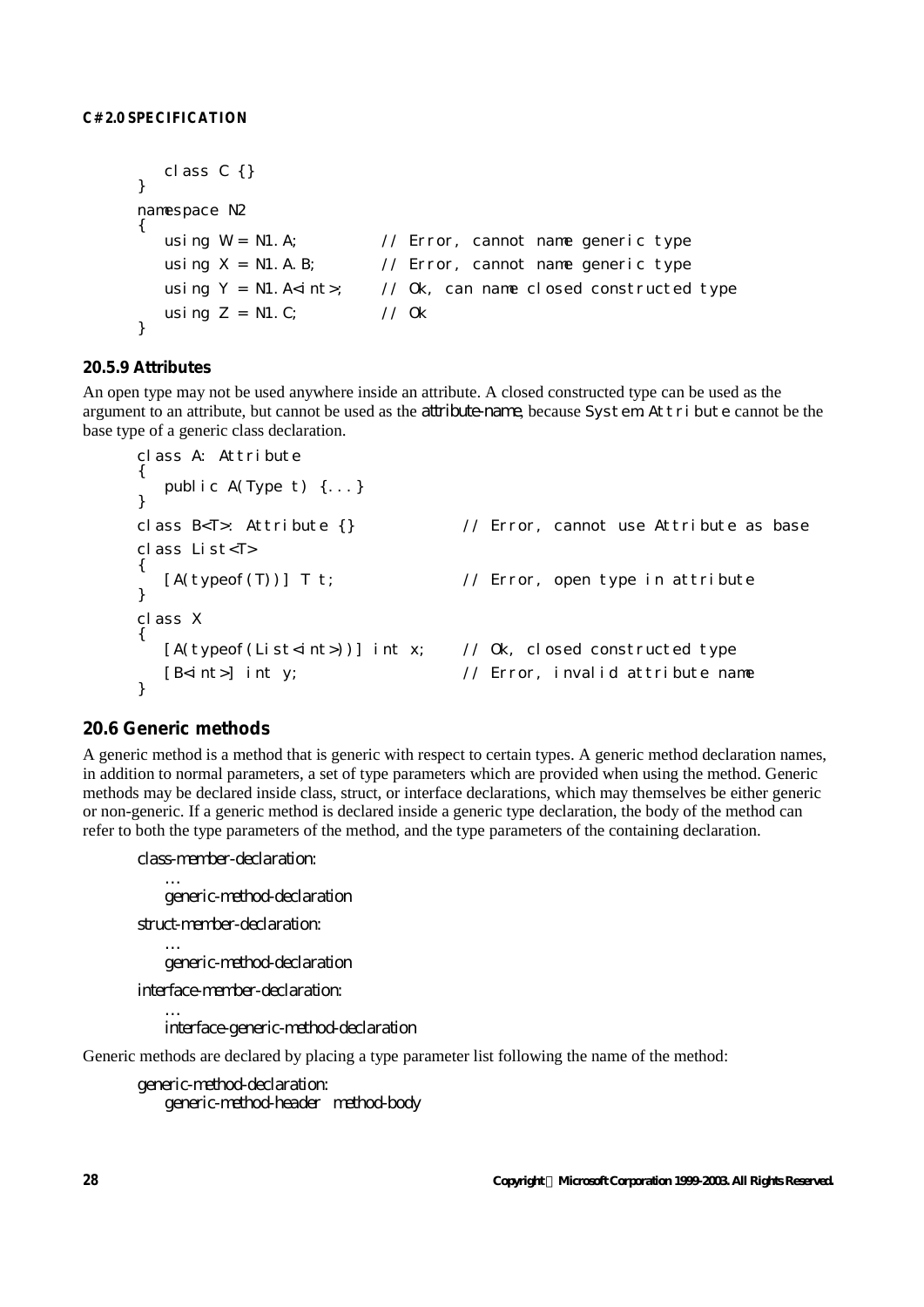```
generic-method-header:
   attributesopt method-modifiersopt return-type member-name type-parameter-list
           ( formal-parameter-listopt ) type-parameter-constraints-clausesopt
```

```
interface-generic-method-declaration:
```
*attributesopt* new*opt return-type identifier type-parameter-list* ( *formal-parameter-listopt* ) *type-parameter-constraints-clausesopt* ;

The *type-parameter-list* and *type-parameter-constraints-clauses* have the same syntax and function as in a generic type declaration. The *method-type-parameters* are in scope throughout the *generic-method-declaration*, and may be used to form types throughout that scope including the *return-type*, the *method-body*, and the *typeparameter-constraints-clauses* but excluding the *attributes*.

The name of a method type parameter cannot be the same as the name of an ordinary parameter to the same method.

The following example finds the first element in an array, if any, that satisfies the given test delegate. Generic delegates are described in §20.4.

```
public delegate bool Test<T>(T item);
public class Finder
{
   public static T Find<T>(T[] items, Test<T> test) {
      foreach (T item in items) {
         if (test(item)) return item;
      }
      throw new InvalidOperationException("Item not found");
   }
}
```
A generic method may not be declared extern. All other method modifiers are valid on a generic method.

#### **20.6.1 Generic method signatures**

For the purposes of signature comparisons any *type-parameter-constraints-clauses* are ignored, as are the names of the *method-type-parameter*s, but the number of generic type parameters is relevant, as are the ordinal positions of type-parameters in left-to-right ordering. The following example shows how method signatures are affected by this rule:

```
class A {}
class B {}
interface IX
{
    T F1<T>(T[] a, int i); // Error, both declarations have the same void F1<U>(U[] a, int i); // signature because return type and type
    void F1<U>(U[] a, int i); // signature because return type and type
                                            // parameter names are not significant
    void F2<T>(int x); \frac{1}{2} Ok, the number of type parameters is part void F2(int x); \frac{1}{2} of the signature
                                           \frac{1}{2} of the signature
    void F3<T>(T \t) where T: A; // Error, constraints are not void F3<T>(T \t) where T: B; // considered in signatures
                                                // considered in signatures
}
```
Overloading of generic methods is further constrained by a rule similar to that which governs overloaded methods in a generic type declaration (20.1.8). Two generic methods declared with the same names and same number of type arguments must have parameter types such that no list of closed type arguments, when applied to both methods in the same order, yield two methods with the same signature. Constraints are not considered for the purposes of this rule. For example: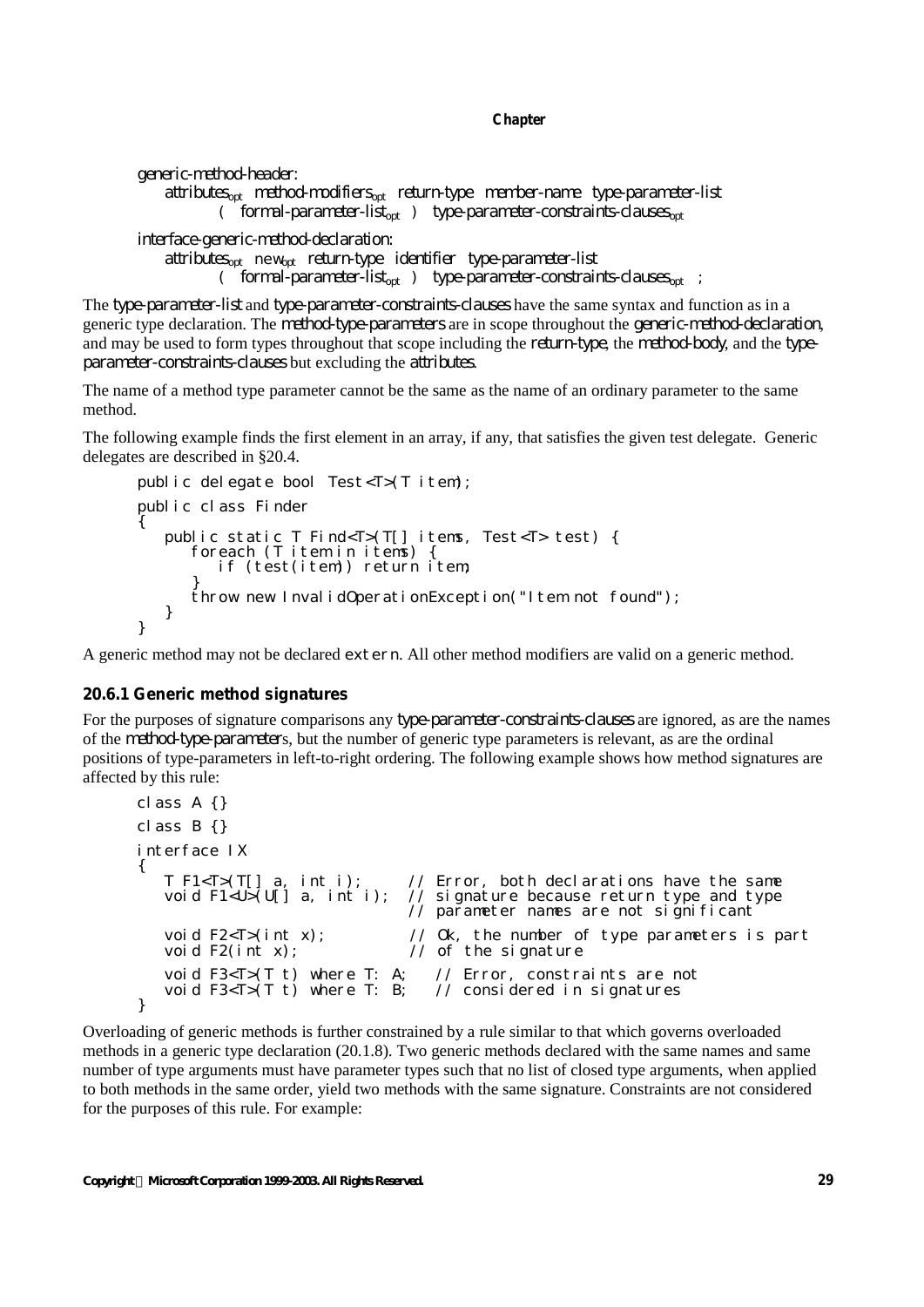```
class X<T>
{
   void F<U>(T t, U u) {...} // Error, X<int>.F<int> yields two methods
   void F<U>(U u, T t) {...} // with the same signature
}
```
# **20.6.2 Virtual generic methods**

Generic methods can be declared using the abstract, virtual, and override modifiers. The signature matching rules described in §20.6.1 are used when matching methods for overriding or interface implementation. When a generic method overrides a generic method declared in a base class, or implements a method in a base interface, the constraints given for each method type parameter must be the same in both declarations, where method type parameters are identified by ordinal positions, left to right.

```
abstract class Base
{
   public abstract T F<T,U>(T t, U u);
   public abstract T G<T>(T t) where T: IComparable;
}
class Derived: Base
{
   public override X F<X, Y>(X \times, Y \times) {...} // Ok
   public override T G<T>(T t) {...} // Error
}
```
The override of F is correct because type parameter names are permitted to differ. The override of G is incorrect because the given type parameter constraints (in this case none) do not match those of the method being overridden.

# **20.6.3 Calling generic methods**

A generic method invocation may explicitly specify a type argument list, or it may omit the type argument list and rely on type inference to determine the type arguments. The exact compile-time processing of a method invocation, including a generic method invocation, is described in §20.9.5. When a generic method is invoked without a type argument list, type inference takes place as described in §20.6.4.

The following example shows how overload resolution occurs after type inference and after type arguments are substituted into the parameter list:

```
class Test
{
   static void F<T>(int x, T y) {
      Console. WriteLine("one");
   }
   static void F<T>(T x, long y) {
      Console.WriteLine("two");
   }
   static void Main() {<br>F<int>(5, 324);<br>F<br/>syte>(5, 324);
      F<int>(5, 324); // Ok, prints "one"
      F<byte>(5, 324); // Ok, prints "two"
      F<double>(5, 324); // Error, ambiguous
      F(5, 324); // Ok, prints "one"
                              // Error, ambiguous
   }
}
```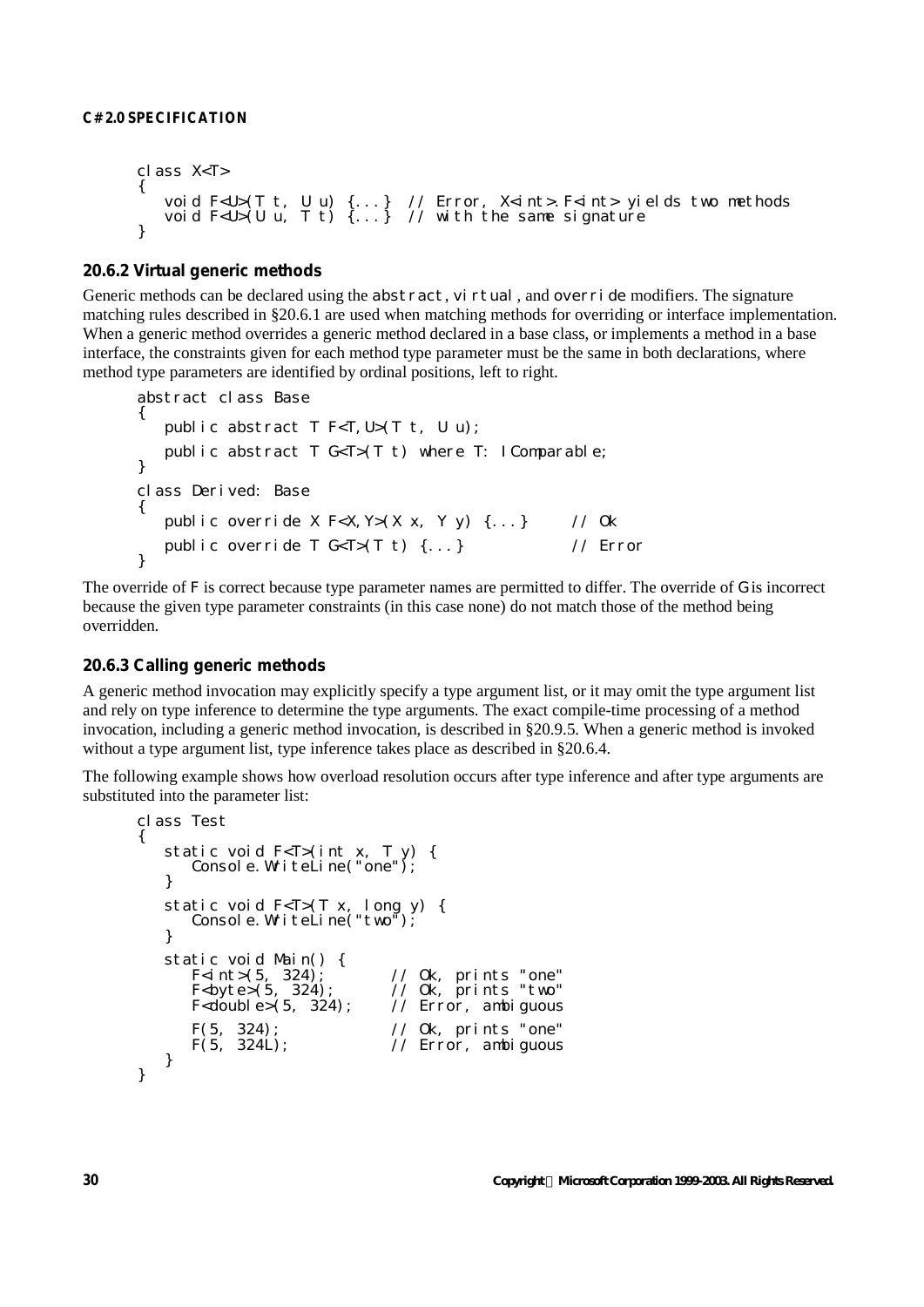## **20.6.4 Inference of type arguments**

When a generic method is called without specifying type arguments, a *type inference* process attempts to infer type arguments for the call. The presence of type inference allows a more convenient syntax to be used for calling a generic method, and allows the programmer to avoid specifying redundant type information. For example, given the method declaration:

```
class Util
{
   static Random rand = new Random();
   static public T Choose<T>(T first, T second) {
      return (rand. Next(2) == 0? first: second;
   }
}
```
it is possible to invoke the Choose method without explicitly specifying a type argument:

| int i = Util.Choose(5, 213);              | // Calls Choose <int></int>       |
|-------------------------------------------|-----------------------------------|
| string $s = Uti1$ . Choose("foo", "bar"); | // Calls Choose <string></string> |

Through type inference, the type arguments int and string are determined from the arguments to the method.

Type inference occurs as part of the compile-time processing of a method invocation (§20.9.5) and takes place before the overload resolution step of the invocation. When a particular method group is specified in a method invocation, and no type arguments are specified as part of the method invocation, type inference is applied to each generic method in the method group. If type inference succeeds, then the inferred type arguments are used to determine the types of arguments for subsequent overload resolution. If overload resolution chooses a generic method as the one to invoke, then the inferred type arguments are used as the actual type arguments for the invocation. If type inference for a particular method fails, that method does not participate in overload resolution. The failure of type inference, in and of itself, does not cause a compile-time error. However, it often leads to a compile-time error when overload resolution then fails to find any applicable methods.

If the supplied number of arguments is different than the number of parameters in the method, then inference immediately fails. Otherwise, type inference first occurs independently for each regular argument that is supplied to the method. Assume this argument has type A, and the corresponding parameter has type P. Type inferences are produced by relating the types A and P according to the following steps:

- Nothing is inferred from the argument (but type inference succeeds) if any of the following are true:
	- o P does not involve any method type parameters.
	- $\circ$  The argument is the null literal.
	- o The argument is an anonymous method.
	- o The argument is a method group.
- If P is an array type and A is an array type of the same rank, then replace A and P respectively with the element types of A and P and repeat this step.
- If  $P$  is an array type and A is not an array type of the same rank, then type inference fails for the generic method.
- If  $P$  is a method type parameter, then type inference succeeds for this argument, and  $A$  is the type inferred for that type parameter.
- Otherwise, P must be a constructed type. If, for each method type parameter  $M_X$  that occurs in P, exactly one type  $T_X$  can be determined such that replacing each  $M_X$  with each  $T_X$  produces a type to which A is convertible by a standard implicit conversion, then inferencing succeeds for this argument, and each  $\top$ <sub>x</sub> is the type inferred for each  $M_X$ . Method type parameter constraints, if any, are ignored for the purpose of type inference.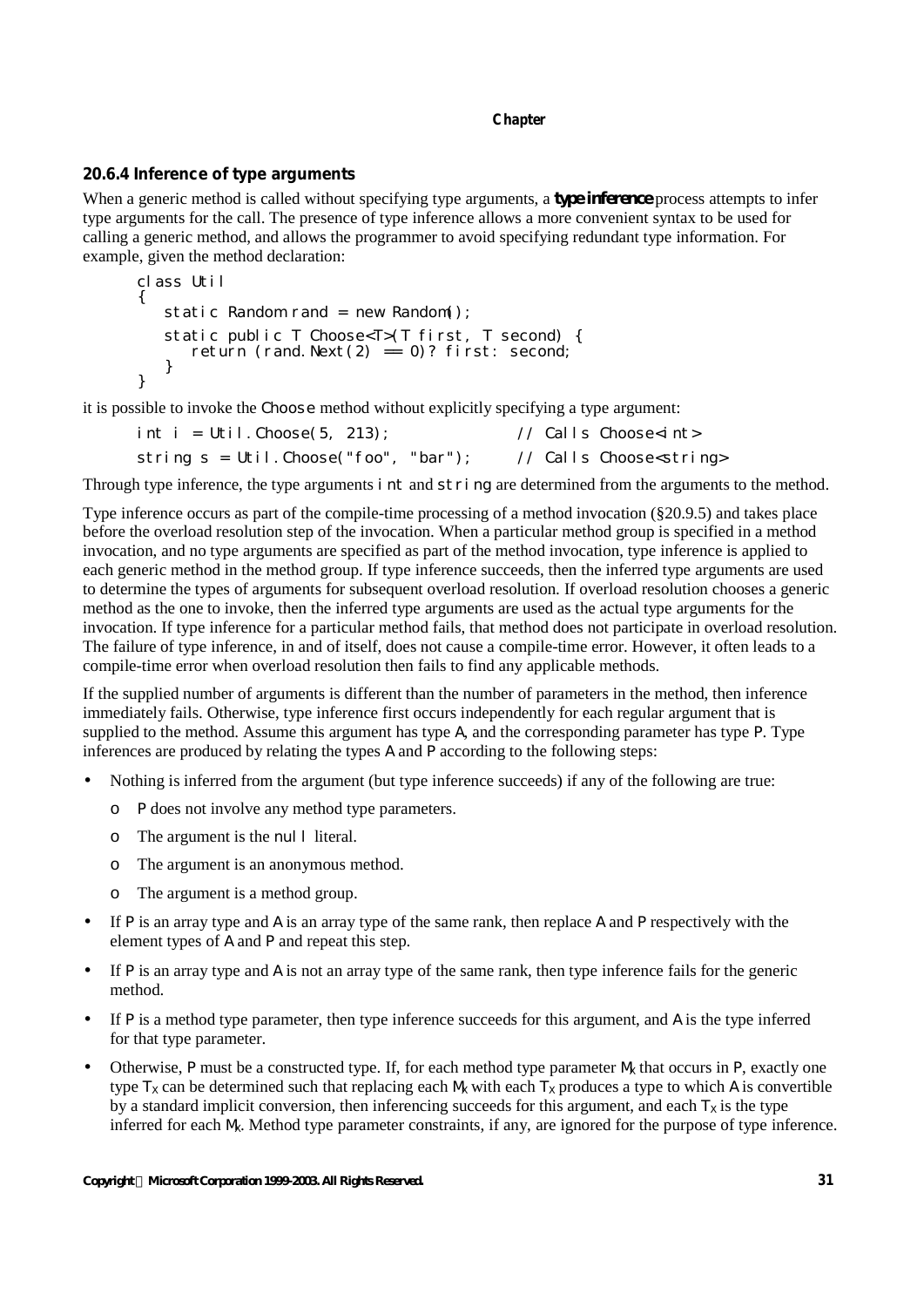If, for a given  $M_x$ , no  $T_x$  exists or more than one  $T_x$  exists, then type inference fails for the generic method (a situation where more than one  $T_X$  exists can only occur if P is a generic interface type and A implements multiple constructed versions of that interface).

If all of the method arguments are processed successfully by the above algorithm, then all inferences that were produced from the arguments are pooled. This pooled set of inferences must have the following properties:

- Each type parameter of the method must have had a type argument inferred for it. In short, the set of inferences must be *complete*.
- If a type parameter occurred more than once, then all of the inferences for that type parameter must infer the same type argument. In short, the set of inferences must be *consistent*.

If a complete and consistent set of inferred type arguments is found, then type inference is said to have succeeded for the given generic method and argument list.

If the generic method was declared with a parameter array (§10.5.1.4), then type inference is first performed against the method in its normal form. If type inference succeeds, and the resultant method is applicable, then the method is eligible for overload resolution in its normal form. Otherwise, type inference is performed against the method in its expanded form (§7.4.2.1).

### **20.6.5 Grammar ambiguities**

The productions for *simple-name* and *member-access* in §20.6.3 can give rise to ambiguities in the grammar for expressions. For example, the statement:

 $F(G < A, B > (7))$ ;

could be interpreted as a call to  $\overline{F}$  with two arguments,  $G < A$  and  $B > (7)$ . Alternatively, it could be interpreted as a call to F with one argument, which is a call to a generic method G with two type arguments and one regular argument.

If an expression could be parsed in two different valid ways, where  $>$  can be either interpreted as all or part of an operator, or as ending a *type-argument-list*, the token immediately following the > is examined. If it is one of

 $( ) 1 > : : : ... ?$ 

then the > is interpreted as the end of a *type-argument-list*. Otherwise, the > is interpreted as an operator.

### **20.6.6 Using a generic method with a delegate**

An instance of a delegate can be created that refers to a generic method declaration. The exact compile-time processing of a delegate creation expression, including a delegate creation expression that refers to a generic method, is described in §20.9.6.

The type arguments used when invoking a generic method through a delegate are determined when the delegate is instantiated. The type arguments can be given explicitly via a type-argument-list, or determined by type inference (§20.6.4). If type inference is used, the parameter types of the delegate are used as argument types in the inference process. The return type of the delegate is *not* used for inference. The following example shows both ways of supplying a type argument to a delegate instantiation expression:

```
delegate int D(string s, int i);
delegate int E();
class X
{
   public static T F<T>(string s, T t) {...}
   public static T G<T>() {...}
```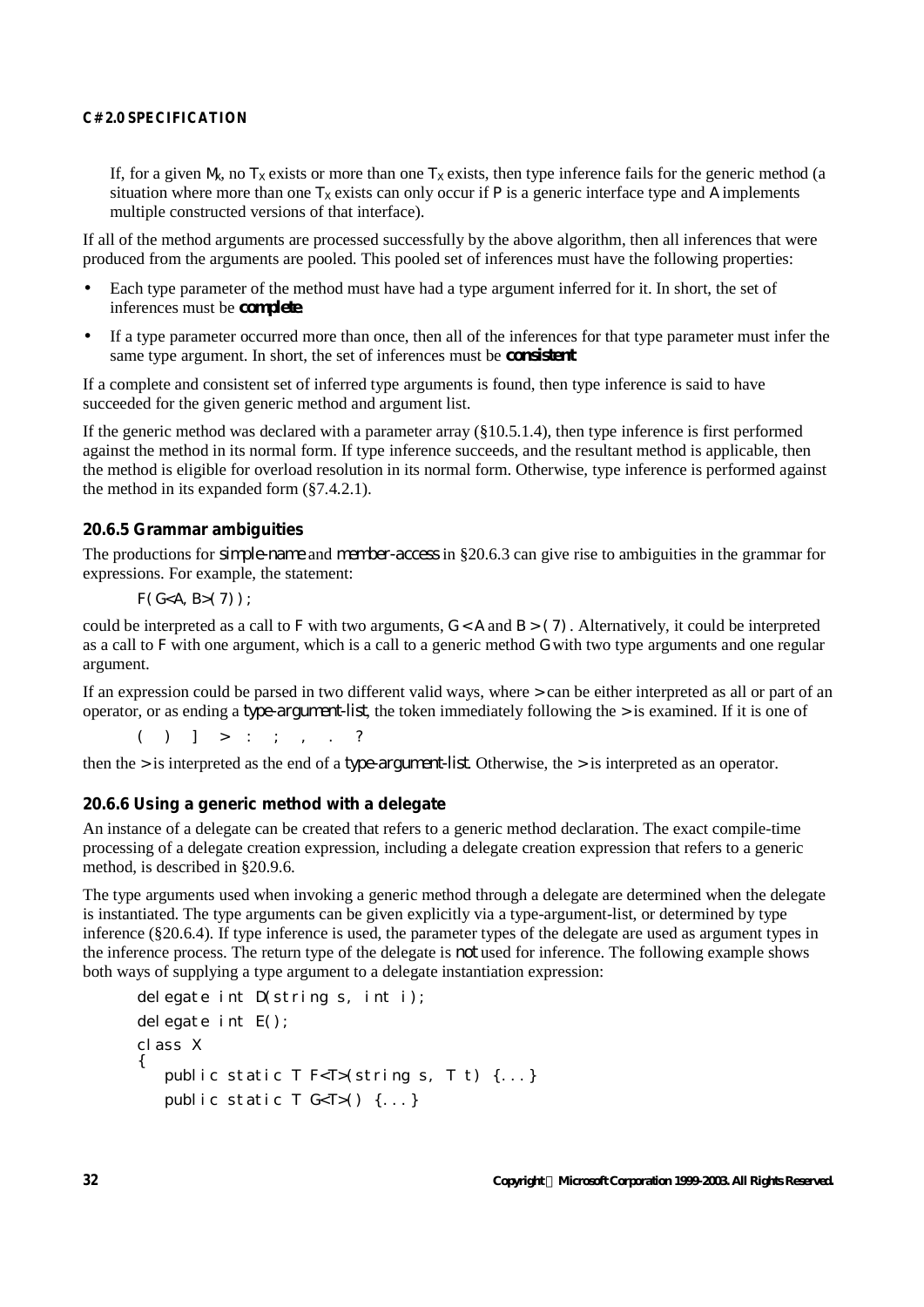```
static void Main() {<br>D d1 = new D(F<int>);
      D d1 = new D(\vec{F}<int>); // Ok, type argument given explicitly<br>D d2 = new D(F); // Ok, int inferred as type argument
      D \ d2 = new D(F);<br>
D \ d2 = new E(G<sub>1</sub>nt>);<br>
D \ d2 = new E(G<sub>2</sub>nt);<br>
D \ d3 = new E(G<sub>2</sub>nt);<br>
D \ d4 = new E(G<sub>1</sub>nt);<br>
D \ d5 = new E(G<sub>2</sub>nt);<br>
D \ d5 = new E(G<sub>2</sub>nt);<br>
D \ d5 = new E(G<sub>1</sub>nt);
       E e1 = new E(G<int>); // Ok, type argument given explicitly<br>E e2 = new E(G); // Error, cannot infer from return typ
                                                                   // Error, cannot infer from return type
}
```
In the above example, a non-generic delegate type was instantiated using a generic method. It is also possible to create an instance of a constructed delegate type (§20.4) using a generic method. In all cases, type arguments are given or inferred when the delegate instance is created, and a *type-argument-list* may not be supplied when a delegate is invoked (§15.3).

### **20.6.7 No generic properties, events, indexers, or operators**

Properties, events, indexers, and operators may not themselves have type parameters (although they can occur in generic classes, and use the type parameters from an enclosing class). If a property-like construct is required that must itself be generic, a generic method must be used instead.

## **20.7 Constraints**

}

Generic type and method declarations can optionally specify type parameter constraints by including *typeparameter-constraints-clauses* in the declaration.

```
type-parameter-constraints-clauses:
    type-parameter-constraints-clause
    type-parameter-constraints-clauses type-parameter-constraints-clause
type-parameter-constraints-clause:
    where type-parameter : type-parameter-constraints
type-parameter-constraints:
    class-constraint
    interface-constraints
    constructor-constraint
    class-constraint , interface-constraints
    class-constraint , constructor-constraint
    interface-constraints , constructor-constraint
    class-constraint , interface-constraints , constructor-constraint
class-constraint:
    class-type
interface-constraints:
    interface-constraint
    interface-constraints , interface-constraint
interface-constraint:
    interface-type
constructor-constraint:
    new ( )
```
Each type parameter constraints clause consists of the token where, followed by the name of a type parameter, followed by a colon and the list of constraints for that type parameter. There can be only one where clause for each type parameter, but the where clauses may be listed in any order. Similar to the get and set tokens in a property accessor, the where token is not a keyword.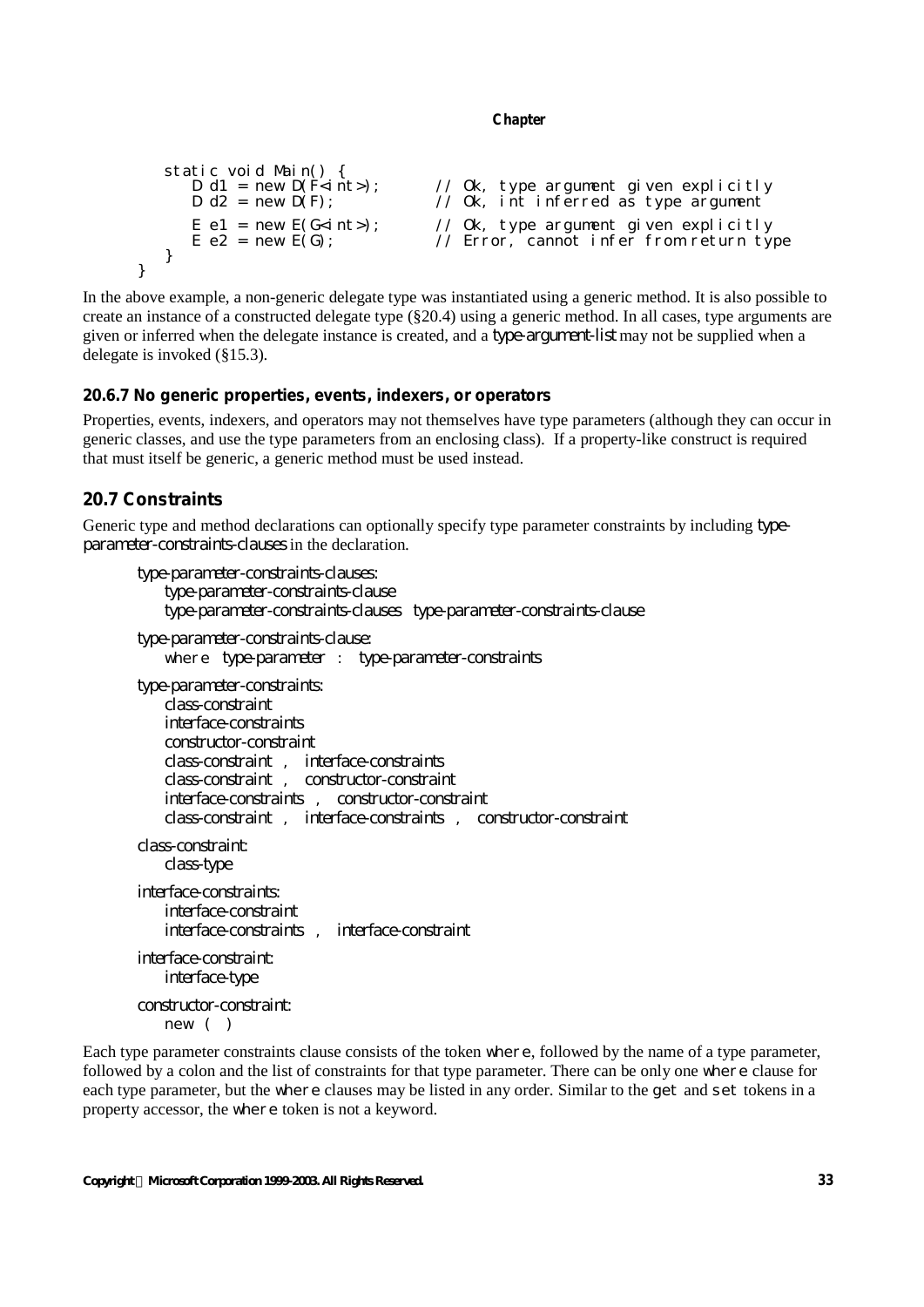The list of constraints given in a where clause may include any of the following components, in this order: a single class constraint, one or more interface constraints, and the constructor constraint  $new()$ .

If a constraint is a class type or an interface type, that type specifies a minimal "base type" that every type argument used for that type parameter must support. Whenever a constructed type or generic method is used, the type argument is checked against the constraints on the type parameter at compile-time. The type argument supplied must derive from or implement all of the constraints given for that type parameter.

The type specified as a *class-constraint* must satisfy the following rules:

- The type must be a class type.
- The type must not be seal ed.
- The type must not be one of the following special types: System. Array, System. Del egate, System. Enum, or System. ValueType.
- The type must not be  $obj$  ect. Since all types derive from  $obj$  ect, such a constraint would have no effect if it were permitted.
- At most one constraint for a given type parameter can be a class type.

The type specified as a *interface-constraint* must satisfy the following rules:

- The type must be an interface type.
- The same type may not be specified more than once in a given where clause.

In either case, the constraint may involve any of the type parameters of the associated type or method declaration as part of a constructed type, and may involve the type being declared, but the constraint may not be a type parameter alone.

Any class or interface type specified as a type parameter constraint must be at least as accessible (§10.5.4) as the generic type or method being declared.

If the where clause for a type parameter includes a constructor constraint of the form new(), it is possible to use the new operator to create instances of the type (§20.8.2). Any type argument used for a type parameter with a constructor constraint must have an parameterless constructor (see §20.7.1 for details).

The following are examples of possible constraints:

```
interface IPrintable
{
   void Print();
}
interface IComparable<T>
{
   int CompareTo(T value);
}
interface IKeyProvider<T>
{
   T GetKey();
}
class Printer<T> where T: IPrintable {...}
class SortedList<T> where T: IComparable<T> {...}
```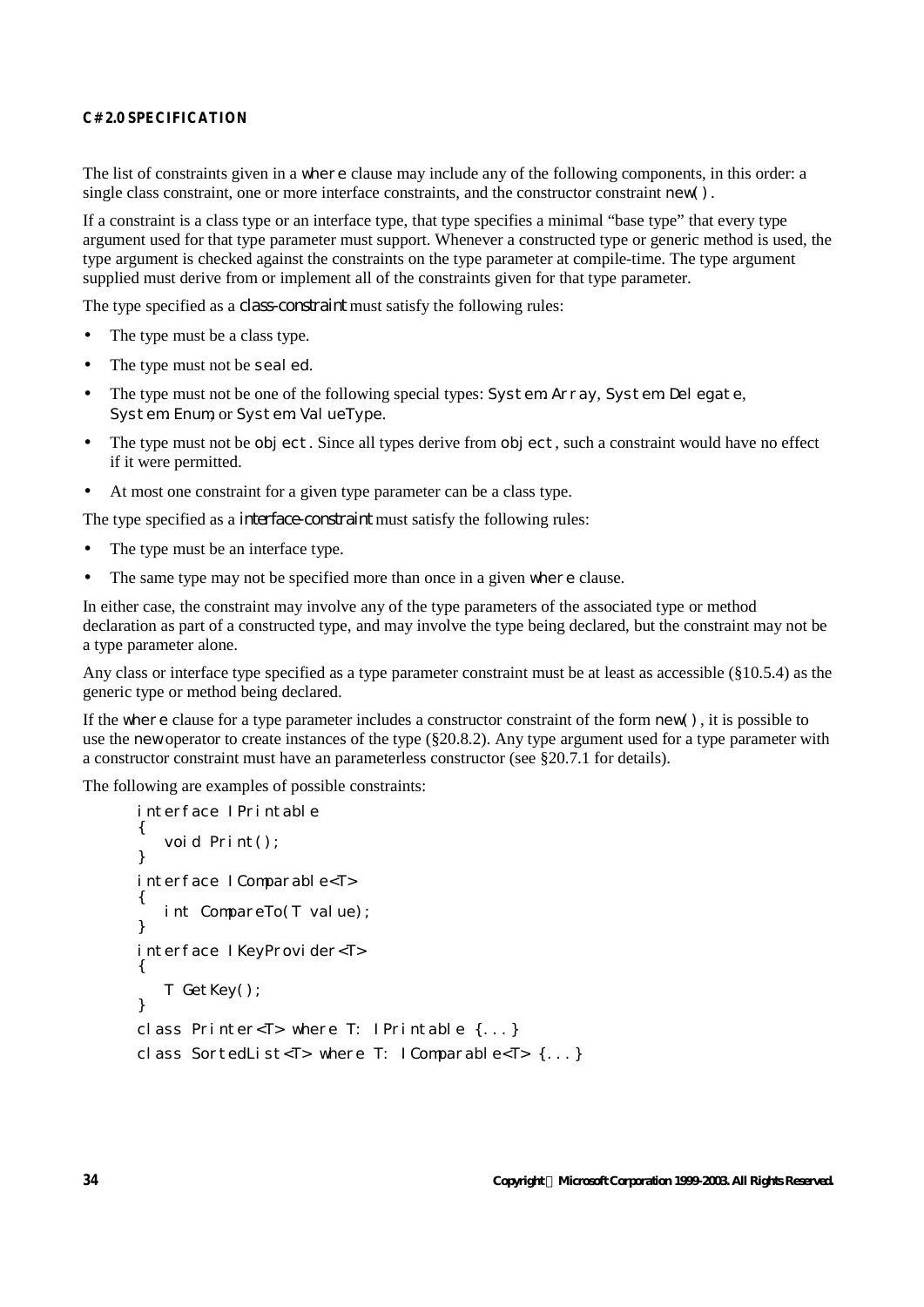```
class Dictionary<K,V>
   where K: I Comparable<K>
   where V: IPrintable, IKeyProvider<K>, new()
{
   ...
}
```
The following example is in error because it attempts to use a type parameter directly as a constraint:

class Extend<T,U> where U: T {...} // Error

Values of a constrained type parameter type can be used to access the instance members implied by the constraints. In the example

```
interface IPrintable
{
   void Print();
}
class Printer<T> where T: IPrintable
{
   void PrintOne(T x) {
      x. Print();
   }
}
```
the methods of  $|P|$ rintable can be invoked directly on  $\times$  because  $\top$  is constrained to always implement IPrintable.

# **20.7.1 Satisfying constraints**

Whenever a constructed type is used or a generic method is referenced, the supplied type arguments are checked against the type parameter constraints declared on the generic type or method. For each where clause, the type argument A that corresponds to the named type parameter is checked against each constraint as follows:

- If the constraint is a class type or an interface type, let  $C$  represent that constraint with the supplied type arguments substituted for any type parameters that appear in the constraint. To satisfy the constraint, it must be the case that type A is convertible to type C by one of the following:
	- o An identity conversion (§6.1.1)
	- o An implicit reference conversion (§6.1.4)
	- o A boxing conversion (§6.1.5)
	- o An implicit conversion from a type parameter A to  $C$  (§20.7.4).
- If the constraint is new(), the type argument A must not be abstract and must have a parameterless constructor that is at least as accessible (§3.5.4) as the containing type. This is satisfied if either:
	- $\circ$  A is a value type, since all value types have a public default constructor (§4.1.2), or
	- o A is a class that is not abstract, A contains an explicitly declared constructor with no parameters, and that constructor is at least as accessible as A.
	- o A is not abstract and has a default constructor (§10.10.4).

A compile time error occurs if one or more of a type parameter's constraints are not satisfied by the given type arguments.

Since type parameters are not inherited, constraints are never inherited either. In the example below, D must specify a constraint on its type parameter  $\top$ , so that  $\top$  satisfies the constraint imposed by the base class  $B<\top$ . In contrast, class E need not specify a constraint, because Li  $st < T$  implements I Enumerable for any T.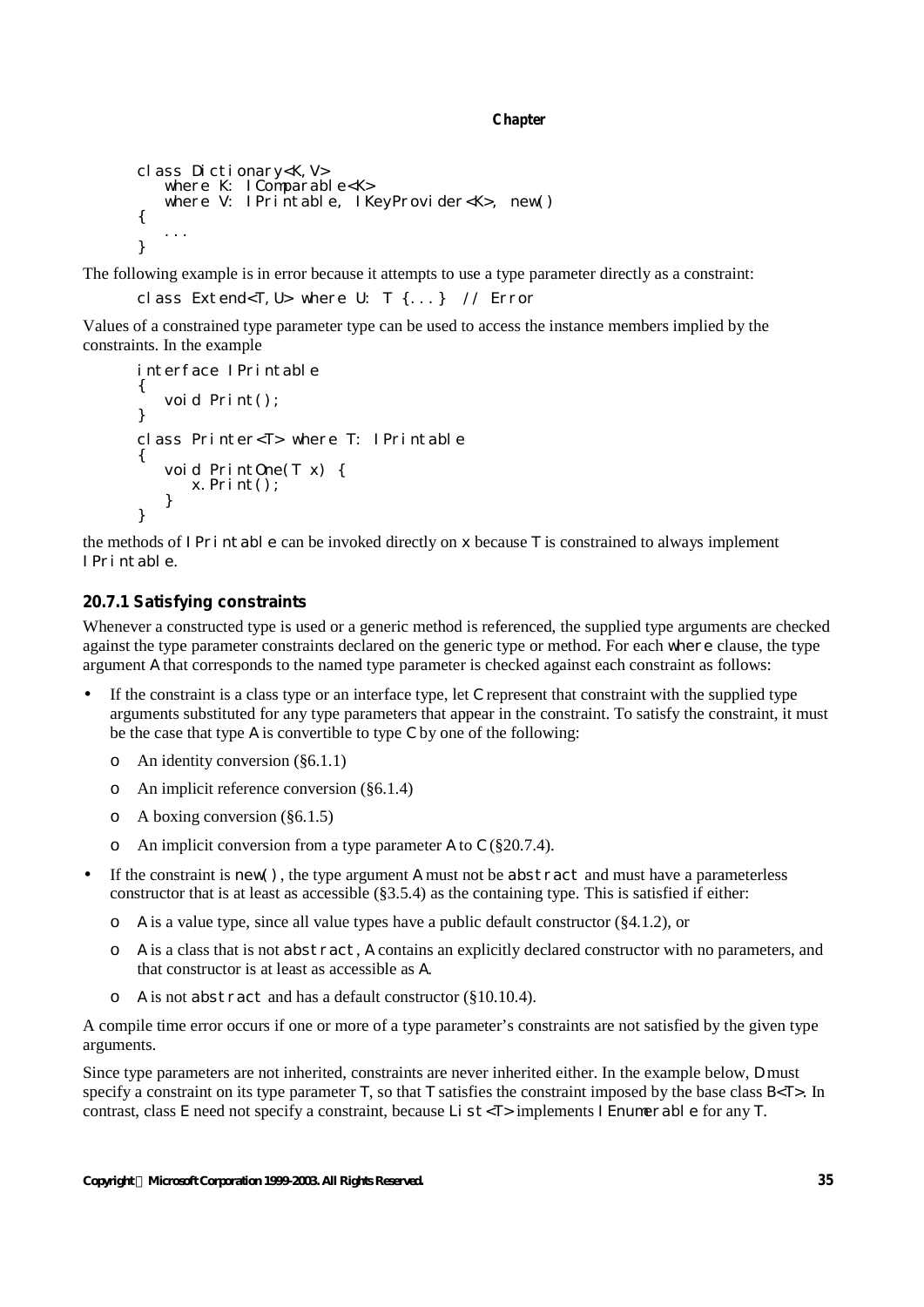```
class B<T> where T: IEnumerable {...}
class D<T>: B<T> where T: IEnumerable {...}
class E<T>: B<List<T>> {...}
```
## **20.7.2 Member lookup on type parameters**

The results of member lookup in a type given by a type parameter  $\top$  depends on the constraints, if any, specified for T. If T has no constraints, or only the new() constraint, then member lookup on T returns the same set of members as member lookup on  $\phi$  ect. Otherwise, the first stage of member lookup (§20.9.2) considers all the members in each of the types that are constraints for T. After performing the first stage of member lookup for each of the type constraints of T, the results are combined, and then hidden members are removed from the combined results.

Before the advent of generics, member lookup always returned either a set of members declared solely in classes, or a set of members declared solely in interfaces and possibly the type object. Member lookup on type parameters changes this somewhat. When a type parameter has both a class constraint and one or more interface constraints, member lookup can return a set of members, some of which were declared in the class, and others of which were declared in an interface. The following additional rules handle this case.

- During member lookup ( $\S 20.9.2$ ), members declared in a class other than object hide members declared in interfaces.
- During overload resolution of methods ( $\S7.5.5.1$ ) and indexers ( $\S7.5.6.2$ ), if any applicable member was declared in a class other than object, all members declared in an interface are removed from the set of considered members.

These rules only have effect when doing binding on a type parameter with both a class constraint and an interface constraint. Informally, members defined in a class constraint are always preferred over members in an interface constraint.

## **20.7.3 Type parameters and boxing**

When a struct type overrides a virtual method inherited from System. Object (Equals, GetHashCode, or ToString), invocations of the virtual method through an instance of the struct type doesn't cause boxing to occur. This is true even when the struct is used as a type parameter and the invocation occurs through an instance of the type parameter type. For example:

```
using System;
struct Counter
{
   int value;
   public override string ToString() {
      val ue++;
      return value. ToString();
   }
}
class Program
{
   static void Test<T>() where T: new() {
      T x = new T();
      console. WriteLine(x. ToString());
      Console.WriteLine(x.ToString());
      Console.WriteLine(x.ToString());
   }
```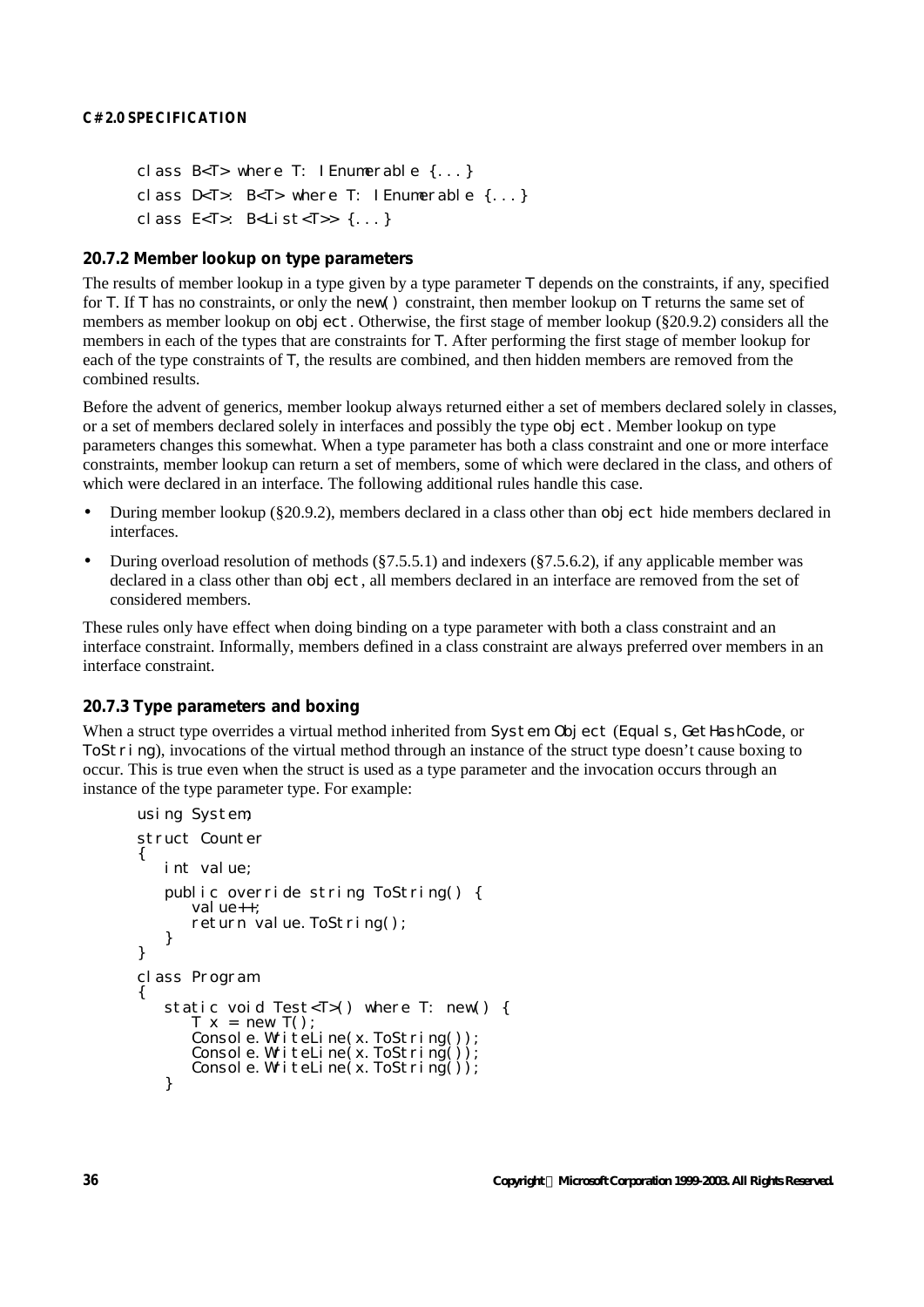```
static void Main() {
   Test<Counter>();
}
```
The output of the program is:

```
1
\overline{2}\overline{3}
```
 $\mathbf{a}$ 

Although it is never recommended for ToString to have side effects, the example demonstrates that no boxing occurred for the three invocations of  $x$ . ToString().

Boxing never implicitly occurs when accessing a member on a constrained type parameter. For example, suppose an interface I Counter contains a method I ncrement which can be used to modify a value. If ICounter is used as a constraint, the implementation of the Increment method is called with a reference to the variable that Increment was called on, never a boxed copy:

```
using System;
interface ICounter
{
   void Increment();
}
struct Counter: ICounter
{
   int value;
   public override string ToString() {
      return value. ToString();
   }
   void ICounter.Increment() {
      val ue++;
   }
}
class Program
{
   static void Test<T>() where T: new(), I Counter {
      T \times = new T();
      Console. WriteLine(x);
      x.Increment(); // Modify x
      Console. WriteLine(x);
      ((I Counter)x). Increment(); // Modify boxed copy of x
      \dot{C}onsole. WriteLine(x);
   }
   static void Main() {
      Test<Counter>();
   }
}
```
The first call to Increment modifies the value in the variable x. This is not equivalent to the second call to Increment, which modifies the value in a boxed copy of  $\times$ . Thus, the output of the program is:

 $\overline{O}$ 1 1

## **20.7.4 Conversions involving type parameters**

The conversions that are allowed on a type parameter  $\top$  depend on the constraints specified for  $\top$ . All type parameters, constrained or not, have the following conversions.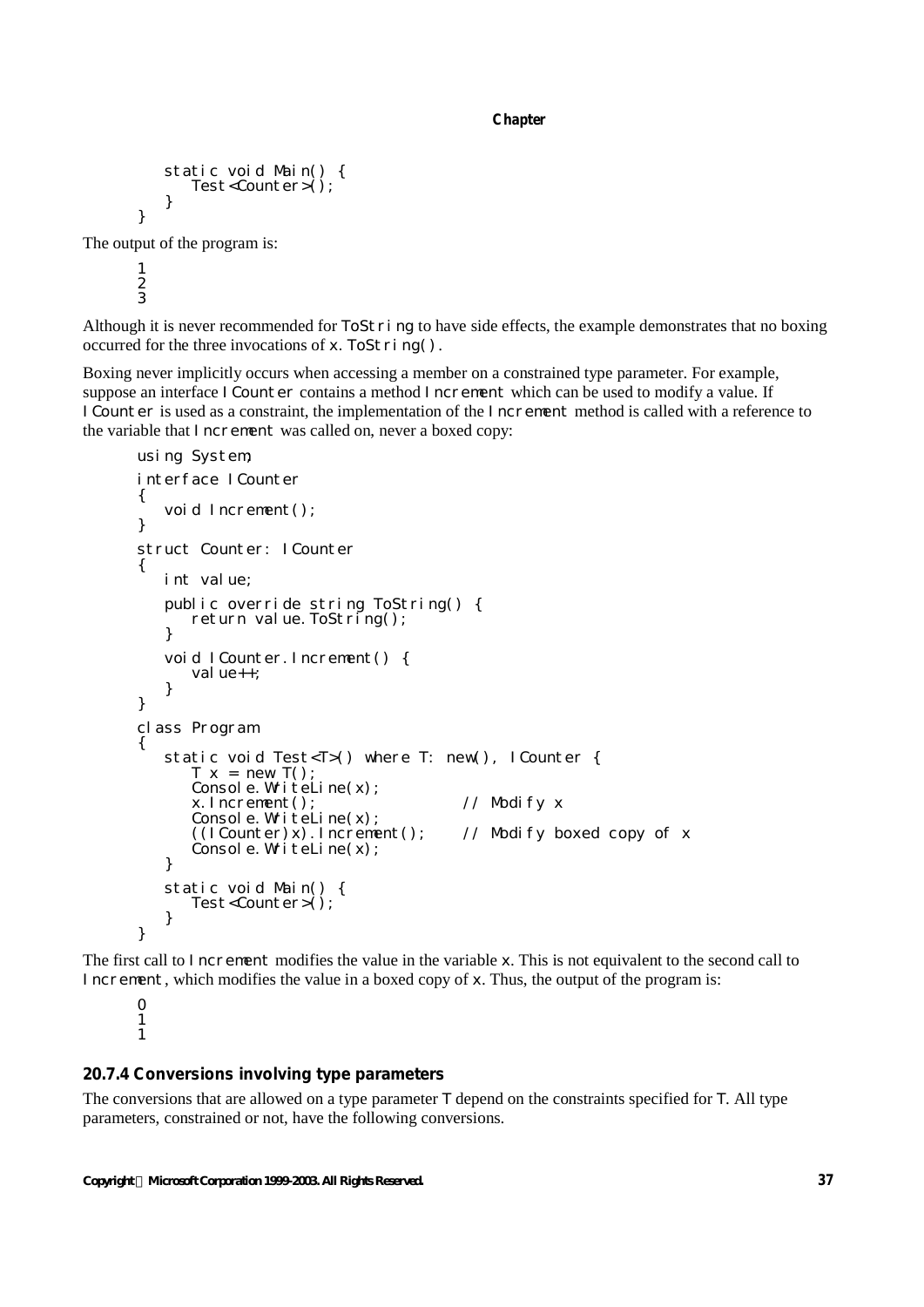- An implicit identity conversion from  $\top$  to  $\top$ .
- An implicit conversion from  $\top$  to object. At run-time, if  $\top$  is a value type, this is executed as a boxing conversion. Otherwise, it is executed as an implicit reference conversion.
- An explicit conversion from object to T. At run-time, if  $T$  is a value type, this is executed as an unboxing conversion. Otherwise, it is executed as an explicit reference conversion.
- An explicit conversion from  $\top$  to any interface type. At run-time, if  $\top$  is a value type, this is executed as a boxing conversion. Otherwise, it is executed as an explicit reference conversion.
- An explicit conversion from any interface type to  $\top$ . At run-time, if  $\top$  is a value type, this is executed as an unboxing conversion. Otherwise, it is executed as an explicit reference conversion.

If the type parameter  $\top$  has the interface type  $\bot$  specified as a constraint, the following additional conversions exist:

• An implicit conversion from  $\top$  to  $\top$ , and from  $\top$  to any base interface type of  $\top$ . At run-time, if  $\top$  is a value type, this is executed as a boxing conversion. Otherwise, it is executed as an implicit reference conversion.

If the type parameter  $\top$  has the class type C specified as a constraint, the following additional conversions exist:

- An implicit reference conversion from  $\top$  to  $\text{C}$ , from  $\top$  to any class  $\text{C}$  is derived from, and from  $\top$  to any interface C implements.
- An explicit reference conversion from C to T, from any class C is derived from to T, and from any interface C implements to T.
- An implicit user-defined conversion from  $\top$  to A, if an implicit user-defined conversion exists from  $\subset$  to A.
- An explicit user-defined conversion from A to  $\top$ , if an explicit user-defined conversion exists from A to C.
- An implicit reference conversion from the null type to  $\top$ .

An array type with element type  $\top$  has the usual conversions to and from object and System. Array (§6.1.4, §6.2.3). If  $\top$  has a class type  $\circ$  specified as a constraint, then additionally:

- An implicit reference conversion exists from an array type  $A_T$  with element type  $T$  to an array type  $A_U$  with element type U, and an explicit reference conversion exist from  $A_U$  to  $A_T$ , if both the following are true:
	- $\circ$  A<sub>T</sub> and A<sub>U</sub> have the same number of dimensions.
	- $\circ$  U is one of: C, a class C is derived from, an interface C implements, an interface  $\upharpoonright$  that is specified as a constraint on T, or a base interface of I.

The above rules do not permit a direct explicit conversion from an unconstrained type parameter to a noninterface type, which may be surprising. The reason for this rule is to prevent confusion and make the semantics of such conversions clear. For example, consider the following declaration:

```
class X<T>
{
   public static long F(T t) {
      return (long) t; // Error, explicit conversion not permitted
   }
}
```
If the direct explicit conversion of t to int were permitted, one might easily expect that  $X *i*nt> F(7)$  would return 7L. However, it would not, because the standard numeric conversions are only considered when the types are known to be numeric at compile time. In order to make the semantics clear, the above example must instead be written: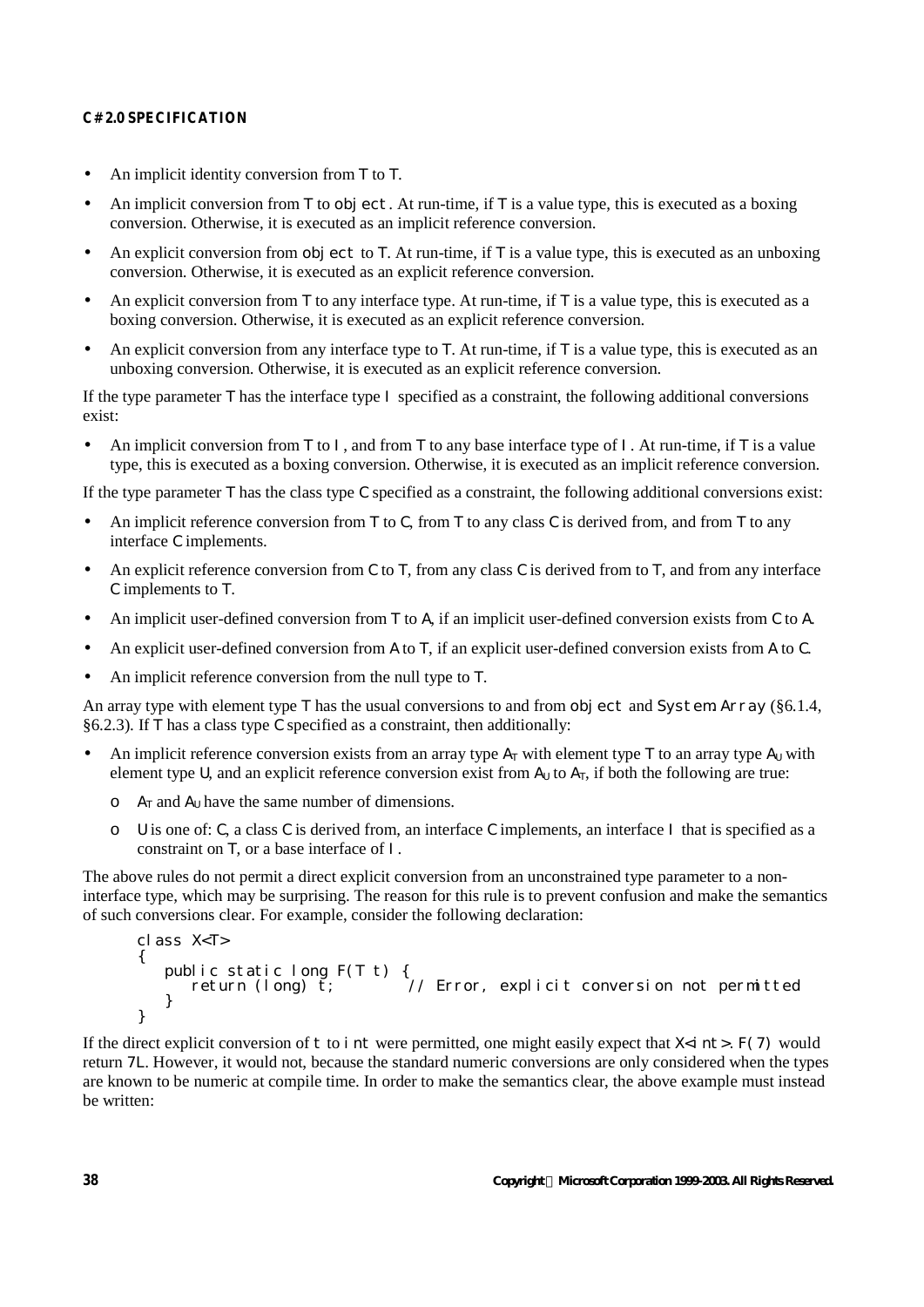```
class X<T>
{
    public static long F(T t) {<br>return (long) (object) t;
                                            // OK, conversions permitted
    }
}
```
## **20.8 Expressions and Statements**

The operation of some expressions and statements is modified with generics. This section details those changes.

### **20.8.1 Default value expression**

A default value expression is used to obtain the default value (§5.2) of a type. Typically a default value expression is used for type parameters, since it may not be known if the type parameter is a value type or a reference type. (No conversion exists from the nul literal to a type parameter.)

*primary-no-array-creation-expression:*

*… default-value-expression default-value-expression: primary-expression* . default *predefined-type* . default

If a *primary-expression* is used in a *default-value-expression*, and the *primary-expression* is not classified as a type, then a compile-time error occurs. However, the rule described in §7.5.4.1 also applies to a construct of the form E. defaul t.

If the left hand side of a *default-value-expression* evaluates at run-time to a reference type, the result is null converted to that type. If the left hand side of a *default-value-expression* evaluates at run-time to a value type, the result is the *value-type*'s default value (§4.1.2).

A *default-value-expression* is a constant expression (§7.15) if the type is a reference type or a type parameter that has a class constraint. In addition, a *default-value-expression* is a constant expression if the type is one of the following value types: sbyte, byte, short, ushort, int, uint, long, ulong, char, float, double, decimal, or bool.

## **20.8.2 Object creation expressions**

The type of an object creation expression can be a type parameter. When a type parameter is specified as the type in an object creation expression, both of the following conditions must hold, or a compile-time error occurs:

- The argument list must be omitted.
- A constructor constraint of the form new() must have been specified for the type parameter.

Execution of the object creation expression occurs by creating an instance of the run-time type that the type parameter has been bound to, and invoking the default constructor of that type. The run-time type may be a reference type or a value type.

## **20.8.3 The typeof operator**

The typeof operator can be used on a *type-parameter*. The result is the System.Type object for the run-time type that was bound to the type-parameter. The typeof operator can also be used on a constructed type.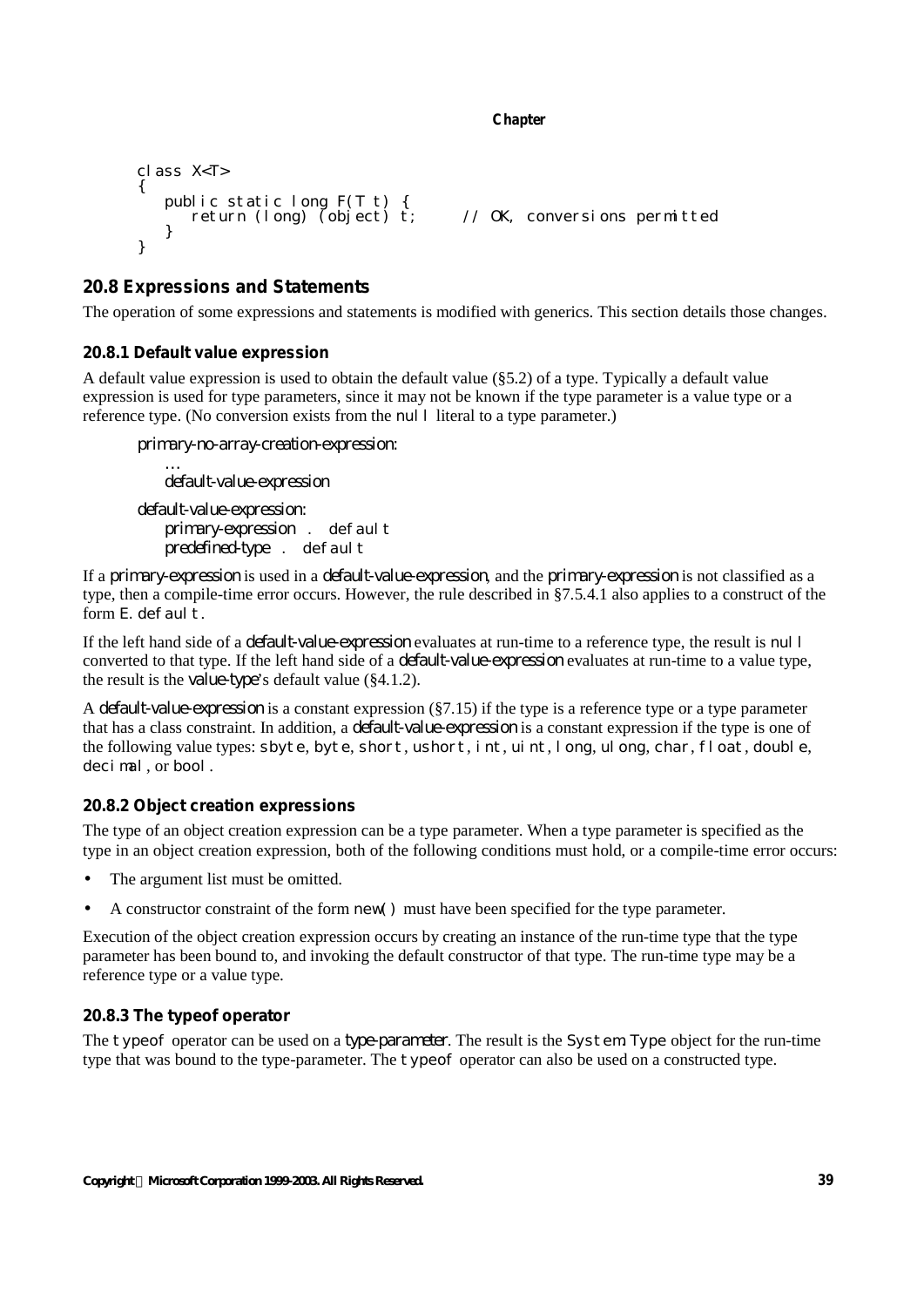```
class X<T>
{
   public static void PrintTypes() {
      Console.WriteLine(typeof(T).FullName);
      Console.WriteLine(typeof(X<X<T>>).FullName);
   }
}
class M
{
   static void Main() {
      X<i nt>. PrintTypes();
   }
}
```
The above program will print:

System.Int32 X<X<System.Int32>>

The typeof operator cannot be used with the name of a generic type declaration without specifying the type arguments:

```
class X<T> {...}
class M
{
    static void Main() {<br>Type t = typeof(X);
                                      1/ Error, X requires type arguments
    }
}
```
## **20.8.4 Reference equality operators**

The reference type equality operators (§7.9.6) may be used to compare values of a type parameter  $\top$  if  $\top$  is constrained by a class constraint.

The use of the reference type equality operators is slightly relaxed to allow one argument to be of a type parameter  $\top$  and the other argument to be null, even if  $\top$  has no class constraint. At run-time, if  $\top$  is a value type, the result of the comparison is false.

The following example checks whether an argument of an unconstrained type parameter type is null.

```
class C<T>
{
   void F(T x) {
      if (x == null) throw new ArgumentNullException();
      ...
   }
}
```
The  $x =$  null construct is permitted even though  $\top$  could represent a value type, and the result is simply defined to be fal se when  $\top$  is a value type.

## **20.8.5 The is operator**

The  $\mathbf i$  s operator operates on open types largely following the usual rules (§7.9.9). If either the compile-time type of  $\in$  or  $\top$  is an open type, then a dynamic type check on the run-time types of  $\in$  and  $\top$  is always performed.

## **20.8.6 The as operator**

The as operator can be used with a type parameter  $\top$  as the right hand side only if  $\top$  has a class constraint. This restriction is required because the value nul  $\vert \cdot \vert$  might be returned as a result of the operator.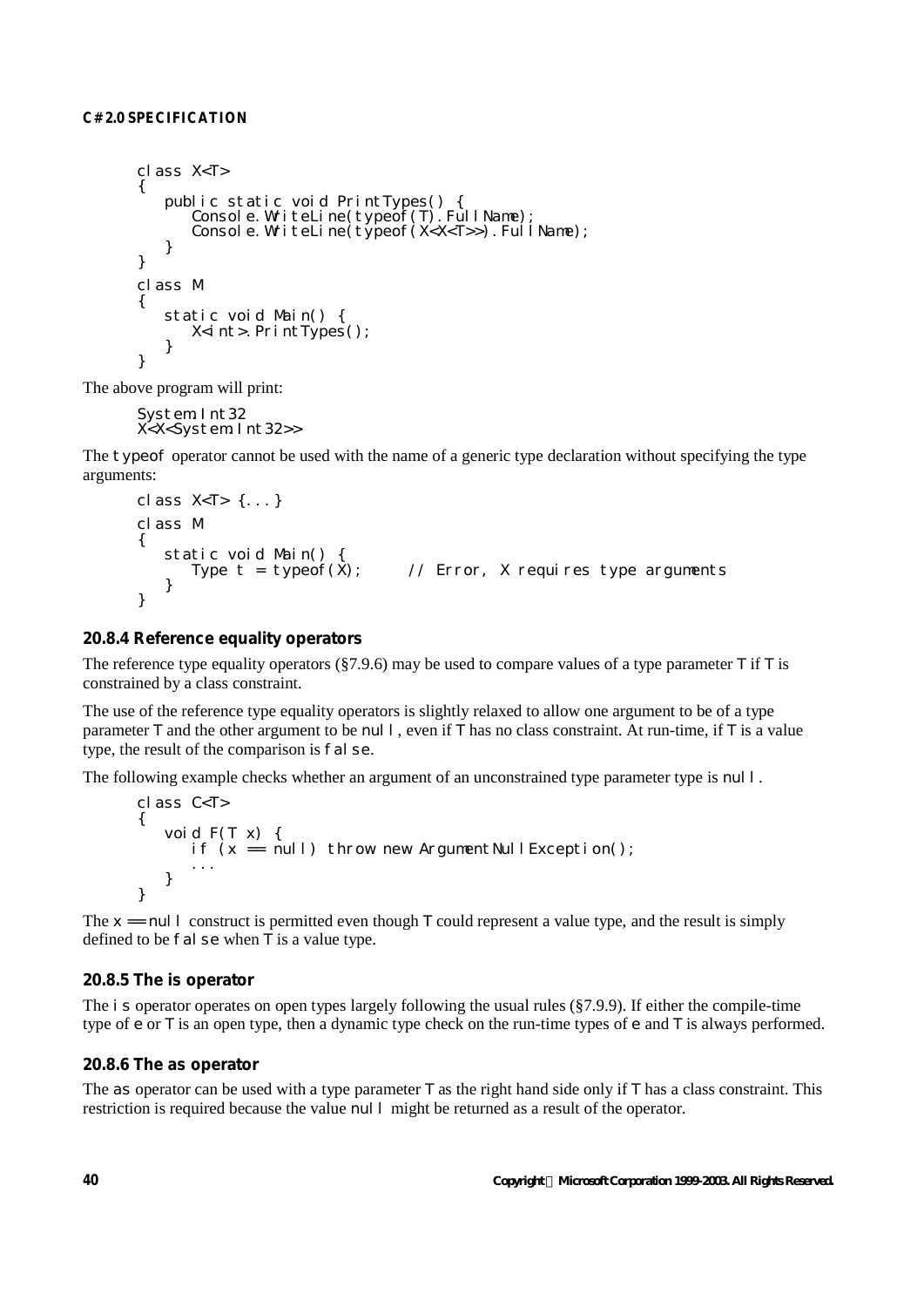```
class X
{
   public T F<T>(object o) where T: Attribute {
      return o as T; // Ok, T has a class constraint
   }
   public T G<T>(object o) {
                             // Error, unconstrained T
   }
}
```
In the current specification for the as operator (§7.9.10), for the expression  $e$  as  $\top$  the final bullet point states that if no explicit reference conversion is available from the compile-time type of e to T, a compile-time error occurs. With generics, this rule changes slightly. If either the compile-time type of  $\in$  or  $\top$  is an open type, then no compile-time error occurs in this case; instead a run-time type check occurs.

## **20.8.7 Exception statements**

The usual rules for throw (§8.9.5) and  $\text{tr} \vee$  (§8.10) statements apply when used with open types:

- The throw statement can be used with an expression whose type is given by a type parameter only if that type parameter has System.Exception (or a subclass thereof) as a class constraint.
- The type named in a catch clause may be a type parameter only if that type parameter has System. Exception (or a subclass thereof) as a class constraint.

## **20.8.8 The lock statement**

The  $\vert$  ock statement may be used with an expression whose type is given by a type parameter. If the run-time type of the expression is a value type, the locking will have no effect (since the boxed value could not have any other references to it).

## **20.8.9 The using statement**

The using statement (§8.13) follows the usual rules: the expression must be implicitly convertible to System. I Disposable. If a type parameter is constrained by System. I Disposable, then expressions of that type may be used with a using statement.

## **20.8.10 The foreach statement**

Given a foreach statement of the form:

```
foreach (ElementType element in collection) statement
```
If the collection expression is a type that does not implement the collection pattern, but does implement the constructed interface System. Collections. Generic. I Enumerable  $\le$  T> for exactly one type T, then the expansion of the foreach statement is:

```
IEnumerator<T> enumerator = ((IEnumerable<T>)(collection)).GetEnumerator();
try {
   while (enumerator.MoveNext()) {
      ElementType element = (\hat{E}lementType)enumerator. Current;
      statement;
   }
}
finally {
   enumerator. Dispose();
}
```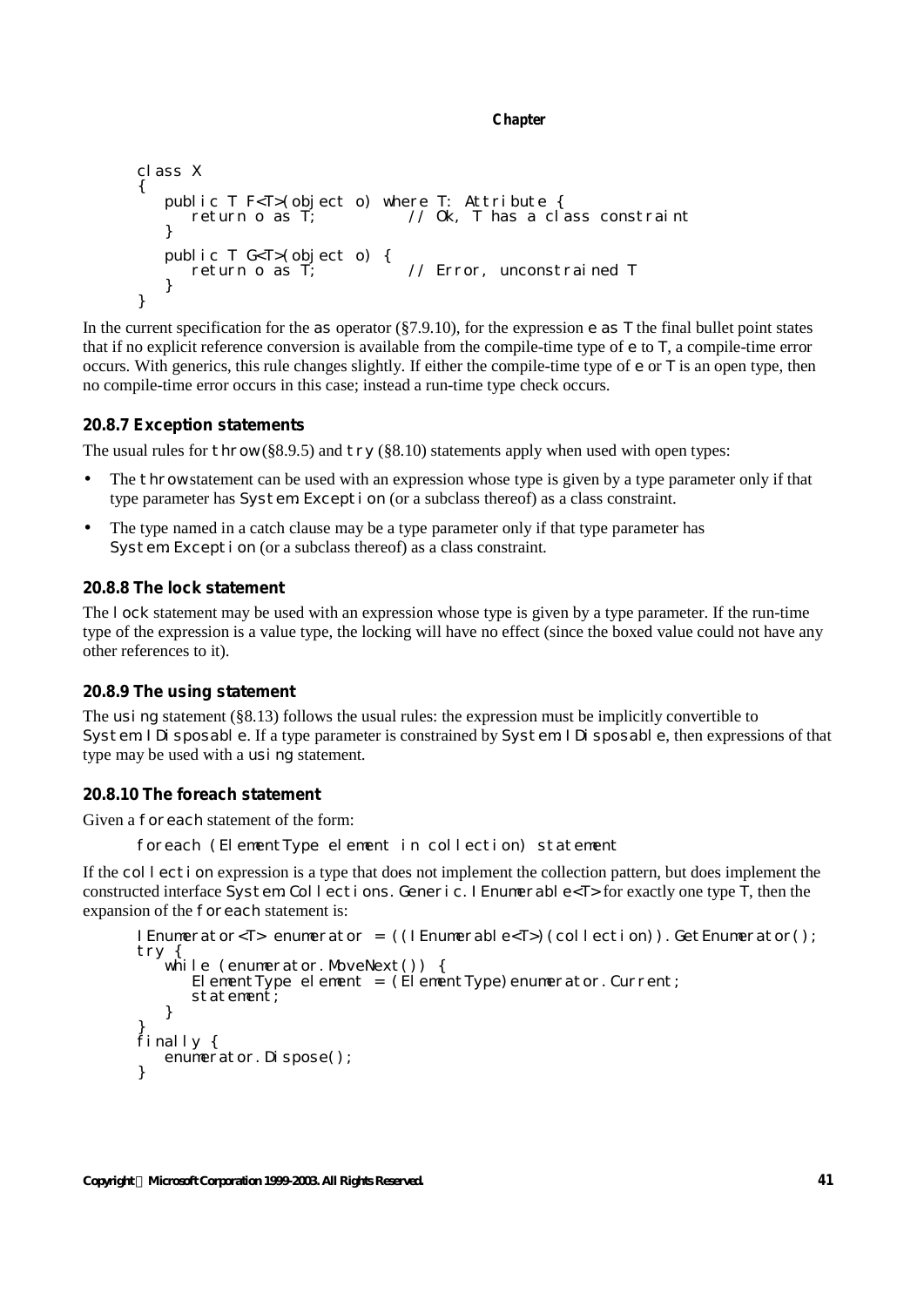# **20.9 Revised lookup rules**

Generics modify some of the basic rules used to look up and bind names. The following sections restate all the basic name lookup rules, taking generics into account.

## **20.9.1 Namespace and type names**

The following replaces §3.8:

Several contexts in a C# program require a *namespace-name* or a *type-name* to be specified. Either form of name is written as one or more identifiers separated by ". " tokens.

```
namespace-name:
   namespace-or-type-name
```
*type-name: namespace-or-type-name*

*namespace-or-type-name: identifier type-argument-listopt namespace-or-type-name* . *identifier type-argument-listopt*

A *namespace-name* is a *namespace-or-type-name* that refers to a namespace. Following resolution as described below, the *namespace-or-type-name* of a *namespace-name* must refer to a namespace, or otherwise a compiletime error occurs. No type arguments can be present in a *namespace-name* (only types can have type arguments).

A *type-name* is a *namespace-or-type-name* that refers to a type. Following resolution as described below, the *namespace-or-type-name* of a *type-name* must refer to a type, or otherwise a compile-time error occurs.

The meaning of a *namespace-or-type-name* is determined as follows:

- If the *namespace-or-type-name* is of the form  $\vert$  or of the form  $\vert$  <A<sub>1</sub>, ..., A<sub>N</sub>>, where  $\vert$  is a single identifer and  $\langle A_1, \ldots, A_N \rangle$  is an optional type argument list:
	- o If the *namespace-or-type-name* appears within the body of a generic method declaration and if that declaration includes a type parameter of the name given by I, then the *namespace-or-type-name* refers to that type parameter. If a type argument list was specified, a compile-time error occurs.
	- o Otherwise, if the *namespace-or-type-name* appears within the body of a type declaration, then for each instance type  $\top$  (§20.1.2), starting with the instance type of that type declaration and continuing with the instance type of each enclosing class or struct declaration (if any):
		- If the declaration of T includes a type parameter of the name given by I, then the *namespace-ortype-name* refers to that type parameter. If a type argument list was specified, a compile-time error occurs.
		- Otherwise, if  $\vert$  is the name of an accessible member in  $\tau$  and if that member is a type with a matching number of type parameters, then the *namespace-or-type-name* refers to the type T.I or the type  $T_1 \mid A_1, \ldots, A_N$ . Note that non-type members (constants, fields, methods, properties, indexers, operators, instance constructors, destructors, and static constructors) and type members with a different number of type parameters are ignored when determining the meaning of a *namespace-or-type-name*.
	- o Otherwise, for each namespace N, starting with the namespace in which the *namespace-or-type-name* occurs, continuing with each enclosing namespace (if any), and ending with the global namespace, the following steps are evaluated until an entity is located:
		- If I is the name of a namespace in N and no type argument list was specified, then the *namespaceor-type-name* refers to that namespace.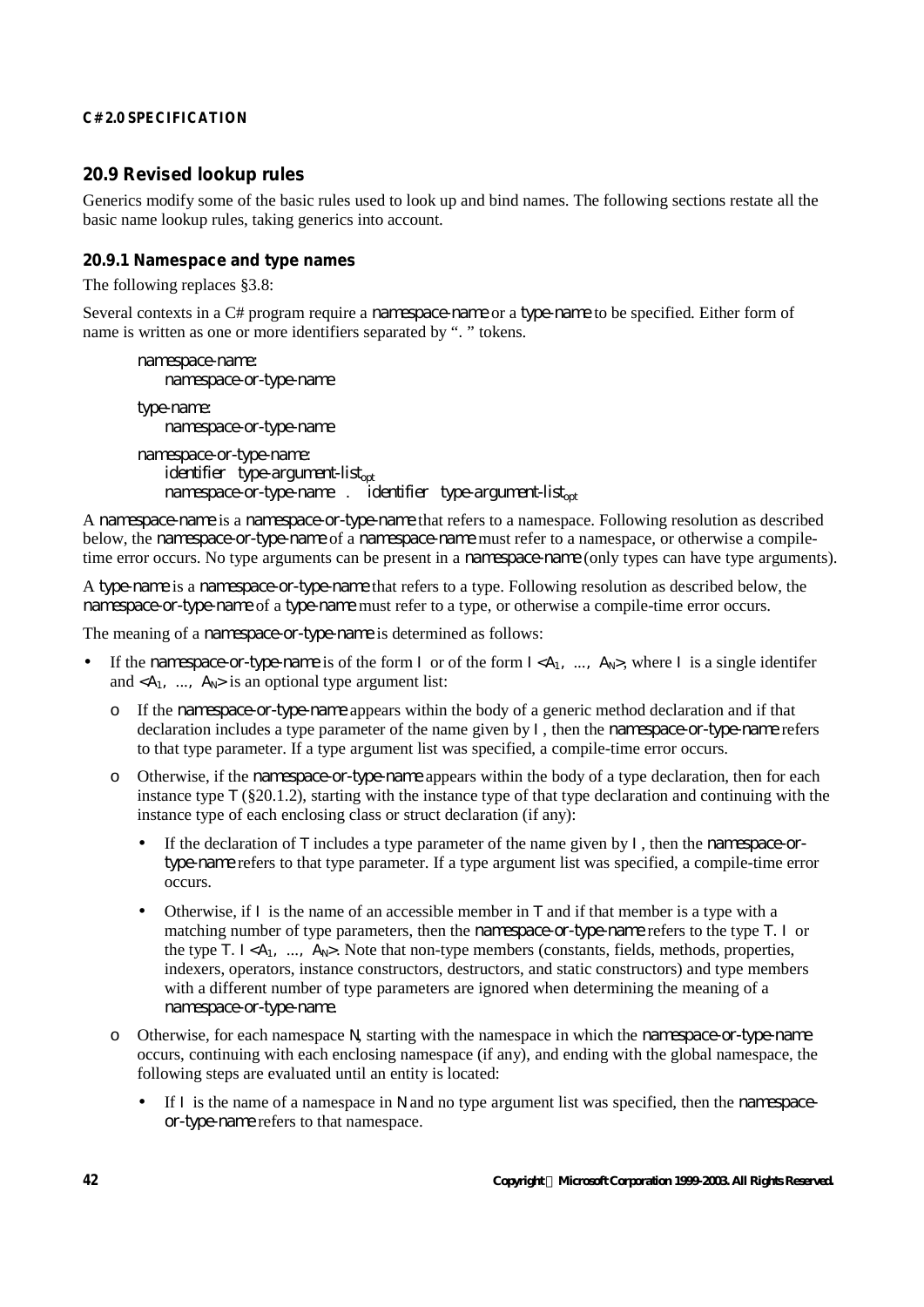- Otherwise, if  $\perp$  is the name of an accessible type in N with a matching number of type parameters, then the *namespace-or-type-name* refers to that type constructed with the given type arguments.
- Otherwise, if the location where the *namespace-or-type-name* occurs is enclosed by a namespace declaration for N:
	- o If the namespace declaration contains a *using-alias-directive* that associates the name given by I with an imported namespace or type, then the *namespace-or-type-name* refers to that namespace or type. If a type argument list was specified, a compile-time error occurs.
	- o Otherwise, if the namespaces imported by the *using-namespace-directive*s of the namespace declaration contain exactly one type with the name given by  $\perp$  and a matching number of type parameters, then the *namespace-or-type-name* refers to that type constructed with the given type arguments.
	- o Otherwise, if the namespaces imported by the *using-namespace-directive*s of the namespace declaration contain more than one type with the name given by  $\perp$  and a matching number of type parameters, then the *namespace-or-type-name* is ambiguous and an error occurs.
- o Otherwise, the *namespace-or-type-name* is undefined and a compile-time error occurs.
- Otherwise, the *namespace-or-type-name* is of the form  $N$ .  $\vdash$  or of the form  $N$ .  $\vdash *A*<sub>1</sub>, ..., *A*<sub>N</sub>$ , where  $N$  is a *namespace-or-type-name*,  $\vert$  is an identifier, and <A<sub>1</sub>, ..., A<sub>N</sub>> is an optional type argument list. N is first resolved as a *namespace-or-type-name*. If the resolution of N is not successful, a compile-time error occurs. Otherwise,  $N_1$  or  $N_2$   $\leq A_1$ , ...,  $A_N >$  is resolved as follows:
	- o If N refers to a namespace and if I is the name of a nested namespace in N, then the *namespace-or-typename* refers to that nested namespace. If a type argument list was specified, a compile-time error occurs.
	- $\circ$  Otherwise, if N refers to a namespace and  $\vdots$  is the name of an accessible type in N with a matching number of type parameters, then the *namespace-or-type-name* refers to that type constructed with the given type arguments.
	- $\circ$  Otherwise, if N refers to a (possibly constructed) class or struct type and  $\vdash$  is the name of an accessible type nested in N with a matching number of type parameters, then the *namespace-or-type-name* refers to that type constructed with the given type arguments.
	- o Otherwise, N.I is an invalid *namespace-or-type-name*, and a compile-time error occurs.

# **20.9.2 Member lookup**

The following replaces §7.3:

A member lookup is the process whereby the meaning of a name in the context of a type is determined. A member lookup may occur as part of evaluating a *simple-name* (§20.9.3) or a *member-access* (§20.9.4) in an expression.

A member lookup of a name  $N$  in a type  $T$  is processed as follows:

- First, a set of accessible members named  $N$  is determined:
	- $\circ$  If T is a type parameter, then the set is the union of the sets of accessible members named N in each of the types specified as a class constraint or interface constraint for  $\top$ , along with the set of accessible members named  $N$  in object.
	- $\circ$  Otherwise, the set consists of all accessible (§3.5) members named N in T, including inherited members and the accessible members named  $N$  in  $obj$  ect. If  $T$  is a constructed type, the set of members is obtained by substituting type arguments as described in  $\S 20.5.4$ . Members that include an override modifier are excluded from the set.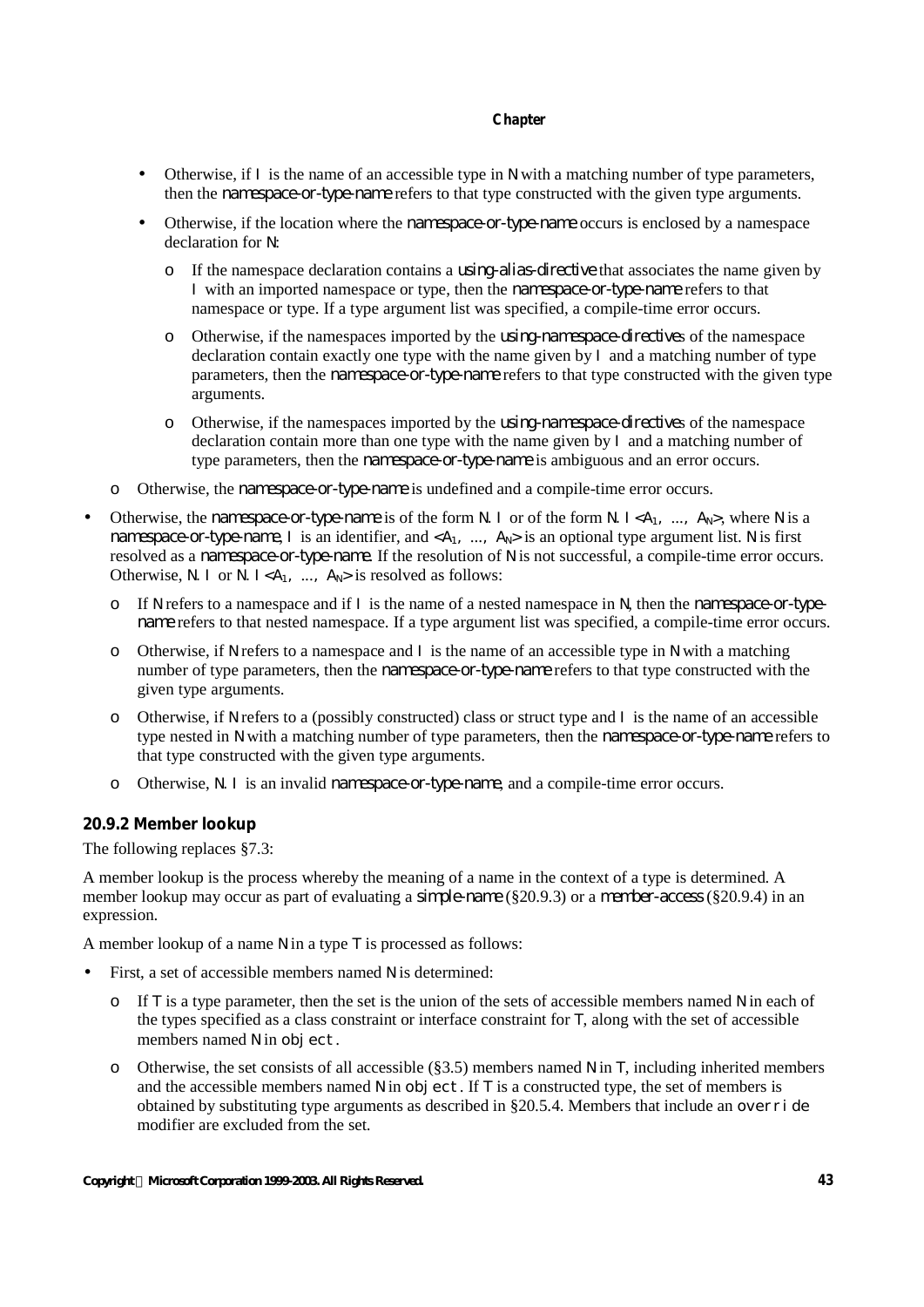- Next, members that are hidden by other members are removed from the set. For every member S. M in the set, where S is the type in which the member M is declared, the following rules are applied:
	- o If M is a constant, field, property, event, or enumeration member, then all members declared in a base type of S are removed from the set.
	- o If M is a type declaration, then all non-types declared in a base type of S are removed from the set, and all type declarations with the same number of type parameters as M declared in a base type of S are removed from the set.
	- $\circ$  If M is a method, then all non-method members declared in a base type of S are removed from the set, and all methods with the same signature as M declared in a base type of S are removed from the set.
- Next, interface members that are hidden by class members are removed from the set. This step only has an effect if  $\top$  is a type parameter and  $\top$  has both a class constraint and one or more interface constraints. For every member S.M in the set, where S is the type in which the member M is declared, the following rules are applied if  $S$  is a class declaration other than object:
	- $\circ$  If M is a constant, field, property, event, enumeration member, or type declaration, then all members declared in an interface declaration are removed from the set.
	- o If M is a method, then all non-method members declared in an interface declaration are removed from the set, and all methods with the same signature as M declared in an interface declaration are removed from the set.
- Finally, having removed hidden members, the result of the lookup is determined:
	- o If the set consists of a single member that is not a type and not a method, then this member is the result of the lookup.
	- o Otherwise, if the set contains only methods, then this group of methods is the result of the lookup.
	- o Otherwise, if the set contains only type declarations, then this group of type declarations in the result of the lookup.
	- o Otherwise, the lookup is ambiguous, and a compile-time error occurs.

For member lookups in types other than interfaces, and member lookups in interfaces that are strictly singleinheritance (each interface in the inheritance chain has exactly zero or one direct base interface), the effect of the lookup rules is simply that derived members hide base members with the same name or signature. Such singleinheritance lookups are never ambiguous. The ambiguities that can possibly arise from member lookups in multiple-inheritance interfaces are described in §13.2.5.

## **20.9.3 Simple names**

The following replaces §7.5.2:

A *simple-name* consists of an identifier, optionally followed by a type parameter list:

```
simple-name:
    identifier type-argument-listopt
```
A *simple-name* of the form I or of the form I<A1, ..., AN>, where I is an identifer and <A1, ..., AN> is an optional type argument list, is evaluated and classified as follows:

• If the *simple-name* appears within a *block* and if the *block*'s (or an enclosing block's) local variable declaration space (§3.3) contains a local variable or parameter with the name given by I, then the *simplename* refers to that local variable or parameter and is classified as a variable. If a type argument list was specified, a compile-time error occurs.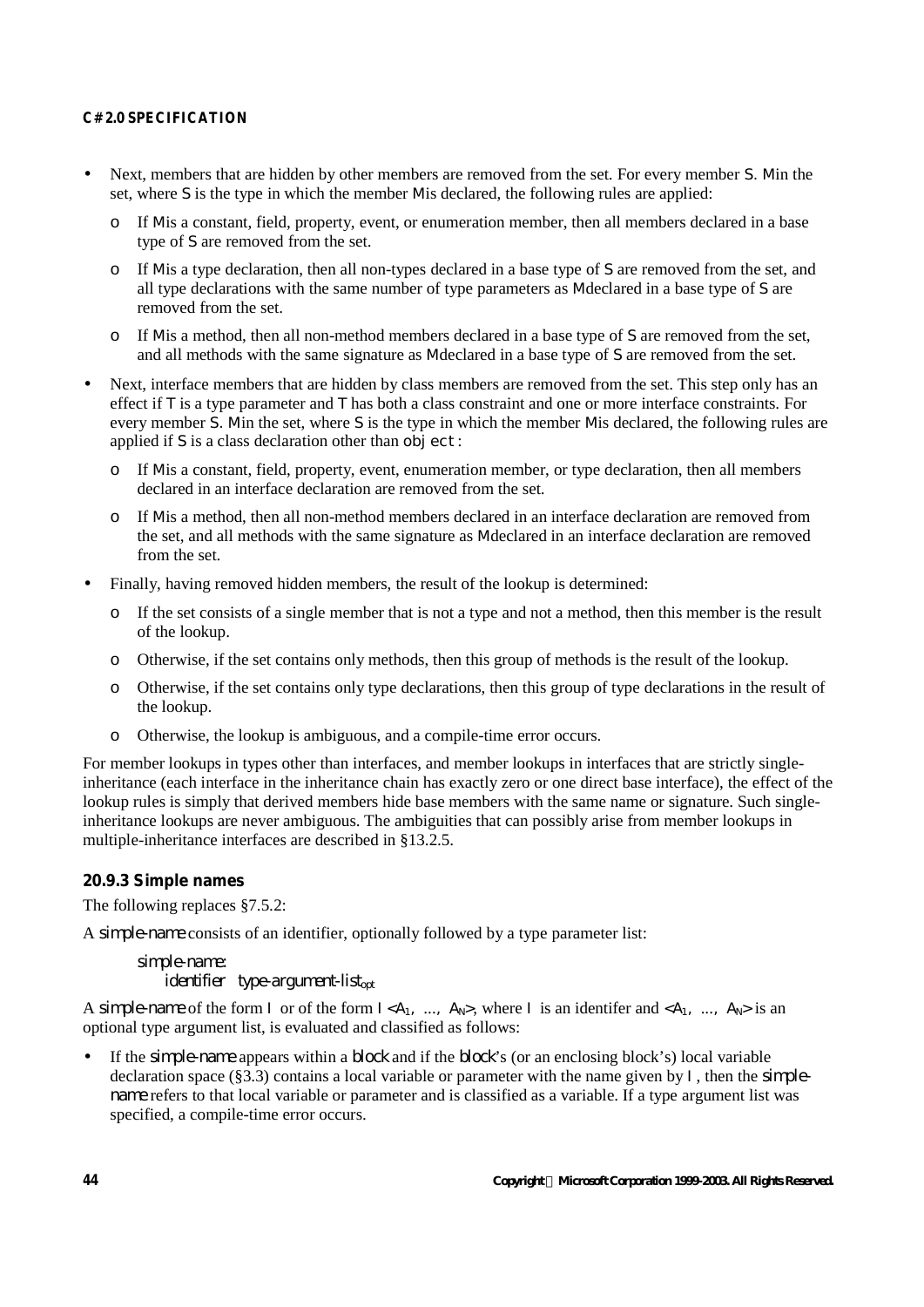- If the *simple-name* appears within the body of a generic method declaration and if that declaration includes a type parameter with the name given by I, then the *simple-name* refers to that type parameter. If a type argument list was specified, a compile-time error occurs.
- Otherwise, for each instance type  $\top$  (§20.1.2), starting with the instance type of the immediately enclosing class, struct, or enumeration declaration and continuing with the instance type of each enclosing outer class or struct declaration (if any):
	- $\circ$  If the declaration of  $\top$  includes a type parameter of the name given by  $\top$ , then the *simple-name* refers to that type parameter. If a type argument list was specified, a compile-time error occurs.
	- o Otherwise, if a member lookup (§20.9.2) of  $\vdash$  in  $\top$  produces a match:
		- If  $\top$  is the instance type of the immediately enclosing class or struct type and the lookup identifies one or more methods, the result is a method group with an associated instance expression of this. If a type argument list was specified, it is used in calling a generic method (§20.6.3).
		- If  $\top$  is the instance type of the immediately enclosing class or struct type, if the lookup identifies an instance member, and if the reference occurs within the *block* of an instance constructor, an instance method, or an instance accessor, the result is the same as a member access (§20.9.4) of the form this.I. If a type argument list was specified, a compile-time error occurs.
		- Otherwise, the result is the same as a member access (\$20.9.4) of the form  $T_1$  or  $T_1$   $\leq A_1$ , ...,  $A_N$ . In this case, it is a compile-time error for the *simple-name* to refer to an instance member.
- Otherwise, for each namespace N, starting with the namespace in which the *simple-name* occurs, continuing with each enclosing namespace (if any), and ending with the global namespace, the following steps are evaluated until an entity is located:
	- o If I is the name of a namespace in N and no type argument list was specified, then the *simple-name* refers to that namespace.
	- $\circ$  Otherwise, if I is the name of an accessible type in N with a matching number of type parameters, then the *simple-name* refers to that type constructed with the given type arguments.
	- o Otherwise, if the location where the *simple-name* occurs is enclosed by a namespace declaration for N:
		- If the namespace declaration contains a *using-alias-directive* that associates the name given by I with an imported namespace or type, then the *simple-name* refers to that namespace or type. If a type argument list was specified, a compile-time error occurs.
		- Otherwise, if the namespaces imported by the *using-namespace-directive*s of the namespace declaration contain exactly one type with the name given by  $\vert$  and a matching number of type parameters, then the *simple-name* refers to that type constructed with the given type arguments.
		- Otherwise, if the namespaces imported by the *using-namespace-directive*s of the namespace declaration contain more than one type with the name given by  $\vert$  and a matching number of type parameters, then the *simple-name* is ambiguous and an error occurs.
- Otherwise, the name given by the *simple-name* is undefined and a compile-time error occurs.

## **20.9.4 Member access**

The following replaces §7.5.4:

A *member-access* consists of a *primary-expression* or a *predefined-type*, followed by a "." token, followed by an *identifier*, optionally followed by a *type-argument-list*.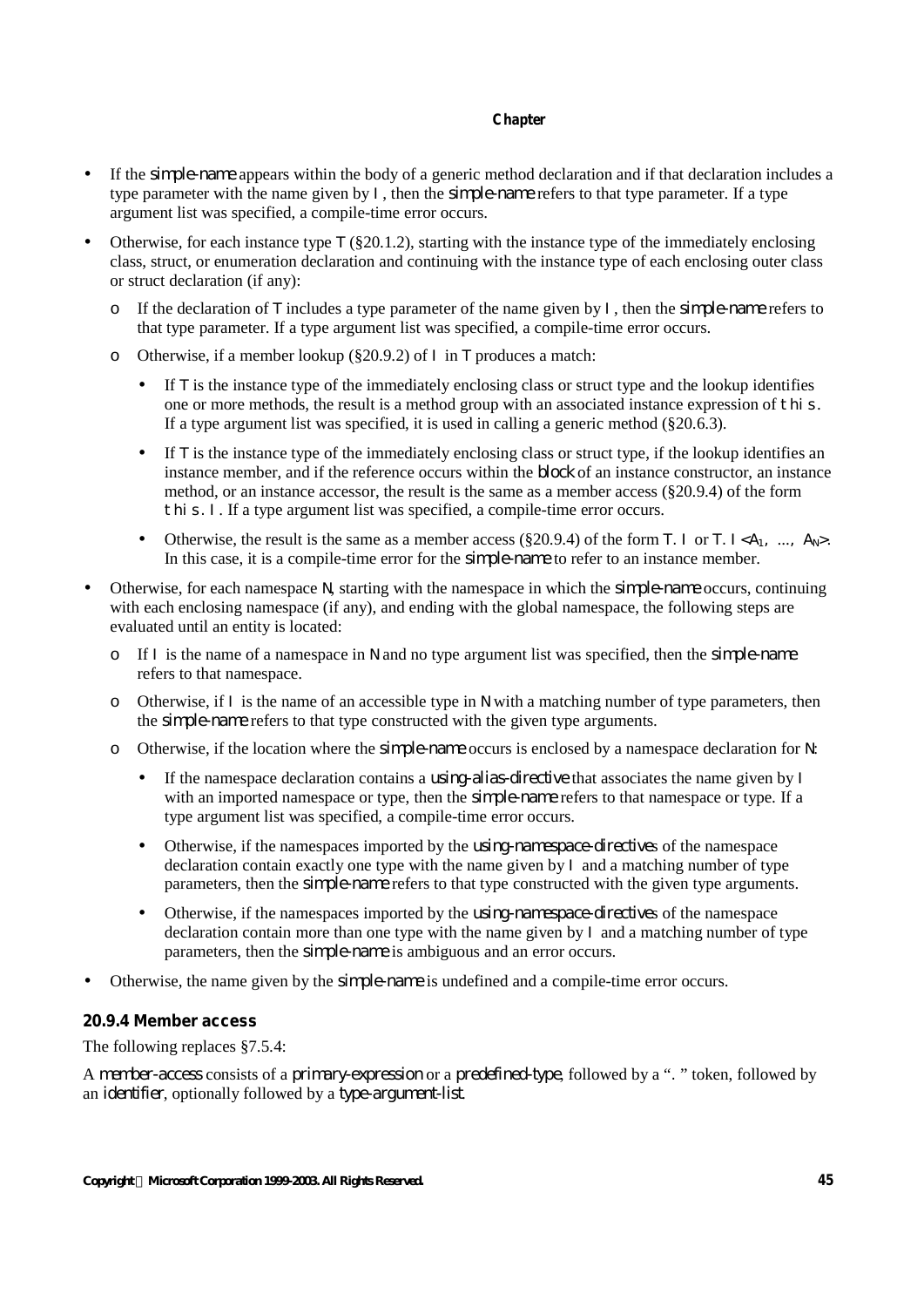*member-access: primary-expression* . *identifier type-argument-listopt predefined-type* . *identifier type-argument-listopt*

*predefined-type: one of*

bool byte char decimal double float int long object sbyte short string uint ulong ushort

A *member-access* of the form E. I or of the form E. I <A<sub>1</sub>, ..., A<sub>N</sub>>, where E is a *primary-expression* or a *predefined-type*, I is an *identifier*, and <A<sub>1</sub>, ..., A<sub>N</sub>> is an optional *type-argument-list*, is evaluated and classified as follows:

- If  $E$  is a namespace and  $\perp$  is the name of a nested namespace in  $E$ , then the result is that namespace. If a type argument list was specified, a compile-time error occurs.
- If  $E$  is a namespace and  $\vdash$  is the name of an accessible type in  $E$ , then the result is that type constructed with the given type arguments. If the number of type arguments does not match the number of type parameters, a compile-time error occurs.
- If E is a *predefined-type* or a *primary-expression* classified as a type, if E is not a type parameter, and if a member lookup (§20.9.2) of  $\vdash$  in  $\epsilon$  produces a match, then  $\epsilon$ .  $\vdash$  is evaluated and classified as follows:
	- $\circ$  If  $\perp$  identifies one or more type declarations, then determine the type declaration with the same number of type parameters (possibly zero) as were supplied in the *type-argument-list*, if present. The result is that type constructed with the given type arguments. If no type declaration has a matching number of type parameters, a compile-time error occurs.
	- $\circ$  If | identifies one or more methods, then the result is a method group with no associated instance expression. If a type argument list was specified, it is used in calling a generic method (§20.6.3).
	- o If I identifies a static property, a static field, a static event, a constant, or an enumeration member, and if a type argument list was specified, a compile-time error occurs.
	- o If I identifies a static property, then the result is a property access with no associated instance expression.
	- $\circ$  If  $\vdash$  identifies a static field:
		- If the field is readonly and the reference occurs outside the static constructor of the class or struct in which the field is declared, then the result is a value, namely the value of the static field  $\vert$  in  $E$ .
		- Otherwise, the result is a variable, namely the static field  $\perp$  in E.
	- o If I identifies a static event:
		- If the reference occurs within the class or struct in which the event is declared, and the event was declared without *event-accessor-declarations* (§10.7), then E.I is processed exactly as if I was a static field.
		- Otherwise, the result is an event access with no associated instance expression.
	- $\circ$  If | identifies a constant, then the result is a value, namely the value of that constant.
	- $\circ$  If  $\perp$  identifies an enumeration member, then the result is a value, namely the value of that enumeration member. If a *type-argument-list* is supplied, a compile-time error occurs.
	- o Otherwise, E.I is an invalid member reference, and a compile-time error occurs.
- If  $E$  is a property access, indexer access, variable, or value, the type of which is  $T$ , and a member lookup  $(\S7.3)$  of  $\vdash$  in  $\top$  produces a match, then E.  $\vdash$  is evaluated and classified as follows: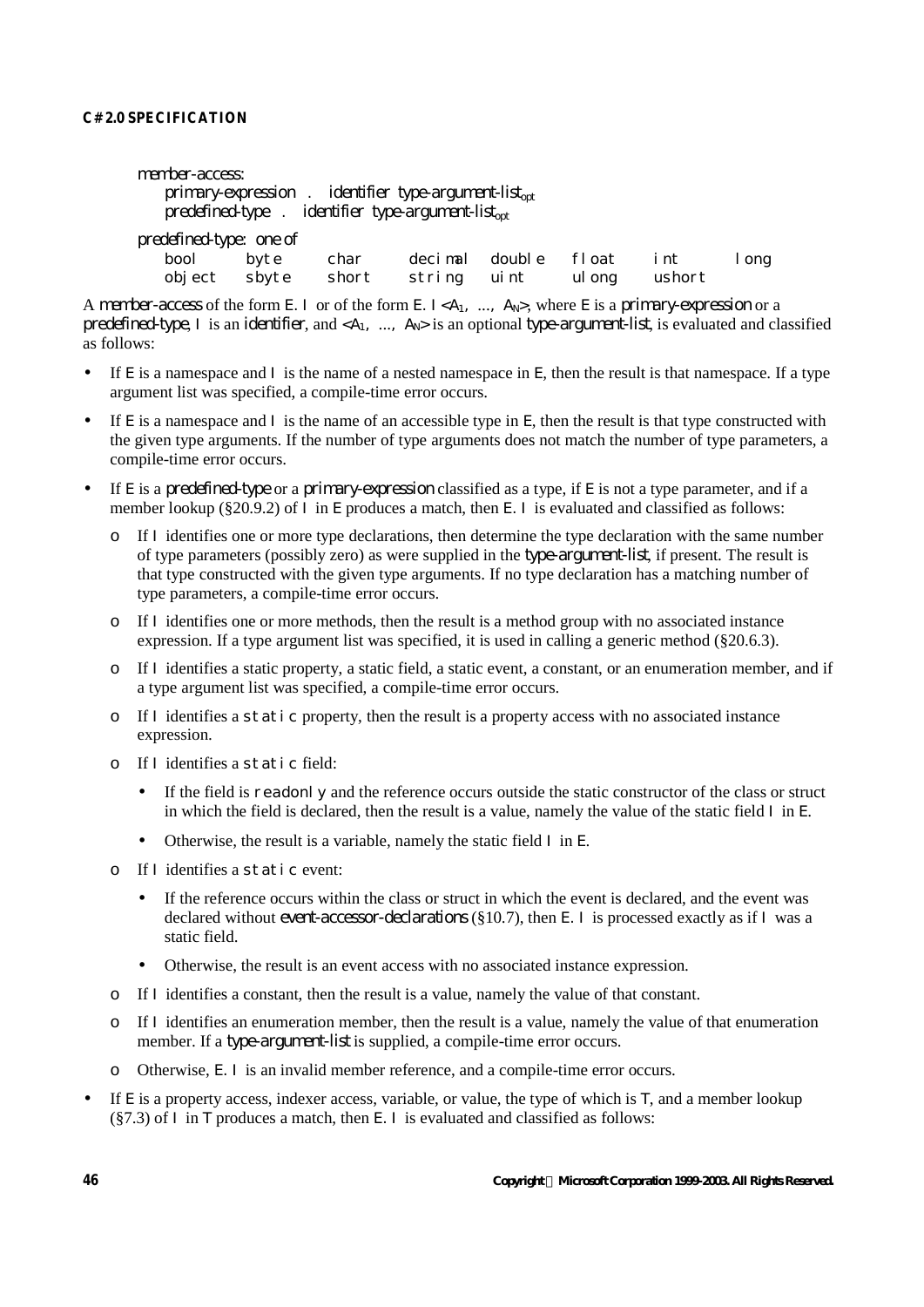- $\circ$  First, if E is a property or indexer access, then the value of the property or indexer access is obtained  $(\S7.1.1)$  and E is reclassified as a value.
- $\circ$  If | identifies one or more methods, then the result is a method group with an associated instance expression of E. If a type argument list was specified, it is used in calling a generic method (§20.6.3).
- o If I identifies an instance property, an instance field, or an instance event, and if a type argument list was specified, a compile-time error occurs.
- $\circ$  If  $\perp$  identifies an instance property, then the result is a property access with an associated instance expression of E.
- o If T is a *class-type* and I identifies an instance field of that *class-type*:
	- If the value of  $E$  is null, then a System. Null Reference Exception is thrown.
	- Otherwise, if the field is readonly and the reference occurs outside an instance constructor of the class in which the field is declared, then the result is a value, namely the value of the field  $\parallel$  in the object referenced by E.
	- Otherwise, the result is a variable, namely the field  $\perp$  in the object referenced by  $E$ .
- o If T is a *struct-type* and I identifies an instance field of that *struct-type*:
	- $\bullet$  If E is a value, or if the field is readonly and the reference occurs outside an instance constructor of the struct in which the field is declared, then the result is a value, namely the value of the field I in the struct instance given by E.
	- Otherwise, the result is a variable, namely the field  $\perp$  in the struct instance given by  $E$ .
- o If I identifies an instance event:
	- If the reference occurs within the class or struct in which the event is declared, and the event was declared without *event-accessor-declarations* (§10.7), then E.I is processed exactly as if I was an instance field.
	- Otherwise, the result is an event access with an associated instance expression of E.
- Otherwise, E.I is an invalid member reference, and a compile-time error occurs.

## **20.9.5 Method invocations**

The following replaces the part of §7.5.5.1 that describes compile-time processing of a method invocation:

The compile-time processing of a method invocation of the form  $M(A)$ , where M is a method group (possibly including a *type-argument-list*), and A is an optional *argument-list*, consists of the following steps:

- The set of candidate methods for the method invocation is constructed. For each method F associated with the method group M:
	- o If  $\overline{\varepsilon}$  is non-generic,  $\overline{\varepsilon}$  is a candidate when:
		- M has no type argument list, and
		- F is applicable with respect to  $A(87.4.2.1)$ .
	- $\circ$  If F is generic and M has no type argument list, F is a candidate when:
		- Type inference (§20.6.4) succeeds, inferring a list of type arguments for the call, and
		- Once the inferred type arguments are substituted for the corresponding method type parameters, the parameter list of  $F$  is applicable with respect to A (§7.4.2.1), and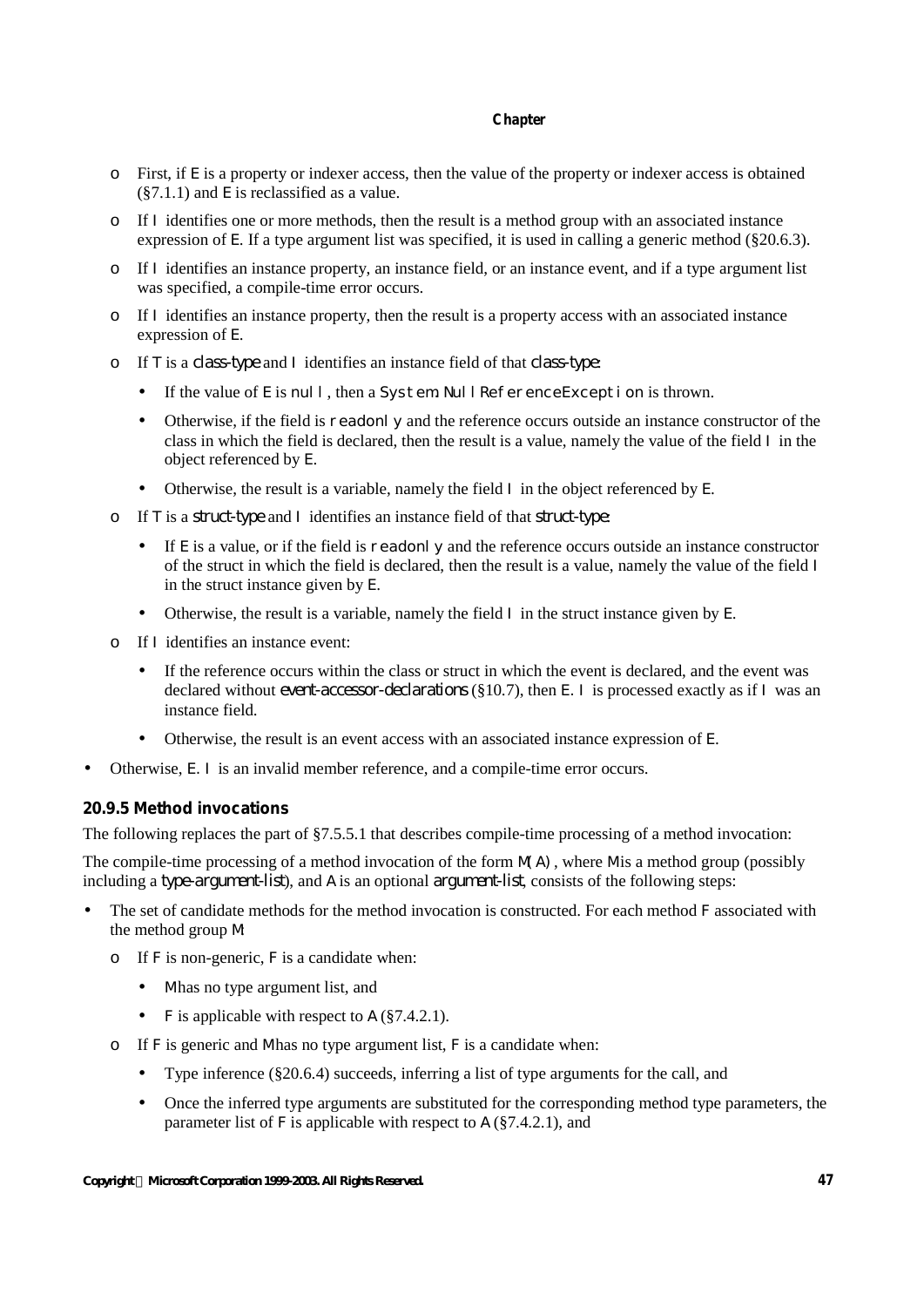- The parameter list of F, after substituting type arguments, is not the same as an applicable nongeneric method, possibly in expanded form (§7.4.2.1), declared in the same type as F.
- $\circ$  If F is generic and M includes a type argument list, F is a candidate when:
	- F has the same number of method type parameters as were supplied in the type argument list, and
	- Once the type arguments are substituted for the corresponding method type parameters, the parameter list of  $\overline{F}$  is applicable with respect to A (§7.4.2.1).
- The set of candidate methods is reduced to contain only methods from the most derived types: For each method C.F in the set, where C is the type in which the method F is declared, all methods declared in a base type of C are removed from the set.
- If the resulting set of candidate methods is empty, then no applicable methods exist, and a compile-time error occurs. If the candidate methods are not all declared in the same type, the method invocation is ambiguous, and a compile-time error occurs (this latter situation can only occur for an invocation of a method in an interface that has multiple direct base interfaces, as described in §13.2.5).
- The best method of the set of candidate methods is identified using the overload resolution rules of §7.4.2. If a single best method cannot be identified, the method invocation is ambiguous, and a compile-time error occurs. When performing overload resolution, the parameters of a generic method are considered after substituting the type arguments (supplied or inferred) for the corresponding method type parameters.
- Final validation of the chosen best method is performed:
	- o The method is validated in the context of the method group: If the best method is a static method, the method group must have resulted from a *simple-name* or a *member-access* through a type. If the best method is an instance method, the method group must have resulted from a *simple-name*, a *memberaccess* through a variable or value, or a *base-access*. If neither of these requirements is true, a compiletime error occurs.
	- o If the best method is a generic method, the type arguments (supplied or inferred) are checked against the constraints (§20.7.1) declared on the generic method. If any type argument does not satisfy the corresponding constraint(s) on the type parameter, a compile-time error occurs.

Once a method has been selected and validated at compile-time by the above steps, the actual run-time invocation is processed according to the rules of function member invocation described in §7.4.3.

## **20.9.6 Delegate creation expressions**

The following replaces the part of §7.5.10.3 that describes compile-time processing of a delegate creation expression:

The compile-time processing of a *delegate-creation-expression* of the form new D(E), where D is a *delegatetype* and E is an *expression*, consists of the following steps:

- If  $E$  is a method group:
	- $\circ$  A single method is selected corresponding to a method invocation (§20.9.5) of the form  $E(A)$ , with the following modifications:
		- The parameter types and modifiers ( $ref$  or out) of D are used as the argument types and modifiers of the argument list A.
		- Conversions are not considered in applicability tests and type inferencing. In instances where an implicit conversion would normally suffice, types are instead required to be identical.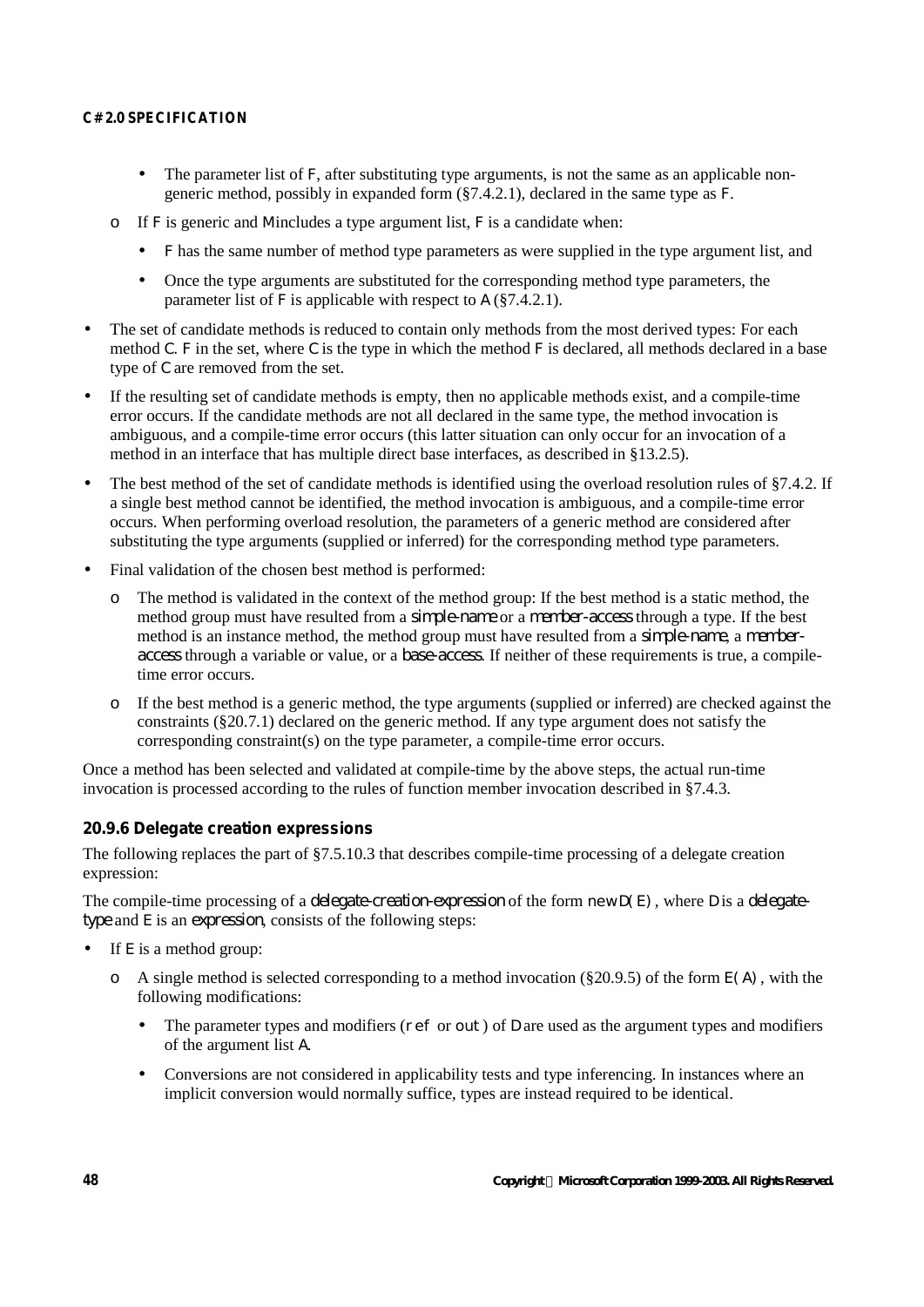- The overload resolution step is not performed. Instead, the set of candidates must include exactly one method that is compatible (§15.1) with D (following substitution of type parameters with type arguments), and this method becomes the one to which the newly created delegate refers. If no matching method exists, or if more than one matching method exists, a compile-time error occurs.
- $\circ$  If the selected method is an instance method, the instance expression associated with E determines the target object of the delegate.
- o The result is a value of type D, namely a newly created delegate that refers to the selected method and target object.
- Otherwise, if E is a value of a *delegate-type*:
	- $\circ$  D and E must be compatible (§15.1); otherwise, a compile-time error occurs.
	- o The result is a value of type D, namely a newly created delegate that refers to the same invocation list as E.
- Otherwise, the delegate creation expression is invalid, and a compile-time error occurs.

## **20.10 Right-shift grammar changes**

The syntax for generics uses the  $\lt$  and  $\gt$  characters to delimit type parameters and type arguments (similar to the syntax used in C++ for templates). Constructed types sometimes nest, as in Li  $\leq t$ <Nullable <i  $nt$ >>, but there is a subtle grammatical problem with such constructs: the lexical grammar will combine the last two characters of this construct into the single token >> (the right shift operator), rather than producing two > tokens, which the syntactic grammar would require. Although a possible solution is to put a space in between the two  $>$  characters, this is awkward and confusing, and does not add to the clarity of the program in any way.

In order to allow these natural constructs, and to maintain a simple lexical grammar, the  $\gg$  and  $\gg$ = tokens are removed from the lexical grammar and replaced with *right-shift* and *right-shift-assignment* productions:

| operator-or-punctuator: one of  |         |            |      |       |       |       |              |      |      |
|---------------------------------|---------|------------|------|-------|-------|-------|--------------|------|------|
|                                 |         |            |      |       |       | ٠     | $\mathbf{I}$ |      |      |
| $^{+}$                          |         | $^{\star}$ |      | $\%$  | &     |       | Λ            |      | ~    |
|                                 | $\,<\,$ | $\rm{>}$   |      | $+ +$ |       | &&    |              |      | $ >$ |
| $=$                             | $\lt =$ | $>=$       | $+=$ | - =   | $x =$ | $/$ = | $% =$        | $&=$ | $=$  |
| $^{\wedge}$ $=$                 | <<      | $<<=$      |      |       |       |       |              |      |      |
| right-shift:<br>$\geq$<br>>     |         |            |      |       |       |       |              |      |      |
| right-shift-assignment:<br>$>=$ |         |            |      |       |       |       |              |      |      |

Unlike other productions in the syntactic grammar, no characters of any kind (not even whitespace) are allowed between the tokens in the *right-shift* and *right-shift-assignment* productions.

The following productions are modified to use *right-shift* and *right-shift-assignment*:

*shift-expression: additive-expression shift-expression* << *additive-expression shift-expression right-shift additive-expression*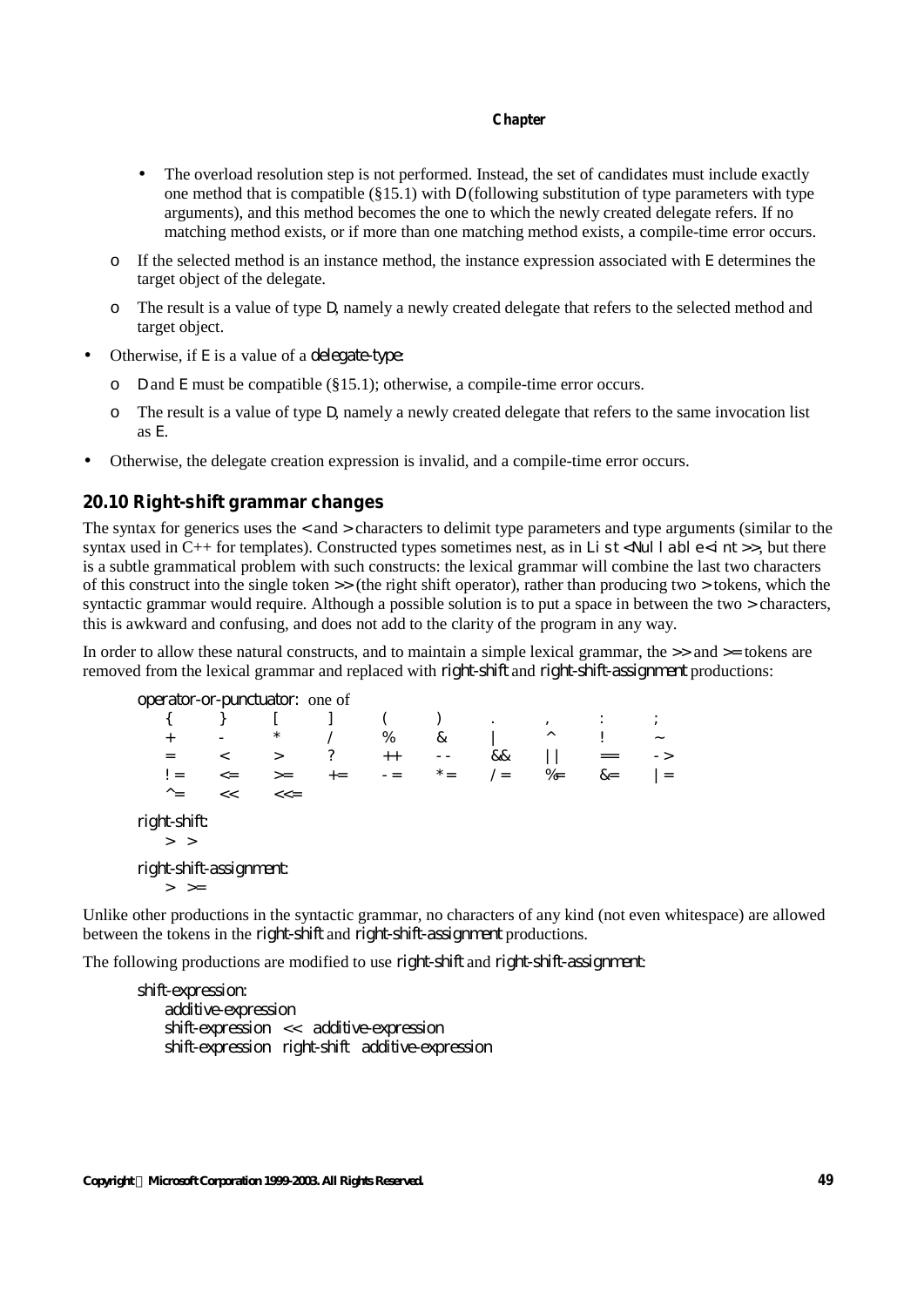*assignment-operator:*

=  $+$   $=$  $-$ \*=  $/$ =  $% =$  $&=$ |=  $\Delta_{\equiv}$  $<<$ 

*right-shift-assignment*

*overloadable-binary-operator:*

+ - \* / % & |  $\lambda$  $\lt$ *right-shift*  $=$   $=$  $\frac{1}{2}$  $\, > \,$  $\,<$ 

 $>$  $\lt$   $=$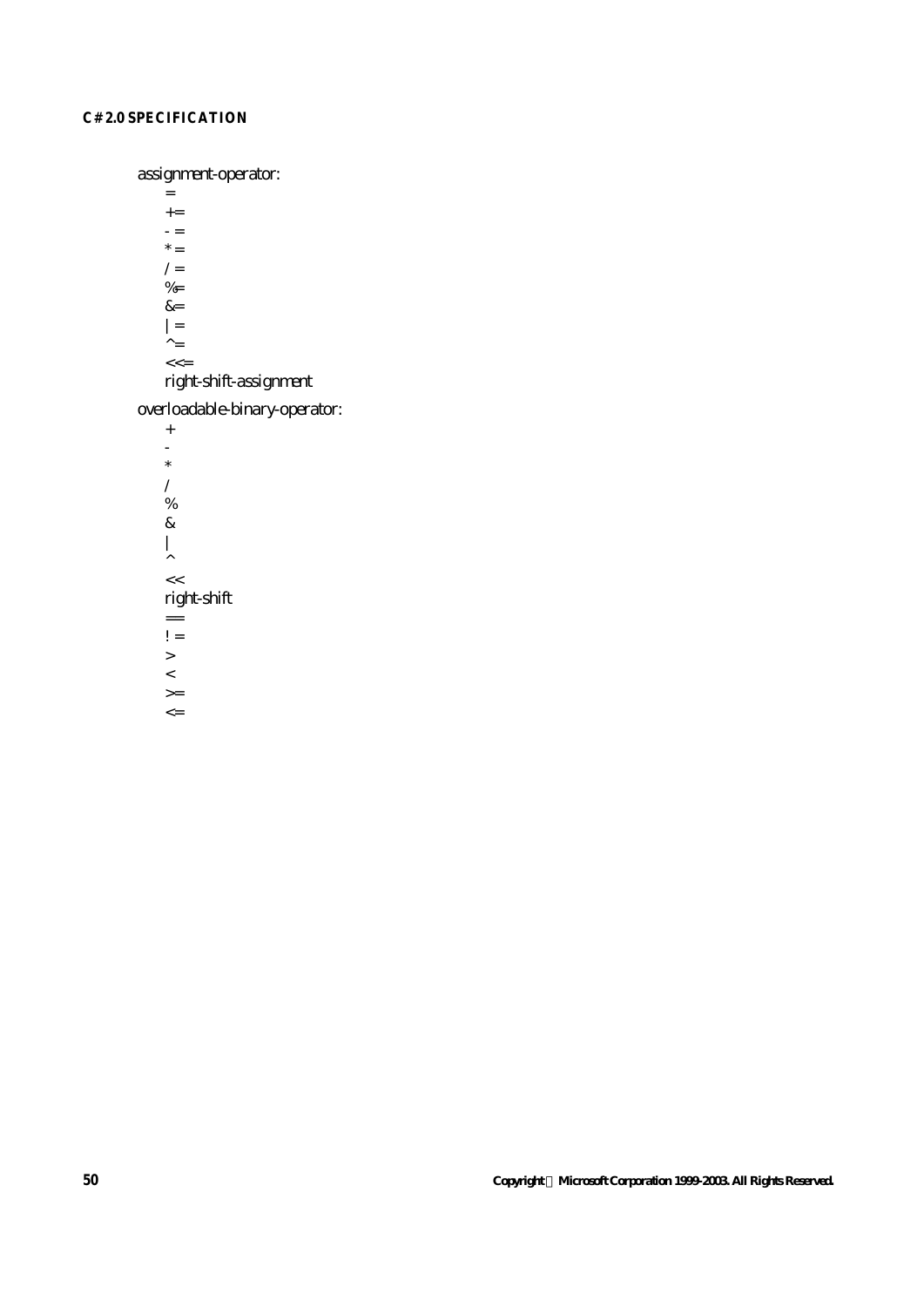# **21. Anonymous methods**

# **21.1 Anonymous method expressions**

An *anonymous-method-expression* defines an *anonymous method* and evaluates to a special value referencing the method:

*primary-no-array-creation-expression: … anonymous-method-expression anonymous-method-expression:* delegate *anonymous-method-signatureopt block anonymous-method-signature:* ( *anonymous-method-parameter-listopt* ) *anonymous-method-parameter-list:*

*anonymous-method-parameter anonymous-method-parameter-list* , *anonymous-method-parameter*

*anonymous-method-parameter: parameter-modifieropt type identifier*

An *anonymous-method-expression* is classified as a value with special conversion rules (§21.3). The value does not have a type but can be implicitly converted to a compatible delegate type.

The *anonymous-method-expression* defines a new declaration space for parameters, locals and constants and a new declaration space for labels (§3.3).

# **21.2 Anonymous method signatures**

The optional *anonymous-method-signature* defines the names and types of the formal parameters for the anonymous method. The scope of the parameters of the anonymous method is the *block*. It is a compile-time error for the name of a parameter of the anonymous method to match the name of a local variable, local constant or parameter whose scope includes the *anonymous-method-expression*.

If an *anonymous-method-expression* has an *anonymous-method-signature*, then the set of compatible delegate types is restricted to those that have the same parameter types and modifiers in the same order (§21.3). If an *anonymous-method-expression* doesn't have an *anonymous-method-signature*, then the set of compatible delegate types is restricted to those that have no out parameters.

Note that an *anonymous-method-signature* cannot include attributes or a parameter array. Nevertheless, an *anonymous-method-signature* may be compatible with a delegate type whose parameter list contains a parameter array.

# **21.3 Anonymous method conversions**

An *anonymous-method-expression* is classified as a value with no type. An *anonymous-method-expression* may be used in a *delegate-creation-expression* (§21.3.1). All other valid uses of an *anonymous-method-expression* depend on the implicit conversions defined here.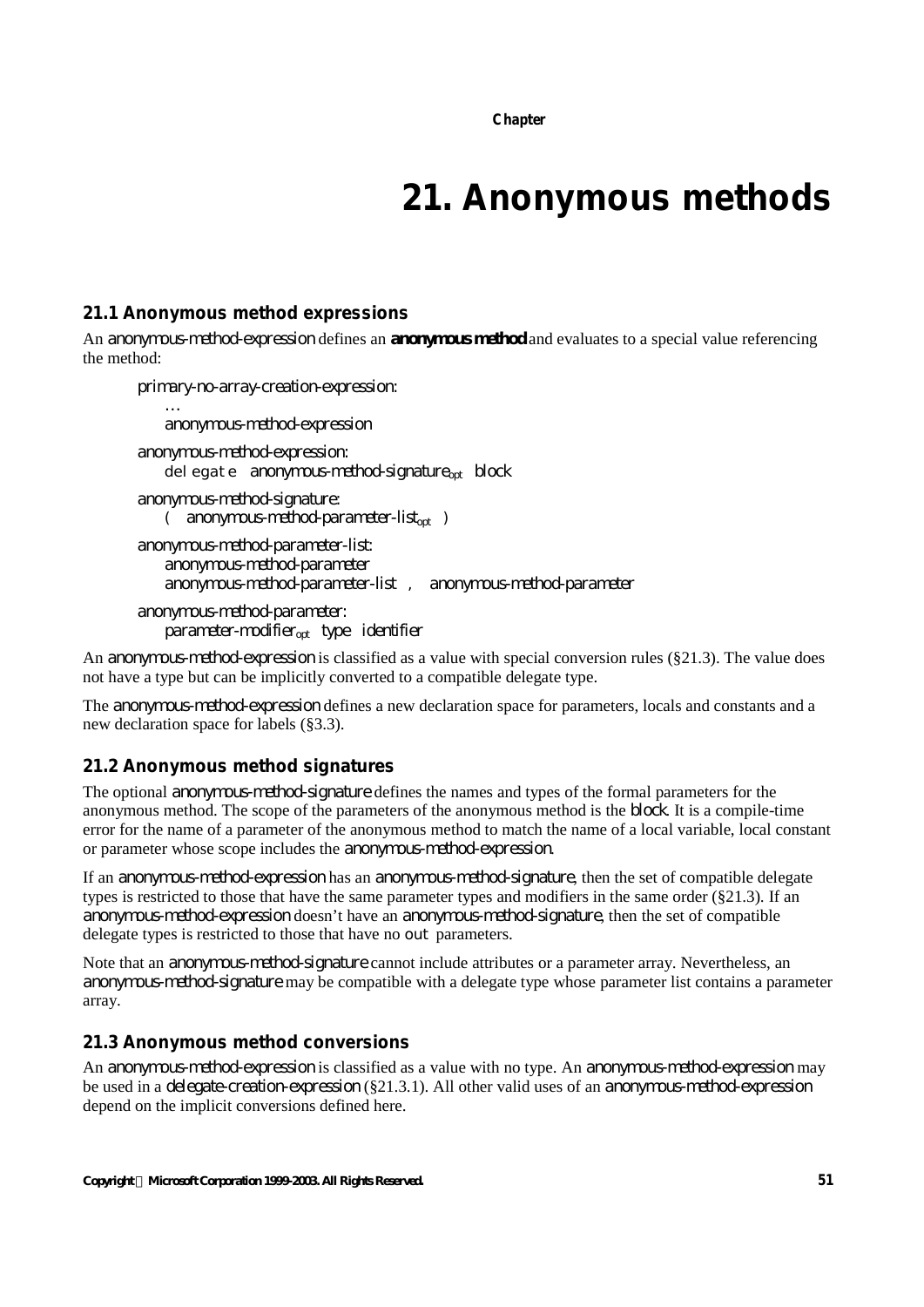An implicit conversion (§6.1) exists from an *anonymous-method-expression* to any *compatible* delegate type. If D is a delegate type, and A is an *anonymous-method-expression*, then D is compatible with A if and only if the following two conditions are met.

- First, the parameter types of  $D$  must be compatible with A:
	- o If A does not contain an *anonymous-method-signature*, then D may have zero or more parameters of any type, as long as no parameter of D has the out parameter modifier.
	- o If A has an *anonymous-method-signature*, then D must have the same number of parameters, each parameter of A must be of the same type as the corresponding parameter of D, and the presence or absence of the ref or out modifier on each parameter of A must match the corresponding parameter of D. Whether the last parameter of D is a *parameter-array* is not relevant to the compatibility of A and D.
- Second, the return type of D must be compatible with A. For these rules, A is not considered to contain the *block* of any other anonymous methods.
	- $\circ$  If D is declared with a void return type, then any return statement contained in A may not specify an expression.
	- $\circ$  If D is declared with a return type of R, then any return statement contained in A must specify an expression which is implicitly convertible (§6.1) to R. Furthermore, the end-point of the *block* of A must not be reachable.

Besides the implicit conversions to compatible delegate types, no other conversions exist from an *anonymousmethod-expression*, even to the type obj ect.

The following examples illustrate these rules:

```
delegate void D(int x);
D d1 = delegate { }; // Ok<br>D d2 = delegate() { }; // Er
                                                   // Error, signature mismatch<br>// Error, signature mismatch
D d3 = delegate(long x) { }; // Error, signature mismatch
D d4 = delegate(int x) { }; // Ok
D d5 = delegate(int x) { return; }; // Ok
D d6 = delegate(int x) { return x; }; // Error, return type mismatch
delegate void E(out int x);
E e1 = delegate { }; // Error, E has an out parameter
E e2 = delegate(out int x) { x = 1; }; // Ok
E e3 = delegate(ref int x) { x = 1; f_1, f_2 or<br>E e3 = delegate(ref int x) { x = 1; }; // Error, signature mismatch
delegate int P(params int[] a);
P p1 = delegate { }; // Error, end of block reachable
                                                   P parameter is a parameter of the parameter of the film of the state of the state of the state of the parameter of the parameter of the parameter of the parameter of the parameter of the parameter of the parameter of the p
P p2 = delegate { return; };<br>
P p3 = delegate { return 1; }; // Ok<br>
P p4 = delegate { return "Hello"; }; // Error, return type mismatch
P p4 = delegate { return "Hello"; }; // Error, p p5 = delegate (int[1 a) { // 0k
P p5 = delegate(int[] a) { // Ok
    return a[0];
};
P p6 = delegate(params int[] a) { // Error, params modifier
   return a<sup>[0]</sup>;
};
P p7 = delegate(int[] a) { // Error, return type mismatch
    if (a.Length > 0) return a[0];
    return "Hello";
};
delegate object Q(params int[] a);
```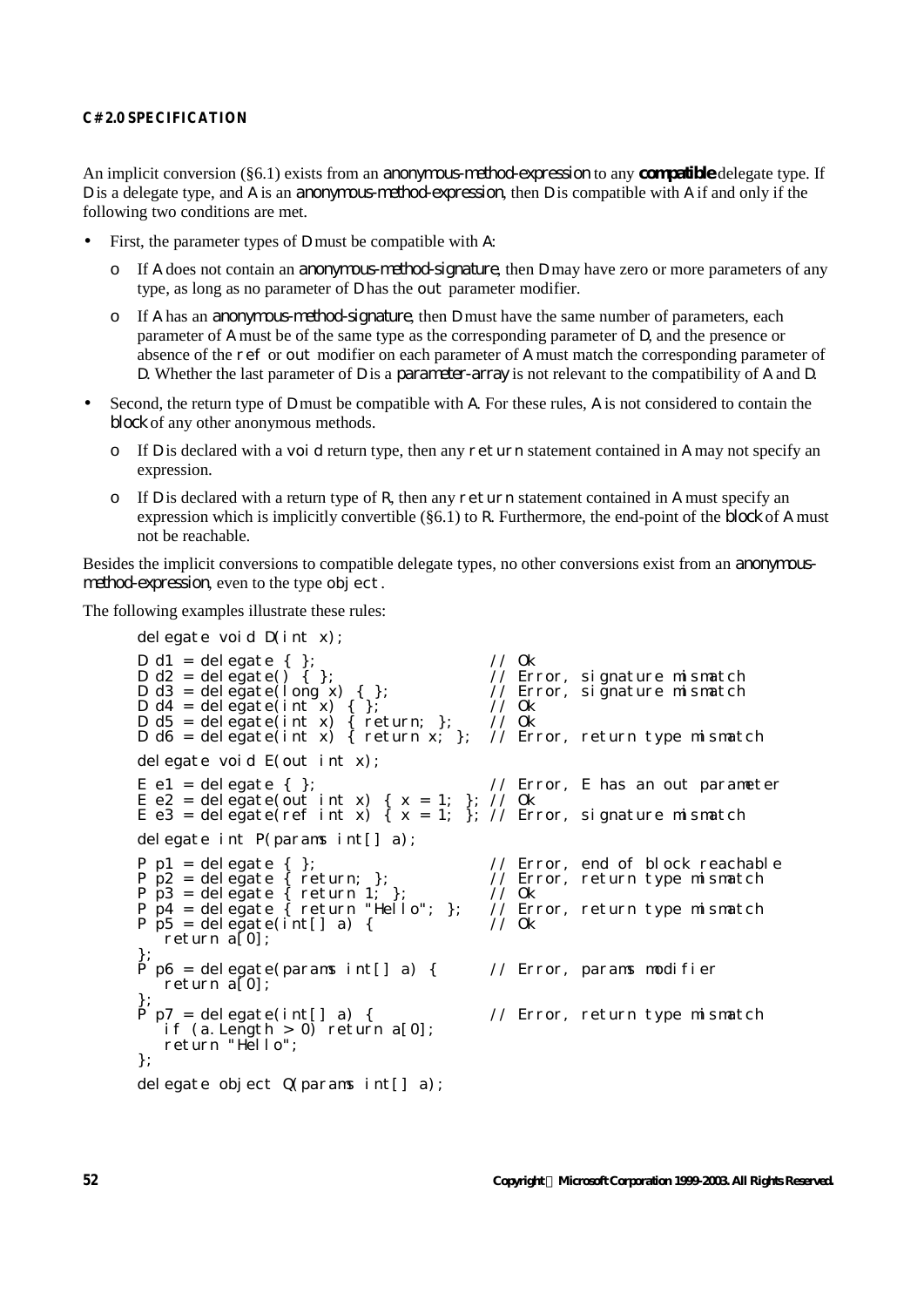```
Q q1 = del eqate(int[] a) {if (a. Length > 0) return a[0];
  return "Hello";
};
```
## **21.3.1 Delegate creation expression**

A *delegate-creation-expression* (§7.5.10.3) can be used as an alternate syntax for converting an anonymous method to a delegate type. If the *expression* used as the argument of a *delegate-creation-expression* is an *anonymous-method-expression*, then the anonymous method is converted to the given delegate type using the implicit conversion rules defined above. For example, if D is a delegate type, then the expression

new D(delegate { Console. WriteLine("hello"); })

is equivalent to the expression

```
(D) delegate { Console.WriteLine("hello"); }
```
# **21.4 Anonymous method blocks**

The *block* of an *anonymous-method-expression* is subject to the following rules:

- If the anonymous method includes a signature, the parameters specified in the signature are available in the *block*. If the anonymous method has no signature it can be converted to a delegate type having parameters (§21.3), but the parameters cannot be accessed in the *block*.
- Except for ref or out parameters specified in the signature (if any) of the nearest enclosing anonymous method, it is a compile-time error for the *block* to access a ref or out parameter.
- When the type of this is a struct type, it is a compile-time error for the *block* to access this. This is true whether the access is explicit (as in this. x) or implicit (as in  $\times$  where  $\times$  is an instance member of the struct). This rule simply prohibits such access and does not affect whether member lookup results in a member of the struct.
- The *block* has access to the outer variables (§21.5) of the anonymous method. Access of an outer variable will reference the instance of the variable that is active at the time the *anonymous-method-expression* is evaluated (§21.6).
- It is a compile-time error for the *block* to contain a goto statement, break statement, or continue statement whose target is outside the *block* or within the *block* of a contained anonymous method.
- A return statement in the *block* returns control from an invocation of the nearest enclosing anonymous method, not from the enclosing function member. An expression specified in a return statement must be compatible with the delegate type to which the nearest enclosing *anonymous-method-expression* is converted (§21.3).

It is explicitly unspecified whether there is any way to execute the *block* of an anonymous method other than through evaluation and invocation of the *anonymous-method-expression*. In particular, a compiler may choose to implement an anonymous method by synthesizing one or more named methods or types. The names of any such synthesized elements must be in the space reserved for compiler use: the names must contain two consecutive underscore characters.

# **21.5 Outer variables**

Any local variable, value parameter, or parameter array whose scope includes the *anonymous-methodexpression* is called an *outer variable* of the *anonymous-method-expression*. In an instance function member of a class, the this value is considered a value parameter and is an outer variable of any *anonymous-methodexpression* contained within the function member.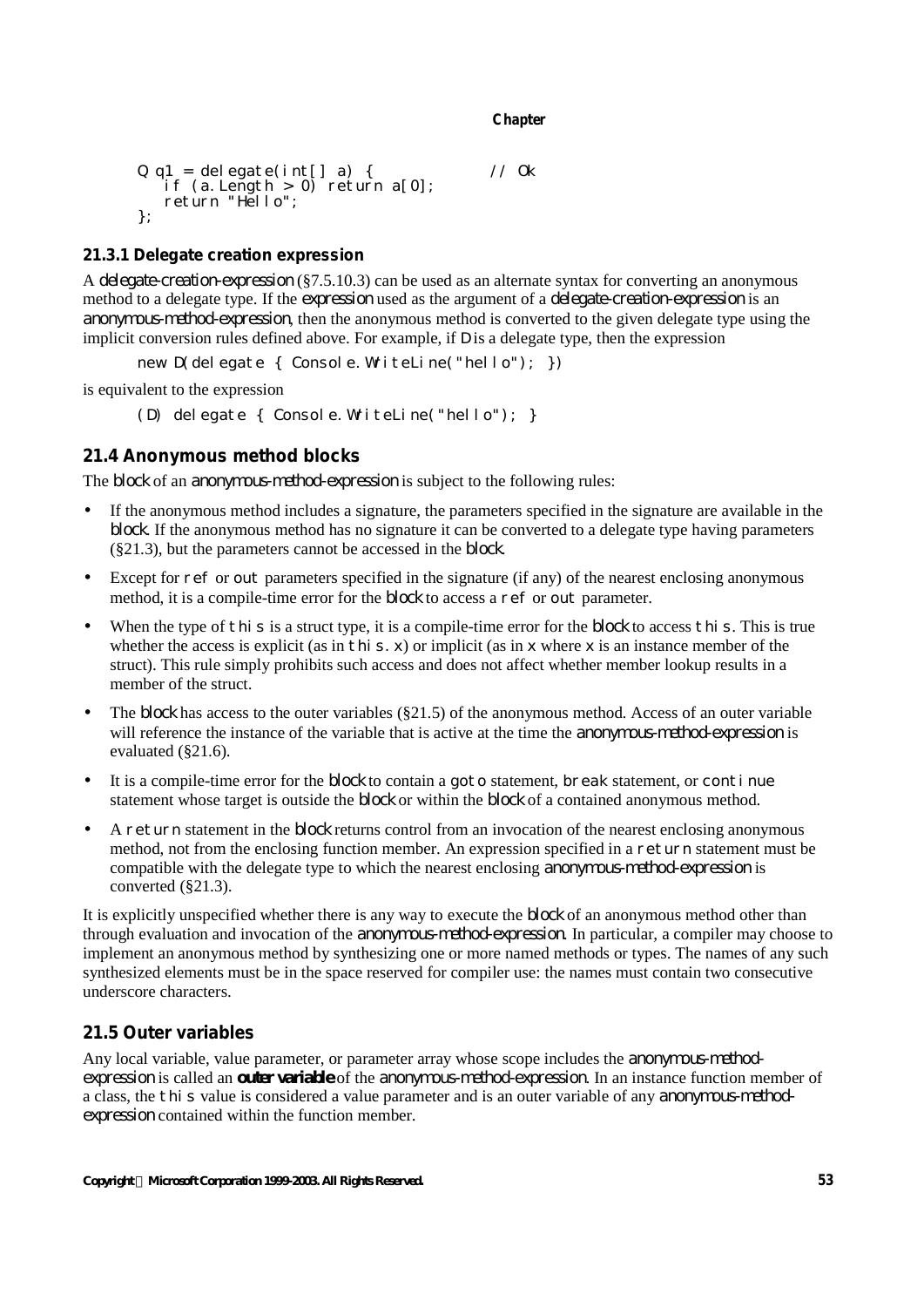### **21.5.1 Captured outer variables**

When an outer variable is referenced by an anonymous method, the outer variable is said to have been *captured* by the anonymous method. Ordinarily, the lifetime of a local variable is limited to execution of the block or statement with which it is associated (§5.1.7). However, the lifetime of a captured outer variable is extended at least until the delegate referring to the anonymous method becomes eligible for garbage collection.

In the example

```
using System;
delegate int D();
class Test
{
   static D F() {
      int x = 0;
      D result = delegate { return ++x; }
      return result;
   }
   static void Main() {
      D d = F();
      Console.WriteLine(d());
      Console. WriteLine(d();
      Consol e. WriteLine(d))}
}
```
the local variable  $\times$  is captured by the anonymous method, and the lifetime of  $\times$  is extended at least until the delegate returned from F becomes eligible for garbage collection (which doesn't happen until the very end of the program). Since each invocation of the anonymous method operates on the same instance of x, the output of the example is:

1 2  $\overline{3}$ 

When a local variable or a value parameter is captured by an anonymous method, the local variable or parameter is no longer considered to be a fixed variable (§18.3), but is instead considered to be a moveable variable. Thus any unsafe code that takes the address of a captured outer variable must first use the fixed statement to fix the variable.

### **21.5.2 Instantiation of local variables**

A local variable is considered to be *instantiated* when execution enters the scope of the variable. For example, when the following method is invoked, the local variable  $\times$  is instantiated and initialized three times—once for each iteration of the loop.

```
static void F() {
   for (int i = 0; i < 3; i++) {
      int x = i * 2 + 1;
      ...
   }
}
```
However, moving the declaration of  $\times$  outside the loop results in a single instantiation of  $\times$ :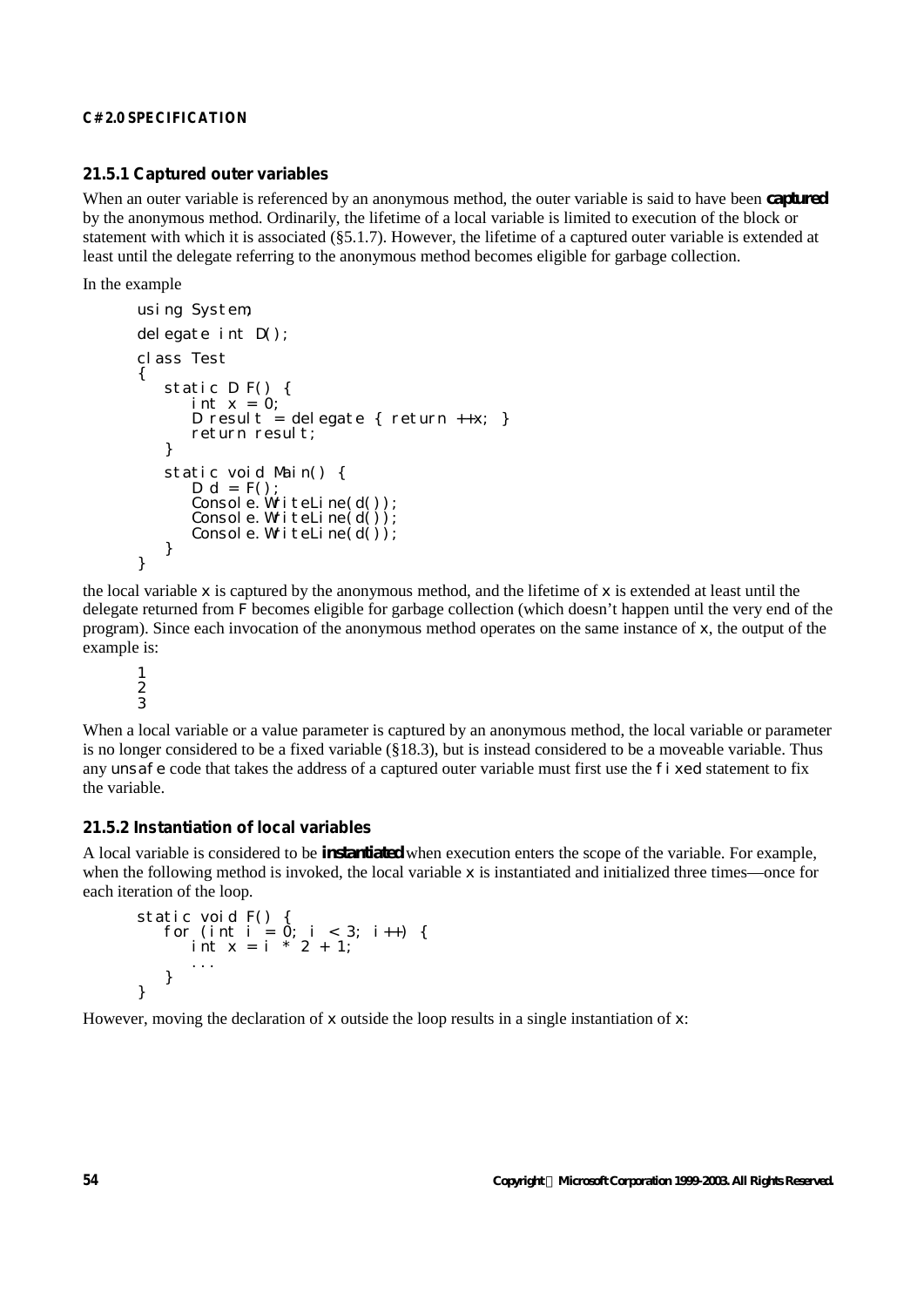```
static void F() {
   int x;
   for (int i = 0; i < 3; i++) {
      x = i * 2 + 1;...
   }
}
```
Ordinarily, there is no way to observe exactly how often a local variable is instantiated—because the lifetimes of the instantiations are disjoint, it is possible for each instantation to simply use the same storage location. However, when an anonymous method captures a local variable, the effects of instantiation become apparent. The example

```
using System;
delegate void D();
class Test
{
   static D[] F() {
      D[\ ] result = new D[3];
      for (int i = 0; i < 3; i++) {
         int x = i * 2 + 1;
         result[i] = delegate { Console.WriteLine(x); };
      }
      return result;
   }
   static void Main() {
      foreach (D d in F()) d();
   }
}
```
produces the output:

1 3  $\overline{5}$ 

However, when the declaration of  $\times$  is moved outside the loop:

```
static D[] F() {
   D[] result = new D[3];
   int x;
   for (int i = 0; i < 3; i++) {
      x = 1 + 2 + 1;result[i] = delegate { Console. WriteLine(x); };
   }
   return resul t;
}
```
the output is:

5 5 5

Note that the three delegates created in the version of  $F$  directly above will be equal according to the equality operator (§21.7). Furthermore, note that the compiler is permitted (but not required) to optimize the three instantiations into a single delegate instance (§21.6).

It is possible for anonymous method delegates to share some captured variables yet have separate instances of others. For example, if F is changed to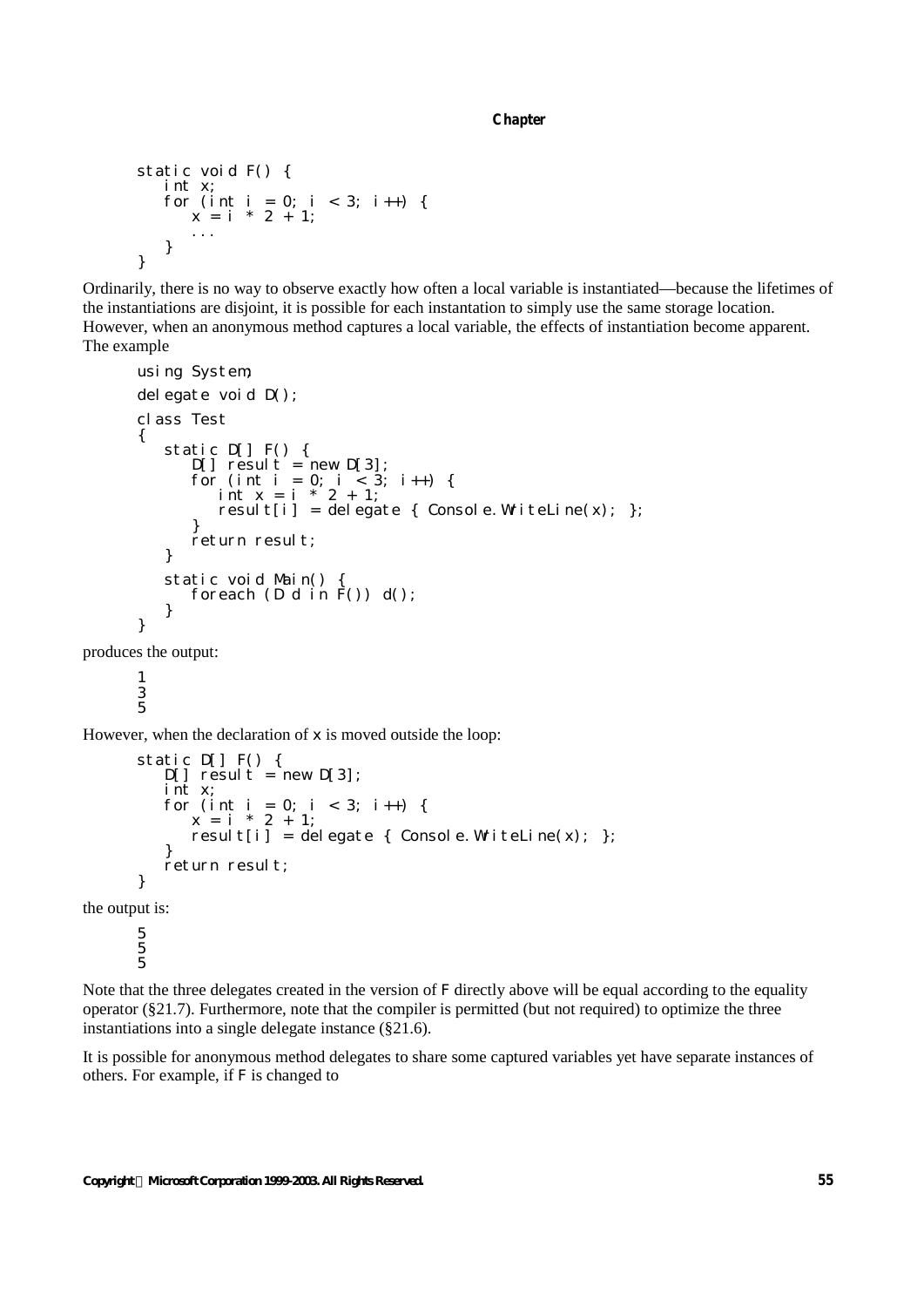```
static D[] F() {
   D[\ ] result = new D[3];
   int x = 0;
   for (int i = 0; i < 3; i++) {
      int v = 0;
      result[i] = delegate { Console. WriteLine("{0} {1}", ++x, ++y); };
   }
   return result;
}
```
the three delegates capture the same instance of  $\times$  but separate instances of  $\times$ , and the output is:

```
1 1
2 1
3 1
```
Separate anonymous methods can capture the same instance of an outer variable. In the example:

```
using System;
delegate void Setter(int value);
delegate int Getter();
class Test
{
   static void Main() {
      int x = 0;
      Setter s = delegate(int value) { x = value; };
      Getter g = delegate { return x; };
      s(5)Console. WriteLine(g());
      s(10)Console. WriteLine(g());
   }
}
```
the two anonymous methods capture the same instance of the local variable  $x$ , and they can thus "communicate" through that variable. The output of the example is:

5  $1<sub>0</sub>$ 

## **21.6 Anonymous method evaluation**

The run-time evaluation of an *anonymous-method-expression* produces a delegate instance which references the anonymous method and the (possibly empty) set of captured outer variables that are active at the time of the evaluation. When a delegate resulting from an *anonymous-method-expression* is invoked, the body of the anonymous method is executed. The code in the body is executed using the set of captured outer variables referenced by the delegate.

The invocation list of a delegate produced from an *anonymous-method-expression* contains a single entry. The exact target object and target method of the delegate are unspecified. In particular, it is unspecified whether the target object of the delegate is null, the this value of the enclosing function member, or some other object.

Evaluation of sematically identical *anonymous-method-expression*s with the same (possibly empty) set of captured outer variable instances is permitted (but not required) to return the same delegate instance. The term sematically identical is used here to mean that execution of the anonymous methods will, in all cases, produce the same effects given the same arguments. This rule permits code such as the following to be optimized.

```
delegate double Function(double x);
```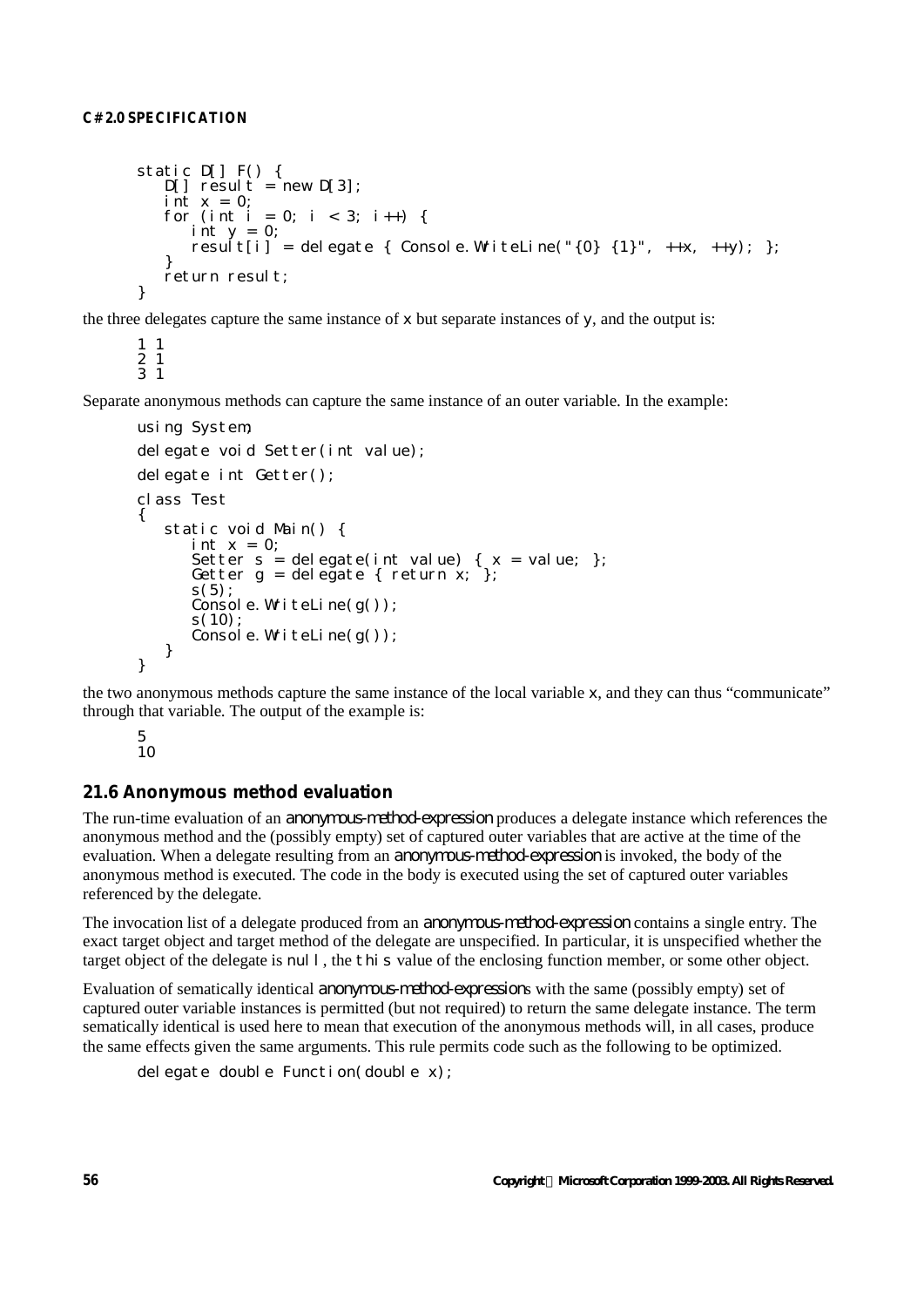```
class Test
{
   static double[] Apply(double[] a, Function f) {
      double[] result = new double[a.Length];
      for (int i = 0; i < a.Length; i++) result[i] = f(a[i]);
      return result;
   }
   static void F(double[] a, double[] b) {
      a = Apply(a, delegate(double x) { return Math.Sin(x); });
      b = Apply(b, delegate(double y) { return Math.Sin(y); });
      ...
   }
}
```
Since the two anonymous method delegates have the same (empty) set of captured outer variables, and since the anonymous methods are semantically identical, the compiler is permitted to have the delegates refer to the same target method. Indeed, the compiler is permitted to return the very same delegate instance from both anonymous method expressions.

# **21.7 Delegate instance equality**

The following rules govern the results produced by the equality operators ( $\S$ 7.9.8) and the Object. Equal  $\le$ method for anonymous method delegate instances:

- Delegate instances produced from evaluation of semantically identical *anonymous-method-expression*s with the same (possibly empty) set of captured outer variable instances are permitted (but not required) to be equal.
- Delegate instances produced from evaluation of semantically different *anonymous-method-expression*s or having different sets of captured outer variable instances are never equal.

# **21.8 Definite assignment**

The definite assignment state of a parameter of an anonymous method is the same as for a parameter of a named method. That is, reference parameters and value parameters are initially definitely assigned and output parameters are initially unassigned. Furthermore, output parameters must be definitely assigned before the anonymous method returns normally (§5.1.6).

The definite assignment state of an outer variable *v* on the control transfer to the *block* of an *anonymous-methodexpression* is the same as the definite assignment state of *v* before the *anonymous-method-expression*. That is, definite assignment of outer variables is inherited from the context of the *anonymous-method-expression*. Within the *block* of an *anonymous-method-expression*, definite assignment evolves as in a normal block (§5.3.3).

The definite assignment state of a variable *v* after an *anonymous-method-expression* is the same as its definite assignment state before the *anonymous-method-expression*.

The example

```
delegate bool Filter(int i);
void F() {
   int max;
   // Error, max is not definitely assigned
   Filter f = delegate(int n) { return \tilde{n} < max; }
   max = 5DoWork(f);
}
```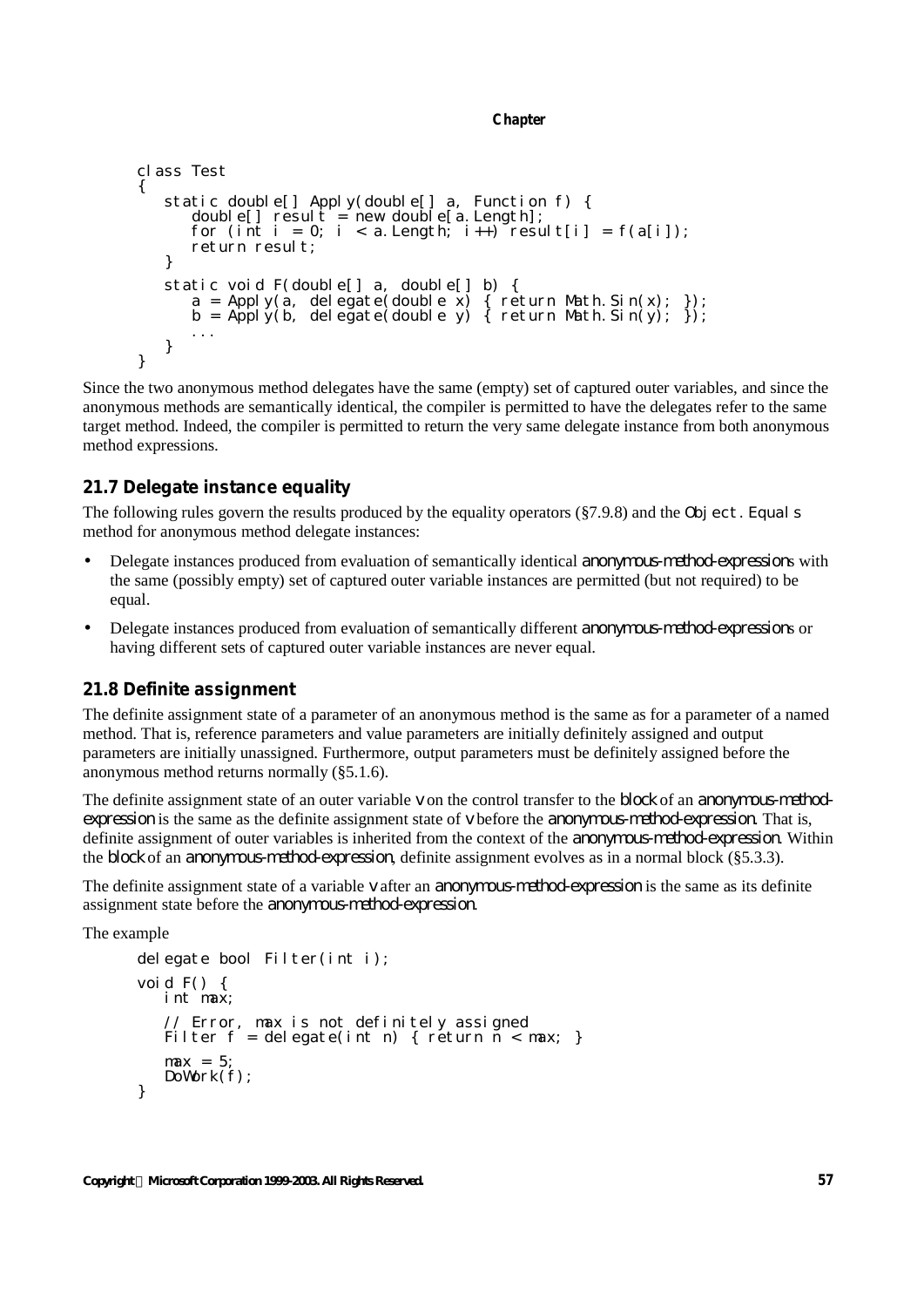generates a compile-time error since max is not definitely assigned where the anonymous method is declared. The example

```
delegate void D();
void F() {
   int n;
   D d = delegate { n = 1; };
   d();
   // Error, n is not definitely assigned
   Console. WriteLine(n);
}
```
also generates a compile-time error since the assignment to  $n$  in the anonymous method has no affect on the definite assignment state of n outside the anonymous method.

### **21.9 Method group conversions**

Similar to the implicit anonymous method conversions described in §21.3, an implicit conversion exists from a method group (§7.1) to a compatible delegate type.

Given a method group E and a delegate type D, if a delegate creation expression (§7.5.10.3 and §20.9.6) of the form new  $D(E)$  is permitted, then an implicit conversion from E to D also exists, and the result of that conversion is exactly equivalent to writing new  $D(E)$ .

In the example

```
using System;
using System. Windows. Forms;
class AlertDialog
{
   Label message = new Label();
   Button okButton = new Button();
   Button cancel Button = new Button();
   public AlertDialog() {
      okButton.Click += new EventHandler(OkClick);
      cancelButton.Click += new EventHandler(CancelClick);
      ...
   }
   void OkClick(object sender, EventArgs e) {
      ...
   }
   void CancelClick(object sender, EventArgs e) {
      ...
   }
}
```
the constructor creates two delegate instances using the new operator. Implicit method group conversions permit this to be shortened to

```
public AlertDialog() {
    okButton. Click + \sum_{i=1}^{N} OkClick;
    \frac{1}{2} cancel Button. Click += Cancel Click;
    ...
}
```
As with all other implicit and explicit conversions, the cast operator can be used to explicitly perform a particular conversion. Thus, the example

```
object obj = new EventHandler(myDialog.OkClick);
```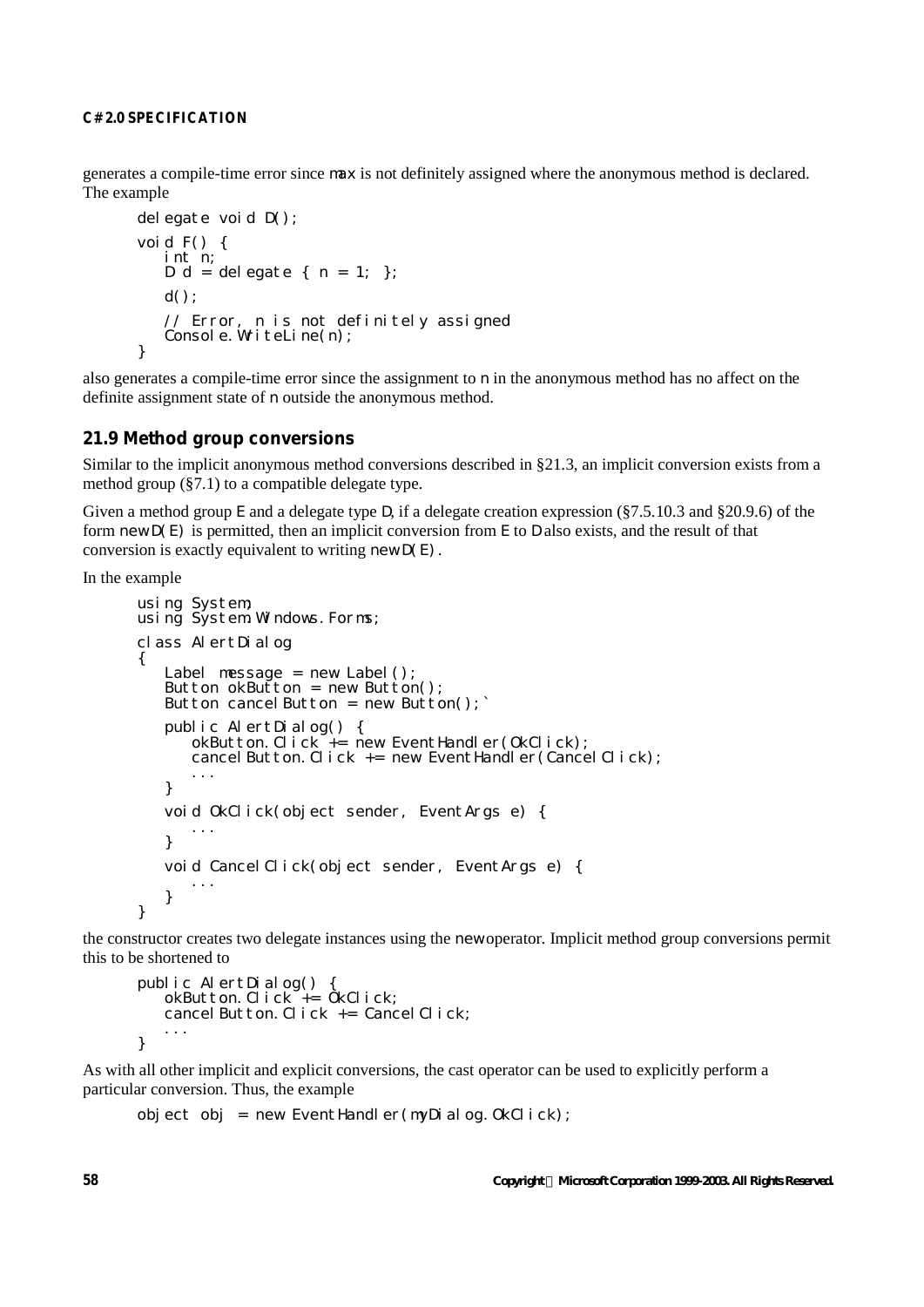could instead be written

object obj = (EventHandler)myDialog.OkClick;

Method groups and anonymous method expressions may influence overload resolution, but do not participate in type inferencing. See §20.6.4 for further details.

### **21.10 Implementation example**

This section describes a possible implementation of anonymous methods in terms of standard C# constructs. The implementation described here is based on the same principles used by the Microsoft C# compiler, but it is by no means a mandated implementation, nor is it the only one possible.

The remainder of this section gives several examples of code that contains anonymous methods with different characteristics. For each example, a corresponding translation to code that uses only standard C# constructs is provided. In the examples, the identifier  $\overline{D}$  is assumed by represent the following delegate type:

```
public delegate void D();
```
The simplest form of an anonymous method is one that captures no outer variables:

```
class Test
{
   static void F() {
     D d = del egate { Console. WriteLine("test"); };
   }
}
```
This can be translated to a delegate instantiation that references a compiler generated static method in which the code of the anonymous method is placed:

```
class Test
{
    static void F() {
        D d = new D(\underline{\hspace{2mm}} Method1);}
   static void __Method1() {
       Console. WriteLine("test");
   }
}
```
In the following example, the anonymous method references instance members of this:

```
class Test
{
   int x;
   void F() {
       \overrightarrow{D} d = delegate { Console. WriteLine(x); };
   }
}
```
This can be translated to a compiler generated instance method containing the code of the anonymous method:

```
class Test
{
   int x;
   void F() {
      D d = new D( Method1):
   }
   void __Method1() {
      Console. WriteLine(x);
   }
}
```
*Copyright Microsoft Corporation 1999-2003. All Rights Reserved.* **59**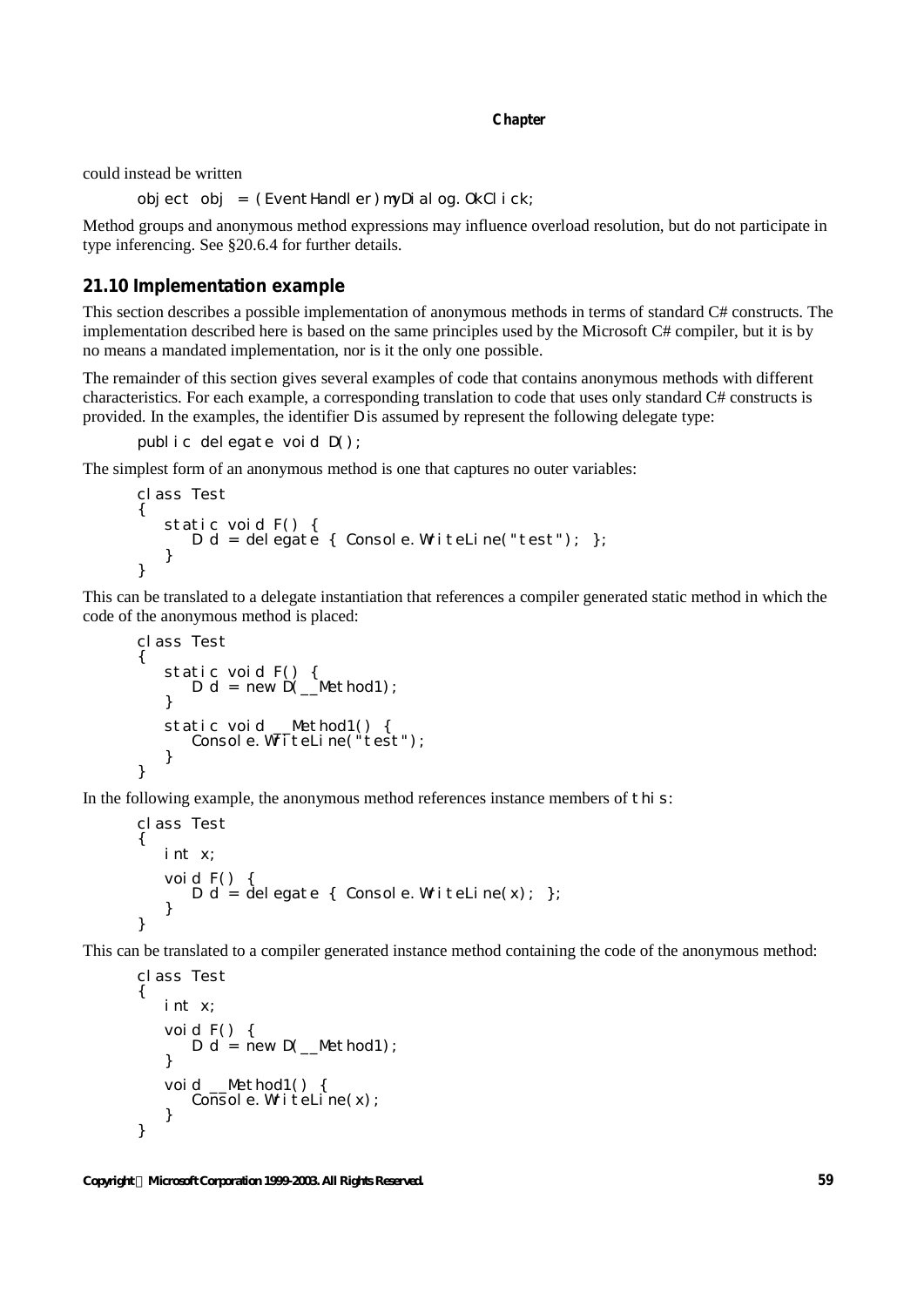In this example, the anonymous method captures a local variable:

```
class Test
{
   void F() {
      int y = 123;
      D d = delegate { Console. WriteLine(y); };
   }
}
```
The lifetime of the local variable must now be extended to at least the lifetime of the anonymous method delegate. This can be achieved by "lifting" the local variable into a field of a compiler generated class. Instantiation of the local variable (§21.5.2) then corresponds to creating an instance of the compiler generated class, and accessing the local variable corresponds to accessing a field in the instance of the compiler generated class. Furthermore, the anonymous method becomes an instance method of the compiler generated class:

```
class Test
{
    void F() {<br>
\angle | ocal s1 = new
         \Boxlocals1 = new \BoxLocals1();
         __locals1.y = 123;
         D d = new D(\underline{\hspace{1cm}} \text{local s1.} \underline{\hspace{1cm}} \text{Method1});}
    class _Locals1
     {
         public int y;
         public void __Method1() {
             Console. WriteLine(\gamma);
         }
    }
}
```
Finally, the following anonymous method captures this as well as two local variables with different lifetimes:

```
class Test
{
   int x;
   void F() {
      int y = 123;
      for (int i = 0; i < 10; i++) {
          int z = i \times 2;
         D d = del eqate { Console. WriteLine(x + y + z); }}
   }
}
```
Here, a compiler generated class is created for each statement block in which locals are captured such that the locals in the different blocks can have independent lifetimes. An instance of  $\_\$  Local s2, the compiler generated class for the inner statement block, contains the local variable z and a field that references an instance of Local s1. An instance of Local s1, the compiler generated class for the outer statement block, contains the local variable  $\vee$  and a field that references this of the enclosing function member. With these data structures it is possible to reach all captured outer variables through an instance of \_\_Local2, and the code of the anonymous method can thus be implemented as an instance method of that class.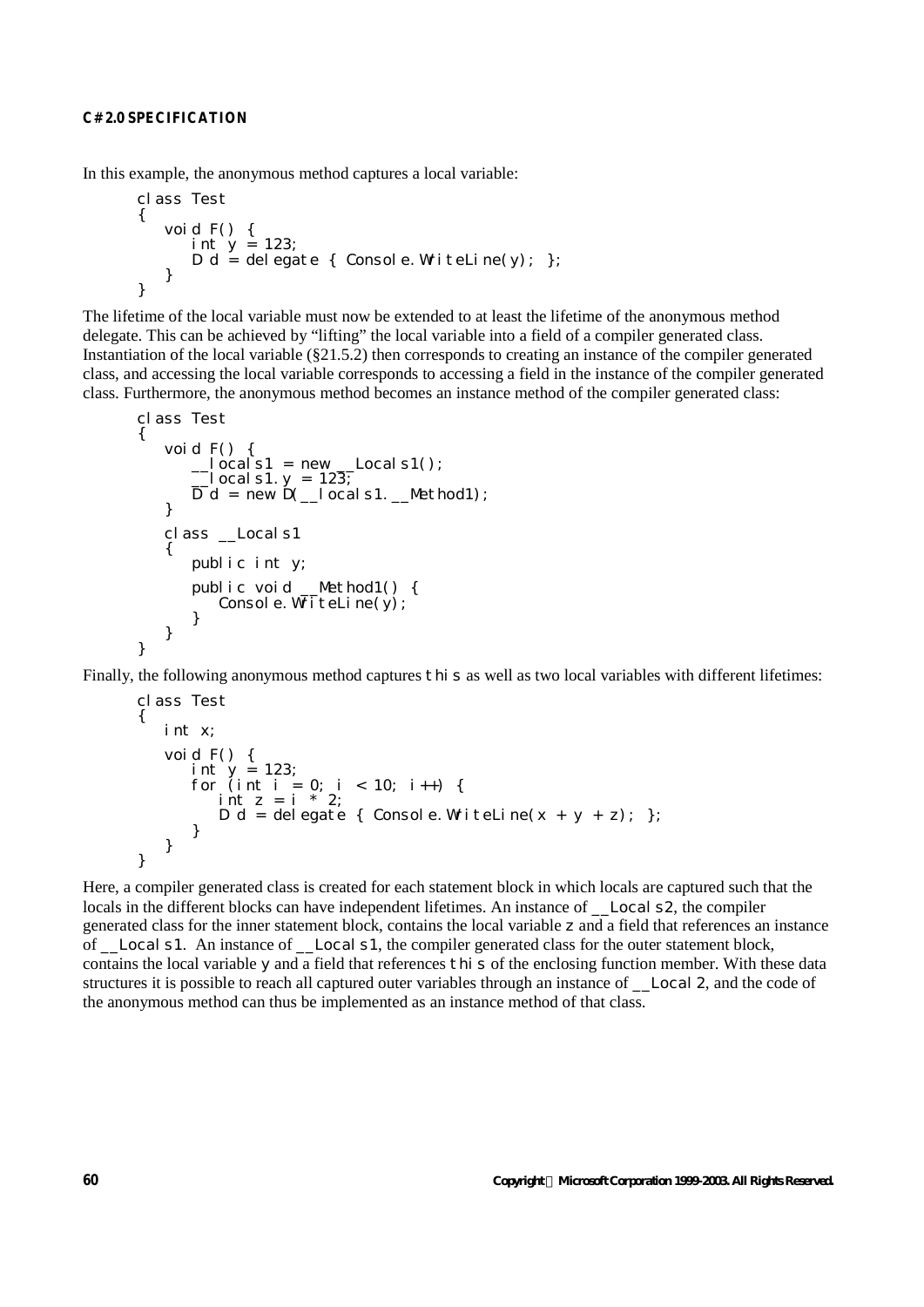```
class Test
{
    void F() {
        \Boxlocals1 = new \BoxLocals1();
        \lfloor ocal s1. \lfloor thi s = thi s;
        __locals1.y = 123;
        for (int i = 0; i < 10; i++) {
            \Boxlocals2 = new \BoxLocals2();
            \Boxl ocal s2. \Boxl ocal s1 = \Boxl ocal s1;
            \Box ocal s2. z = i \times 2;
            D d = new D(\underline{\hspace{1cm}} \text{local s2.} \underline{\hspace{1cm}} \text{Method1});}
   }
   class _Locals1
   {
        public Test __this;
        public int y;
   }
   class _Locals2
    {
       public __Locals1 __locals1;
       public int z;
        public void __Method1() {
            Console. WriteLine(_locals1. __this. x + __locals1. y + z);
       }
   }
}
```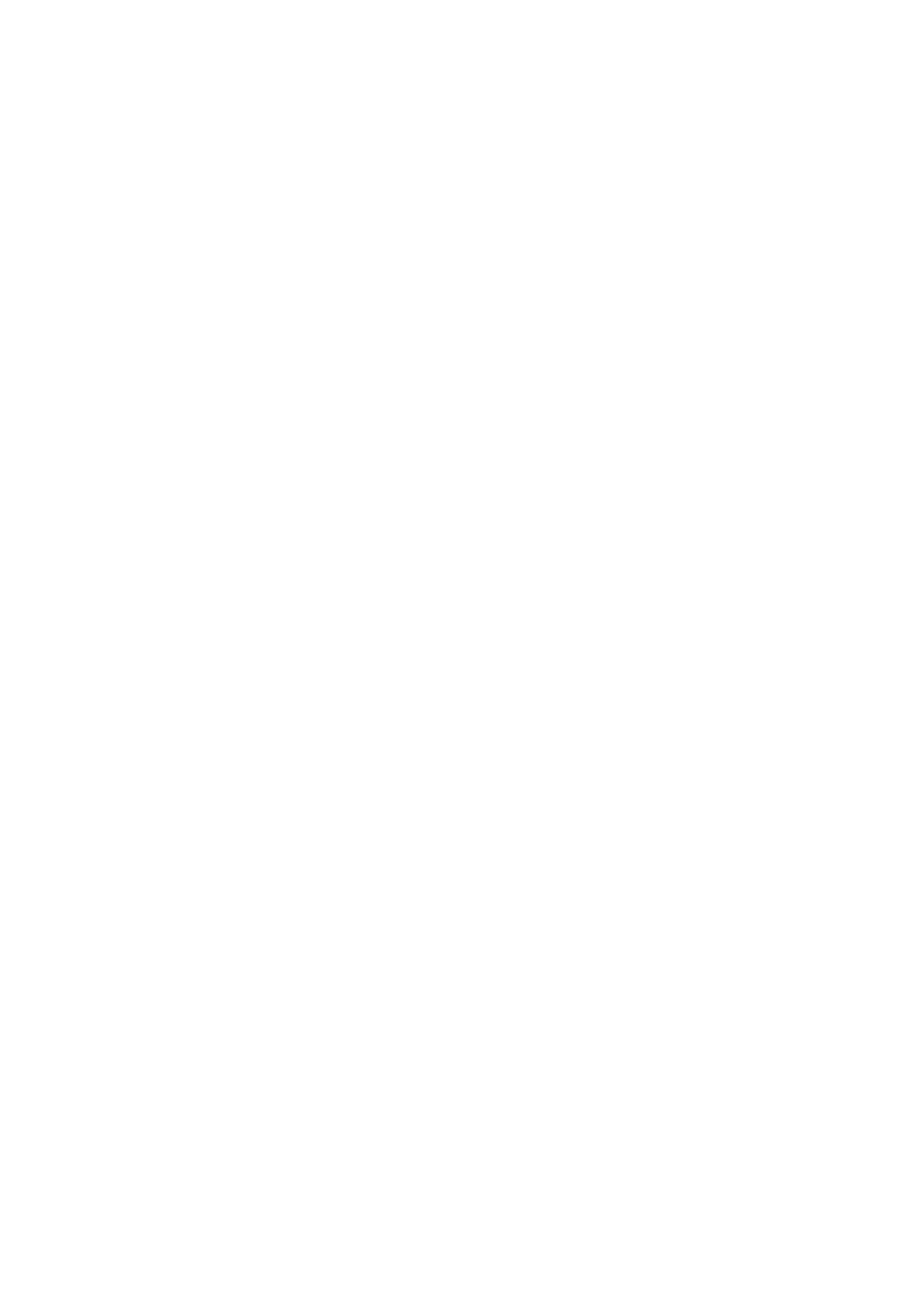# **22. Iterators**

# **22.1 Iterator blocks**

An iterator block is a *block* (§8.2) that yields an ordered sequence of values. An iterator block is distinguished from a normal statement block by the presence of one or more  $\forall i$  eld statements.

- The yield return statement produces the next value of the iteration.
- The yi eld break statement indicates that the iteration is complete.

An iterator block may be used as a *method-body*, *operator-body* or *accessor-body* as long as the return type of the corresponding function member is one of the enumerator interfaces  $(\S 22.1.1)$  or one of the enumerable interfaces (§22.1.2).

Iterator blocks are not a distinct element in the C# grammar. They are restricted in several ways and have a major effect on the semantics of a function member declaration, but they are grammatically just blocks.

When a function member is implemented using an iterator block, it is a compile-time error for the formal parameter list of the function member to specify any ref or out parameters.

It is a compile-time error for a return statement to appear in an iterator block (but yi eld return statements are permitted).

It is a compile-time error for an iterator block to contain an unsafe context (§18.1). An iterator block always defines a safe context, even when its declaration is nested in an unsafe context.

## **22.1.1 Enumerator interfaces**

The *enumerator interfaces* are the non-generic interface System. Collections. I Enumerator and all instantiations of the generic interface System. Collections. Generic. I Enumerator-T>. In this chapter, these interfaces are referenced as IEnumerator and IEnumerator<T>, respectively.

## **22.1.2 Enumerable interfaces**

The **enumerable interfaces** are the non-generic interface System. Collections. I Enumerable and all instantiations of the generic interface System. Collections. Generic. I Enumerable<T>. In this chapter, these interfaces are referenced as  $|$  Enumerable and  $|$  Enumerable  $\leq$ T $>$ , respectively.

# **22.1.3 Yield type**

An iterator block produces a sequence of values, all of the same type. This type is called the *yield type* of the iterator block.

- The yield type of an iterator block used to implement a function member that returns I Enumerator or IEnumerable is object.
- The yield type of an iterator block used to implement a function member that returns I Enumerator  $\langle T \rangle$  or IEnumerable<T> is T.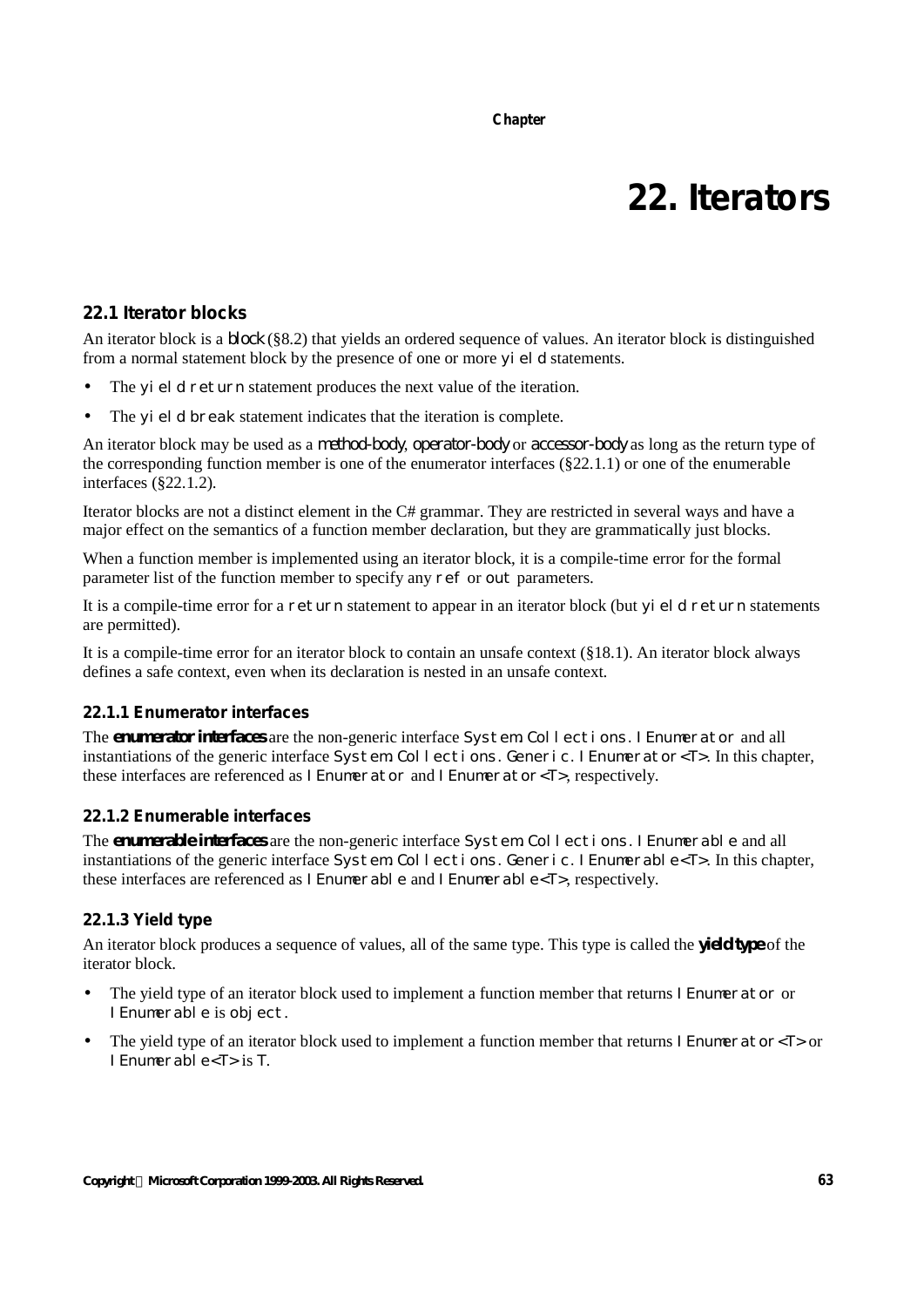## **22.1.4 This access**

Within an iterator block of an instance member of a class, the expression this is classified as a value. The type of the value is the class within which the usage occurs, and the value is a reference to the object for which the member was invoked.

Within an iterator block of an instance member of a struct, the expression this is classified as a variable. The type of the variable is the struct within which the usage occurs. The variable represents a *copy* of the struct for which the member was invoked. The this variable in an iterator block of an instance member of a struct behaves exactly the same as a *value* parameter of the struct type.

# **22.2 Enumerator objects**

When a function member returning an enumerator interface type is implemented using an iterator block, invoking the function member does not immediately execute the code in the iterator block. Instead, an *enumerator object* is created and returned. This object encapsulates the code specified in the iterator block, and execution of the code in the iterator block occurs when the enumerator object's MoveNext method is invoked. An enumerator object has the following characteristics:

- It implements I Enumerator and I Enumerator< $T$ , where  $T$  is the yield type of the iterator block.
- It implements System. I Di sposable.
- It is initialized with a copy of the argument values (if any) and instance value passed to the function member.
- It has four potential states, *before*, *running*, *suspended*, and *after*, and is initially in the *before* state.

An enumerator object is typically an instance of a compiler-generated enumerator class that encapsulates the code in the iterator block and implements the enumerator interfaces, but other methods of implementation are possible. If an enumerator class is generated by the compiler, that class will be nested, directly or indirectly, in the class containing the function member, it will have private accessibility, and it will have a name reserved for compiler use (§2.4.2).

An enumerator object may implement more interfaces than those specified above.

The following sections describe the exact behavior of the MoveNext, Current, and Dispose members of the IEnumerable and IEnumerable<T> interface implementations provided by an enumerator object.

Note that enumerator objects do not support the I Enumerator. Reset method. Invoking this method will throw a System. NotSupportedException.

# **22.2.1 The MoveNext method**

The MoveNext method of an enumerator object encapsulates the code of an iterator block. Invoking the MoveNext method executes code in the iterator block and sets the Current property of the enumerator object as appropriate. The precise action performed by MoveNext depends on the state of the enumerator object when MoveNext is invoked:

- If the state of the enumerator object is *before*, invoking MoveNext:
	- o Changes the state to *running*.
	- o Initializes the parameters (including this) of the iterator block to the argument values and instance value saved when the enumerator object was intialized.
	- o Executes the iterator block from the beginning until execution is interrupted (as described below).
- If the state of the enumerator object is *running*, the result of invoking MoveNext is unspecified.
- If the state of the enumerator object is *suspended*, invoking MoveNext: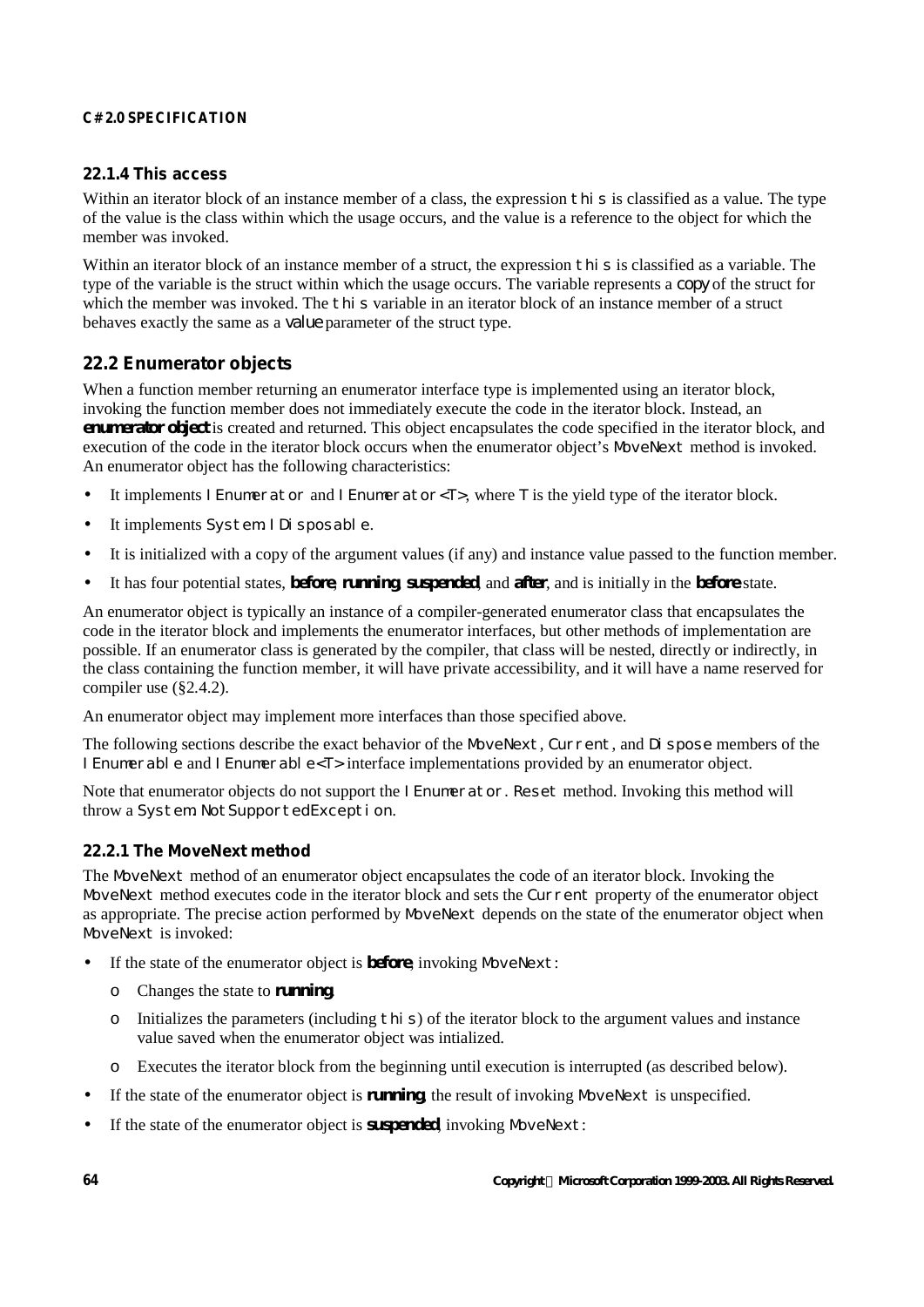- o Changes the state to *running*.
- $\circ$  Restores the values of all local variables and parameters (including this) to the values saved when execution of the iterator block was last suspended. Note that the contents of any objects referenced by these variables may have changed since the previous call to MoveNext.
- $\circ$  Resumes execution of the iterator block immediately following the yi eld return statement that caused the suspension of execution and continues until execution is interrupted (as described below).
- If the state of the enumerator object is *after*, invoking MoveNext returns false.

When MoveNext executes the iterator block, execution can be interrupted in four ways: By a yield return statement, by a yield break statement, by encountering the end of the iterator block, and by an exception being thrown and propagated out of the iterator block.

- When a yi eld return statement is encountered  $(\$22.4)$ :
	- o The expression given in the statement is evaluated, implicitly converted to the yield type, and assigned to the Current property of the enumerator object.
	- o Execution of the iterator body is suspended. The values of all local variables and parameters (including this) are saved, as is the location of this yield return statement. If the yield return statement is within one or more  $\langle \nabla \cdot \nabla \cdot \nabla \cdot \nabla \cdot \nabla \cdot \nabla \cdot \nabla \cdot \nabla \cdot \nabla \cdot \nabla \cdot \nabla \cdot \nabla \cdot \nabla \cdot \nabla \cdot \nabla \cdot \nabla \cdot \nabla \cdot \nabla \cdot \nabla \cdot \nabla \cdot \nabla \cdot \nabla \cdot \nabla \cdot \nabla \cdot \nabla \cdot \nabla \cdot \nabla \cdot \nabla \cdot \nabla \cdot \nabla \cdot \nabla \cdot \nabla \cdot \nabla \cdot \n$
	- o The state of the enumerator object is changed to *suspended*.
	- o The MoveNext method returns true to its caller, indicating that the iteration successfully advanced to the next value.
- When a yi eld break statement is encountered  $(\S22.4)$ :
	- $\circ$  If the yield break statement is within one or more try blocks, the associated finally blocks are executed.
	- o The state of the enumerator object is changed to *after*.
	- o The MoveNext method returns false to its caller, indicating that the iteration is complete.
- When the end of the iterator body is encountered:
	- o The state of the enumerator object is changed to *after*.
	- o The MoveNext method returns false to its caller, indicating that the iteration is complete.
- When an exception is thrown and propagated out of the iterator block:
	- $\circ$  Appropriate finally blocks in the iterator body will have been executed by the exception propagation.
	- o The state of the enumerator object is changed to *after*.
	- o The exception propagation continues to the caller of the MoveNext method.

## **22.2.2 The Current property**

An enumerator object's Current property is affected by yield return statements in the iterator block.

When an enumerator object is in the *suspended* state, the value of Current is the value set by the last call to MoveNext. When an enumerator object is in the *before*, *running*, or *after* states, the result of accessing Current is unspecified.

For an iterator block with a yield type other than  $obj$  ect, the result of accessing Current through the enumerator object's I Enumerable implementation corresponds to accessing Current through the enumerator object's  $\ell$  Enumerator  $\leq$  T implementation and casting the result to object.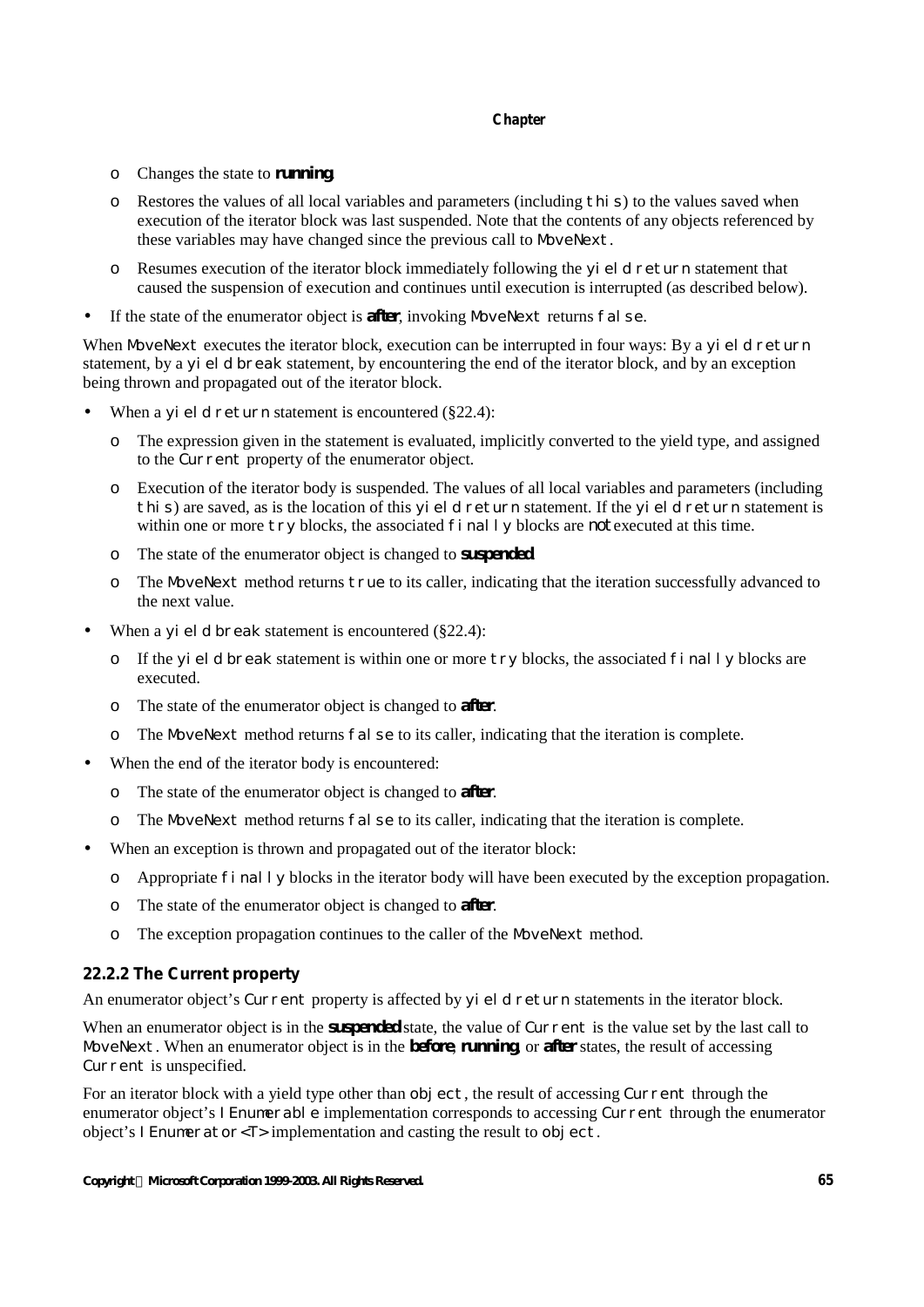## **22.2.3 The Dispose method**

The Dispose method is used to clean up the iteration by bringing the enumerator object to the *after* state.

- If the state of the enumerator object is *before*, invoking Dispose changes the state to *after*.
- If the state of the enumerator object is *running*, the result of invoking Di spose is unspecified.
- If the state of the enumerator object is *suspended*, invoking Dispose:
	- o Changes the state to *running*.
	- $\circ$  Executes any finally blocks as if the last executed yield return statement were a yield break statement. If this causes an exception to be thrown and propagated out of the iterator body, the state of the enumerator object is set to *after* and the exception is propagated to the caller of the Di spose method.
	- o Changes the state to *after*.
- If the state of the enumerator object is *after*, invoking Dispose has no affect.

# **22.3 Enumerable objects**

When a function member returning an enumerable interface type is implemented using an iterator block, invoking the function member does not immediately execute the code in the iterator block. Instead, an *enumerable object* is created and returned. The enumerable object's GetEnumerator method returns an enumerator object that encapsulates the code specified in the iterator block, and execution of the code in the iterator block occurs when the enumerator object's MoveNext method is invoked. An enumerable object has the following characteristics:

- It implements I Enumerable and I Enumerable  $\epsilon$ T>, where T is the yield type of the iterator block.
- It is initialized with a copy of the argument values (if any) and instance value passed to the function member.

An enumerable object is typically an instance of a compiler-generated enumerable class that encapsulates the code in the iterator block and implements the enumerable interfaces, but other methods of implementation are possible. If an enumerable class is generated by the compiler, that class will be nested, directly or indirectly, in the class containing the function member, it will have private accessibility, and it will have a name reserved for compiler use (§2.4.2).

An enumerable object may implement more interfaces than those specified above. In particular, an enumerable object may also implement IEnumerator and IEnumerator<T>, enabling it to serve as both an enumerable and an enumerator. In that type of implementation, the first time an enumerable object's GetEnumerator method is invoked, the enumerable object itself is returned. Subsequent invocations of the enumerable object's GetEnumerator, if any, return a copy of the enumerable object. Thus, each returned enumerator has its own state and changes in one enumerator will not affect another.

## **22.3.1 The GetEnumerator method**

An enumerable object provides an implementation of the GetEnumerator methods of the I Enumerable and I Enumerable<T>interfaces. The two GetEnumerator methods share a common implementation that aquires and returns an available enumerator object. The enumerator object is initialized with the argument values and instance value saved when the enumerable object was initialized, but otherwise the enumerator object functions as described in §22.2.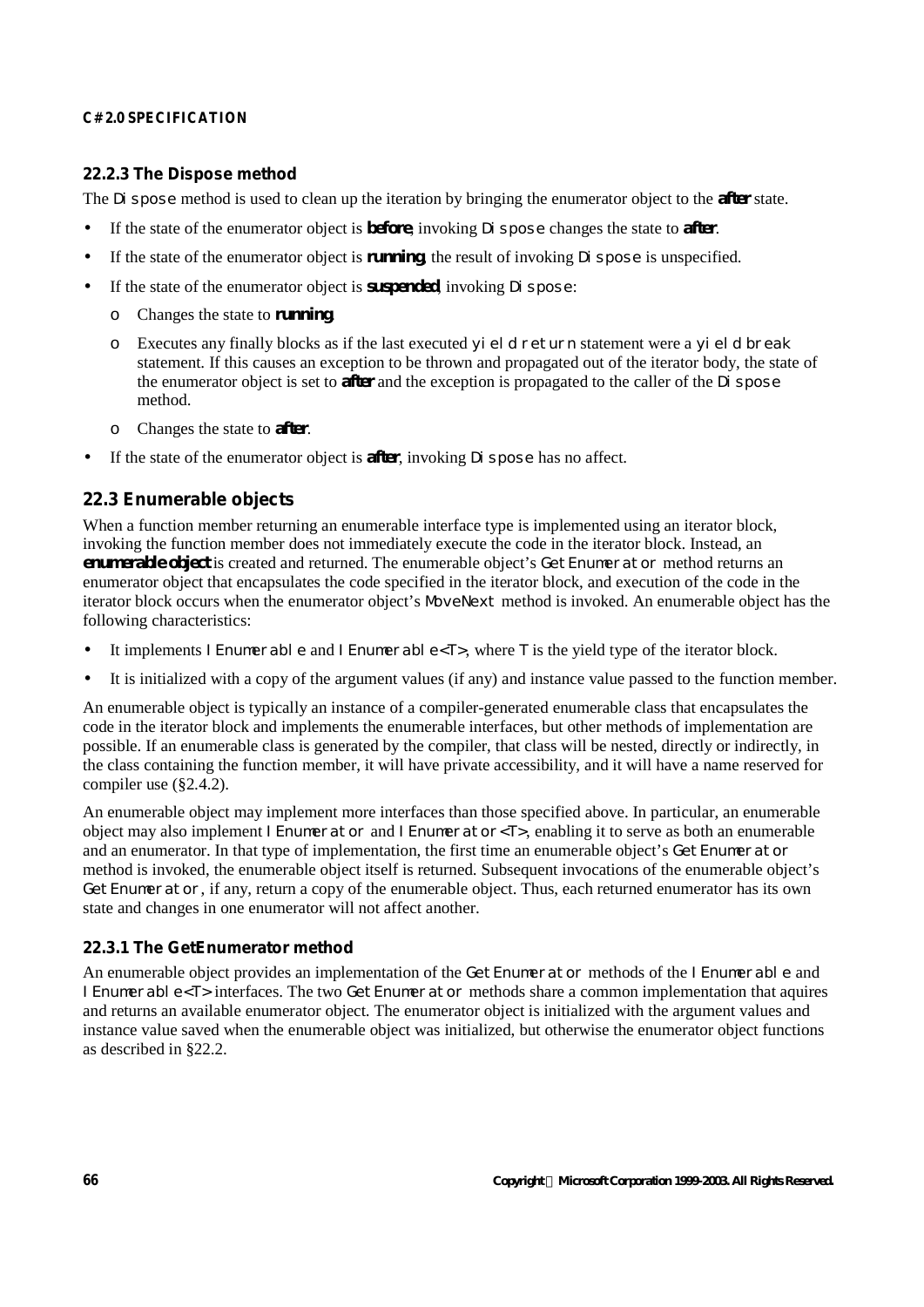## **22.4 The yield statement**

The  $\forall i \in I$  d statement is used in an iterator block to yield a value to the enumerator object or to signal the end of the iteration.

*embedded-statement:*

*... yield-statement*

```
yield-statement:
   yield return expression ;
   yield break ;
```
To ensure compatibility with existing programs, yi eld is not a reserved word, and yi eld has special meaning only when it is used immediately before a return or break keyword. In other contexts, yield can be used as an identifier.

The are several restrictions on where a yi eld statement can appear, as described in the following.

- It is a compile-time error for a yi eld statement (of either form) to appear outside a *method-body*, *operatorbody* or *accessor-body*
- It is a compile-time error for a  $\vee$  i eld statement (of either form) to appear inside an anonymous method.
- It is a compile-time error for a yield statement (of either form) to appear in the finally clause of a try statement.
- It is a compile-time error for a yield return statement to appear anywhere in a try statement that contains catch clauses.

The following example shows some valid and invalid uses of  $\forall i \in \mathbb{I}$  d statements.

```
delegate I Enumerable<int> D();
I Enumerator<int> GetEnumerator() {
    try {
       yield return 1; // Ok
       yield break; // Ok
    }
    finally {
       yield return 2; // Error, yield in finally
       yield break; // Error, yield in finally
   }
   try {<br>
yield return 3;
                                 // Error, yield return in try...catch<br>// Ok
       yi eld break;
    }
   \begin{array}{c} \text{catch} \\ \text{yield return 4:} \end{array}// Error, yield return in try...catch<br>// Ok
       yi el d break;
   }
   D d = delegate {<br>yield return 5;
                                 // Error, yield in an anonymous method
   };
}
int MyMethod() {
                                 \frac{1}{2} Error, wrong return type for an iterator block
\overline{\mathfrak{z}}
```
An implicit conversion (§6.1) must exist from the type of the expression in the yi eld return statement to the yield type (§22.1.3) of the iterator block.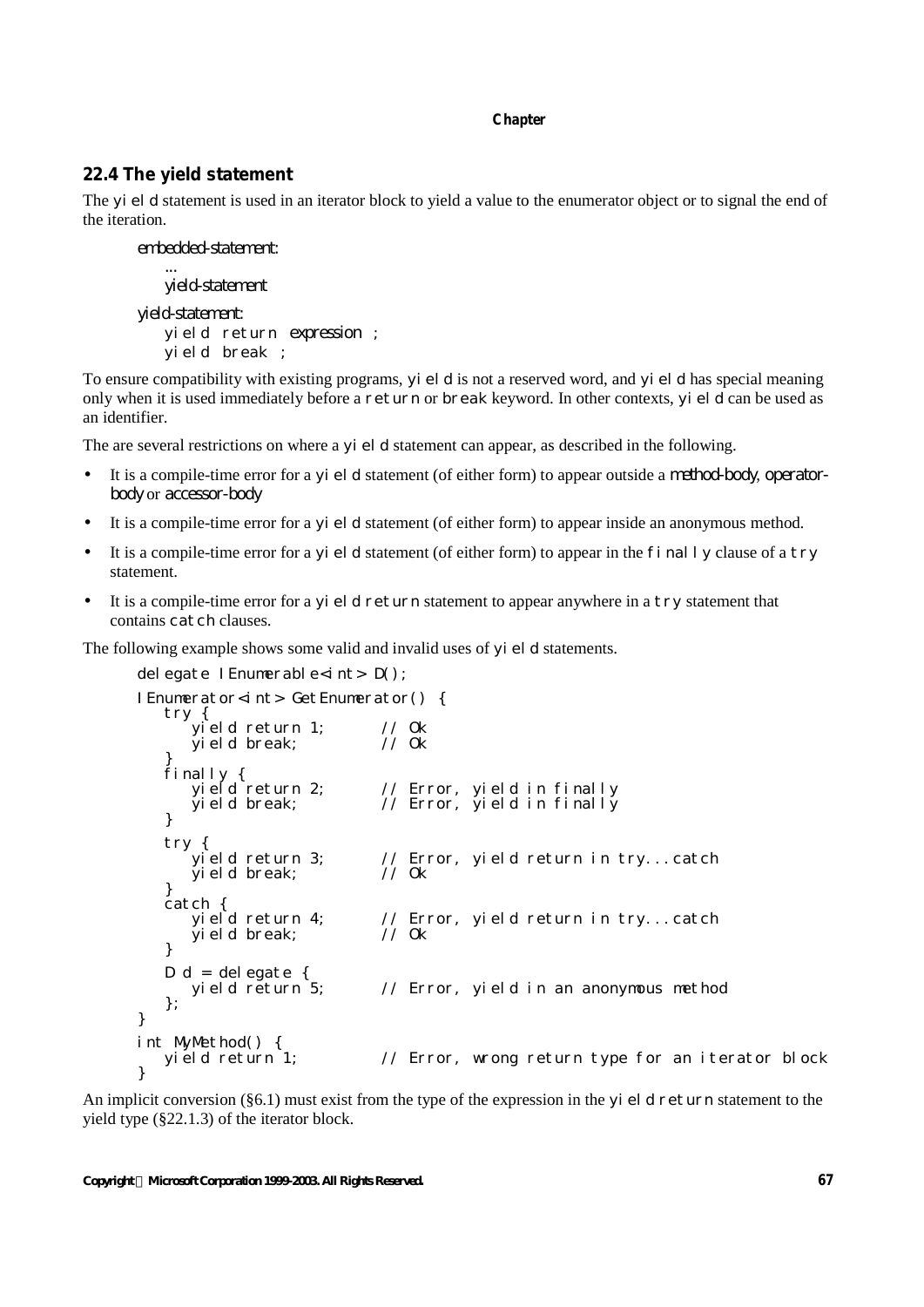A yi eld return statement is executed as follows:

- The expression given in the statement is evaluated, implicitly converted to the yield type, and assigned to the Current property of the enumerator object.
- Execution of the iterator block is suspended. If the  $yi \in d$  return statement is within one or more try blocks, the associated finally blocks are *not* executed at this time.
- The MoveNext method of the enumerator object returns true to its caller, indicating that the enumerator object successfully advanced to the next item.

The next call to the enumerator object's MoveNext method resumes execution of the iterator block from where it was last suspended.

A yield break statement is executed as follows:

- If the yield break statement is enclosed by one or more  $t \rightharpoondown b$  blocks with associated finally blocks, control is initially transferred to the  $f$  inally block of the innermost  $f \circ f$  statement. When and if control reaches the end point of a finally block, control is transferred to the finally block of the next enclosing try statement. This process is repeated until the  $f$  inally blocks of all enclosing try statements have been executed.
- Control is returned to the caller of the iterator block. This is either the MoveNext method or Dispose method of the enumerator object.

Because a yi eld break statement unconditionally transfers control elsewhere, the end point of a yi eld break statement is never reachable.

#### **22.4.1 Definite assignment**

For a yi eld return statement *stmt* of the form:

yield return *expr* ;

- A variable *v* has the same definite assignment state at the beginning of *expr* as at the beginning of *stmt*.
- If a variable *v* is definitely assigned at the end of *expr*, it is definitely assigned at the end point of *stmt*; otherwise; it is not definitely assigned at the end point of *stmt*.

# **22.5 Implementation example**

This section describes a possible implementation of iterators in terms of standard C# constructs. The implementation described here is based on the same principles used by the Microsoft C# compiler, but it is by no means a mandated implementation or the only one possible.

The following Stack<T> class implements its GetEnumerator method using an iterator. The iterator enumerates the elements of the stack in top to bottom order.

```
using System;
using System.Collections;
using System.Collections.Generic;
class Stack<T>: IEnumerable<T>
{
   T[] items;
   int count;
```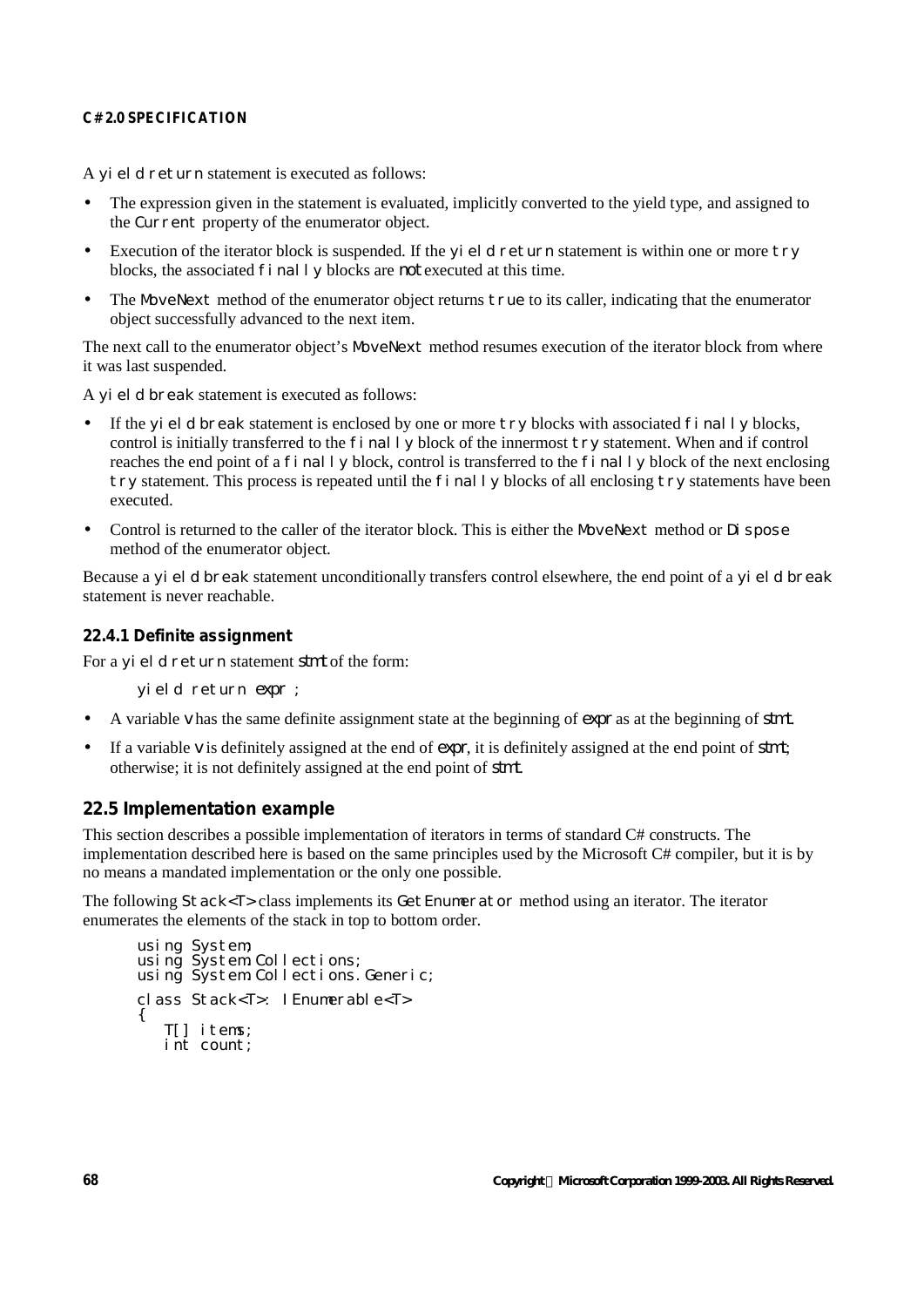```
public void Push(T item) {
      if (items == \text{null}) {
         items = new T[4];
      }
      else if (items.Length == count) {
          T[] newltems = new T[count * 2];
         Array. Copy(items, 0, newItems, 0, count);
         i tems = newl tems;
      }
      items[count++] = item;
   }
   public T Pop() {
      T result = items[--count];
      i tems[count] = T. defaul t;
      return result;
   }
   public IEnumerator<T> GetEnumerator() {
      for (int i = count - 1; i >= 0; --i) yield items[i];
   }
}
```
The GetEnumerator method can be translated into an instantiation of a compiler-generated enumerator class that encapsulates the code in the iterator block, as shown in the following.

```
class Stack<T>: IEnumerable<T>
{
   ...
   public IEnumerator<T> GetEnumerator() {
      return new __Enumerator1(this);
   }
   class __Enumerator1: IEnumerator<T>, IEnumerator
   {
      int __state;
      T __current;
      Stack<T> __this;
      int i;
      public __Enumerator1(Stack<T> __this) {
          this. \frac{1}{2}this = \frac{1}{2}this;
      }
      public T Current {
          get { return __current; }
      }
      object IEnumerator. Current {
         get { return __current; }
      }
```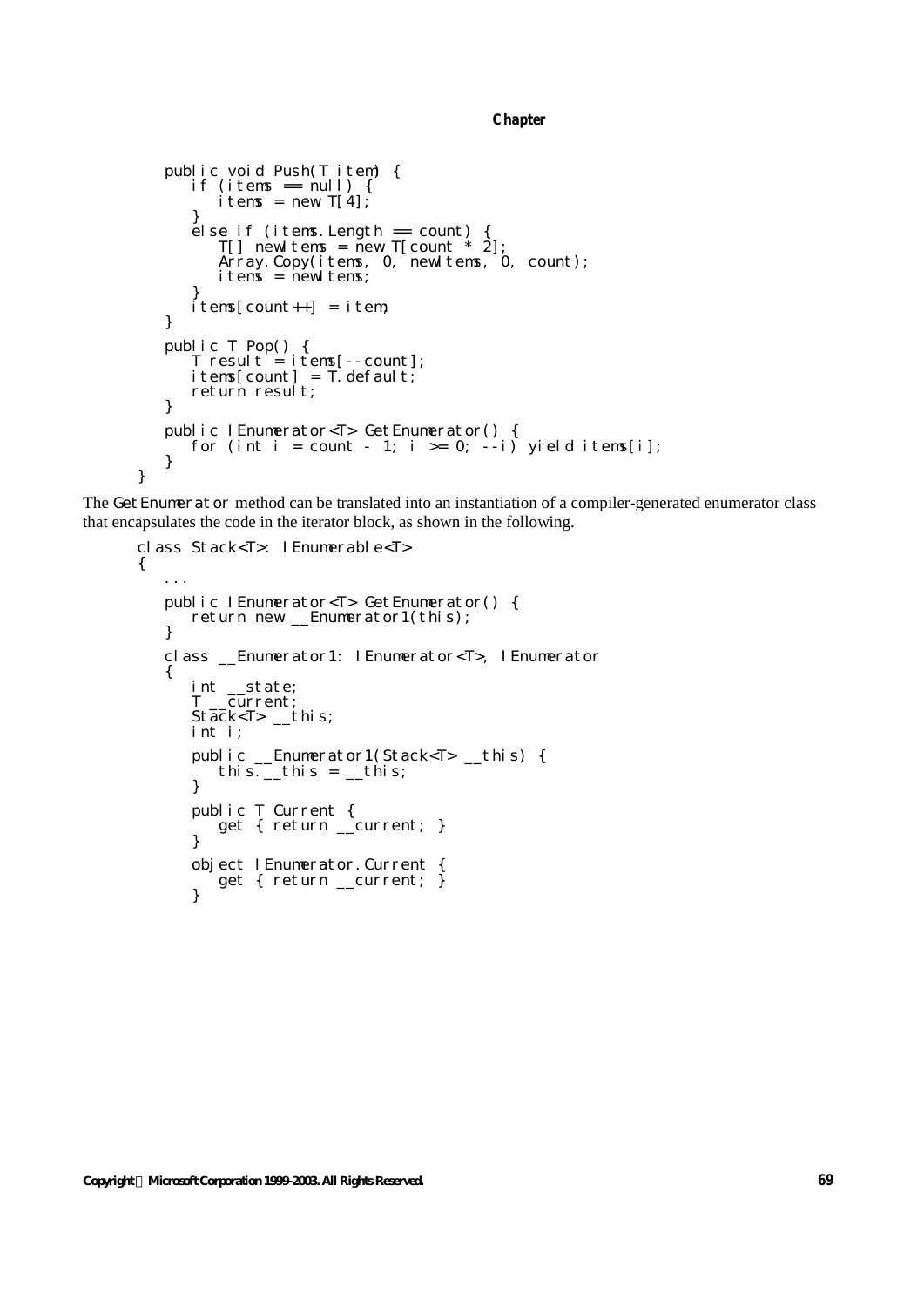}

```
public bool MoveNext() {
       switch (__state) {
          case 1: goto __state1;
          case 2: goto __state2;
       }
       i = \underline{\hspace{2cm}}this.count - 1;
     __loop:
      if (i < 0) goto __state2;
       \_current = \_\text{thi s. i tens[i]};_ __state = 1;
       return true;
    _3tate1:
       -i;
       goto __loop;
   __state2:
        _ _state = 2;
      return false;
   }
   public void Dispose() {
      _ __state = 2;
   }
   void I Enumerator. Reset() {
       throw new NotSupportedException();
   }
}
```
In the preceding translation, the code in the iterator block is turned into a state machine and placed in the MoveNext method of the enumerator class. Furthermore, the local variable i is turned into a field in the enumerator object so it can continue to exist across invocations of MoveNext.

The following example prints a simple multiplication table of the integers 1 through 10. The FromTo method in the example returns an enumerable object and is implemented using an iterator.

```
using System;
using System.Collections.Generic;
class Test
{
   static IEnumerable<int>FromTo(int from, int to) {
      while (from <= to) yield return from++;
   }
   static void Main() {
      IEnumerable<int> e = FromTo(1, 10);
      foreach (int x in e) {
         foreach (int y in e) {
            Console. Write("\{0,3\}", x * y);
         }
         Console.WriteLine();
      }
  }
}
```
The FromTo method can be translated into an instantiation of a compiler-generated enumerable class that encapsulates the code in the iterator block, as shown in the following.

using System; using System.Threading; using System.Collections; using System. Collections. Generic;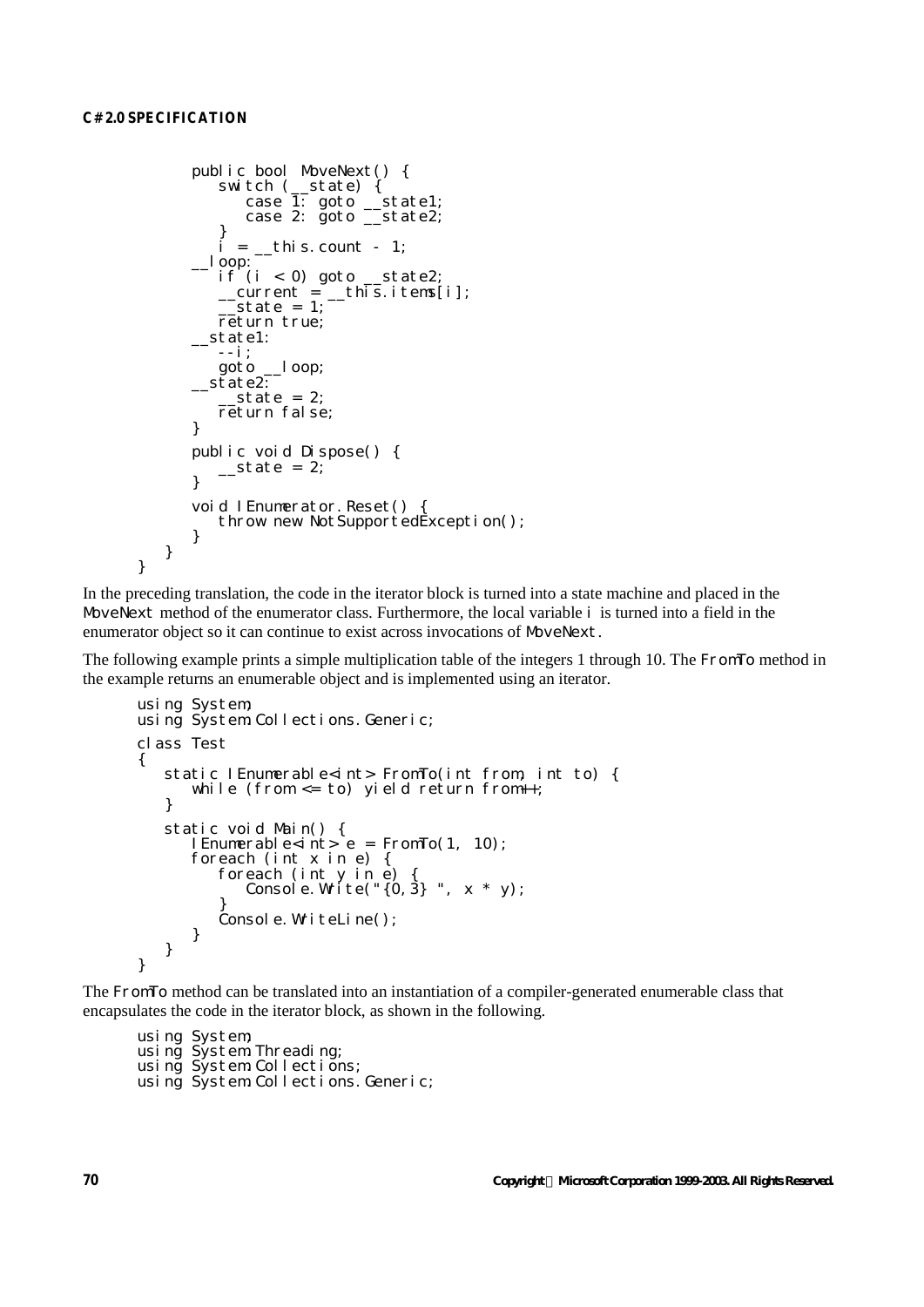```
class Test
   ...
   static IEnumerable<int>FromTo(int from, int to) {
      return new __Enumerable1(from, to);
   }
   class __Enumerable1:
      IEnumerable<int>, IEnumerable,
      IEnumerator<int>, IEnumerator
   {
      int __state;
      int __current;
      int __from;
      int from;
      int to;
      int i;
      public __Enumerable1(int __from, int to) {
          this. r = r from = r = rthis. to = to;
      }
      public IEnumerator<int> GetEnumerator() {
           Enumerable1 result = this;
          if (Interlocked.CompareExchange(ref __state, 1, 0) != 0) {
             result = new \equiv Enumerable1(\equivfrom, to);
            resul t. _state = 1;
         }
         resul t. from = resul t. __ from;
         return resul t;
      }
      IEnumerator IEnumerable.GetEnumerator() {
         return (IEnumerator)GetEnumerator();
      }
      public int Current {
         get { return __current; }
      }
      object I Enumerator. Current {
         get { return __current; }
      }
      public bool MoveNext() {
         switch (__state) {
         case 1:
            if (from > to) goto case 2;
             \_current = from++;_ __state = 1;
            return true;
         case 2:
              _state = 2;
            return false;
         defaul t:
            throw new InvalidOperationException();
         }
      }
      public void Dispose() {
         _3 state = 2;
      }
```
{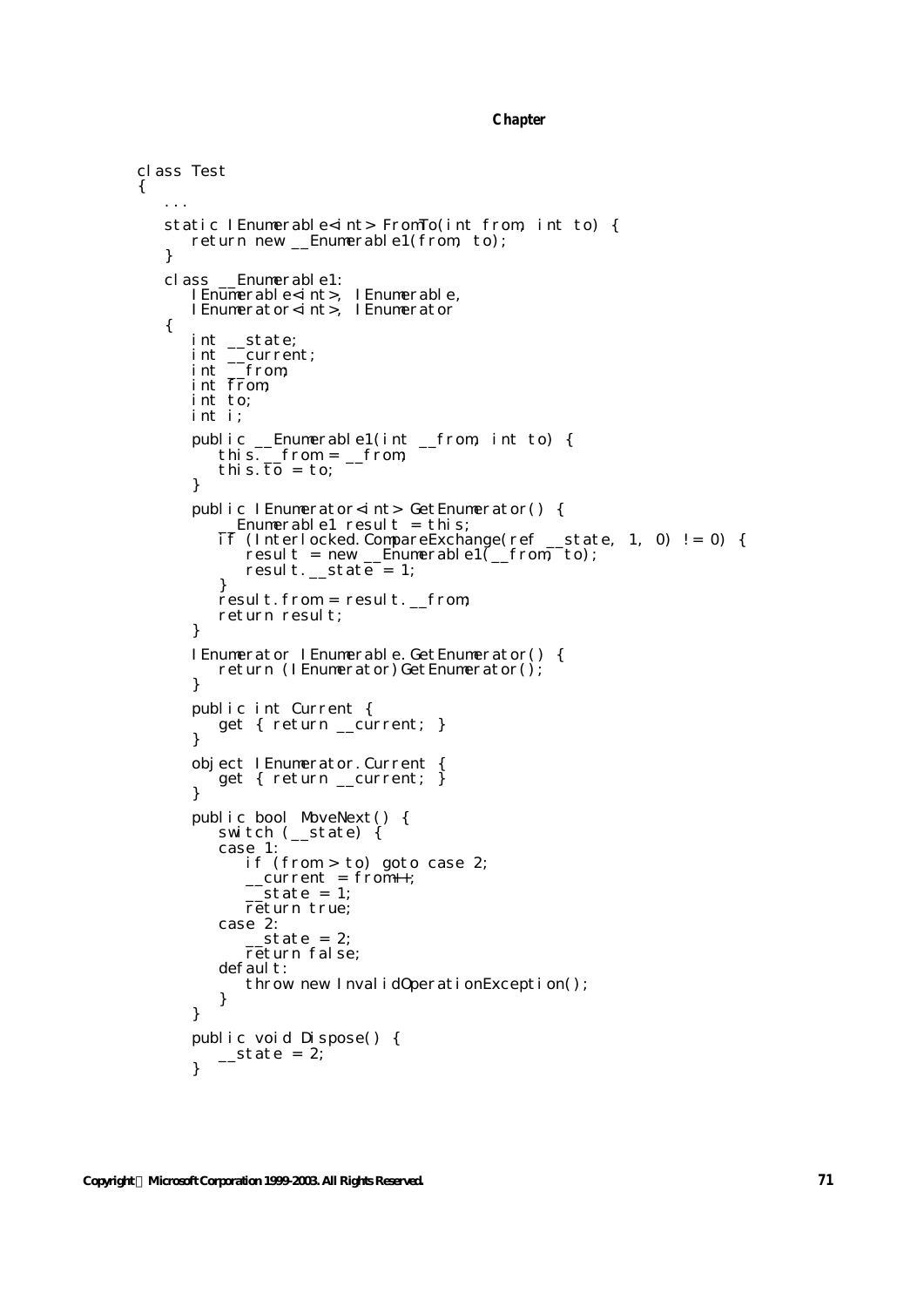```
void IEnumerator.Reset() {
         throw new NotSupportedException();
      }
   }
}
```
The enumerable class implements both the enumerable interfaces and the enumerator interfaces, enabling it to serve as both an enumerable and an enumerator. The first time the GetEnumerator method is invoked, the enumerable object itself is returned. Subsequent invocations of the enumerable object's GetEnumerator, if any, return a copy of the enumerable object. Thus, each returned enumerator has its own state and changes in one enumerator will not affect another. The  $|$ nterlocked. CompareExchange method is used to ensure threadsafe operation.

The from and to parameters are turned into fields in the enumerable class. Because from is modified in the iterator block, an additional \_\_from field is introduced to hold the initial value given to from in each enumerator.

The MoveNext method throws an InvalidOperationException if it is called when \_\_state is 0. This protects against use of the enumerable object as an enumerator object without first calling GetEnumerator.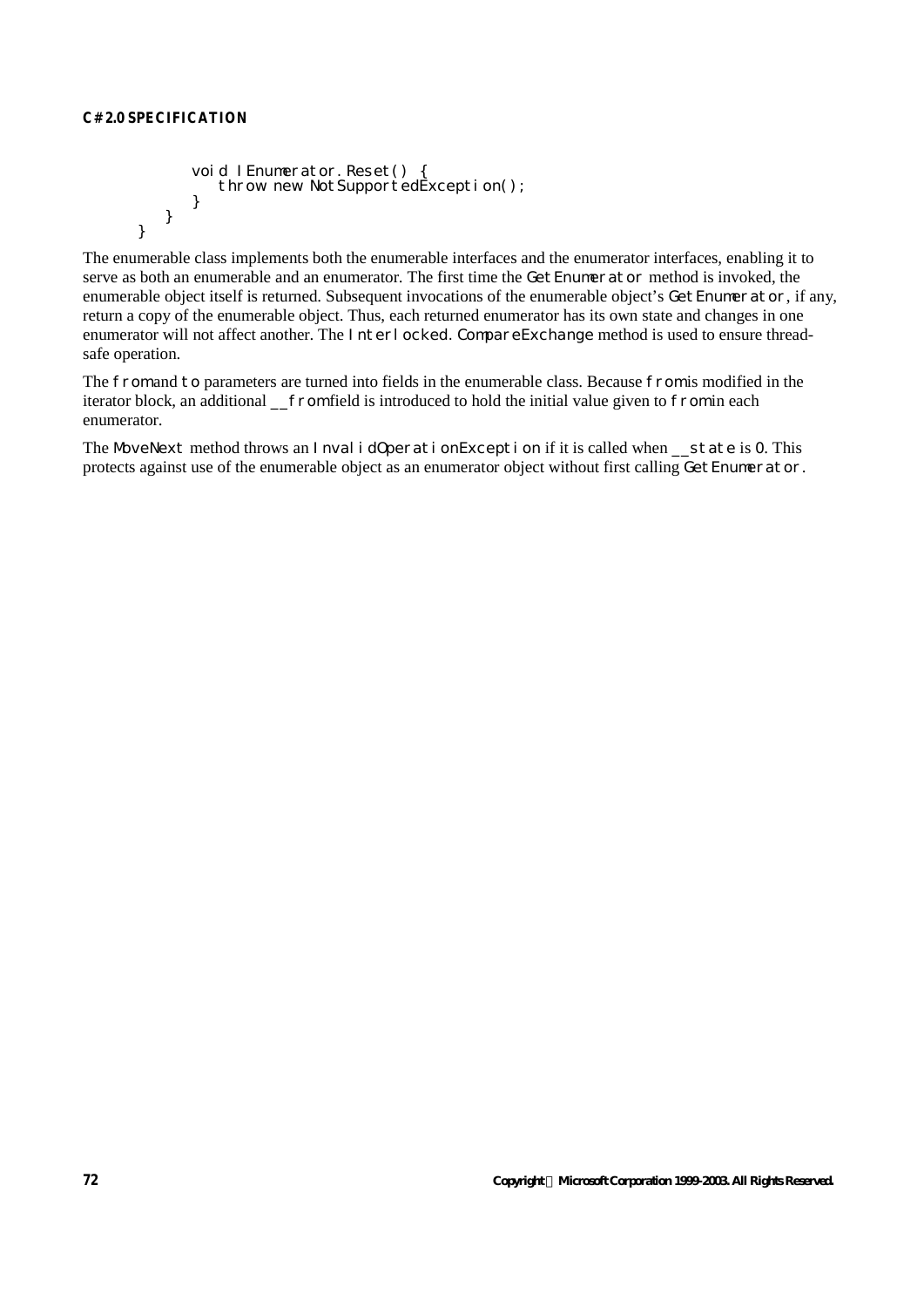# **23. Partial Types**

#### **23.1 Partial declarations**

A new type modifier, partial, is used when defining a type in multiple parts. To ensure compatibility with existing programs, this modifier is different than other modifiers: like get and set, it is not a keyword, and it must appear immediately before one of the keywords class, struct, or interface.

```
class-declaration:
    attributesopt class-modifiersopt partialopt class identifier type-parameter-listopt
            class-baseopt
type-parameter-constraints-clausesopt class-body ;opt
```
*struct-declaration: attributesopt struct-modifiersopt* partial*opt* struct *identifier type-parameter-listopt struct-interfacesopt type-parameter-constraints-clausesopt struct-body* ;*opt*

```
interface-declaration:
```
*attributesopt interface-modifiersopt* partial*opt* interface *identifier type-parameter-listopt interface-baseopt type-parameter-constraints-clausesopt interface-body* ;*opt*

Each part of a partial type declaration must include a partial modifier and must be declared in the same namespace as the other parts. The partial modifier indicates that additional parts of the type declaration may exist elsewhere, but the existence of such additional parts is not a requirement; it is valid for just a single declaration of a type to include the partial modifier.

All parts of a partial type must be compiled together such that the parts can be merged at compile-time. Partial types specifically do not allow already compiled types to be extended.

Nested types may be declared in multiple parts by using the partial modifier. Typically, the containing type is declared using partial as well, and each part of the nested type is declared in a different part of the containing type.

The partial modifier is not permitted on delegate or enum declarations.

#### **23.1.1 Attributes**

The attributes of a partial type are determined by combining, in an unspecified order, the attributes of each of the parts. If an attribute is placed on multiple parts, it is equivalent to specifying the attribute multiple times on the type. For example, the two parts:

```
[Attr1, Attr2("hello")]
partial class A {}
[Attr3, Attr2("goodbye")]
partial class A^{(1)}
```
are equivalent to a declaration such as:

```
[Attr1, Attr2("hello"), Attr3, Attr2("goodbye")]
class A {}
```
Attributes on type parameters combine in a similar fashion.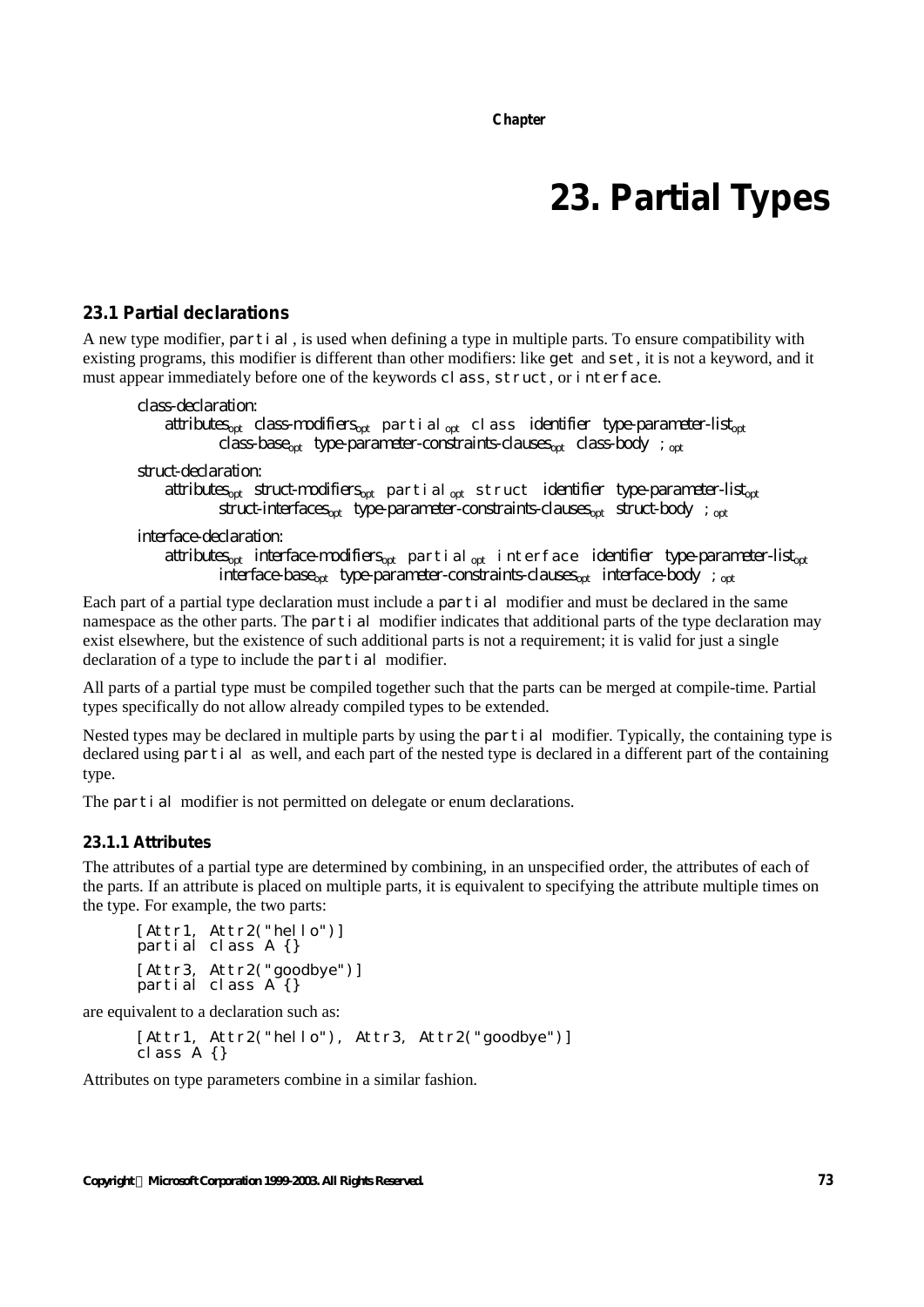## **23.1.2 Modifiers**

When a partial type declaration includes an accessibility specification (the public, protected, internal, and private modifiers) it must agree with all other parts that include an accessibility specification. If no part of a partial type includes an accessibility specification, the type is given the appropriate default accessibility  $(§3.5.1).$ 

If one or more partial declarations of a nested type include a new modifier, no warning is reported if the nested type hides an inherited member (§3.7.1.2).

If one or more partial declarations of a class include an abstract modifier, the class is considered abstract (§10.1.1.1). Otherwise, the class is considered non-abstract.

If one or more partial declarations of a class include a sealed modifier, the class is considered sealed (§10.1.1.2). Otherwise, the class is considered unsealed.

Note that a class cannot be both abstract and sealed.

When the unsafe modifier is used on a partial type declaration, only that particular part is considered an unsafe context (§18.1).

## **23.1.3 Type parameters and constraints**

If a generic type is declared in multiple parts, each part must state the type parameters. Each part must have the same number of type parameters, and the same name for each type parameter, in order.

When a partial generic type declaration includes type parameter constraints (where clauses), the constraints must agree with all other parts that include constraints. Specifically, each part that includes constraints must have constraints for the same set of type parameters, and for each type parameter the set of class, interface, and constructor constrains must be the same. If no part of a partial generic type specifies type parameter constraints, the type parameters are considered unconstrained.

The example

```
partial class Dictionary<K,V>
   where K: IComparable<K>
   where V: IKeyProvider<K>, IPersistable
{
   ...
}
partial class Dictionary<K,V>
   where V: I Persistable, I KeyProvider<K>
   where K: I Comparable<K>
{
   ...
}
partial class Dictionary<K,V>
{
   ...
}
```
is correct because those parts that include constrains (the first two) effectively specify the same set of class, interface, and constructor constraints for the same set of type parameters, respectively.

# **23.1.4 Base class**

When a partial class declaration includes a base class specification it must agree with all other parts that include a base class specification. If no part of a partial class includes a base class specification, the base class becomes System. Object (§10.1.2.1).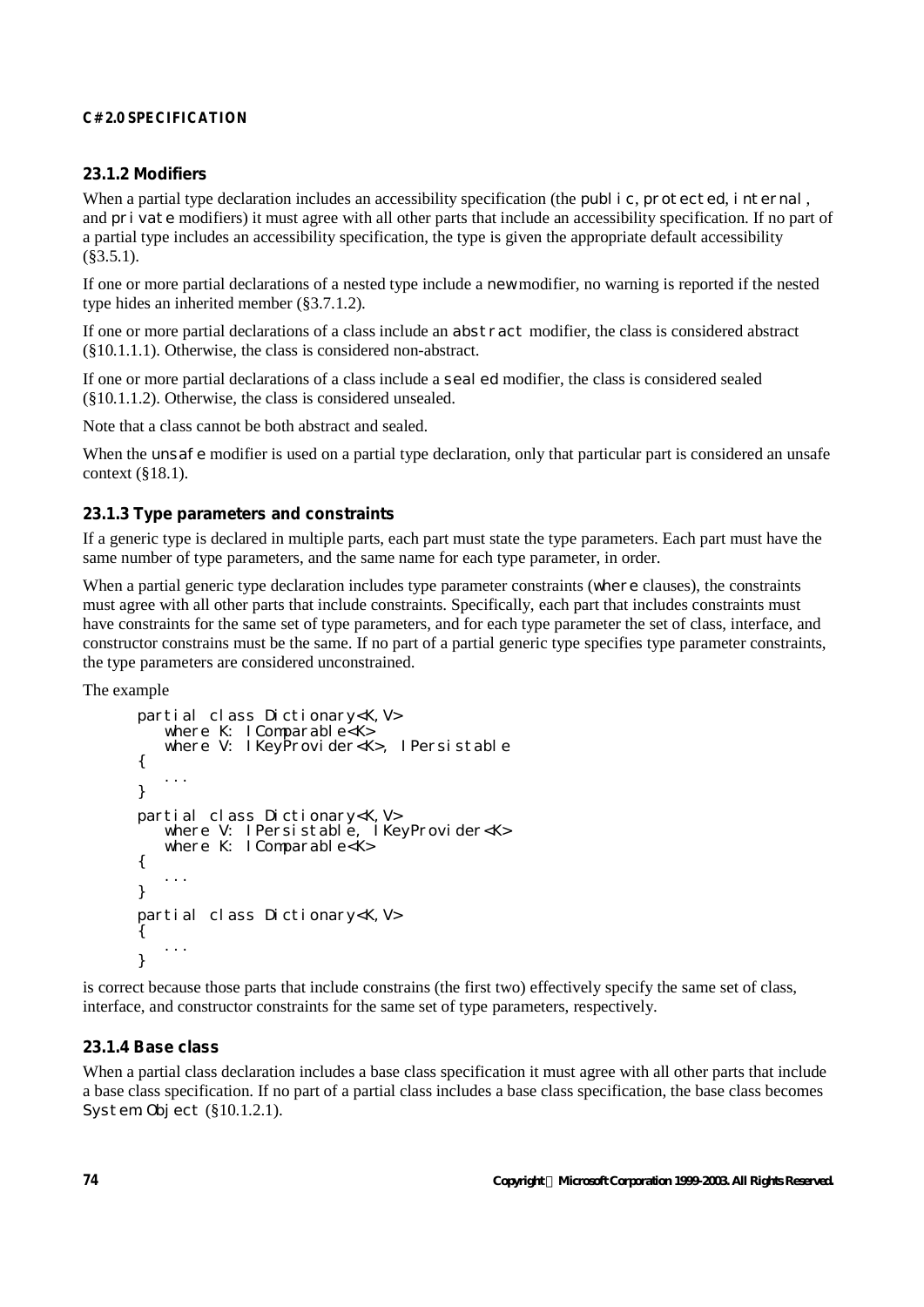#### **23.1.5 Base interfaces**

The set of base interfaces for a type declared in multiple parts is the union of the base interfaces specified on each part. A particular base interface may only be named once on each part, but it is permitted for multiple parts to name the same base interface(s). There must only be one implementation of the members of any given base interface.

In the example

```
partial class C: IA, IB {...}
partial class C: IC {...}
partial class C: IA, IB {...}
```
the set of base interfaces for class  $C$  is  $|A|$ ,  $|B|$ , and  $|C|$ .

Typically, each part provides an implementation of the interface(s) declared on that part; however, this is not a requirement. A part may provide the implementation for an interface declared on a different part:

```
partial class X
{
  int IComparable.CompareTo(object o) {...}
}
partial class X: IComparable
{
   ...
}
```
#### **23.1.6 Members**

The members of a type declared in multiple parts is simply the union of the members declared in each part. The bodies of all parts of the type declaration share the same declaration space (§3.3), and the scope of each member (§3.7) extends to the bodies of all the parts. The accessibility domain of any member always includes all the parts of the enclosing type; a private member declared in one part is freely accessible from another part. It is a compile-time error to declare the same member in more than one part of the type, unless that member is a type with the partial modifier.

```
partial class A
{
  int x; // Error, cannot declare x more than once
  partial class Inner // Ok, Inner is a partial type
   {
     int y;
  }
}
partial class A
{
  int x; \frac{1}{2} // Error, cannot declare x more than once
  partial class Inner // Ok, Inner is a partial type
   {
     int z;
   }
}
```
Although the ordering of members within a type is not significant to  $C\#$  code, it may be significant when interfacing with other languages and environments. In these cases, the ordering of members within a type declared in multiple parts is undefined.